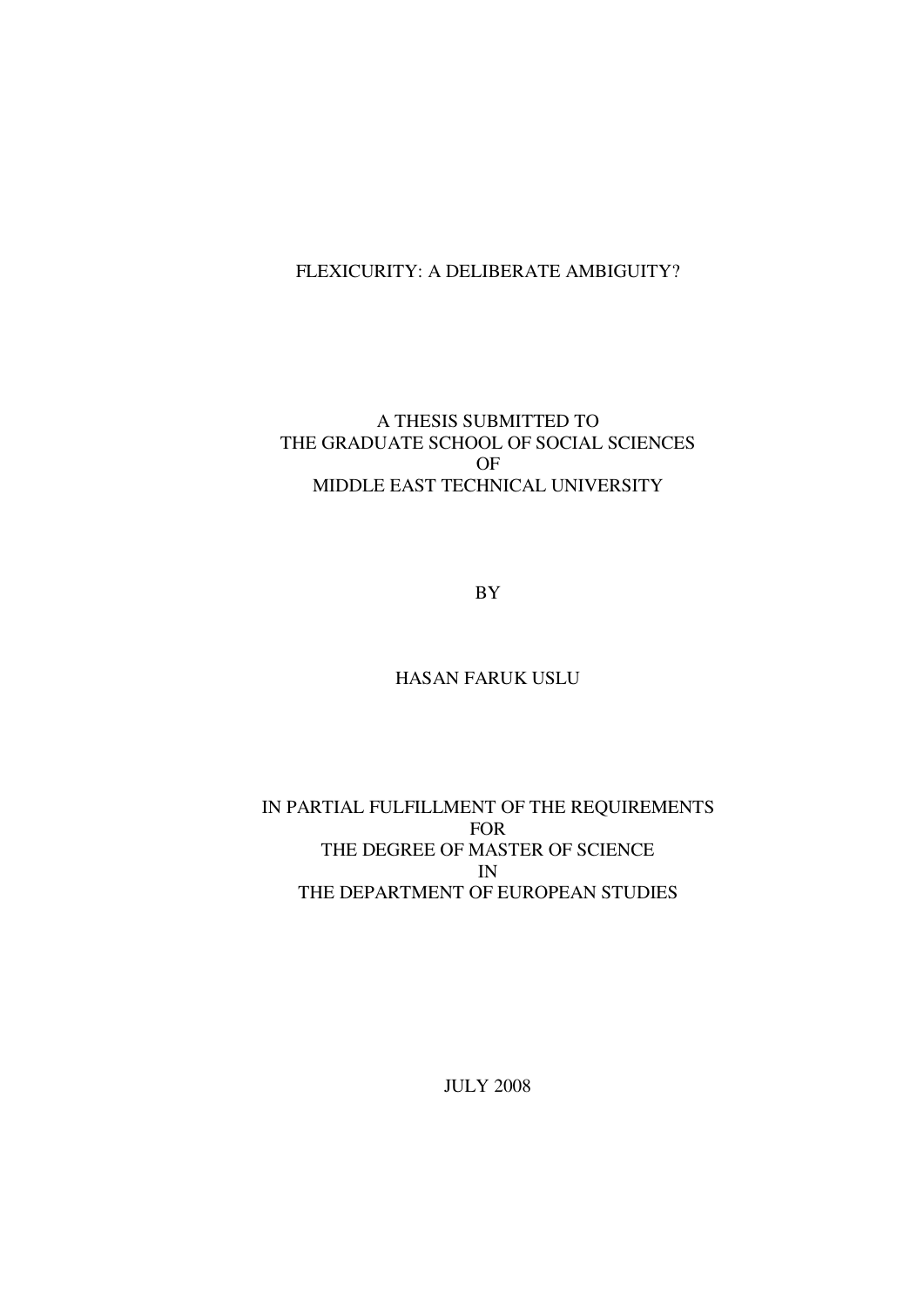Approval of the Graduate School of Social Sciences

Prof. Dr. Sencer Ayata Director

I certify that this thesis satisfies all the requirements as a thesis for the degree of Master of Science.

> Assist. Prof. Dr. Galip Yalman Chair of Department

This is to certify that we have read this thesis and that in our opinion it is fully adequate, in scope and quality, as a thesis for the degree of Master of Science.

> Assist. Prof. Dr. Dimitris Tsarouhas Supervisor

### **Examining Committee Members**

| Assist. Prof. Dr. Dimitris Tsarouhas (METU, IR) |             |  |
|-------------------------------------------------|-------------|--|
| Assist. Prof. Dr. Galip Yalman                  |             |  |
| Dr. Kezban Çelik                                | (METU, SPL) |  |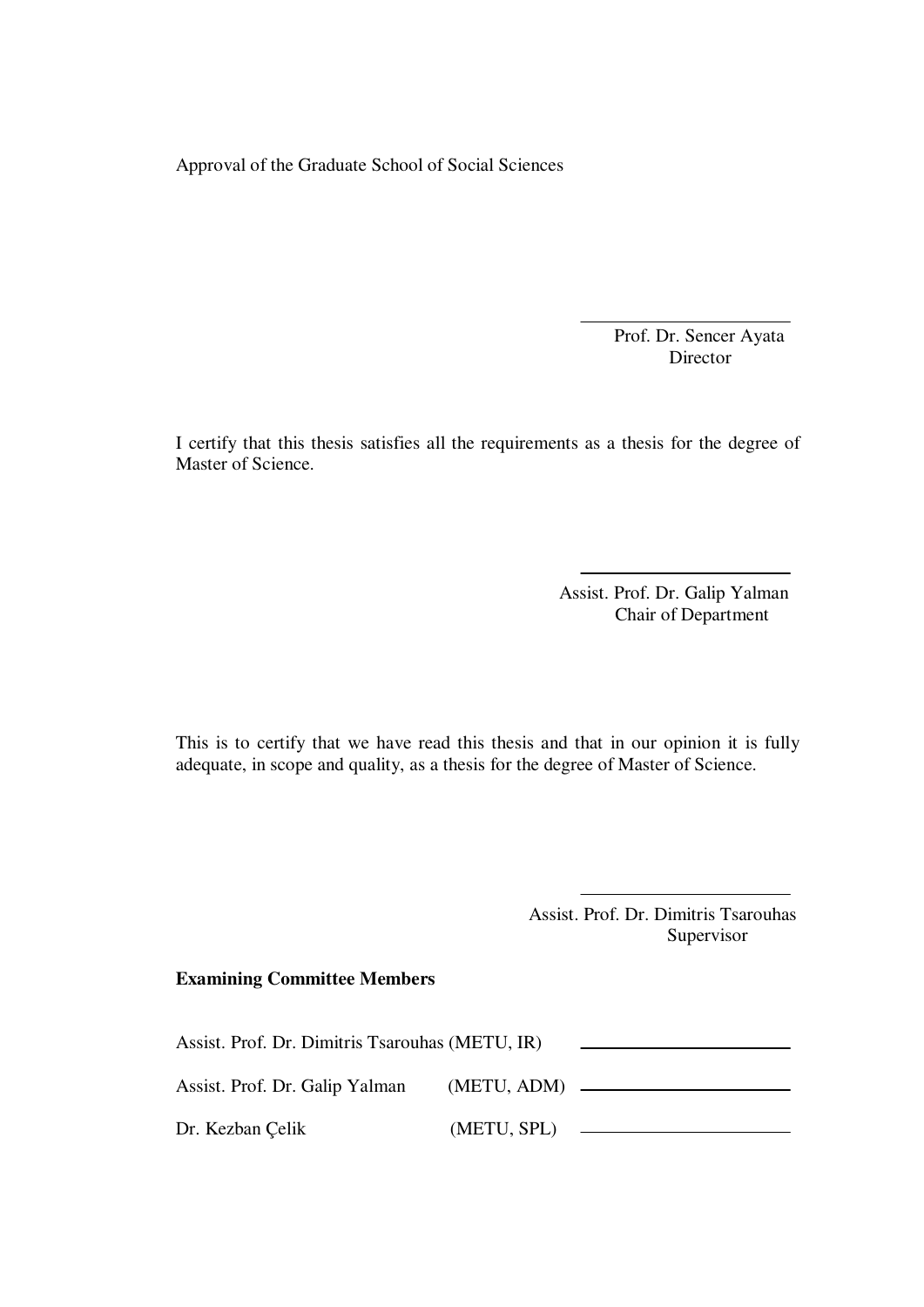**I hereby declare that all information in this document has been obtained and presented in accordance with academic rules and ethical conduct. I also declare that, as required by these rules and conduct, I have fully cited and referenced all material and results that are not original to this work.** 

First Name, Last name: Hasan Faruk, Uslu

Signature: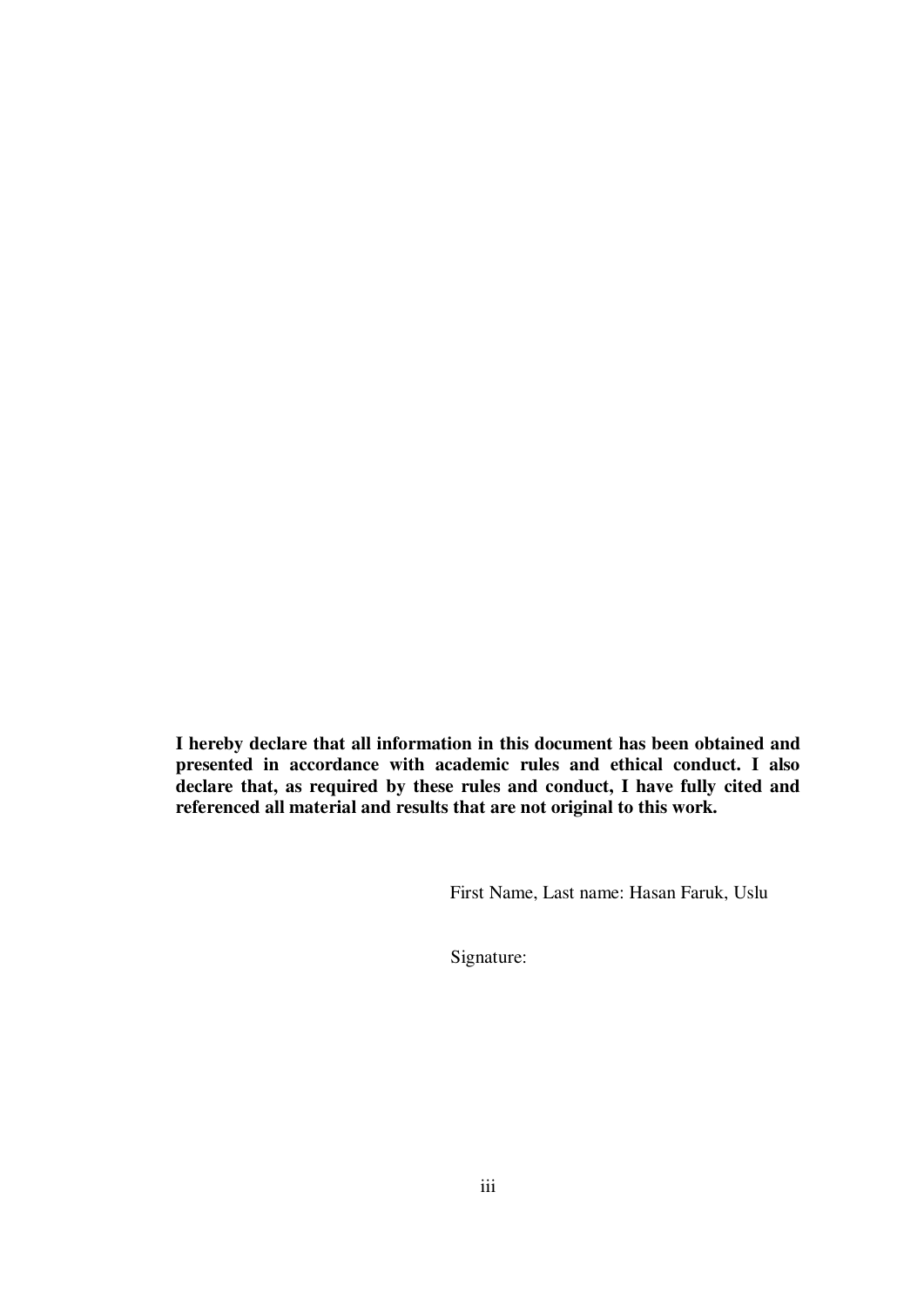### **ABSTRACT**

# FLEXICURITY: A DELIBERATE AMBIGUITY?

Uslu, Hasan Faruk

M.S. Department of European Studies Supervisor: Assist. Prof. Dr. Dimitris Tsarouhas July 2008, 117 pages

The aim of this thesis is to focus on the concept of flexicurity, accepted as the new labour market model balancing the needs of employers for greater flexibility in order to adapt to market forces, and the need of employees for security, which has recently been one of the most popular concepts of the debate on labour market reforms in the European Union. While doing so, this thesis discusses the position of key European institutions, especially of the Commission of the European Communities. The main argument is that the concept is still very open to alternative interpretations at the European Union level. Related to this openness is the fact that the Commission has deliberately instrumentalized the concept's ambiguity in order to absorb all the main actors into the debate in line with its own policy preferences.

Keywords: Flexicurity, ambiguity, Commission of the European Communities, deliberate ambiguity.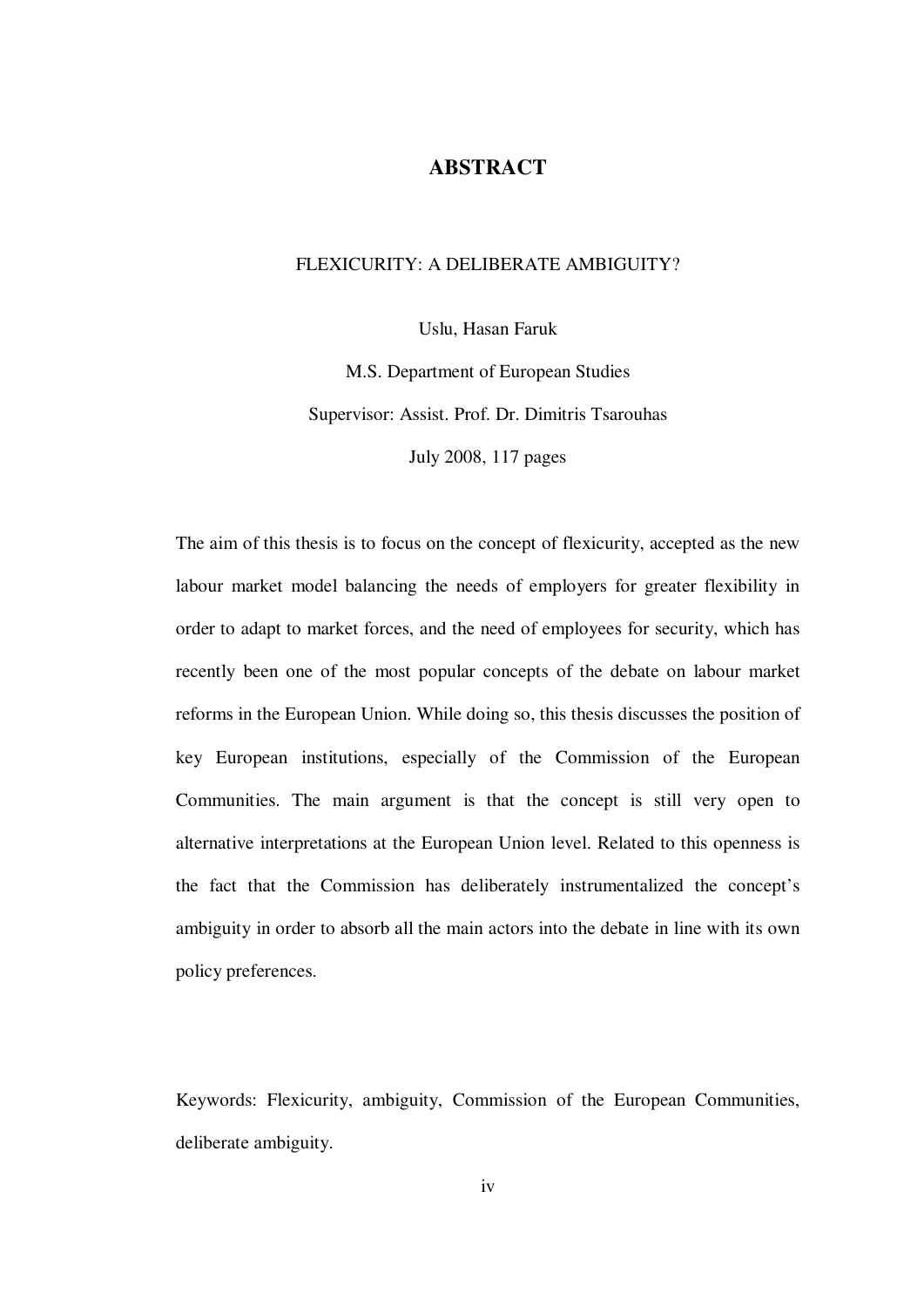# **ÖZ**

### GÜVENCELİ ESNEKLİK: KASITLI BİR MUĞLAKLIK MI?

Uslu, Hasan Faruk

Yüksek Lisans, Avrupa Çalışmaları Danışman: Yard. Doç. Dr. Dimitris Tsarouhas Temmuz 2008, 117 sayfa

Bu çalışmanın amacı, son zamanlarda Avrupa Birliği'ndeki işgücü piyasası reformları üzerindeki tartışmalarda en gözde kavramlardan biri haline gelen; işverenlerin piyasa koşullarına uyum sağlamak için daha çok esneklik ihtiyaçları ile, işçilerin güvenlik ihtiyaçlarını dengelediği kabul edilen, güvenceli esneklik kavramına yoğunlaşmaktır. Bu yapılırken, kilit Avrupa Birliği kurumlarının, özellikle Avrupa Toplulukları Komisyonu'nun, kavram üzerinde benimsedikleri tutumlar tartışılmaktadır. Kavramın Avrupa Birliği düzeyinde halen alternatif yorumlamalara açık olduğu ve bununla alakalı olarak, Avrupa Toplulukları Komisyonu'nun diğer tüm ana aktörleri tartışmaya çekebilmek için kavramı kasıtlı olarak muğlak araçsallaştırmış olduğu, bu tezin başlıca argümanı olacaktır.

Anahtar Sözcükler: Güvenceli Esneklik, muğlaklık, Avrupa Toplulukları Komisyonu, kasıtlı muğlaklık.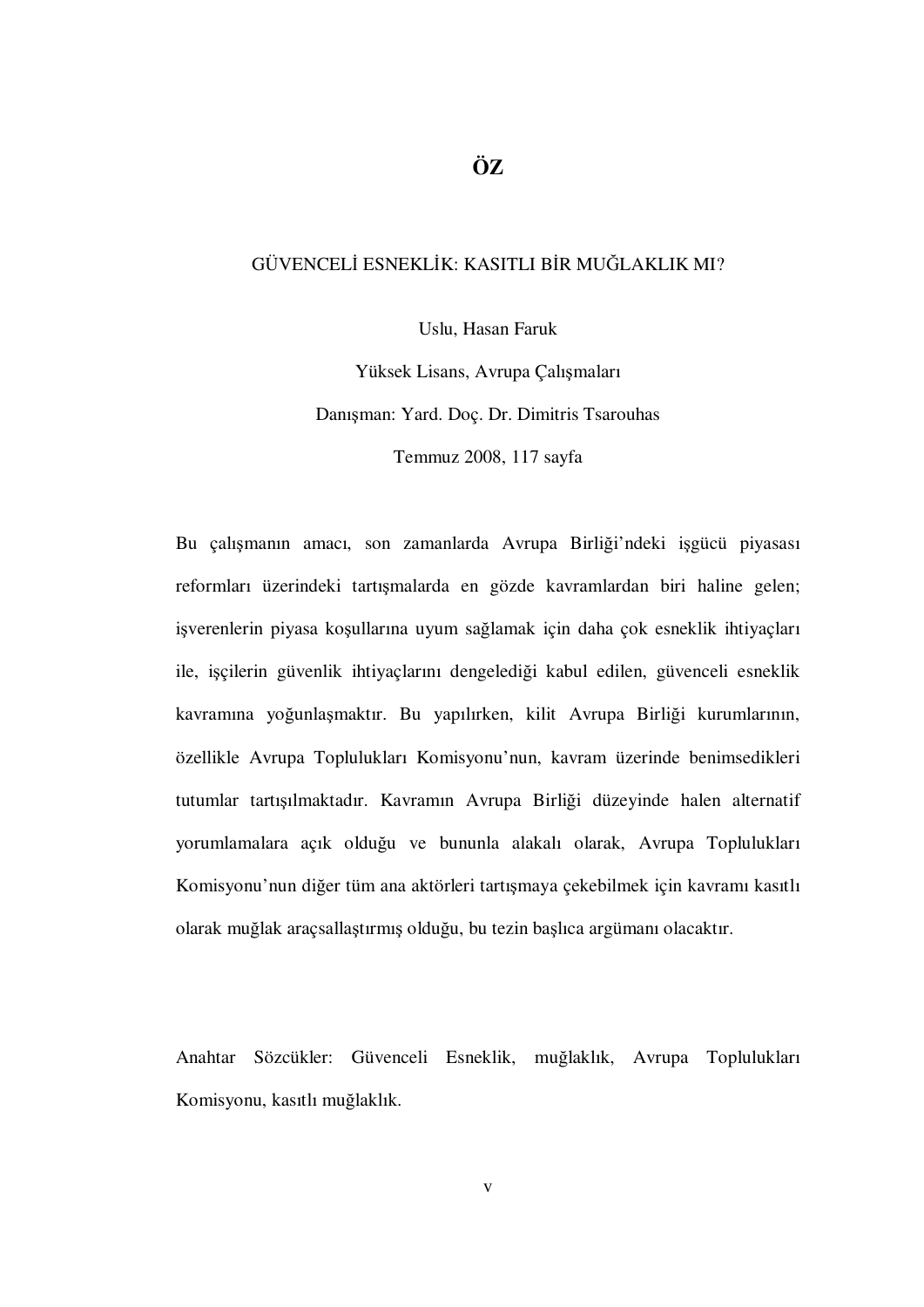To *the memory of the most loved*…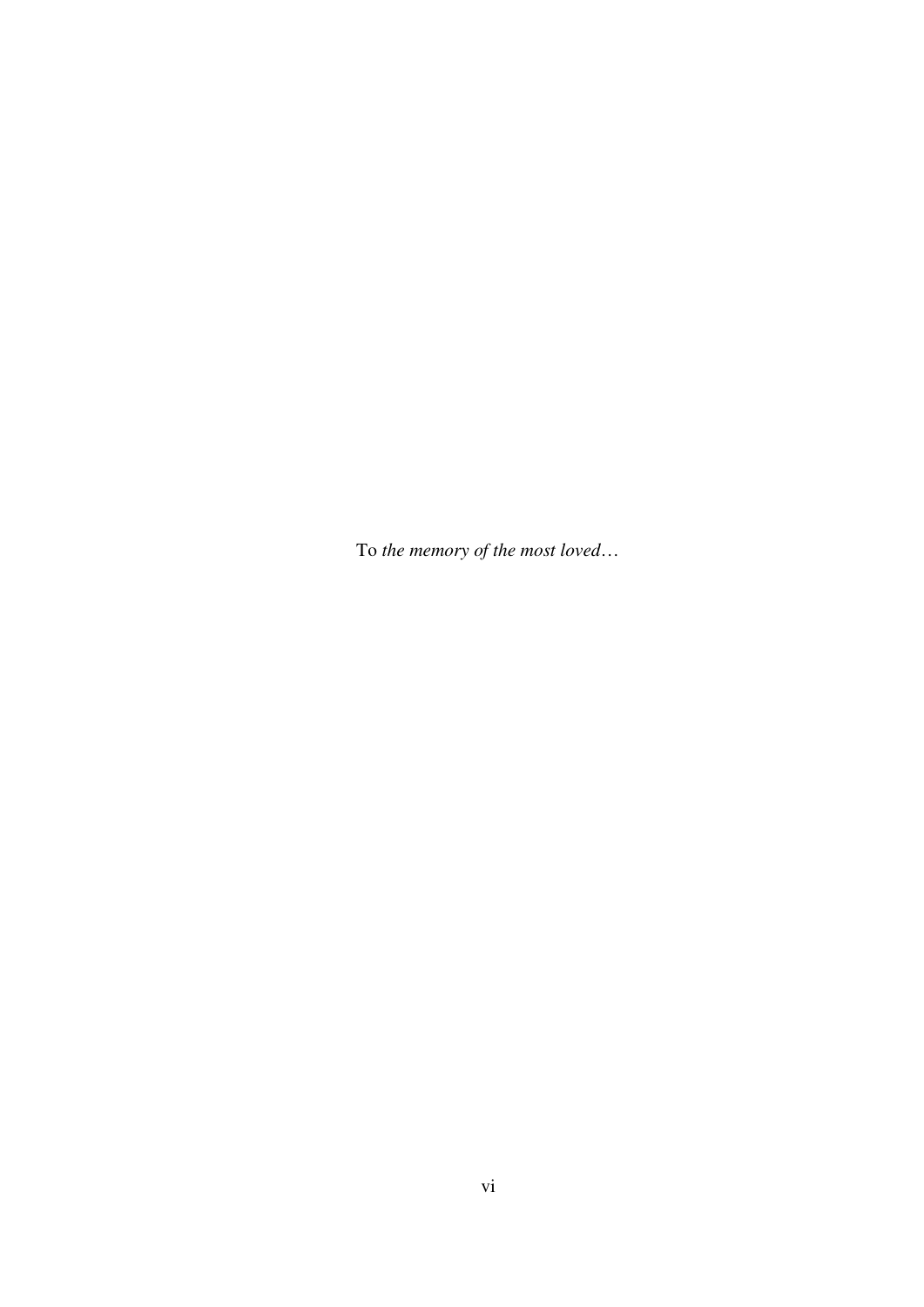### **ACKNOWLEDGEMENTS**

First and foremost, the author would like to express his deepest gratitude to his supervisor Assist. Prof. Dr. Dimitris Tsarouhas, who has been a source of encouragement and inspiration throughout every process of writing. The author now considers him not only to be an academic inspiration, but also a good friend. The author would also thank Assist. Prof. Dr. Galip Yalman and Dr. Kezban Çelik for their invaluable comments.

The author is deeply indebted to his family Mehmet Uslu, Nurten Uslu, Ülfet Uslu, Levent Uslu, Zeliha Uslu, Muhsin Mutlu, Nazmiye Mutlu, Mehmet Onur Mutlu and Nurtiş Uslu, for their love and patience.

The words are too inadequate to express the author's gratitude to Berkay Ayhan, Efe Peker and Hacer Fidan.

Also, the author would like to thank the family of European Trade Union Confederation (ETUC), especially Maarten Keune. Without their hospitality, library materials and critical comments, the process of writing would be more difficult. Last but not least, the author owes special thanks to The Scientific and Technological Research Council of Turkey (TÜBİTAK) and The Center for European Studies – Middle East Technical University (CES-METU) for their support and for putting trust in career plans of the author.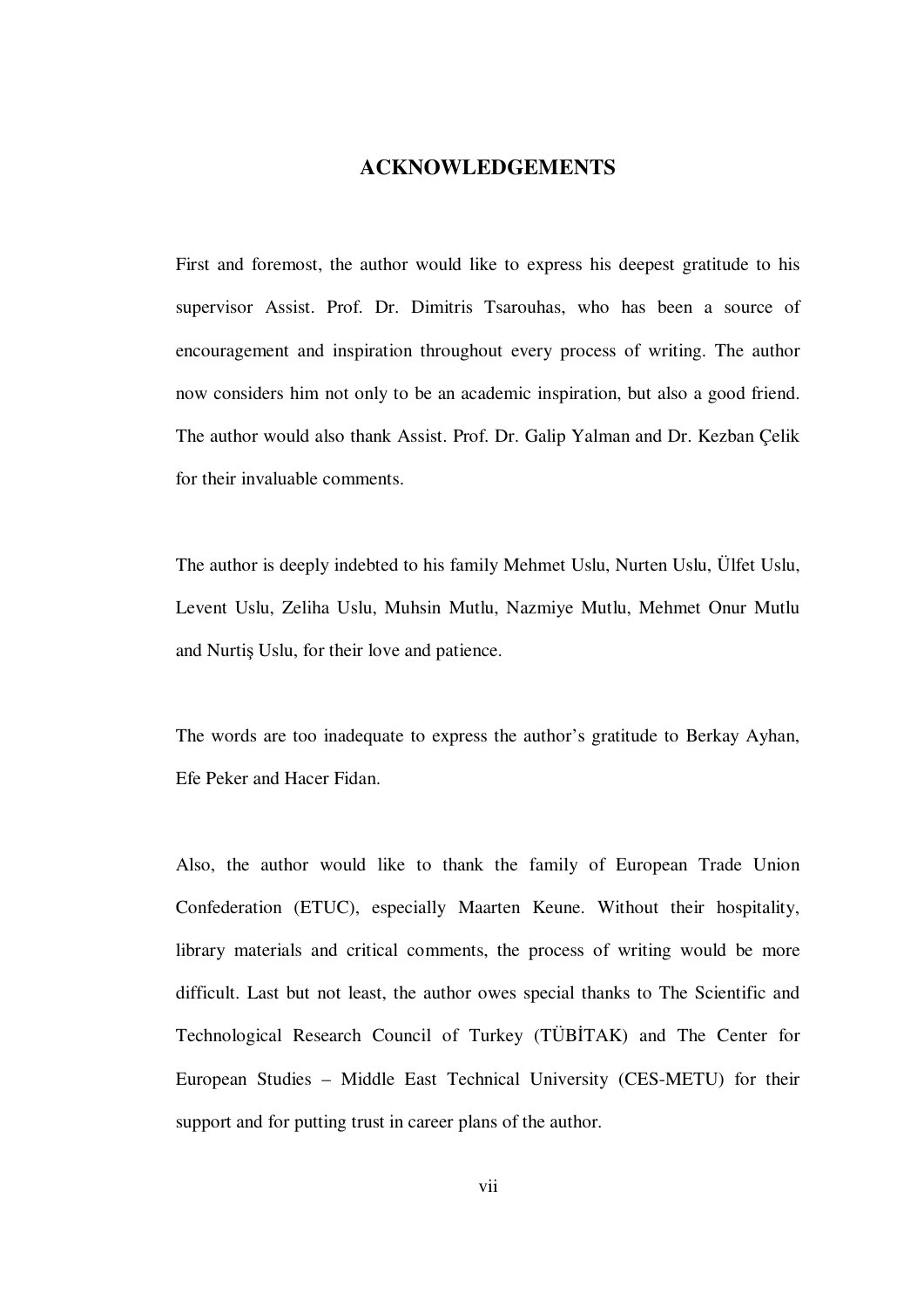# **TABLE OF CONTENTS**

| <b>CHAPTER</b>                                                         |
|------------------------------------------------------------------------|
|                                                                        |
|                                                                        |
| 2.1                                                                    |
| $2.2^{\circ}$                                                          |
|                                                                        |
|                                                                        |
| 2.2.3 Flexicurity as an Analytical Frame and Alternative Definitions26 |
| 2.2.3.1 Transitional Labour Markets (TLMs) Approach and                |
|                                                                        |
| 2.3                                                                    |
|                                                                        |
|                                                                        |
| 2.4                                                                    |
| 3.                                                                     |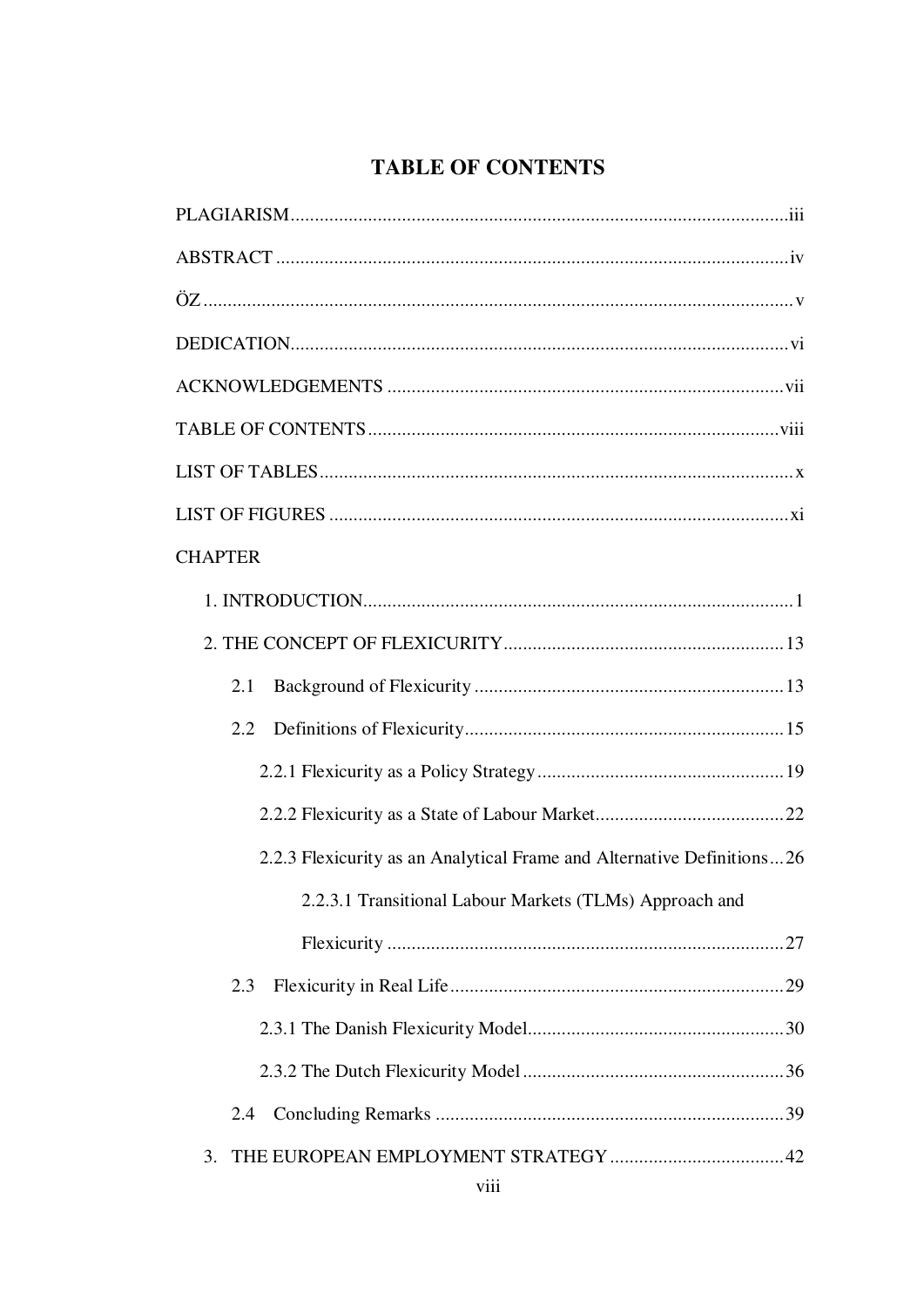|    | 3.1 |                                                              |  |
|----|-----|--------------------------------------------------------------|--|
|    | 3.2 | The EES through a Theoretical Perspective: Its Working and   |  |
|    |     |                                                              |  |
|    |     | 3.3.2 The Social Liberal Discourse Coalition and the EES52   |  |
|    | 3.3 |                                                              |  |
| 4. |     | THE CONCEPT OF FLEXICURITY AT THE EUROPEAN UNION             |  |
|    | 4.1 |                                                              |  |
|    |     |                                                              |  |
|    |     |                                                              |  |
|    |     |                                                              |  |
|    |     |                                                              |  |
|    |     |                                                              |  |
|    | 4.2 |                                                              |  |
|    | 4.3 |                                                              |  |
|    | 4.4 |                                                              |  |
|    |     |                                                              |  |
|    |     | 4.4.2 Major Characteristics of Labour Relations in Turkey 94 |  |
|    |     |                                                              |  |
|    |     |                                                              |  |
|    |     |                                                              |  |
|    |     |                                                              |  |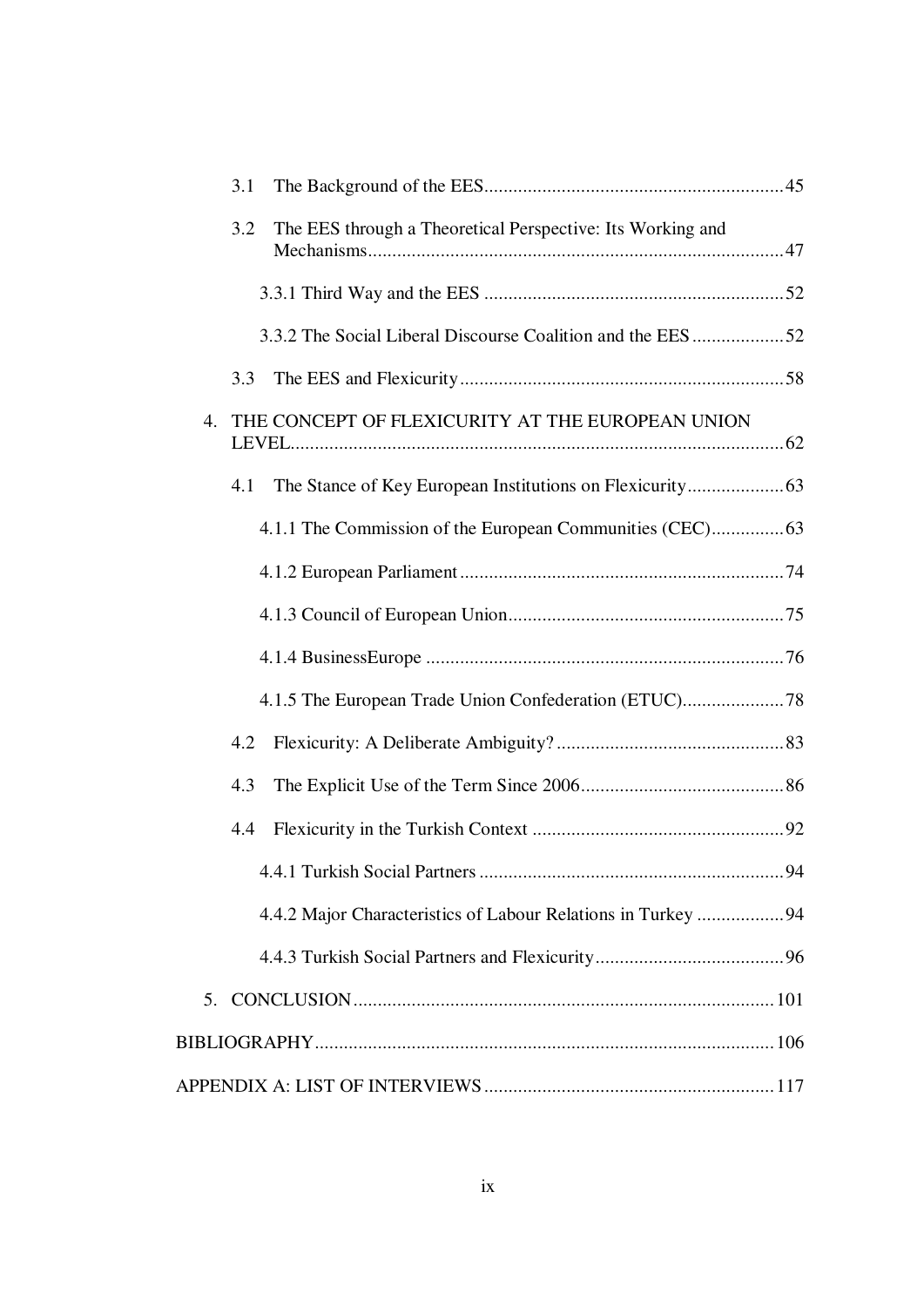# **LIST OF TABLES**

# TABLES Table 3. 1 The EES Pillars ...................................................................................49 Table 3. 2 Integrated Guidelines 2005-2008.........................................................56 Table 4. 1 The Common Principles of Flexicurity ................................................69 Table 4. 2 Background Indicators Relevant for Flexicurity...................................70 Table 4. 3 Household Labour Force Survey for the Period of February 2008 (February, March and April 2008) Compared to the Same Period of the Previous Year.....................................................................................................................96 Table 4. 4 Main Results Questionnaire Turkish Social Dialogue 2005................100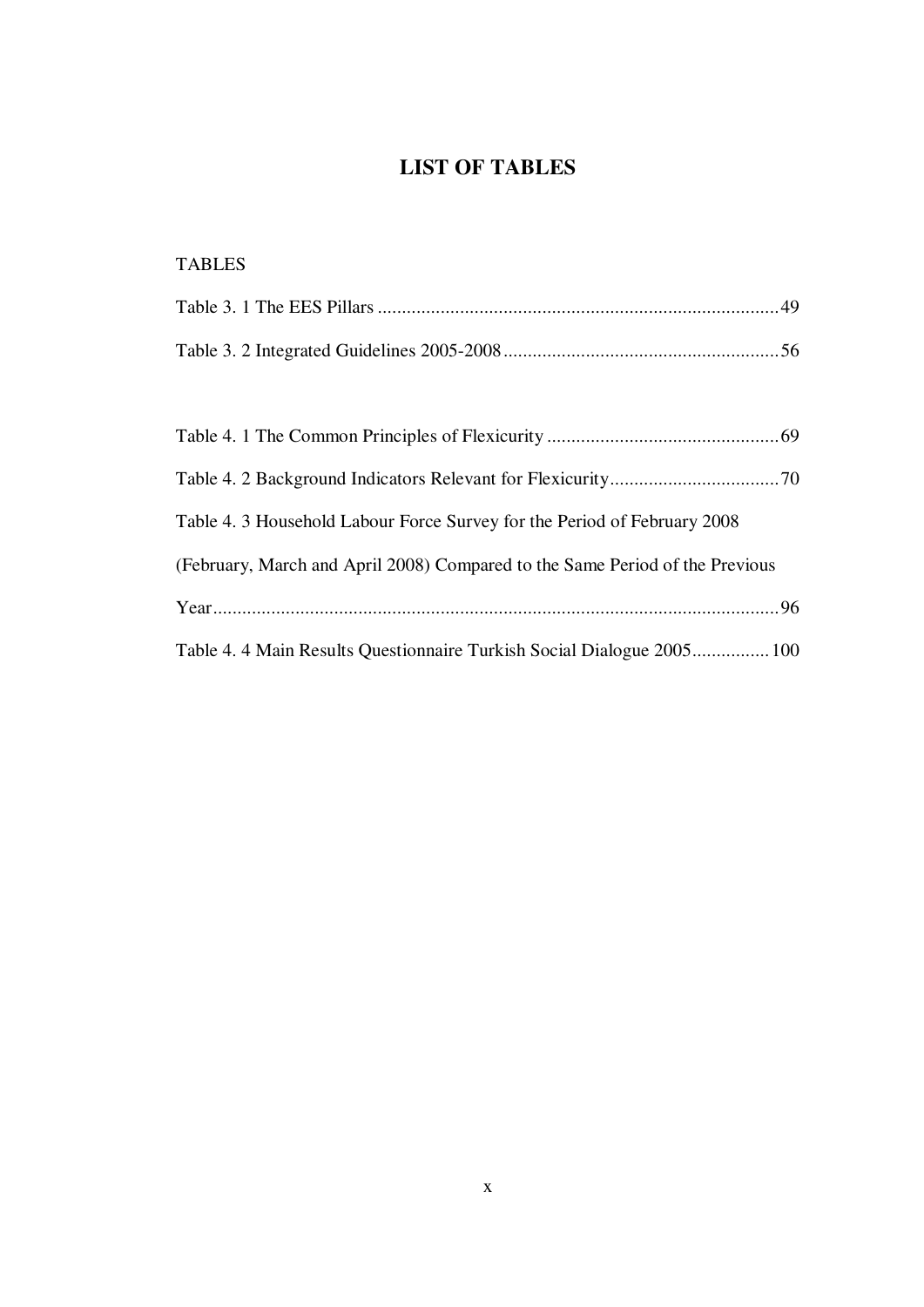# **LIST OF FIGURES**

| <b>FIGURES</b>                                                              |  |
|-----------------------------------------------------------------------------|--|
|                                                                             |  |
|                                                                             |  |
|                                                                             |  |
| Figure 4. 1 Security and Flexibility and the Position of the Turkish Social |  |

|--|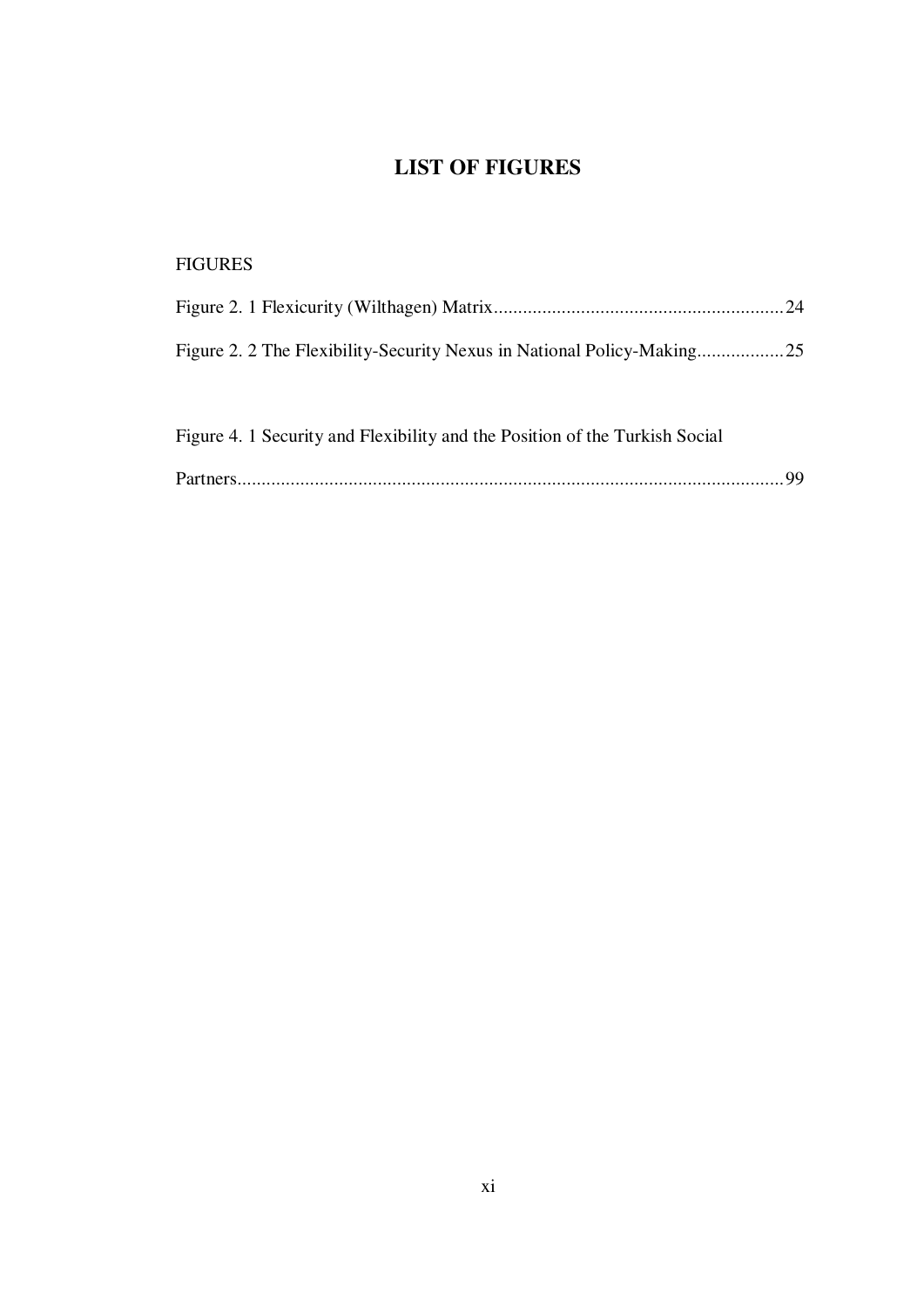### **CHAPTER I**

### **INTRODUCTION**

The "Golden Age" of capitalism is intertwined with a generous welfare state that provides safeguards for its citizens with the purpose of counterweighting the deleterious effects stemming from the market. Specifically, with respect to labour power, security is of crucial importance for a welfare state. As Polanyi pointed out, men's labour power is not essentially a commodity since it is not "produced" for sale. Rather, it is a fictitious commodity (together with land and money) which comprises the basics of a self-regulating market system. The risk associated with such a system is addressed by Polanyi in the following way: "Human society would have been annihilated but for the protective counter-moves which blunted the action of this self-destructive mechanism" (Polanyi, 2001: 79). The uneasy coexistence of both a devastating process and societies' responses to temper its effects constituted the essence of what Polanyi called the "double movement". Esping-Andersen used the term *decommodification* referring to the welfare states' ability to provide conditions of the reproduction of labour power without utter dependence on market transactions (Esping-Andersen 1990). In the "Golden Age", unemployment was "considered to be the product of temporary mismatches in the labour market and temporary periods of insufficient demand" (Auer, 2002: 84). The state's basic function was to provide income provision for the unemployed through unemployment benefit systems to allow job search (Ibid: 84).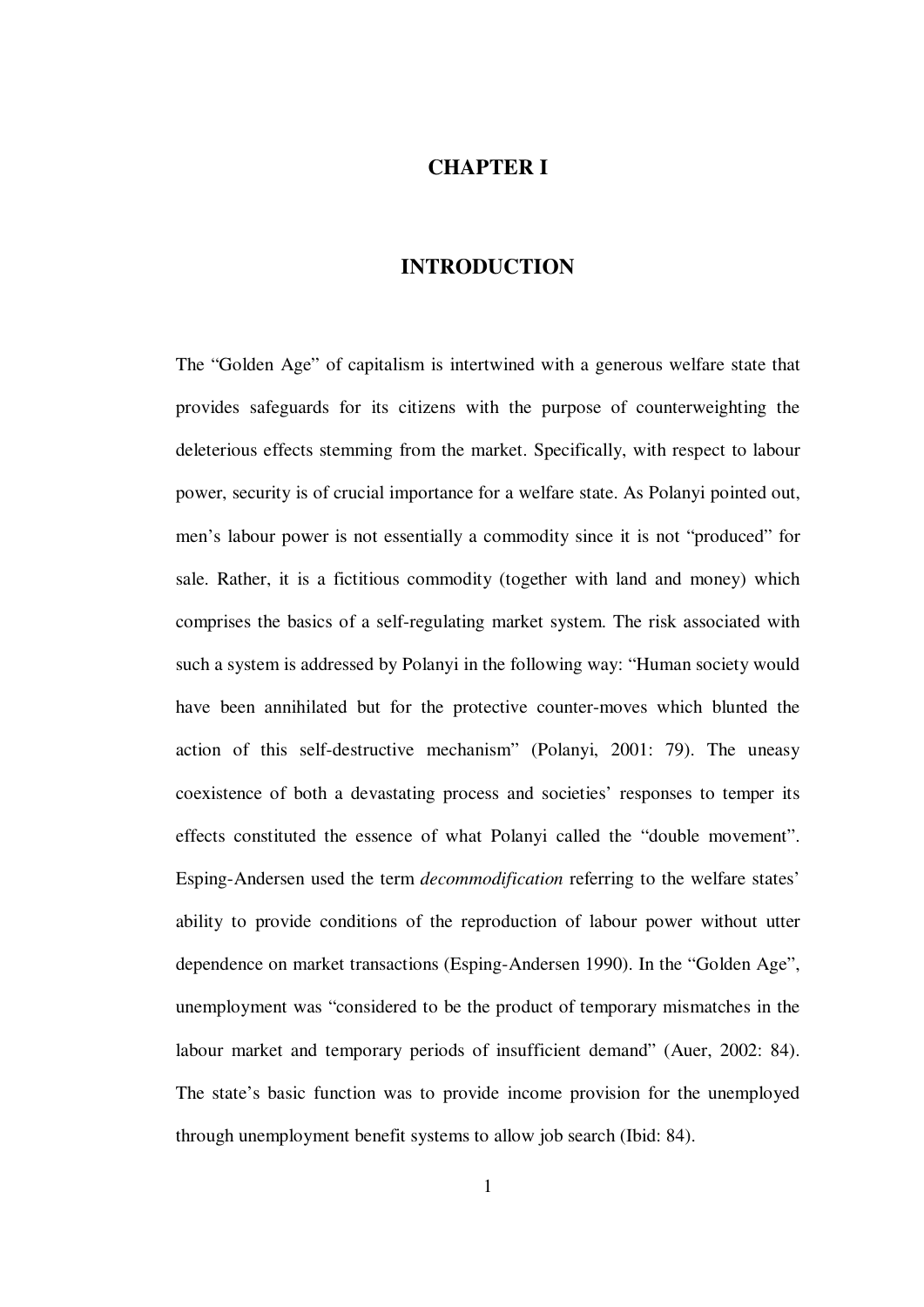After the "Golden Age" of capitalism, which ended with the oil crises and the collapse of the Bretton Woods System in the early 1970s, crucial changes in economic, social and employment policy have taken place. With increasing capital mobility, technological change and globalization, employment-related issues have started to be considered as a function of competitiveness rather than an objective in itself, which was the case in the post-World War II periods. The "Social" has started to be considered as a "burden" rather than "productive". These changes have been particularly reflected in the increasing quest for flexibility of labour markets within the European Union. In this period and although unemployment rates have been on the increase in the EU, the United Sates, considered as having a more liberal, less protectionist and more flexible labour market met with impressive rates of economic growth that helped reduce unemployment rates.

Ashiaghbor, through quoting Alicia Adserà and Charles Boix, notes two main sets of theories in order to explain the divergence between the U.S. and Europe in terms of unemployment rates. *Structural theories* – considering exogenous shocks as the main factor; and, *institutional theories* – referring to domestic institutional frameworks (i.e. labour law, collective bargaining and so on) in order to explain the variation (Ashiaghbor, 2005: 35). Within this framework, the "flexible" US labour model is seen as more adaptive to the globalization paradigm compared to the more "protectionist", "inflexible" and "Eurosclerotic" model of the EU.

At this point, looking at the "labour market flexibility debate" is of crucial importance. It is fair to argue that the claims constituting the main elements of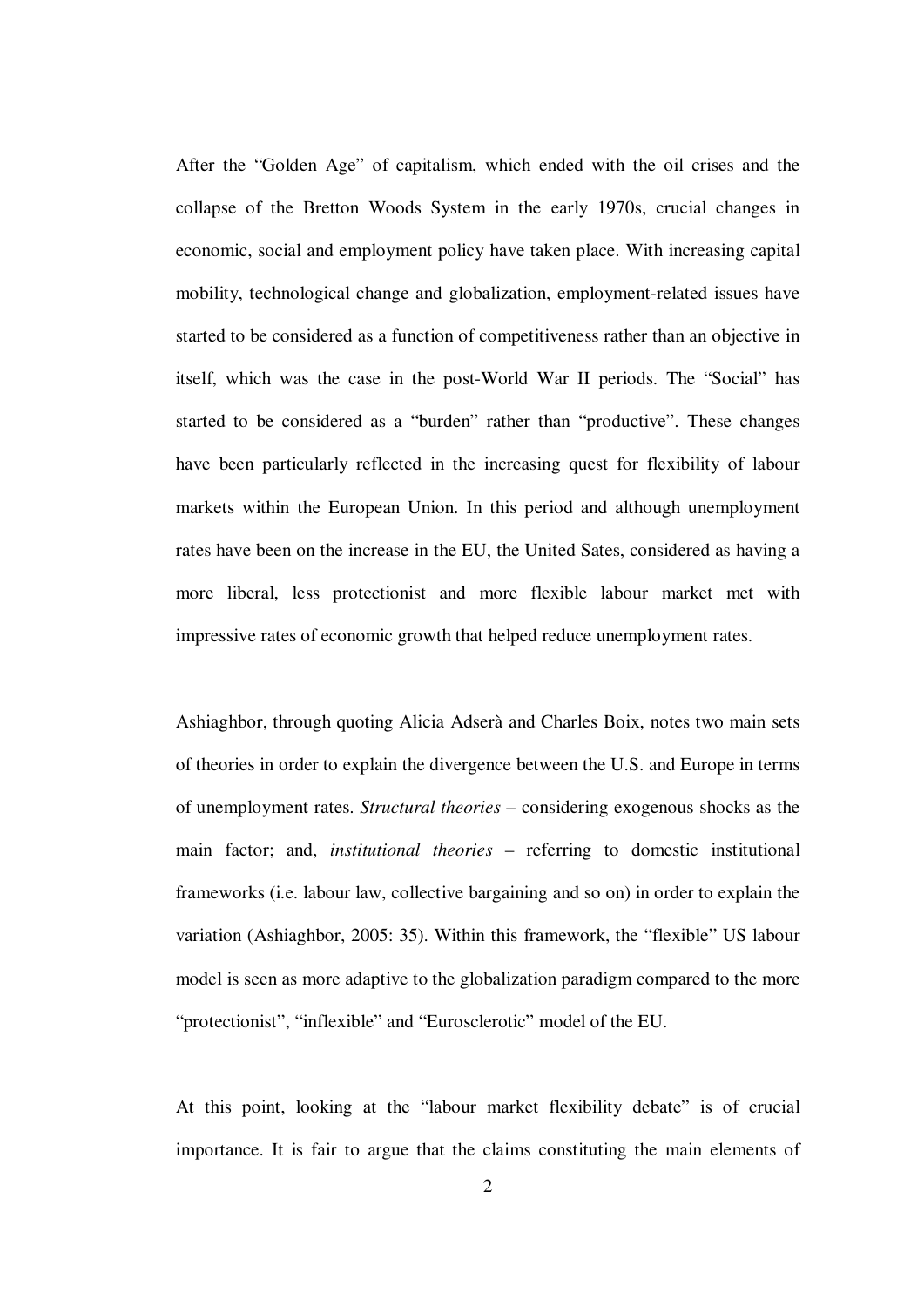labour market flexibility debate can be grouped under three categories, as Esping-Andersen (1999: 120-142) and Ashiaghbor (2005: 40-44) put forward. First, *the institutions of welfare state* – mainly generous social benefits and unemployment benefit levels - is considered as constituting a disincentive for the unemployed actively seeking employment due to the high levels of benefits that makes the decision to work less attractive<sup>1</sup>. The solutions proposed by the advocates of the labour market flexibility were "reducing entitlements to benefits"; "decreasing the durations of benefits"; and "make the decision to work more attractive" under the motto of "make work pay". Second, *the wage structure* is seen as hampering the market mechanism. The argument is that "high unionization means less wage differentiation". The solution proposed by advocates of the labour market flexibility is making wage formation more flexible; thus, increase the demand for labour by lowering the cost of employing a worker. Third, there is the critique of  $employment protection legislation (EPL)<sup>2</sup>$ . These institutional arrangements are largely related to "hiring and firing a worker"<sup>3</sup>. These legal regulations are seen as an obstacle affecting the firms' ability to adapt themselves to changes in the

1

<sup>&</sup>lt;sup>1</sup> This argument is also called "unemployment trap" arguing that "the unemployed are trapped in unemployment" thanks to the generous benefit levels (Ashiaghbor, 2005: 41).

 $2$  Employment protection regulation refers to the rules that govern "hiring and firing decisions, such as the duration of work contracts, conditions of dismissal and severance pay provisions". The most known indicator of employment protection regulation is the "EPL Index" provided by the Organisation for Economic Cooperation and Development (OECD). The strictness of EPL is also used as an indicator in the Commission of the European Communities' *Employment in Europe Report* for 2006 (see, European Industrial Relations Review 395, 2006: 27-8 and Turmann, 2006: 20 for further details).

 $3$  This understanding is also known as "easy hire and easy fire". This argument is considered as one of the main elements of the flexicurity debate in Denmark (see Frederiksen, 2007; Madsen, 2005). The words of Klaus Rasmussen of the Confederation of Danish Industries captures the main argument highlighted above: "*You can reduce your workforce when you want. That means you can hire people because you know you can reduce your workforce when you need to*".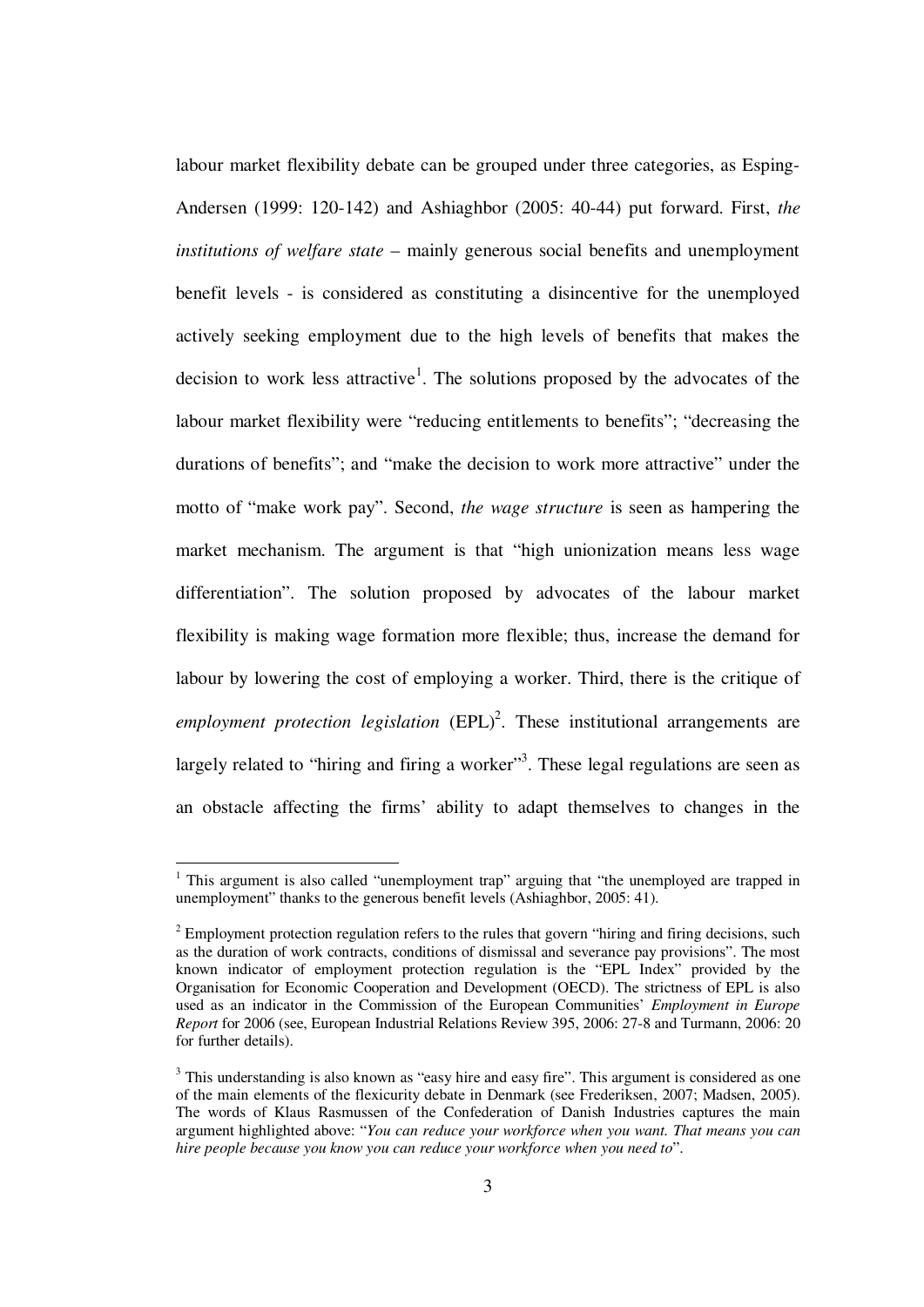market. The hypothesis is known as "the stricter the EPL, the higher the unemployment rates". However, it is worth noting that the OECD has recently revised its position on the relationship between the EPL and unemployment rates<sup>4</sup>.

The critics directed by the advocates of the labour market flexibility debate paved the way for the increasing dominance of a "market-based" approach considering labour market policies in the European Union and has its reflections in attempts to increase the flexibility of labour markets at the supranational, national and regional level, and to provide employment rather than job security for workers in order to tackle unemployment problems. The concept of "employment security or employability" is also related to the concept of adaptability and a complementary element of flexible labour markets. The cause of unemployment is now considered to be the inappropriate job skills of unemployed people and solutions are supplyside oriented policies, for example the Active Labour Market Policies (ALMPs), which are proposed in order to upgrade skills and make them adaptive to market conditions. In other words, to a certain extent, the traditional notion of security has become "adaptability or employability". According to some authors, in essence, this implies *marketability* and, in Wolfgang Streeck's terms, the responsibility of public policy has become to provide *equal opportunities for commodification*, rather than *decommodifying individuals* (quoted in Apeldoorn, 2003: 130). Tackling with the problems through upgrading workers skills and placing the emphasis on retraining became the main aim of European Employment policy in

1

<sup>4</sup> The OECD admitted that empirical studies are not satisfactory to conclude that there is a direct relationship between the EPL level and unemployment rates (OECD; 2006: 212).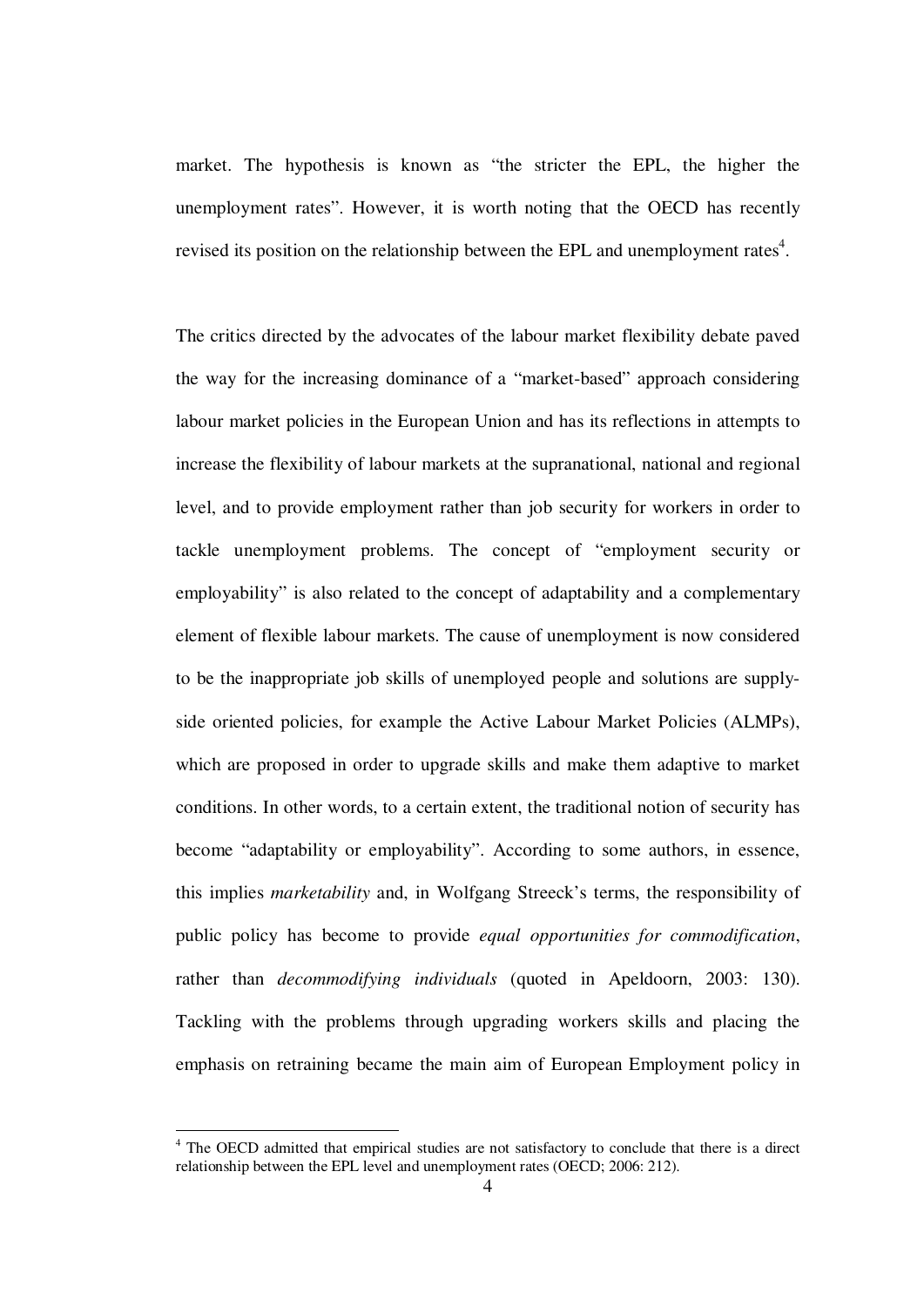the 1990s and 2000s, especially after the Lisbon Strategy of 2000 was adopted. The concept of flexicurity fits into this changing paradigm.

The welfare regime analysis pioneered by Esping-Andersen (1990, 1999) notes three regimes<sup>5</sup>. The liberal regimes with weak employment protection and decentralized industrial relations score low on the labour market rigidity index; whereas, *the Continental European or Conservative* labour markets with very strict levels of employment protection and high wage costs exhibit high levels of strictness. *The Social Democratic (Nordic countries and the Netherlands)*<sup>6</sup> "with a long legacy of powerful unions" opted for a high labour market flexibility with a strong social guarantees to workers. The Nordic model has been considered as successful to maximize adaptation to rapidly changing external markets (Esping-Andersen, 1999: 122-3).

The "success" of the Dutch and Danish labour market models - for some the importance of these models are "overrated" (Keune 2007) - despite important differences, in the 1990s later became known as flexicurity models. The Danish model is considered as a "golden triangle" that has three legs. First, a "liberal

<u>.</u>

 $<sup>5</sup>$  The "three worlds" typology – liberal, conservative and social democtatic welfare regimes - of</sup> Esping-Andersen (1990) has been questioned on many grounds, as the author acknowledged. "It was a typology too narrowly based on income-maintenance programs, too focused only on the statemarket nexus and built around the standard male production worker" (Esping-Andersen, 1999: 73- 4). One of the key defining dimensions of the typology was "de-commodification". Decommodification "occurs when a service is rendered as a matter of right, and when a person can maintain a livelihood without reliance on the market" (Ibid: 21-2).

 $6$  The Netherlands has been considered as a part of the Nordic model over the years, due to its similarities with the Nordic countries in terms of labour market regulation. For example, the *Employment in Europe Report* for 2006 considers the Netherlands in the Nordic system of flexicurity, together with Denmark, Finland and Sweden.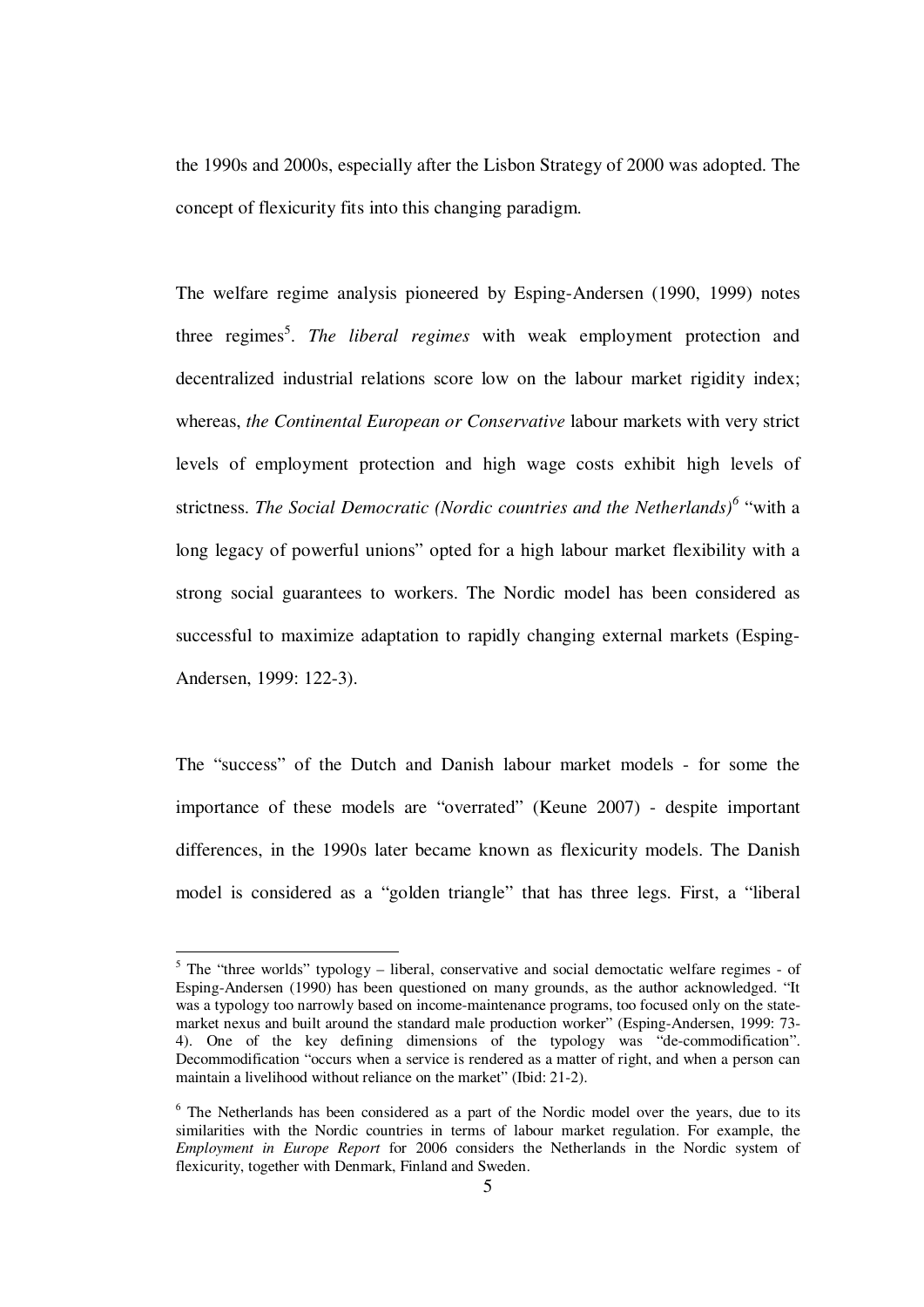labour market" (low employment protection) in which it is easy to hire and fire people; secondly a "fine-meshed" social security safety net with a very high net income replacement rates and lastly "active labour market policy" that offers job training or retraining to the unemployed (Frederiksen 2007). The Dutch model, on the other hand, is regarded as promoting similar rights concerning working conditions and social security as standard employment to atypical and flexible types of employment (Keune 2007). The Danish and Dutch models were seen as successful in both providing a balance between the flexibility needs of employers and the security needs of employees, as well as in decreasing unemployment rates to manageable levels. Thus their perceived success attracted great attention within the European Union and around the world: The main Anglo-Saxon media, namely the Economist (2006 and 2007), USA Today (2007) and Forbes (2007) has published special reports. There were comparisons between the Danish model of flexicurity and other countries'- such as Japan, France and Canada.

Within this perspective, there emerged a growing interest on these countries' models. The mainstream approach in the literature on the concept of flexicurity argues that these models are the manifestation of the fact that competitiveness, economic growth and high social benefits are not mutually exclusive (Frederiksen, 2007; European Expert Group on flexicurity 2007) due to the fact that these countries, although there are important differences<sup>7</sup>, have very flexible labour markets, low unemployment rates, sustainable economic growth, and high social

<u>.</u>

 $<sup>7</sup>$  Despite the fact that these two models were put forward as the "reference models" (especially, by</sup> the EU Commission), there are many important differences. Labelling these countries as flexicurity models without a clear indication of the differences causes some ambivalance and ambiguity.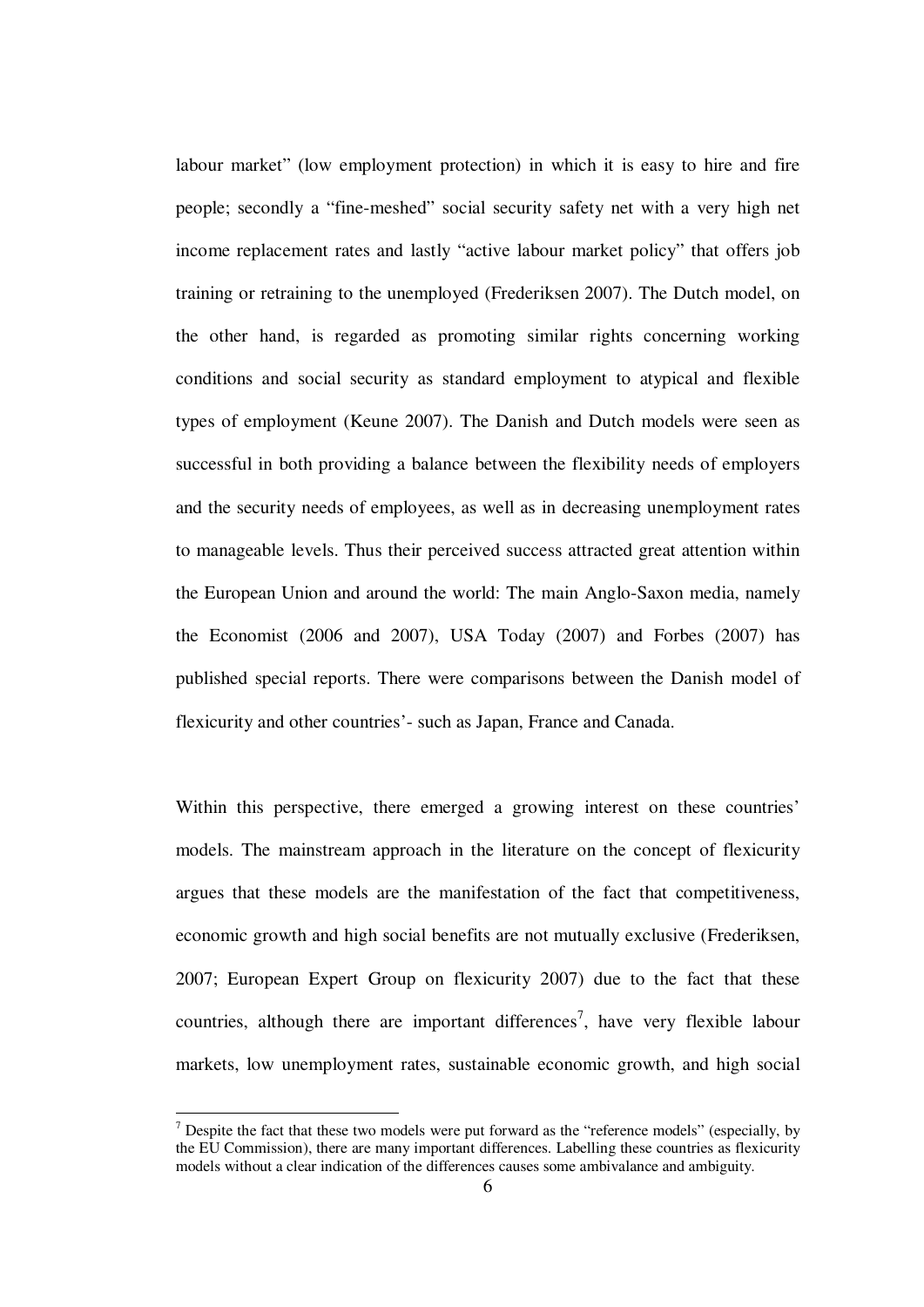benefits designed for the unemployed people and high budget allocations for Active Labour Market Policies (see especially, Madsen 2005 and 2007; Bredgaard and Larsen 2007 for the Danish model and Wilthagen and Tros 2004, Wilthagen and Bekker 2008 for the Dutch model). On the other hand, the rationale for such a model seemed to be compatible with the Union's desire to be more competitive in the global economic arena, an ambition that manifested itself clearly in the Lisbon Strategy of 2000. The Lisbon Strategy was clear evidence of the growing prominence of soft law mechanisms, based on guidelines, recommendations, and voluntary cooperation among the member states and of EU Governance working through the Open Method of Co-ordination (OMC) rather than top down, hard law regulations. In the same period, a new conceptualization of employment policy discourse took place, understood as combining some aspects of economic and social policy discourses. The European Union's employment policy discourse is concerned not only with labour market efficiency, job creation and the perceived need for labour market flexibility, but also with the citizenship- and rights- based concerns and the desire for social cohesion which have been the hallmark of traditional social policy at the national level (Ashiaghbor 2005).

At the Union level, the quest for balancing the flexibility and security of labour markets has been an important task for the last two decades. However, after the success of Holland and Denmark; the decreasing legitimacy of the EU institutions especially following the rejection of the Constitutional Treaty in France and Holland in 2005; the incorporation of Employment Guidelines to the broader Economic Guidelines in 2005 at the revision of the Lisbon Strategy; and to a great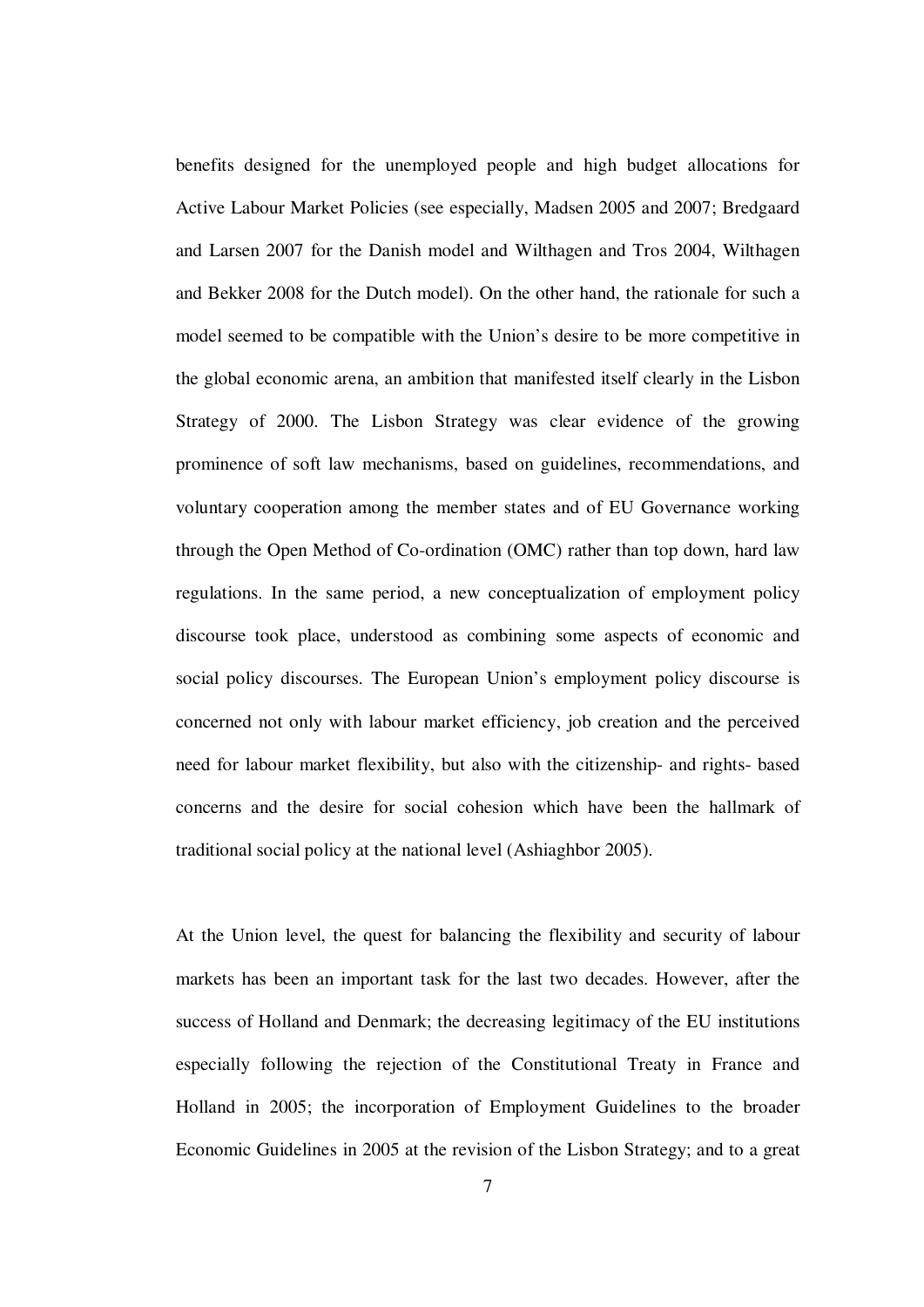extent, the perceived need for a new buzzword or a new discourse to revitalize the discourse of labour market modernization to give the impression that the other sides' views are taken into consideration (Apeldoorn 2003), such efforts have intensified. Explicitly, since 2006, European institutions and politicians have started to use the term flexicurity, in order to, as they claim, "strike a right balance between flexibility and security", in their documents and speeches. They also put forward the Dutch and Danish experiences as "good examples" regarding labour market reforms (see especially Keune and Jepsen 2007). The increasing prominence of the term flexicurity is also witnessed within the national labour market reform processes. The best example was the French 2006 initiative of *Contrat Première Embauche* (CPE) - translated as first employment contract. The CPE was a new employment contract for those under 26, which would have made it easier for the employer to fire employees in exchange for financial guarantees, considered as an attempt of formulating *french type of flexicurity* (Karlgaard 2006), was eventually defeated by the strong reactions of students, trade unions and leftwing politicians. Meanwhile in Sweden, the centre-right government has been flirting with the adoption of its own version of CPE for some time. In short, the concept of flexicurity has been everywhere.

The focus of attention in this thesis will be on the concept of flexicurity, namely the new labour market model balancing the need of employers for greater flexibility in order to adapt to market forces; and the need of employees for security, in the European Union. The concept of flexicurity, it is fair to argue, is worth studying within a multidisciplinary approach. First of all, the concept of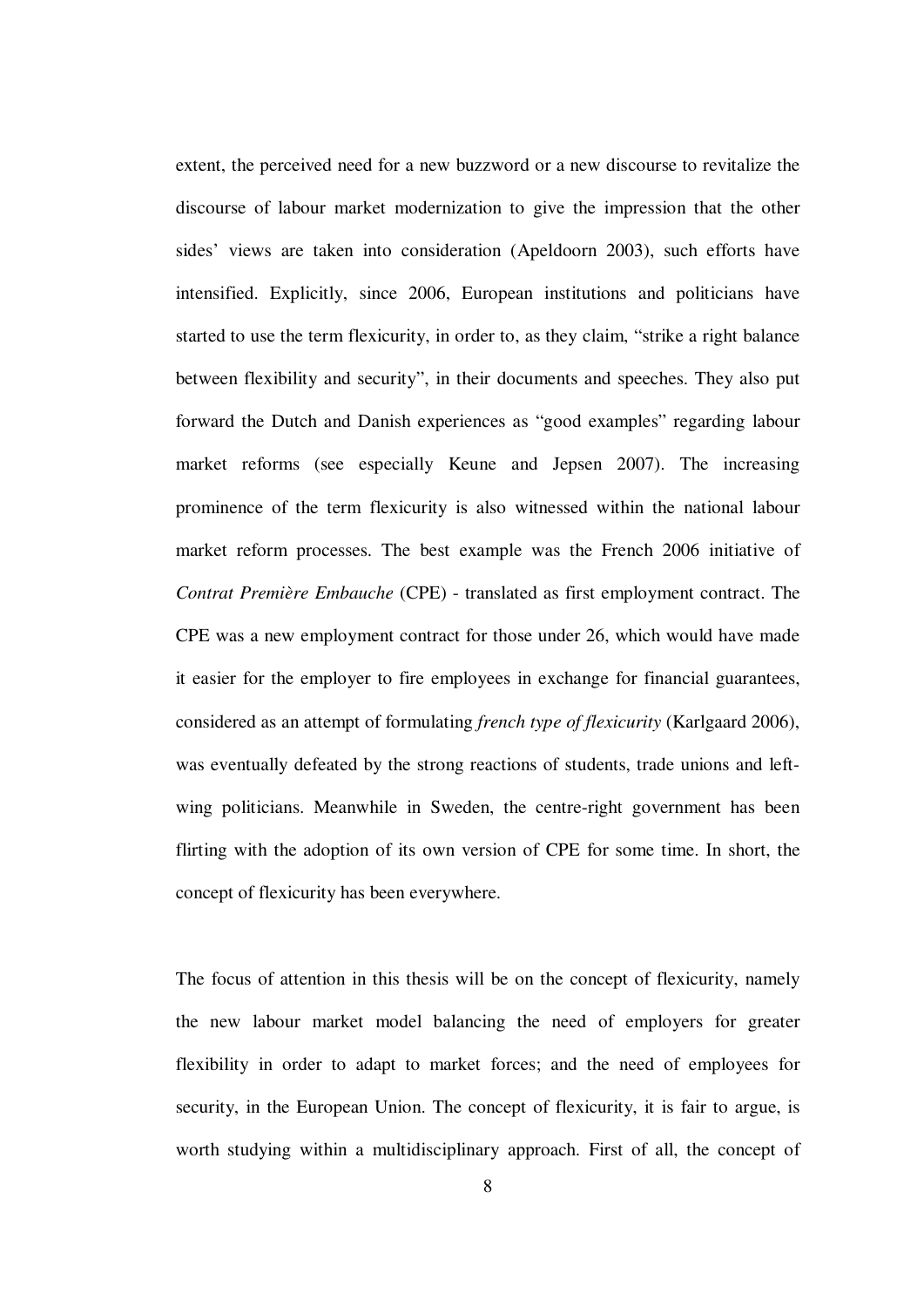flexicurity is at the intersection of economics, politics and public administration so it provides some valuable insights from all these disciplines. The rationale behind the increasing prominence of the concept of flexicurity should be explored. While mainstream approaches deal with the concept heavily through economic and technical measures, it is very likely that the growing prominence of the concept implies a political strategy in itself. It should be considered as a common "European" solution provided to problems that are politically constructed to a varying degree "rather than something external waiting to be discovered". It is very much a political project aimed at building a "European identity" (Serrano Pascual and Jepsen 2005). Within this framework, the efforts of the EU Commission is worth studying due to the fact that it is the main body of promoting new concepts and giving directions to the general debates. After all, the Commission is meant to promote the Union's policy direction.

After this brief introduction, in Chapter II, the concept of flexicurity; the definitions put forward in academia; and some related approaches to the concept of flexicurity, namely the Transitional Labour Markets approach, will be explored. While doing so, the historical background of the concept and the details of the definitions debate will be provided. Further questions that this thesis aims to explore are the following: Is there a common definition of the concept? Is the concept of flexicurity "ambiguous"? How and why do the definitions of flexicurity evolve over time?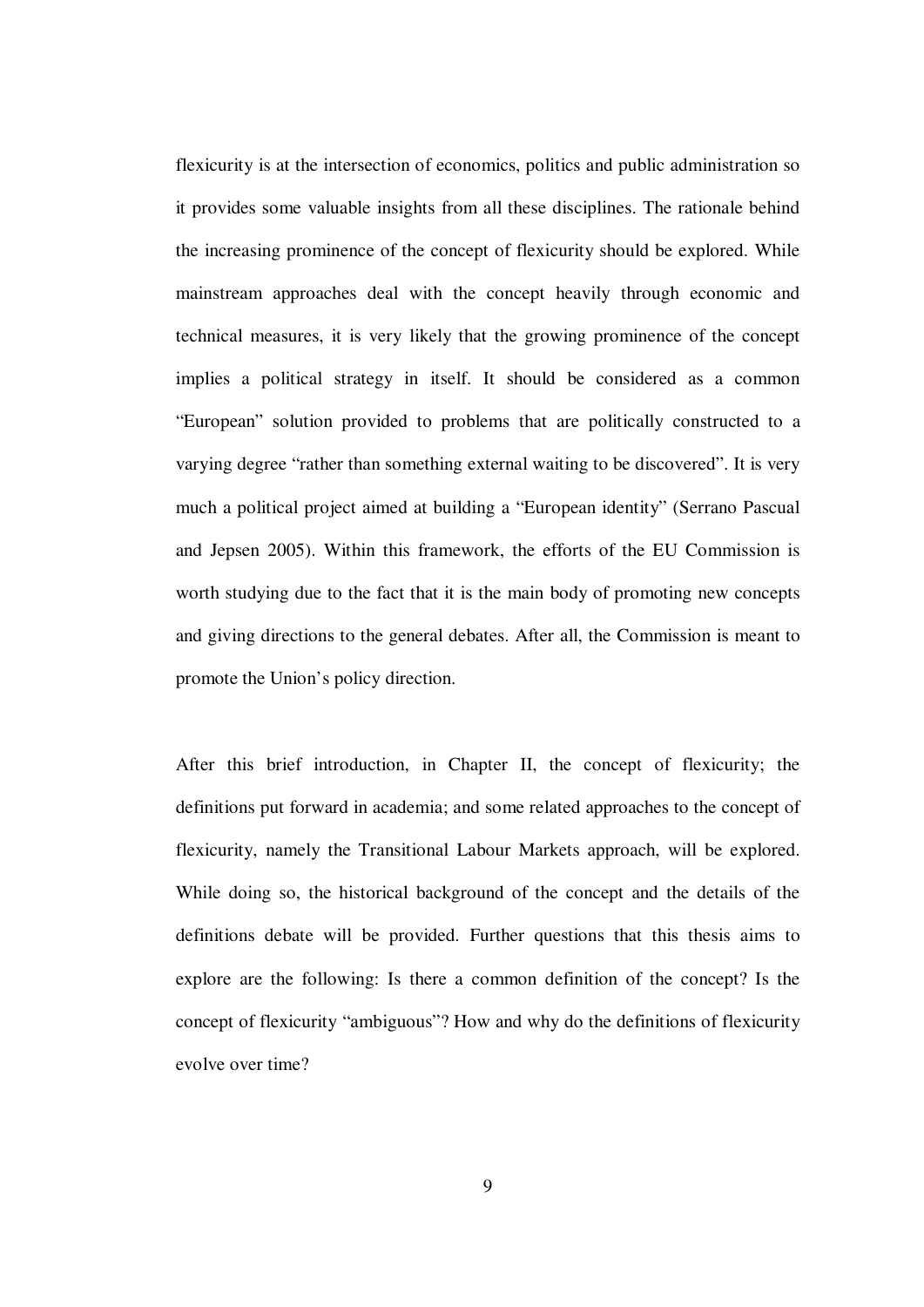In Chapter III, the European Employment Strategy (EES) will be analysed through a theoretical perspective, as it is directly linked to the evolution of the flexicurity argument. The background of the EES will be provided with the help of the arguments claiming that after the "post-Maastricht crisis", the issue of unemployment appeared as an option for the European Commission to tackle the legitimacy crisis generated by economic recession and the discontent with the impact of neoliberal restructuring on social priorities in the 1990s. The launch of the EES has coincided with the increasing power of social democratic policy makers and proponents of Third Way approach. This paved the way for the EES and the employment guidelines to take a specific form at the beginning. By the time, once again with the increasing effect of neoliberal approach, the guidelines have evolved. On the other hand, due to the impacts of some groups working within the Commission, namely civil servants working within the Directorate General Responsible for Employment, Social Affairs and Equal Opportunities, the guidelines have taken an "ambiguous" character.

The aim of striking a balance between flexibility and security was one of the issues considered in the overall EES and its adaptability pillar. But, since 2006, flexicurity has started to be used for that aim. Within this framework, the third chapter raises the following issues: Does flexicurity imply a change in discourse, or is it simply a discursive tool designed for the labour market flexibility debate? What is the link between flexicurity and the Open Method of Coordination (OMC) and the European Employment Strategy (EES) in particular?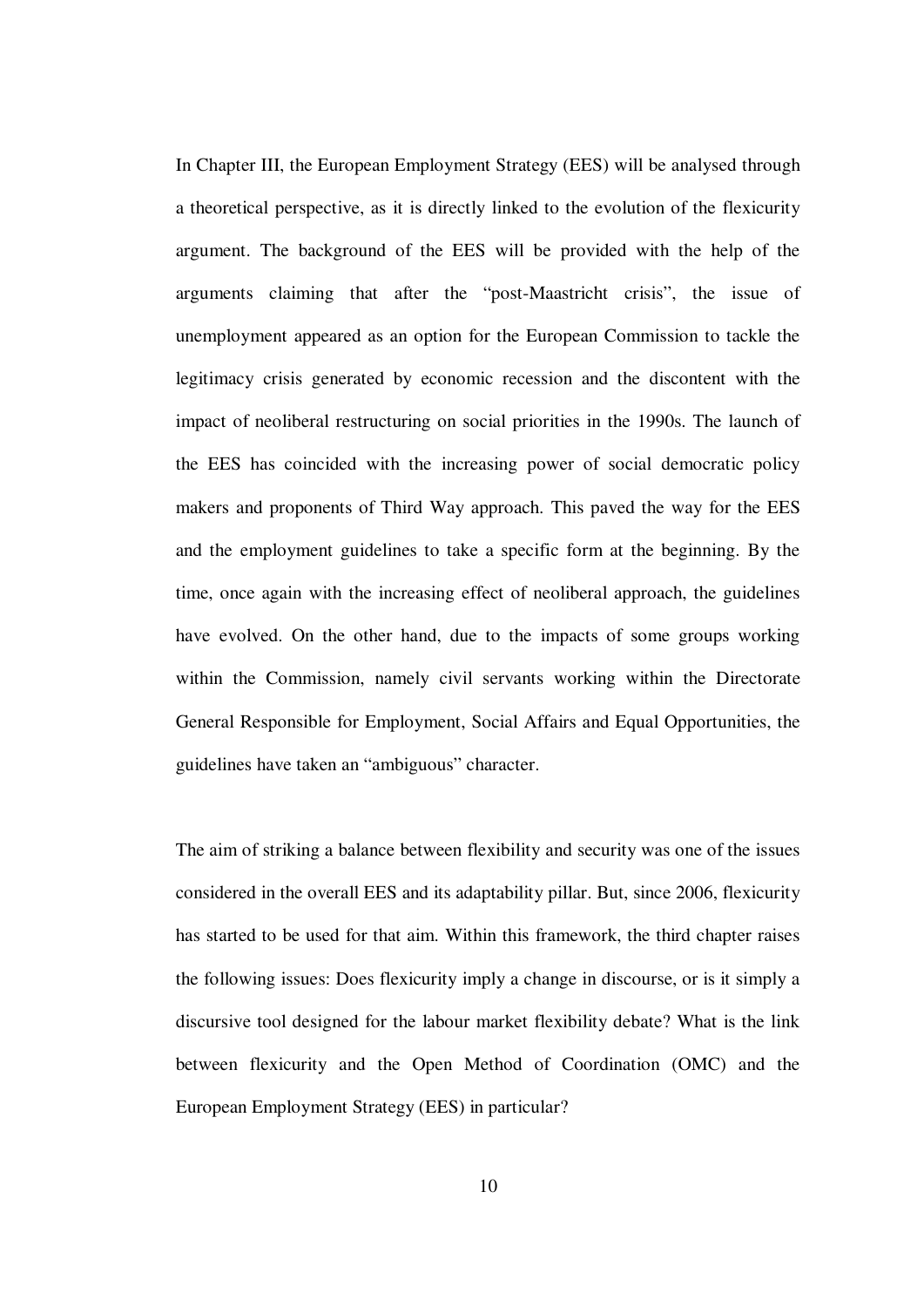In Chapter IV, the debate at the EU level will be scrutinized. The term flexicurity has been at the top of the EU agenda regarding social and employment policy since 2006. The year 2006 is not accidental. The legitimacy crisis generated by the failure of referenda in France and the Netherlands paved the way for the Commission to show a "social face" to Europeans. Flexicurity was an attractive option.

The Commission, due to its historical role, has been very active in pushing the concept as a cure to European labour market problems. At the same time, in order to absorb other key European institutions into the debate over flexicurity, it has to give "openness" to the concept. Within this framework, the Commission's and other key European institutions' stance on the concept will be provided. While doing so, the fourth chapter will be addressing "How is flexicurity conceptualized, especially by the European Commission, considered as the disseminator of knowledge and "fervent promoter" of concepts in the EU? Do the efforts of the Commission build on the ambiguity mentioned earlier? What kind of ambiguity inherited in the concept should we talk about, and why? Considering the responses of other main European institutions, is it possible to talk about a European consensus on the term? Overall, what is new – and what is not new -with the flexicurity debate and terminology? At the latest in Chapter IV, as part of the issues needing further research in contemporary European studies and beyond, this thesis is in an attempt to consider the reflections of the flexicurity debate on the Turkish labour markets. Since flexicurity is a very new entry in the Turkish context, some vital points will be touched upon as to its conceptualization by the Turkish social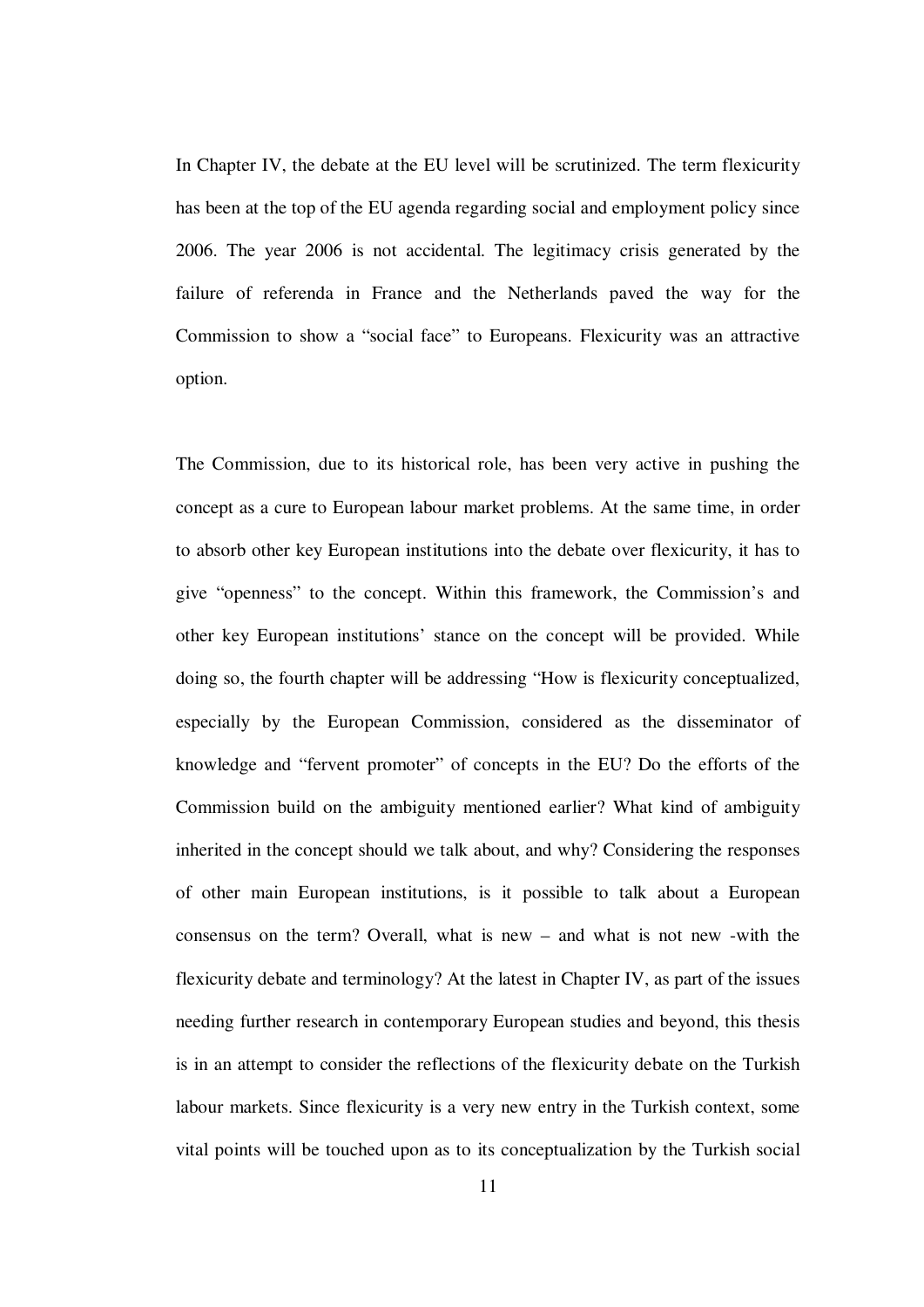partners, showing the links between the EU and Turkish debate in political economy.

In conclusion, the overall arguments of this thesis and the conclusions reached will be noted briefly.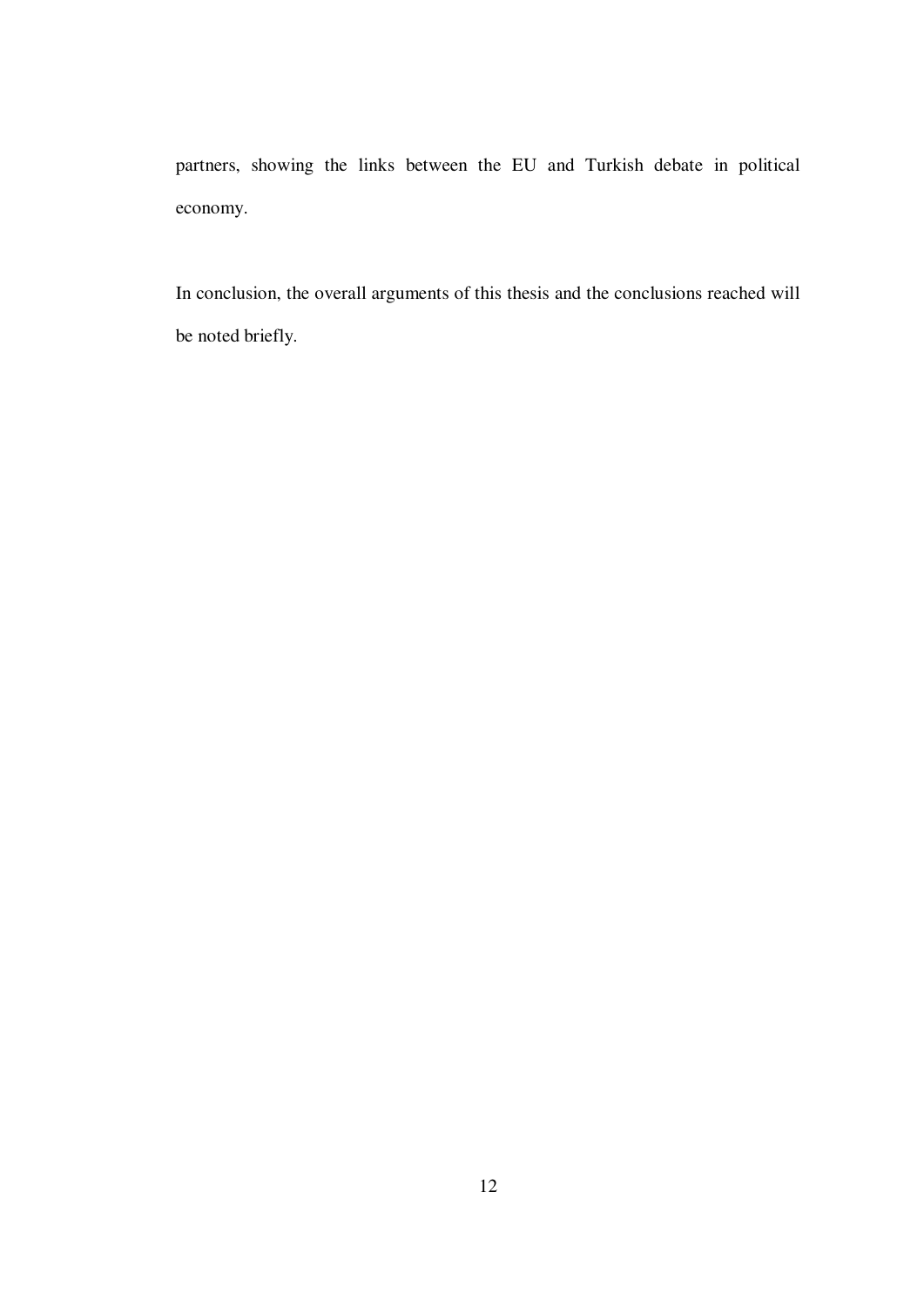### **CHAPTER II**

# **THE CONCEPT OF FLEXICURITY**

#### **2.1. Background of Flexicurity**

There is no doubt that the term "flexicurity" has been a buzzword since the mid-1990s. This should be primarily attributed to the Dutch and Danish success in managing to substantially reduce unemployment rates. Moreover, "flexicurity" has been at the top of the agenda of the European Union with regard labour markets since 2006. The basic assumption of the term is that flexibility of labour markets and security of employees are not mutually exclusive (Frederiksen, 2007). Before elaborating on this, it should be noted that the quest for enhancing the flexibility of the labour markets and, at the same time increasing the security of employees has been one of the main policy task/goal, especially over the last two decades, at the European level, at least in rhetorical terms. However the term used now, "flexicurity", has gained prominence since the mid-1990s. This thesis suggests that this shift in discourse is not without political and ideological consequences or devoid of political significance in itself.

The term flexicurity was launched in the Netherlands during the preparation of the *Dutch Flexibility and Security Act* which came into force in 1999 (Seifert and Tangian, 2007; Wilthagen, 1998 and Wilthagen and Tros, 2004). Wilthagen (1998), Wilthagen and Tros (2004) noted that the term was coined by Dutch Sociologist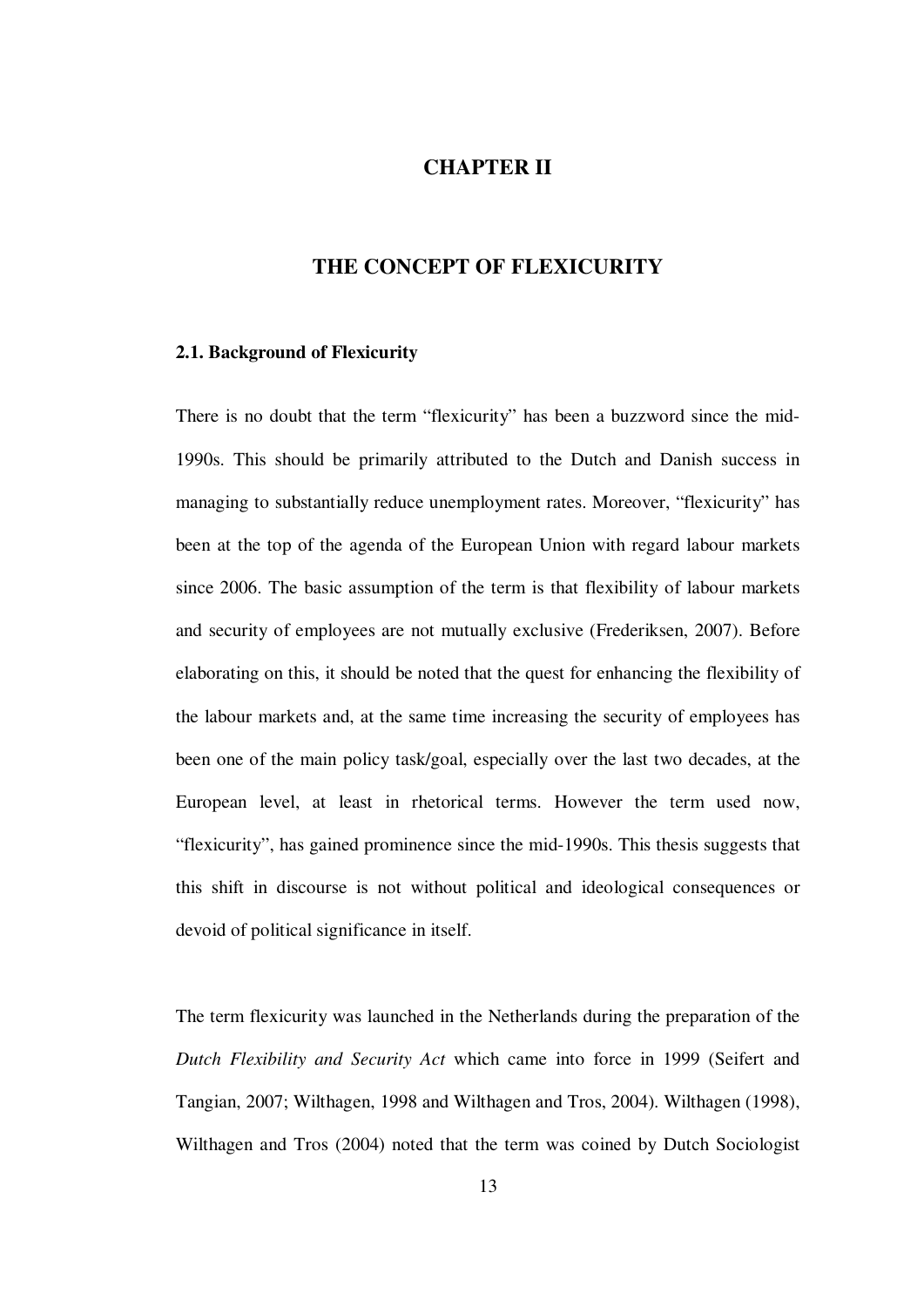Hans Adriannsens in 1995, and he used the term to highlight *a shift from job security towards employment security* (see also Fink 2006; Keune and Jepsen 2007). "The term was rapidly picked up by labour market researchers, who discovered Denmark as an alternative to the Dutch flexicurity model" (Seifert and Tangian, 2007: 7; Keune and Jepsen, 2007: 5-6). Seifert and Tangian highlights that these two experiences "prove that alternatives to simple deregulation of labour market can be successful" especially considering that "European models of capitalism are better than pure flexibilization under the deregulatory approach of the American model" due to the fact that in both the Dutch and Danish models, "the flexible employment relations are compensated by social and employment security" (Seifert and Tangian, 2007: 7). These models seem to constitute an alternative to the "bankrupt neoliberal view of the labour market which dominated the debate during the 1980s and 1990s" (Keune and Jepsen, 2007: 6). Another noteworthy point that these two models indicate is that "there would be a variety of versions of flexicurity" later started to be known under the common theme that *no one-size-fits-all* (Wilthagen and Tros, 2004; Frederiksen, 2007; Keune and Jepsen, 2007).

Keune and Jepsen argue that "while flexicurity is a relatively new concept, there have been earlier attempts to pursue win-win situations following a flexicurity-type of logic", namely the "*Rehn-Meidner Model*"<sup>8</sup> in Sweden considered as the story of

1

<sup>&</sup>lt;sup>8</sup> It is generally accepted that the Rehn-Meidner model, established by the two Swedish trade union economists in the 1950s, was a "pioneer in developing not only active labour market policy but also life-long-learning and the negotiated flexibilization of working time" (Schmid and Gazier, 2002: 4). At the centre of this model was the challenge to combine full employment with low inflation. The main elements of the model were: a) active labour market policy, b) restrictive fiscal policy, c)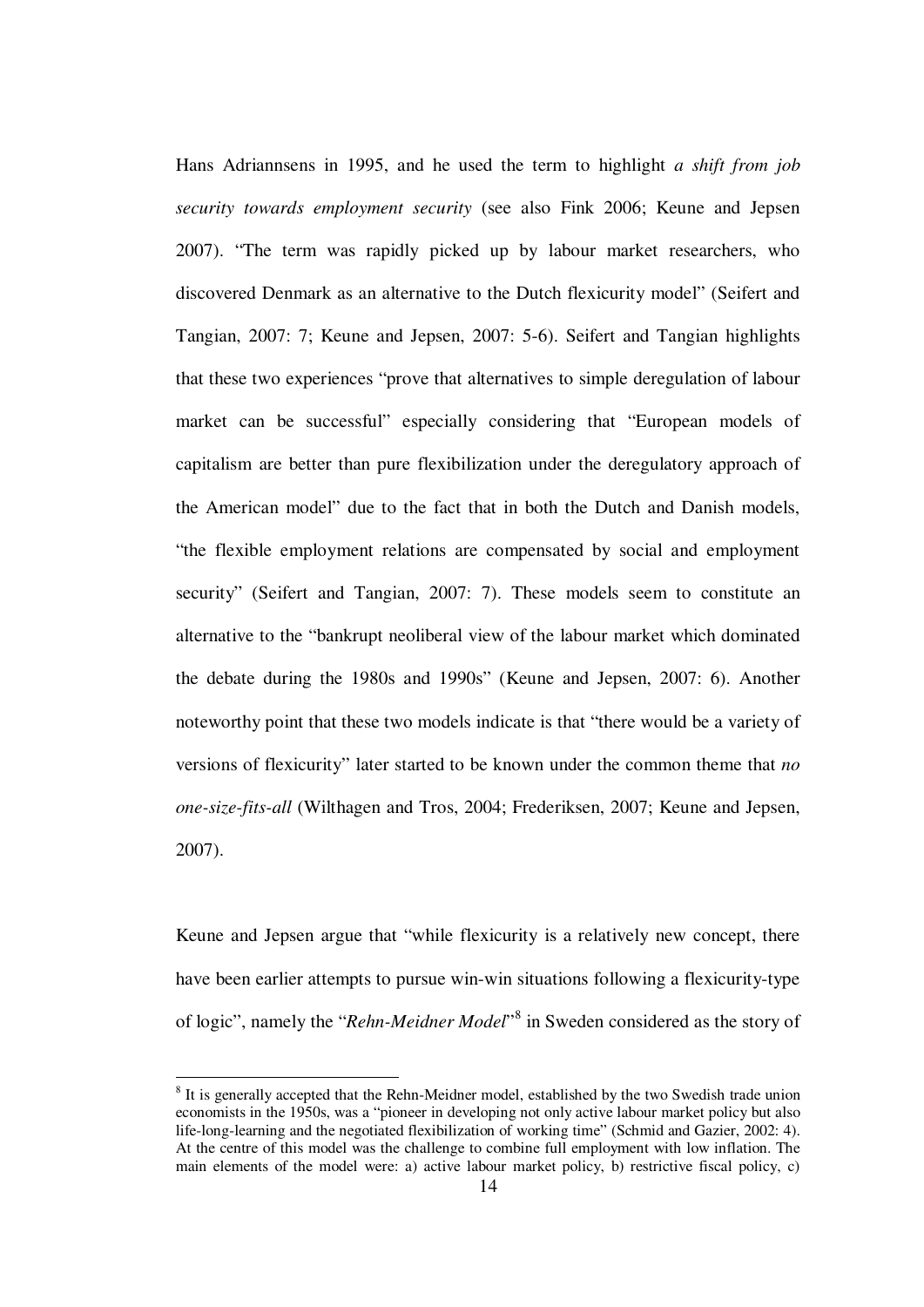success until the 1980s and the "*diversified quality production model"<sup>9</sup> "*which builds on strong job security, continuous skill upgrading and high internal and functional flexibility" (Keune and Jepsen, 2007: 7).

### **2.2. Definitions of Flexicurity**

<u>.</u>

The most *attractive* aspect of flexicurity from the point of view of political discourse is therefore *its ambiguity*. There is something in it for everybody. We will have a world inhabited of wage earners, who feel economically secure, and of satisfied employers with a high degree of flexibility in hiring, firing and allocating their workforce. For society as a whole, growth and prosperity will be the expected outcome of a more dynamic and flexible labour market. The politician who is able to put forward and implement such a win-win strategy should be up for a guaranteed re-election (Jørgensen and Madsen, 2007: 8 – emphasis added).

Two points need special attention before dealing with the definitions of the concept in general. Many people agree on the "*ambiguous*" character of the concept and the *attractiveness* in this ambiguity; in other words, it is this ambiguity which makes the term "*attractive*". What this ambiguity implies, what purposes it serves, whether it is fabricated or not, and what kind of ambiguity this is, are issues that will be analysed in detail in Chapter IV. At this point, it is worth noting that, "due to a lack of general framework or a theory of flexicurity; everybody finds

solidaristic wage policy, and d) fordist mode of production. Mainly, increasing capital mobilization and internationalization of labour markets have made the model obsolete (for details see Pontusson 1992 and Silverman 1998). Not surprisingly, those issues, active labour market policy, life-longlearning and flexibilization of working times, became the main points of the discussions about flexicurity in the following years.

<sup>&</sup>lt;sup>9</sup> Wolfgang Streeck and Arndt Sorge have developed the concept of "diversified quality production". In Streeck's words, the model "designates a style of operation of the economy that might allow societies with high wages and a relatively egalitarian structure to survive in competitive world markets". Available at http://www.mpi-fg-koeln.mpg.de/people/ws/forschung\_en.asp (retrieved on July 10, 2008).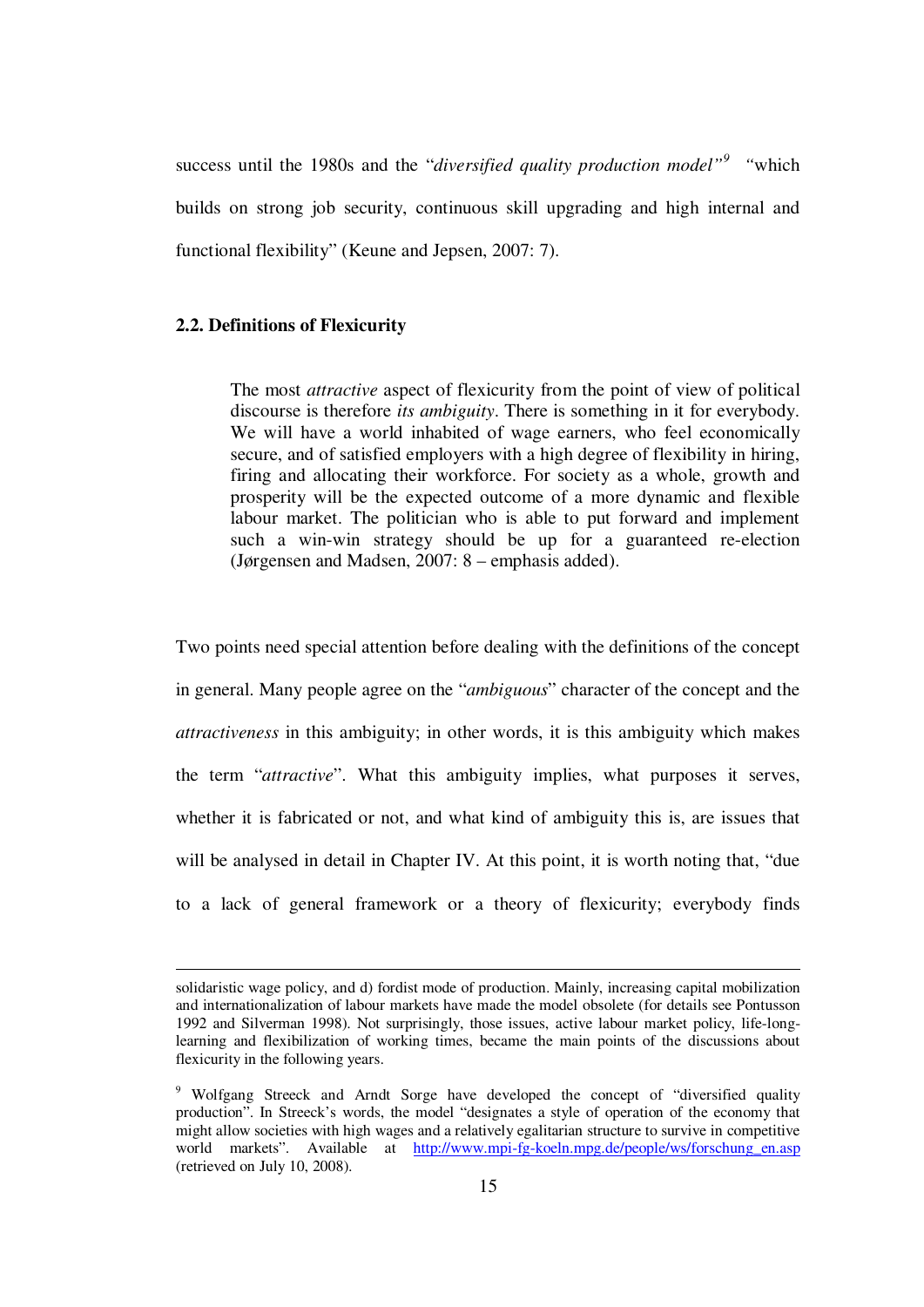something in it which makes them happy" (Seifert  $2008$ )<sup>10</sup>. The attempts to define the concept heavily rest on "inductive reasoning, or induction"<sup>11</sup>. To a great extent, this fact, relying on inductive method, plays a role in this ambiguity. Social scientists attempt "constructing a theory through the inductive method by first observing aspects of social life and then seeking to discover patterns that may point to relatively universal principles" (Babbie, 2001: 62). Within the debate on the definitions of flexicurity in general, and on the attempts to construct a theory of flexicurity in particular, researchers generally begin with the "field research" by looking to the Dutch and the Danish models in practice in the debate on flexicurity. It is not by coincidence that the first attempts to define the concept (in essence the definitions put forward by Wilthagen in the early years of his research- Wilthagen 1998 and Wilthagen and Rogowski 2002) stem from the Dutch practices. Later, it became possible to construct a definition that would be open to cross-country comparisons (especially flexicurity as a certain state of labour markets and flexicurity as an analytical frame). In other words, flexicurity was "freed from its Dutch origin" (Barbier 2007), mainly due to the discovery of the Danish model, which is different from the Dutch one (Keune and Jepsen 2007). Despite the important differences between the models, many people, intentionally or

<u>.</u>

 $10$  See also Van den Berg (2008); Keune and Jepsen (2007); Keune (2007) on the ambiguous character of the concept and in particular, on the lack of a general framework or a theory of flexicurity.

<sup>&</sup>lt;sup>11</sup> "Inductive reasoning, or induction, moves from particular to the general, from a set of specific observations to the discovery of a pattern that represents some degree of order among all the given events. Notice, incidentally, that your discovery doesn't necessarily tell you *why* the pattern existsjust that it does...Deduction begins with "why" and moves to "whether", while induction moves in the opposite direction" see Babbie, Earl (2001) *The Practice of Social Research*, Wadsworth Publishing Company, Belmont, CA, 9th Edition, p. 34-5.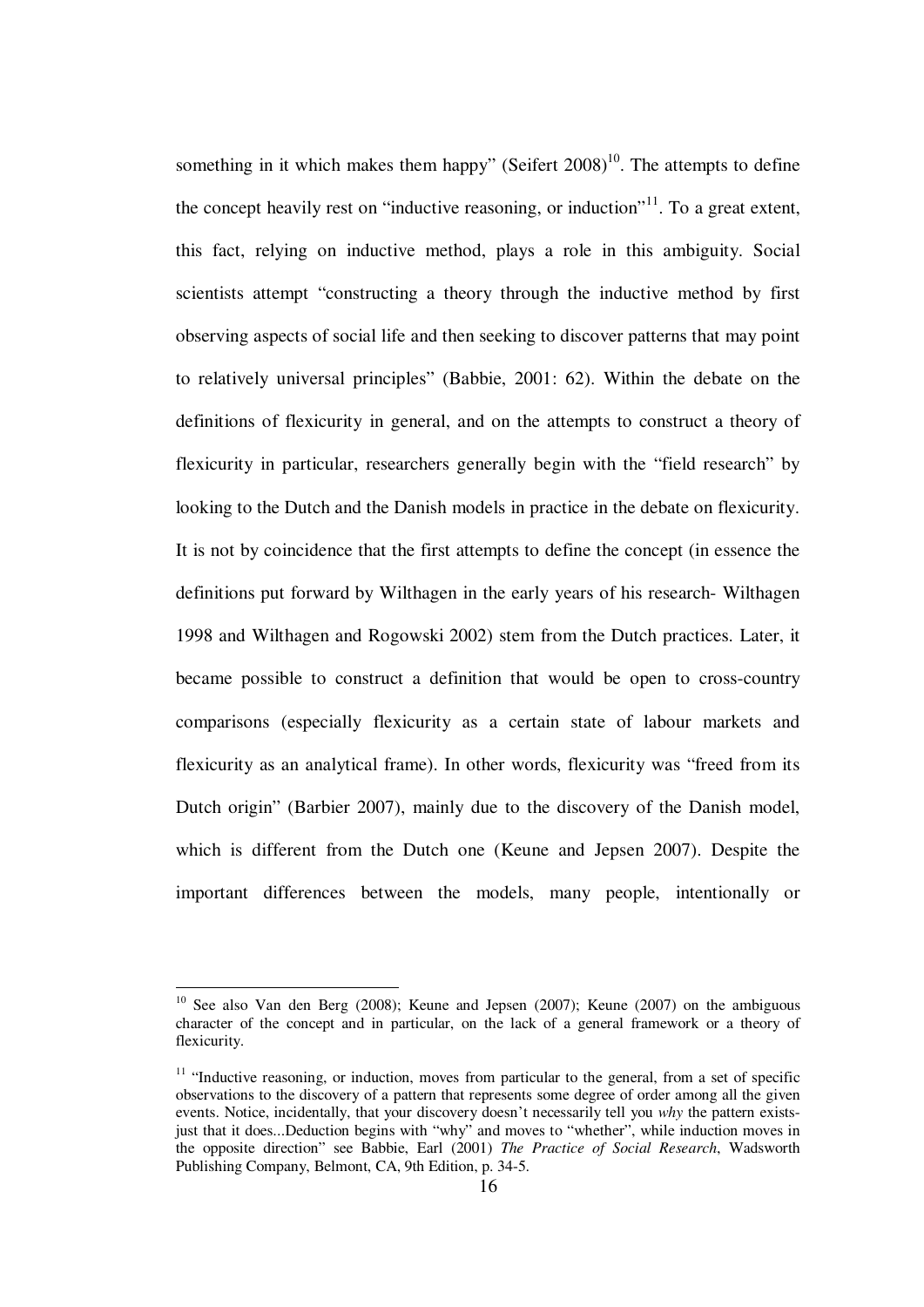unintentionally, call those models "flexicurity models"<sup>12</sup>, as if they are the same, putting them forward as "*good examples*" (in the flexicurity debate), constituting "*paradigm cases*" or "*ideal models*" (Jepsen and Serrano Pascual, 2005; Rogowski, 2007: 8 and Madsen, 2006). This argument seems contradictory to the famous motto of "no one-size-fits-all"<sup>13</sup> in the flexicurity model, but, to a great extent, it stems from the impossibility of transferring one model to all others. Also, indirectly, labelling some models as "ideal models or good examples", it becomes possible to put double-pressure 1) to other countries to get inspired from those models in order to reach such a model, and 2) to those countries, considered as good, to preserve the appreciated models. Thus, as Serrano Pascual puts forward, appreciating some models, both, increases their "symbolic importance" and legitimizes the direction taken by those models. This is what Serrano Pascual calls "standardising" role through disseminating concepts, priorities and procedures (Serrano Pascual, 2007: 30). Within this perspective, the EU Commission plays an important role (see Chapter IV). The new governance method in EU social policy known as the Open Method of Coordination (OMC) was designed to the above mentioned end. According to many, for instance (Büchs, 2007), the OMC can be effective in leading to a convergence of social policy approaches across member states through "policy learning" from "best practices" (see Chapter III)

<u>.</u>

<sup>&</sup>lt;sup>12</sup> In Employment in Europe Report 2006, the Commission has grouped Denmark and the Netherlands in the same family of flexicurity. See Jørgensen and Madsen, 2007: 19-20.

<sup>&</sup>lt;sup>13</sup> This argument accepts the differences in the national, historical and institutional settings of countries. Even, the European Commission explicitly refers to "no one-size-fits-all" approach in its 2007 Communication on flexicurity.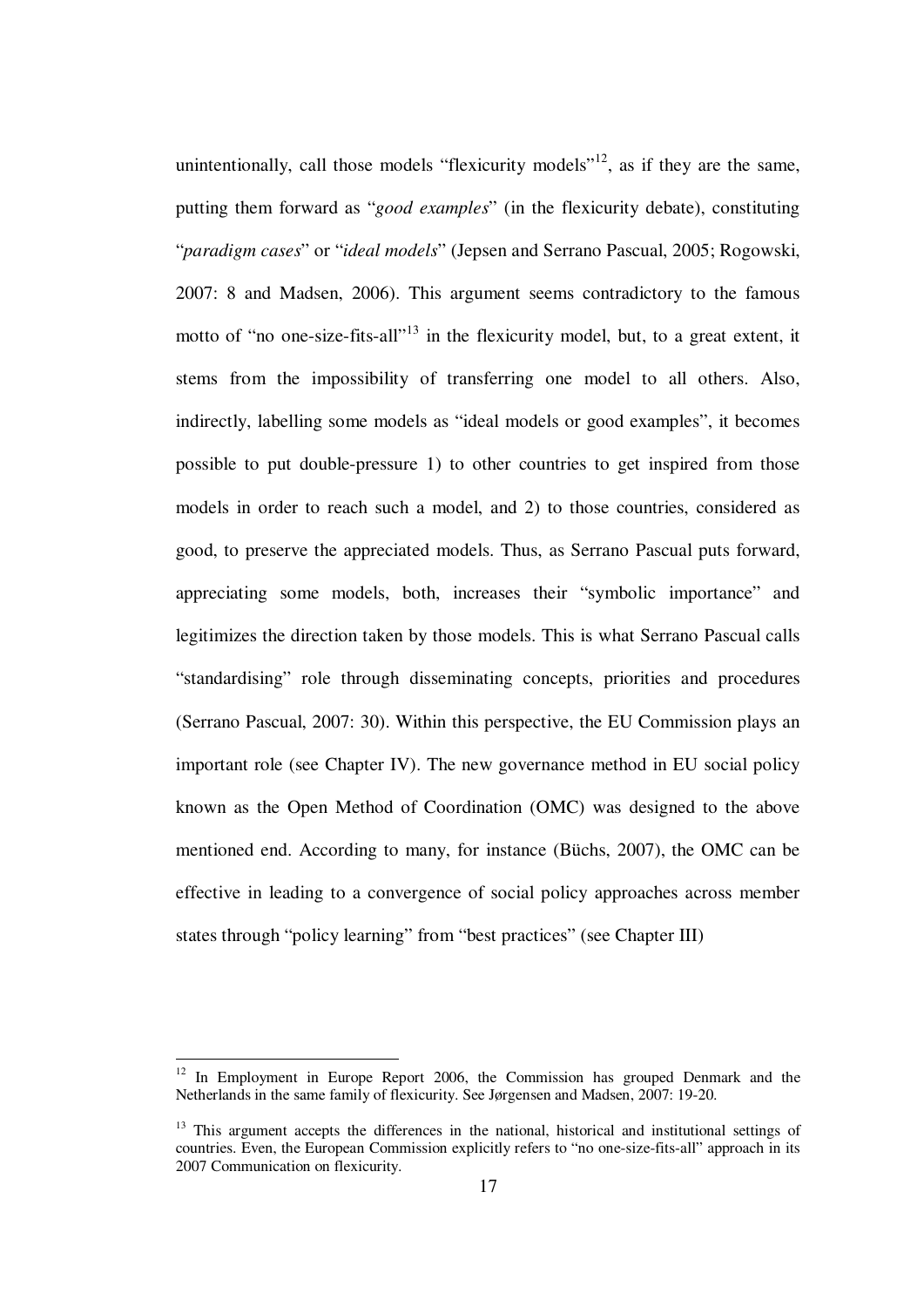To argue for the irrelevance of the inductive method is beyond this thesis' aims. Nevertheless, what should be noted is that this kind of reasoning has some difficulties in explaining, as noted by Babbie (2001: 35), "why" the pattern exists. It is understandable for researchers to use induction due to the lack of a general theory. In order to be able to give significant insights on the "why" question, however, one must also move beyond the confines of the inductive method and look for alternative methods, such as deduction and nomothetic explanation<sup>14</sup>, combined with the inductive method rather than privileging one over the others. It seems that to reach a full-fledged general framework or a theory in the flexicurity debate through the inductive methods needs more research and calls for a multidisciplinary approach, which is not only based on technical or operational purposes, but should also gather insights from other disciplines such as sociology, political science, economics and psychology (see Barbier 2007 and Jørgensen and Madsen 2007).

In the literature on flexicurity more generally, the concept is used in many different contexts and many different definitions can be noted. Some people consider it within the framework of "*Third Way*" thinking (Ashiaghbor, 2005: 281-5) or "*the middle ground between Eurostagnation and cruel capitalism*" (Fitch, 2007). This is because while it is a critique to neoliberalism interested in labour market flexibility, and also traditional social democracy, interested in job security, at the same time, it

1

<sup>&</sup>lt;sup>14</sup> Unlike the "idiographic model of explanation which aims at explanation by means of enumerating the many reasons that lie behind a particular event or action; the nomothetic model is designed to discover the considerations that are most important in explaining general classes of actions or events". The idiographic explanations deal with case studies in great details, whereas the nomothetic model focuses on group or classes of cases or events (Babbie, 2001: 72-3).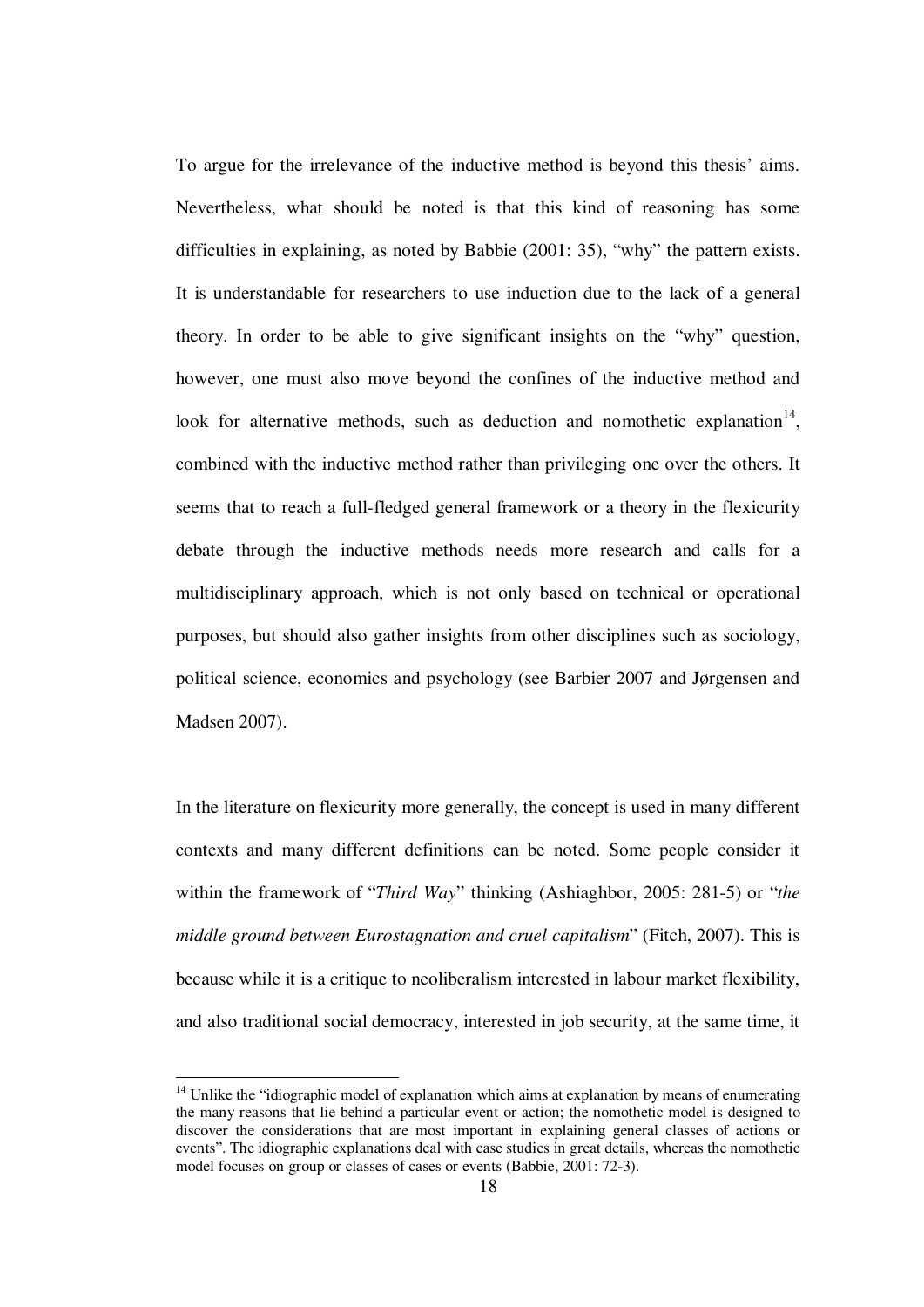combines some aspects of both. Others view it, especially with particular reference to the Danish system, as a "*a hybrid of free labour markets, unfettered business and adjusting welfare to give incentives for people to work so they can pay taxes to finance the benefits they get*" (USA Today, March 07, 2007) or "*dynamic labour markets and low unemployment coupled with generous support for those who lose their jobs*" (Economist, January 20, 2007)<sup>15</sup>.

The definitions put forward in the academic literature, in particular, also vary. For analytical purposes, it is useful to group these definitions in three categories listed below (Wilthagen and Tros, 2004; Madsen, 2006). It should be noted that these categories are not mutually exclusive; a definition given under one group may also be applicable under another.

### **2.2.1. Flexicurity as a Policy Strategy**

1

In the first category, flexicurity is considered as a "*policy strategy*":

A policy strategy that attempts, synchronically and in a deliberate way, to enhance the flexibility of labour markets, work organisation and labour relations on the one hand, and to enhance security – employment security and social security – notably for weaker groups in and outside the labour market, on the other hand (Wilthagen and Tros, 2004: 169).

As Wilthagen and Tros note, the main components of this kind of a definition are "*synchronization*" – flexibility and security at the same time, "*deliberate way*" – in

 $15$  It is noteworthy that the main Anglo-Saxon press has developed an interest in the flexicurity debate, albeit focusing solely on the Danish case. Perhaps, the reason should be the Danish model as having a more "liberal labour market in which it is easy to hire and fire" (Frederiksen, 2007) which seems to be comparable to the Anglo-Saxon countries.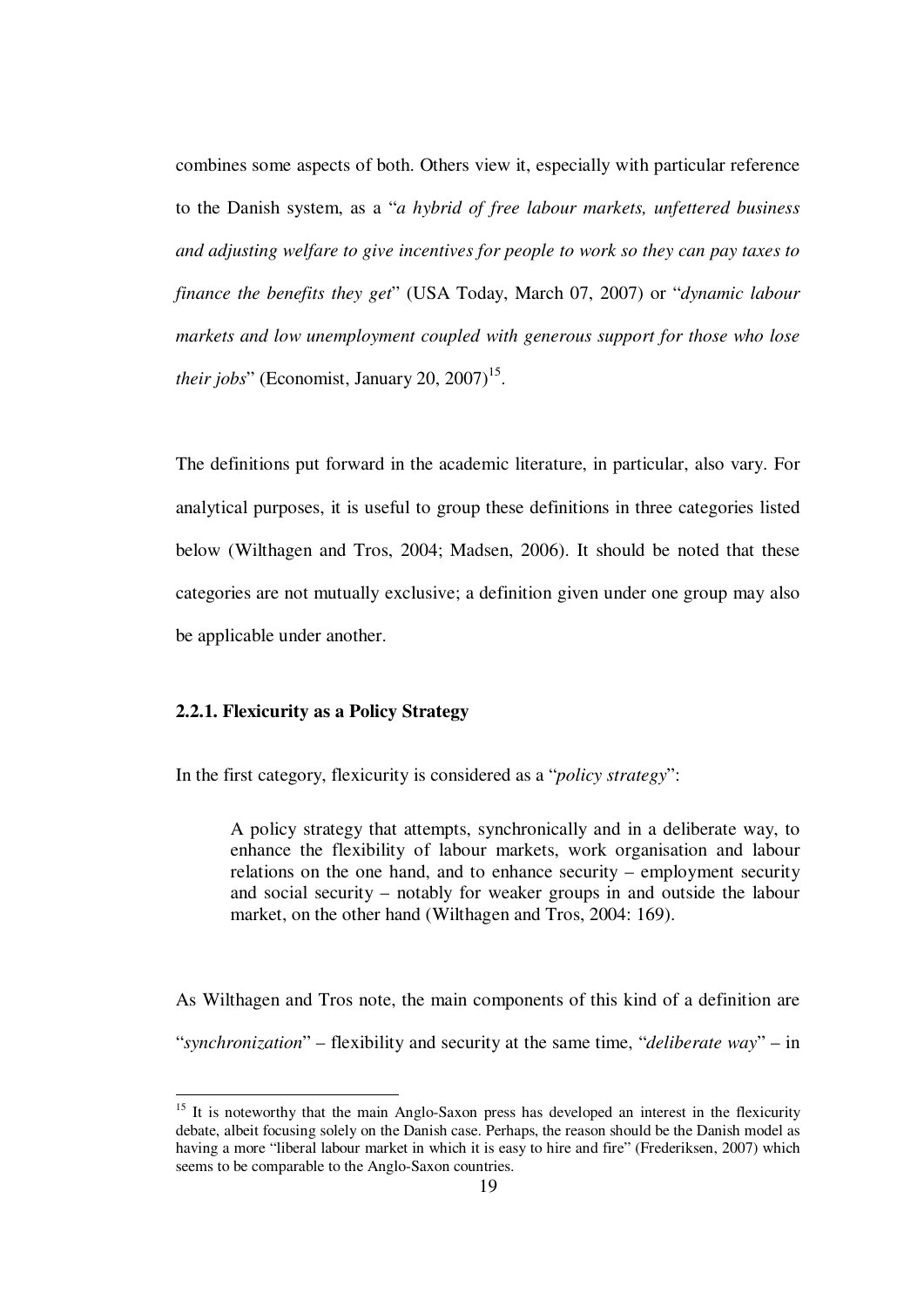a coordinated way during or through negotiations between social partners or between individual employers and employees, and "*weaker groups*" – policies or measures that enhance labour market flexibility and increase the security of insider groups are not to be counted as flexicurity policies or measures (Wilthagen and Tros, 2004: 170).

Barbier argues that "presenting flexicurity as a policy strategy freed the concept from its Dutch origin" and now, "it was possible to use flexicurity as a far reaching notion that could apply in various national contexts, as well as relating it to the broader European Employment Strategy context" (Barbier, 2007: 157). One of the criticisms to this kind of a definition came from Tangian on the basis of "*operational purposes*" - "flexicurity is a strategy, which is difficult to express numerically" (Tangian, 2004a: 12). As it is apparent from this kind of concern, the quest for "measuring" the concept – even Tangian starts his article with a quotation from Galileo, "Measure what is measurable, and make measurable what is not so" (Tangian, 2004a: 11) – has become the main task among academicians.

Another criticism to such definitions is put forward by introducing the Danish model of flexicurity as the outcome of a long historical development. "In some cases a state of flexicurity has been reached through a gradual process of compromise rather than implementing a political strategy" (Madsen, 2006: 5-6). It is widely considered that "the Danes were not born into a system of flexicurity; it has taken many years to develop the model" (Frederiksen, 2007: 2). At this point to raise a question about considering the flexicurity model as a gradual process should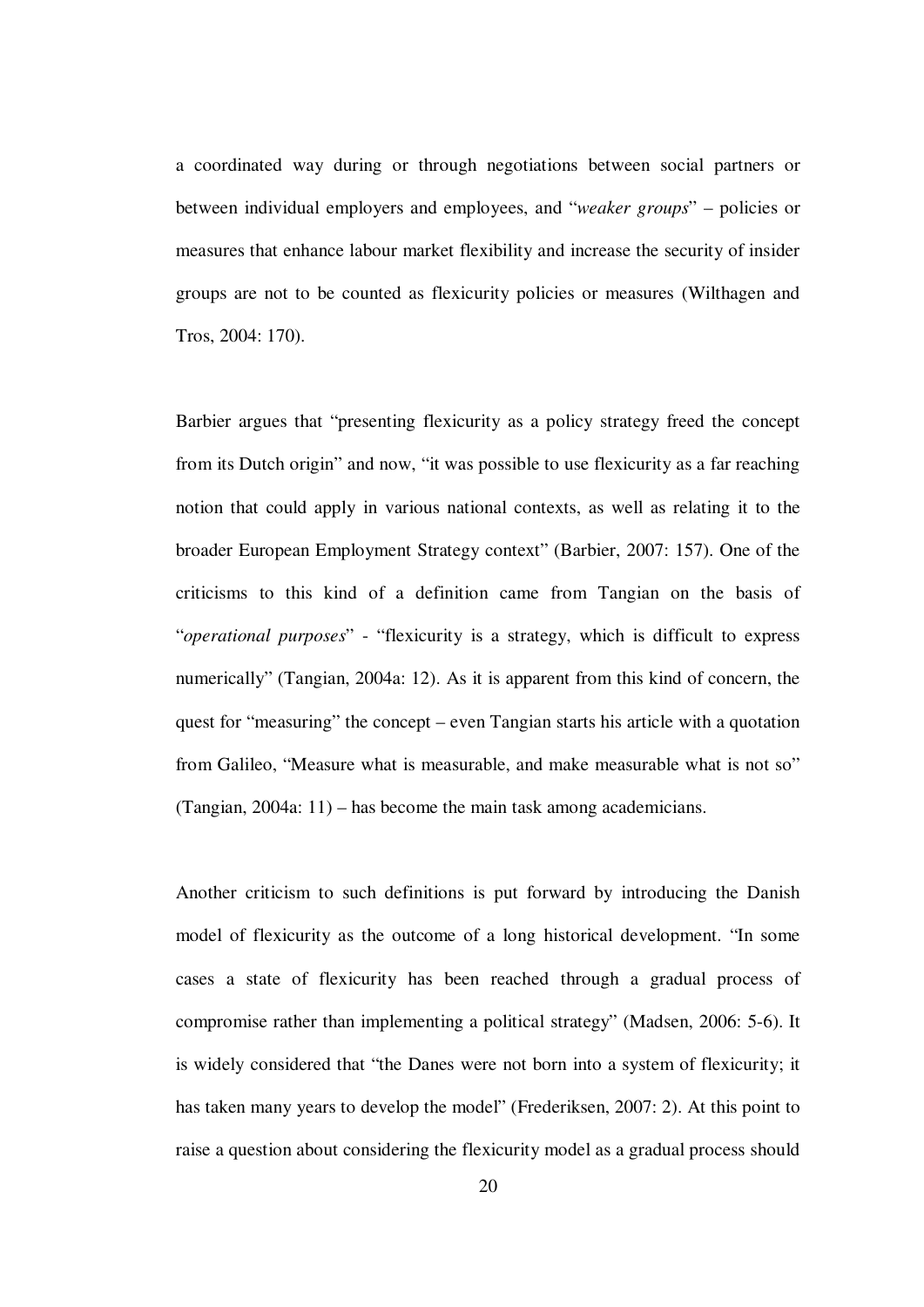be functional. If one claims that a specific flexicurity model "has been formed and adjusted progressively by means of reforms and minor changes" (Frederiksen, 2007: 2), it means that, as Frederiksen (the Danish Minister for employment) notes while introducing their flexicurity model, the model in itself is "a dynamic model that needs ongoing adjustment" (Ibid: 6). If a model is considered as "not finished"; then, there is always the possibility to be more critical and cautious about the future of the model. If one particular model needs ongoing adjustment, basically adjustment to changing economic conditions, the future trends of labour markets and economic conditions will have the chance to affect or even destroy the model. According to some authors there are enough indicators to predict that "the future direction is towards greater marketization" (Ellison, 2006: 61). Adjustment to changing economic conditions, in other words, in line with Ellison's observation, means adjusting the given model to greater marketization. This should, then, pave the way for a more "liberal-type" of model based on greater marketization, if it is to be preserved. It is worth noting that such an argument must not be understood as rejecting the path-dependent characteristics of the Danish model. But what is interesting is that while introducing "necessary reforms" in order to adjust the model to the changing situations, the model under consideration is shifting from its origins. This is thus a political process with important repercussions for flexicurity and its usefulness.

Keune views this definition as "quite ill-defined and ambiguous" because it leaves a lot of scope for interpretation. According to him, this definition "does not prioritise different types of flexibility over others or specify how much flexibility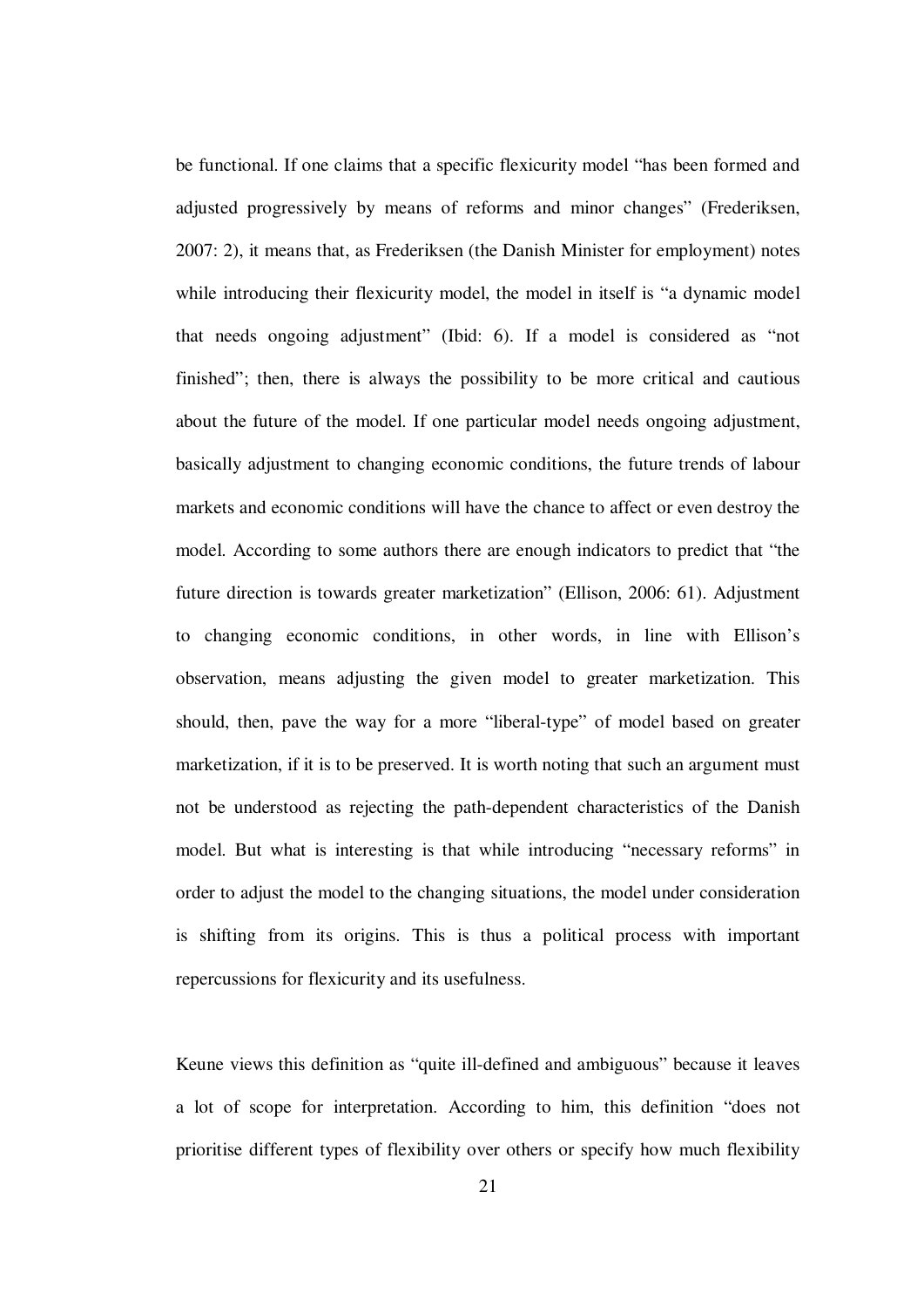or security is adequate". Thus, this definition can cover a broad range of labour market models (Keune, 2008: 95).

### **2.2.2. Flexicurity as a State of Labour Market**

The definition of flexicurity as a "*certain 'state' or condition of the labour market*" constitutes the second category. In the literature, again, Wilthagen and Tros gave the definition in the following way:

Flexicurity is (1) a degree of job, employment, income and 'combination' security that facilitates the labour market careers and biographies of workers with a relatively weak position and allows for enduring and high quality labour market participation and social inclusion, while at the same time providing (2) a degree of numerical (both external and internal), functional and wage flexibility that allows for labour markets' (and individual companies') timely and adequate adjustment to changing conditions in order to maintain and enhance competitiveness and productivity (Wilthagen and Tros, 2004: 170).

As it is noted in the definition, there are certain types of flexibilities and securities. In general, there are four types of flexibility and four types of security that labour market experts agree on. Types of flexibility and security should be noted in the following way: (Fink, 2006: 3-5; Lesckhe, Schmid and Griga, 2006: 2-3)

1. "*External numerical flexibility*" <sup>16</sup> – flexibility of hiring and firing, flexibility of temporary jobs and temporary agency work, using fixed-term contracts, temporary lay-off, causal work or marginal employment.

1

 $16$  Fink (2006) notes that numerical flexibility should be measured according to different indicators, namely "*job turnover*" (gross job flows) informs about the proportion of jobs created and destroyed in the economy in a specific period of time; "*labour turnover*" which deals with the number of people moving out of employment and/or into a new employment contract, and "*job tenure*" (time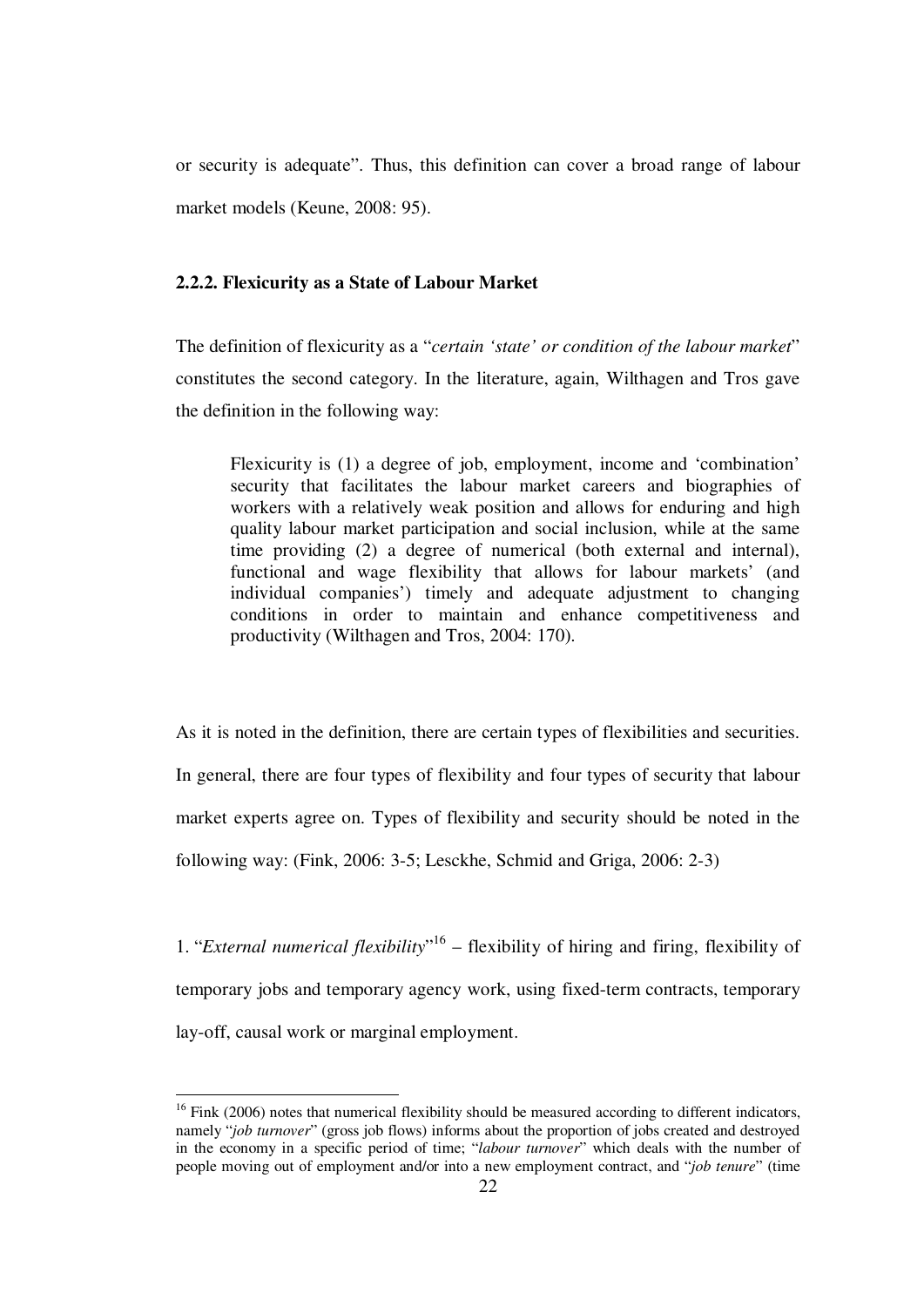2. "*Internal numerical flexibility*" – flexibility of working hours, overtime, parttime work, marginal part-time employment etc.

3. "*Functional flexibility*" – multi-employability based on broad skills and knowhow, flexible organisation of work.

4. "*Wage (or variable pay) flexibility*" – performance or result-based pay; possibilities to adapt collective agreements on firm level etc.

The types of security are:

1. "*Job security*" – the certainty of retaining a specific job with a specific employer.

2. "*Employment or employability security*" – the certainty of remaining in work, not necessarily with the same employer.

3. "*Income security*" – income protection in case that paid work ceases, for instance, through dismissal and mass unemployment, or through chronic illness, disability or retirement.

4. "*Combination or option security*" – the certainty of being able to combine paid work with other social responsibilities and obligations (for example caring and civic engagement).

To consider flexicurity as a *"trade-off"* between certain types of flexibility and security paves the way for a "*flexicurity matrix*", or what later started to be known as "*Wilthagen Matrix*" (see Figure 2.1). 1

spent with the current employer) that gives an idea about the stability of jobs in the economy and is probably the most widely used indicator for both numerical flexibility and job security.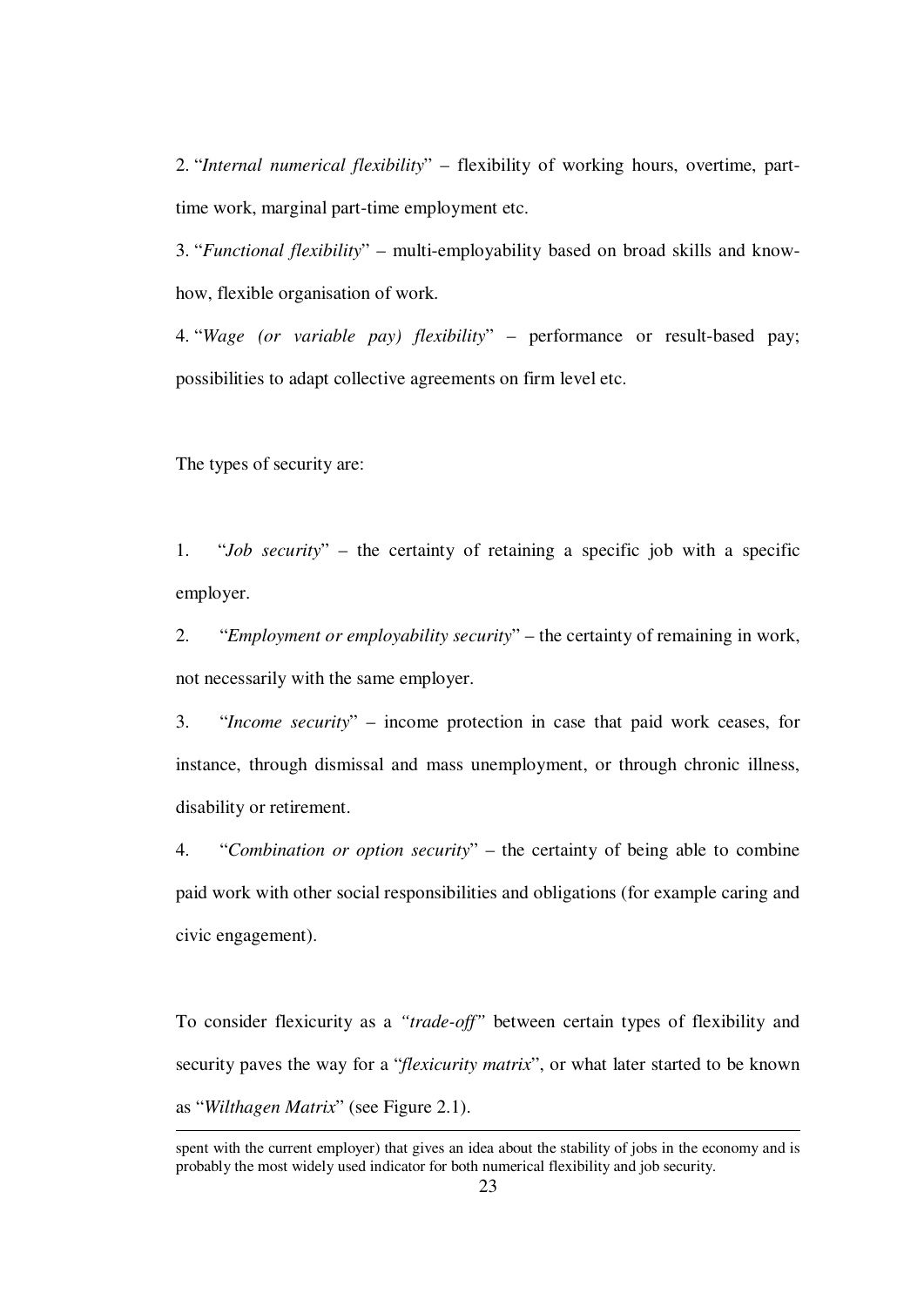|             | Job      | Employment | Income   | Combination |
|-------------|----------|------------|----------|-------------|
|             | Security | Security   | Security | Security    |
| External    |          |            |          |             |
| Numerical   |          |            |          |             |
| Flexibility |          |            |          |             |
| Internal    |          |            |          |             |
| Numerical   |          |            |          |             |
| Flexibility |          |            |          |             |
| Functional  |          |            |          |             |
| Flexibility |          |            |          |             |
| Wage        |          |            |          |             |
| (variable   |          |            |          |             |
| pay)        |          |            |          |             |
| Flexibility |          |            |          |             |

### **Figure 2. 1. Flexicurity (Wilthagen) Matrix**  Source: Wilthagen and Tros, 2004: 171.

One can introduce some specific configurations using the matrix above, based on trade-offs between specific types of flexibility and security. For example, the Danish model is generally considered as the clear combination of "a high-level of external numerical flexibility and a high level of income and employment security" due to the fact that there is little protection from dismissal, but generous income protection. The Netherlands, on the other hand, contains "enhanced external numerical flexibility and forms of security for weak groups, i.e. more employment and employability security for temporary agency workers" (Wilthagen and Tros, 2004: 176-7; Madsen, 2006).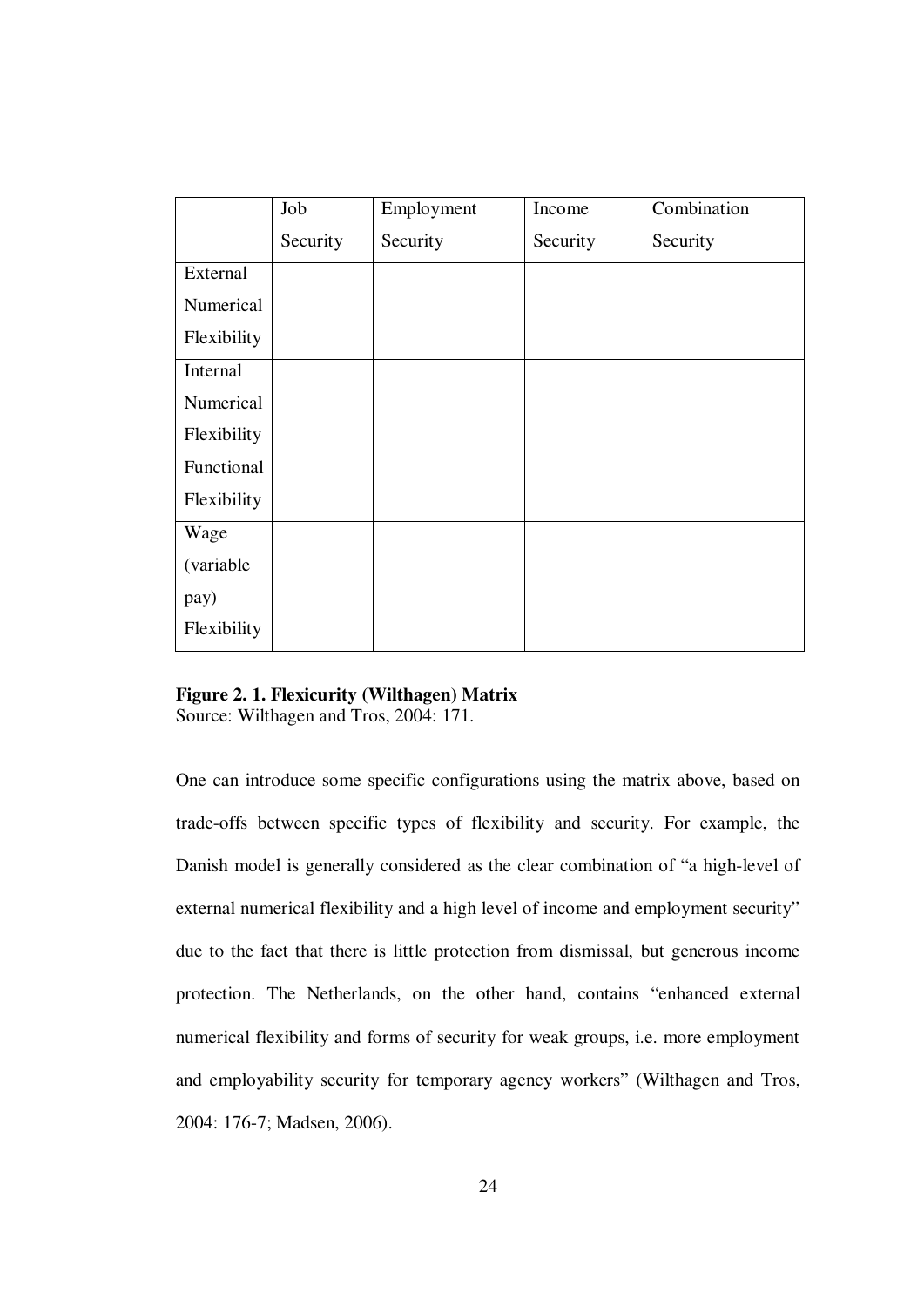|             | Job Security | Employment   | Income               | Combination |
|-------------|--------------|--------------|----------------------|-------------|
|             |              | Security     | Security             | Security    |
| External    | Spain        | Netherlands, | Central<br>and       |             |
| Numerical   |              | Denmark      | EU<br>Eastern        |             |
| Flexibility |              |              | <b>Member States</b> |             |
| Internal    | Belgium,     | Netherlands  |                      |             |
| Numerical   | Germany      |              |                      |             |
| Flexibility |              |              |                      |             |
| Functional  | Germany      | Japan        | Germany              | Denmark     |
| Flexibility |              |              |                      |             |
| Wage        |              |              |                      |             |
| (variable)  |              |              |                      |             |
| pay)        |              |              |                      |             |
| Flexibility |              |              |                      |             |

**Figure 2. 2. The Flexibility-Security Nexus in National Policy-Making**  Source: Wilthagen and van Velzen, 2004: 8.

While presenting the above figure<sup>17</sup> (Figure 2.2), Wilthagen and van Velzen (2004)

were very careful to make necessary explanations in order to indicate some of the

shortcomings of the figure:

1

For instance, in the case of Spain both external numerical flexibility and job security do not apply to the same categories of workers. On the contrary, the trade-off here involves a type of bifurcation of the labour market: core or normal workers enjoy a high degree of job security whereas a peripheral group faces a high degree of external-numerical flexibility (Wilthagen and van Velzen, 2004: 8).

Lesckhe, Schmid and Griga assert that the trade-off between these types of flexibility and security "is more complicated than commonly thought". They argue

 $17$  In the matrix, some states (Germany, Denmark and the Netherlands) are mentioned more than once because these states have different kind of flexibilities and securities at the same time.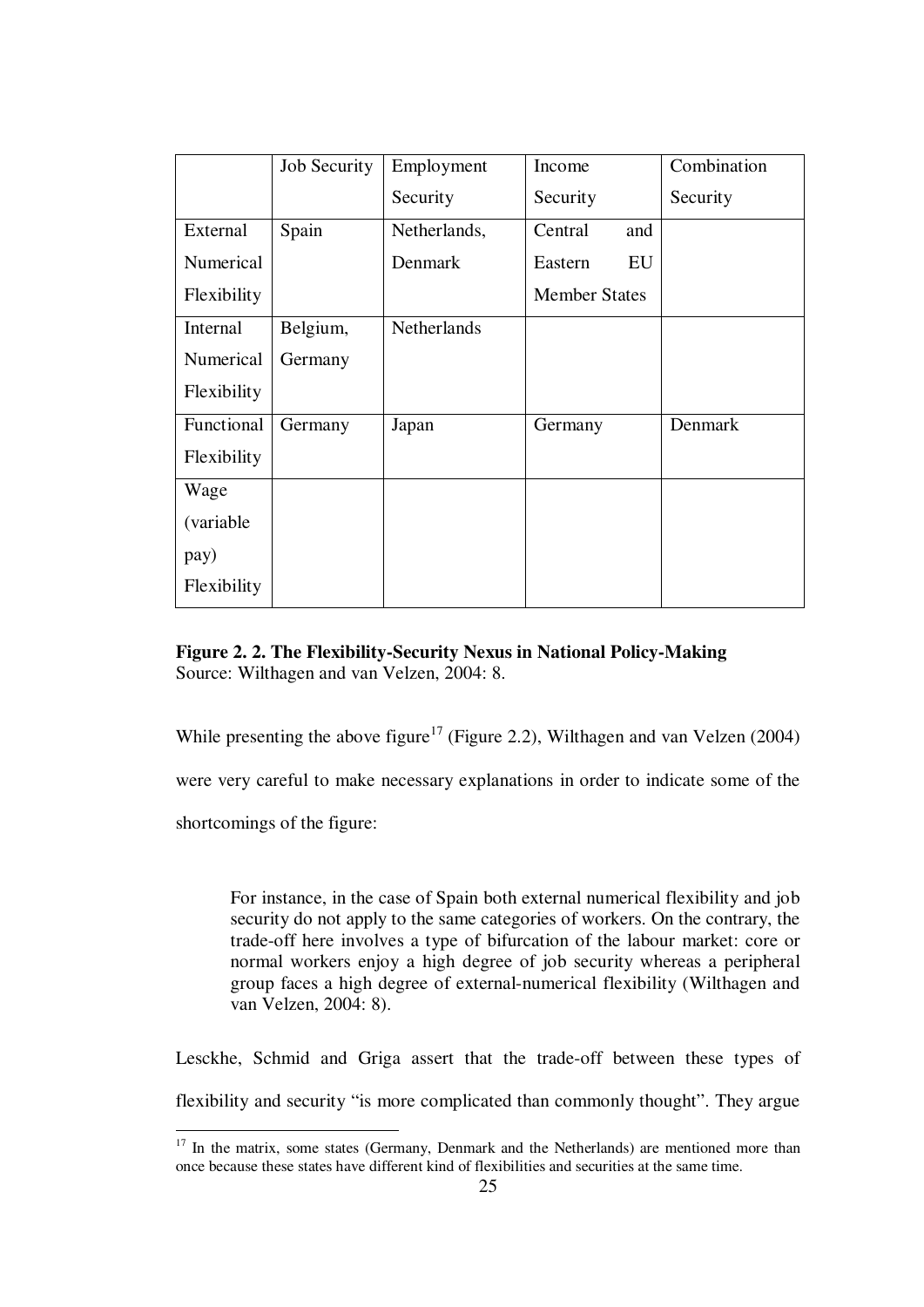that "the flexibility gains of employers do not necessarily mean a loss of security among employees; similarly, security gains of employees do not necessarily go along with flexibility losses among employees". They note the fact that "job security, for instance, can induce employees to be loyal to the employer and to invest in firm specific human capital, thereby increasing internal functional flexibility" (Lesckhe, Schmid and Griga, 2006: 3). Another noteworthy point is that putting flexicurity as a trade-off between types of flexibility and security, thus reaching a matrix - "an analytical tool in order to compare different labour market models" (Gündoğan, 2007: 24) - leads to the establishment of different flexicurity models, some of which are put forward as "*good examples*" (in the flexicurity debate, Denmark and the Netherlands) constituting "*paradigm cases*" or becoming "*ideal models*" (Jepsen and Pascual, 2005; Rogowski, 2007: 8).

#### **2.2.3. Flexicurity as an Analytical Frame and Alternative Definitions**

The third, but not the last, group should be identified as the flexicurity as "an analytical frame". Madsen notes that "as an analytical frame, flexicurity is closely related to another popular labour market concept, the idea of Transitional Labour Markets" (Madsen, 2006: 6).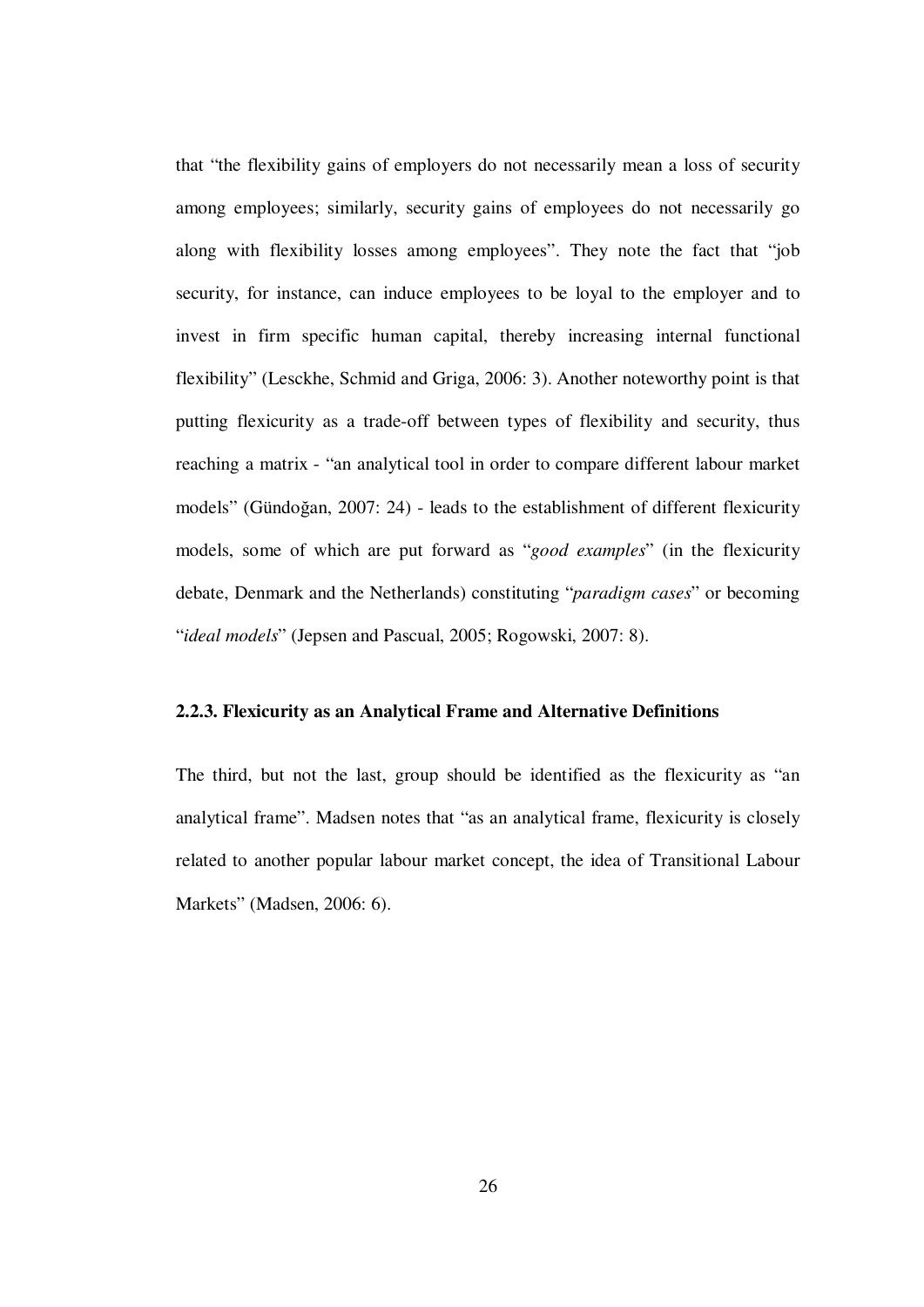#### **2.2.3.1. Transitional Labour Markets (TLMs) Approach and Flexicurity**

The argument we would like to bring forward is captured in Schumpeter's famous quotation<sup>18</sup>, which can be reformulated in the following way: There is no more paradox in 'flexicurity' than there is in saying that workers are more flexible and creative than they otherwise would *because* they are provided with securities (Leschke, Schmid and Griga, 2006: 7-emphasis in original).

Despite the fact that there is not a general framework or a theory of flexicurity, there are attempts to connect the term flexicurity with Transitional Labour Markets approach (TLMs) (see Schmid and Gazier 2002; Gazier 2007). The TLMs approach, to a great extent, is perceived as very much related to the concept of flexicurity (see Daguerre 2007; Madsen 2006 and 2007; Wilthagen and Tros 2004). Daguerre (2007) noted that the TLMs approach has been very influential within the Directorate General for Employment, Social Affairs and Equal Opportunities (DG V) in recent years $^{19}$ .

This kind of approach is based on the observation that:

1

the boundaries between labour markets and other social systems (such as the educational system or private household economics) are becoming increasingly blurred and on the assumption these boundaries have to become more open to transitions between gainful employment and productive non-market activities if 'insider-outsider' distinctions are to be

<sup>&</sup>lt;sup>18</sup> There is no more paradox in this...than there is in saying that motorcars are travelling faster than they otherwise would because they are provided with brakes (Schumpeter, 1976: 88).

 $19$  Daguerre argues that Günther Schmid, considered as one of the founding fathers of the TLMs approach, together with Bernard Gazier, has taken part in some of the reports of the Commission. As an example, Schmid had produced a report for the Directorate General for Research and Technological Development (DG Research) on transitional labour markets, and, had involved in the Hartz Commission in Germany (Daguerre, 2007: 143).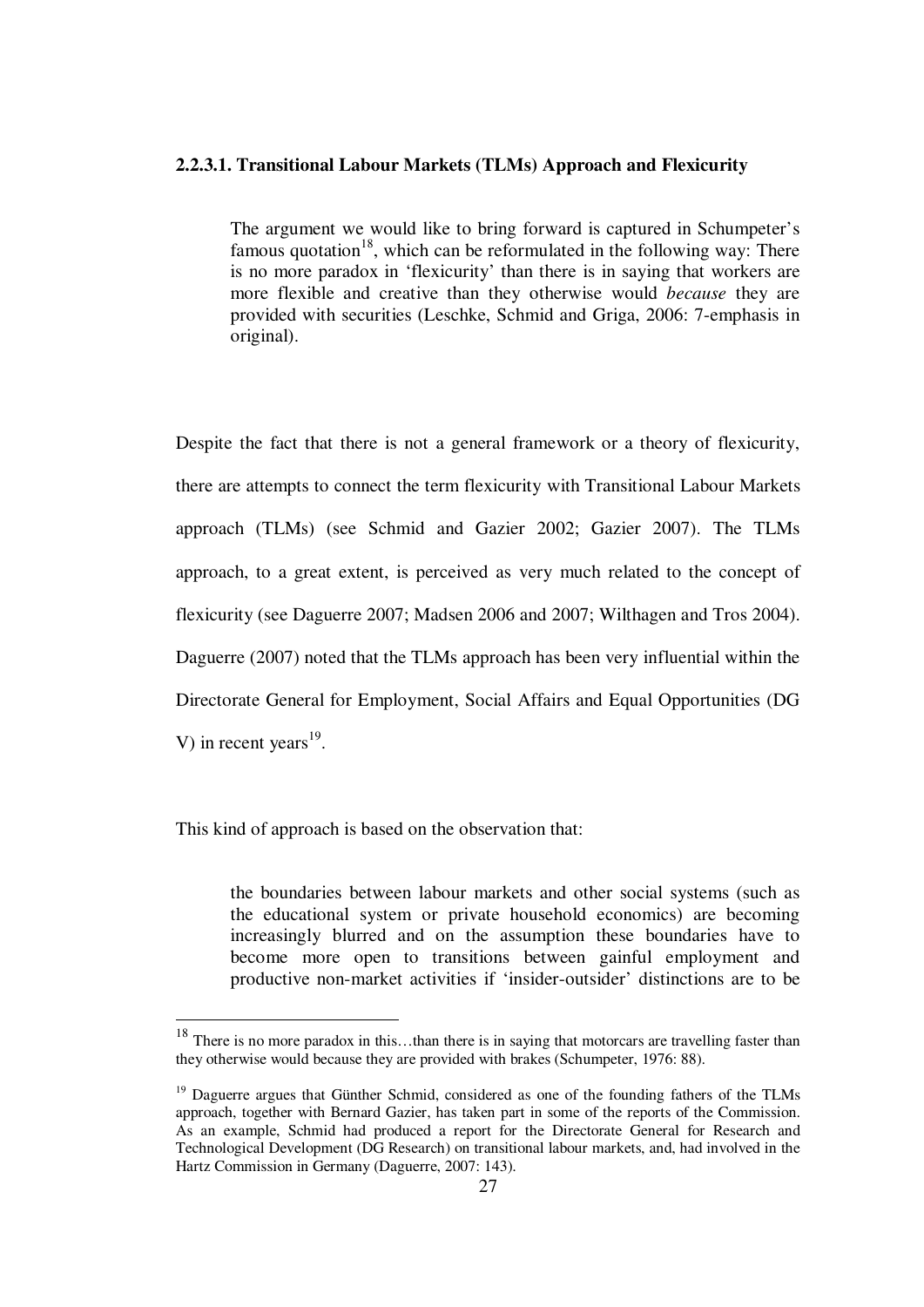broken down, long-term unemployment is to be prevented and segmentation or occupational segregation in the labour market reduced (Gazier and Schmid, 2002: 6).

The TLMs approach is put forward, as it is the case in the debate over flexicurity, as "seeking to combine competitiveness and social cohesion", in other words, "flexibility and security or equity". De Gier and van den Berg (2005) argue that while the Third Way approaches are also directed to combine those elements, what differentiates the TLMs approach from the Third Ways is that "TLM researchers tend more to emphasise the "capabilities-based" approach" and "individual and collective" dimensions of welfare and labour market reforms rather than "assetbased" approach, that is focusing more on individuals (de Gier and and van den Berg 2005: 1).

One point needs to be underlined. One of the common denominator of flexicurity and the TLMs approach is their views considering the transition in the labour market as inevitable. The problem appears how people in dynamic labour markets should be encouraged to make transitions. Certain security for these people has to be provided. That is the transition security in the TLMs approach.

To sum up, flexicurity can be considered as an "offspring"<sup>20</sup> of the TLMs approach. Both TLMs approach and flexicurity seem to be "trying to regulate

 $^{20}$  Maria Jepsen argues that flexicurity is an offspring of the TLMs approach. According to her, in essence the plan was to disseminate the TLMs approach but it was too difficult to bring into a political framework. For that reason, flexicurity has become a fairytale. Interview with Maria Jepsen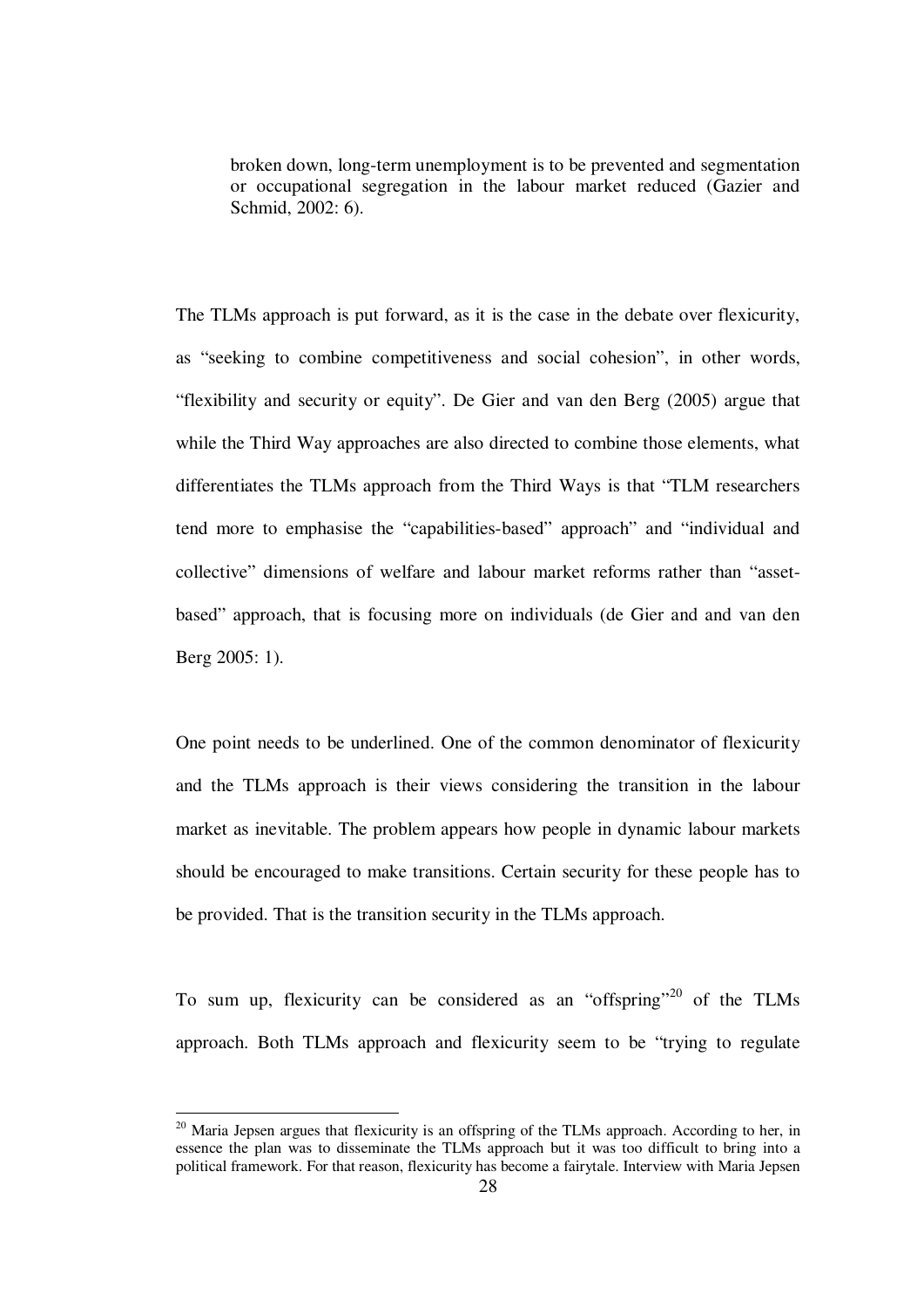flexibility" (Daguerre, 2007: 166) and present a new kind of security – transition and employment security – replacing the traditional job security.

There are also other definitions in the literature. Among them, the "*trade-unionist*" definition noted by Tangian (2004b) is worth noting due to the fact that this definition is put forward against the "liberal" definition; Tangian identified the definition of "flexicurity as a policy strategy" as liberal. Tangian argues that from the viewpoint of trade unions, flexibilization can hardly be compensated by social security benefits. Flexicurity from the "trade-unionist" view should be defined as "*social protection for flexible work forces…, understood as 'an alternative to pure flexibilization'..., and 'to a deregulation-only policy'*" (Tangian, 2004b: 14-5). This definition seems an important contribution to the definition debates. It rejects any tradeoffs, i.e. relaxing EPL can hardly be compensated by increasing employability. In particular, the stance of the European Trade Union Confederation (ETUC) is implicitly based on such kind of reasoning (see Chapter IV).

## **2.3. Flexicurity in Real Life**

1

In the flexicurity literature, the Danish and Dutch labour market systems are regarded as "best practices" or "prime examples" of labour markets with well functioning flexicurity arrangements. These systems were considered successful in providing a balance between flexibility and security and in decreasing unemployment rates to manageable levels (for Denmark from 12.3% in 1993 to

<sup>(</sup>The head of ETUI-REHS Research department and Associate Professor at Université Libre de Bruxelles) on January 22, 2008 at ETUI-REHS, Brussels/Belgium.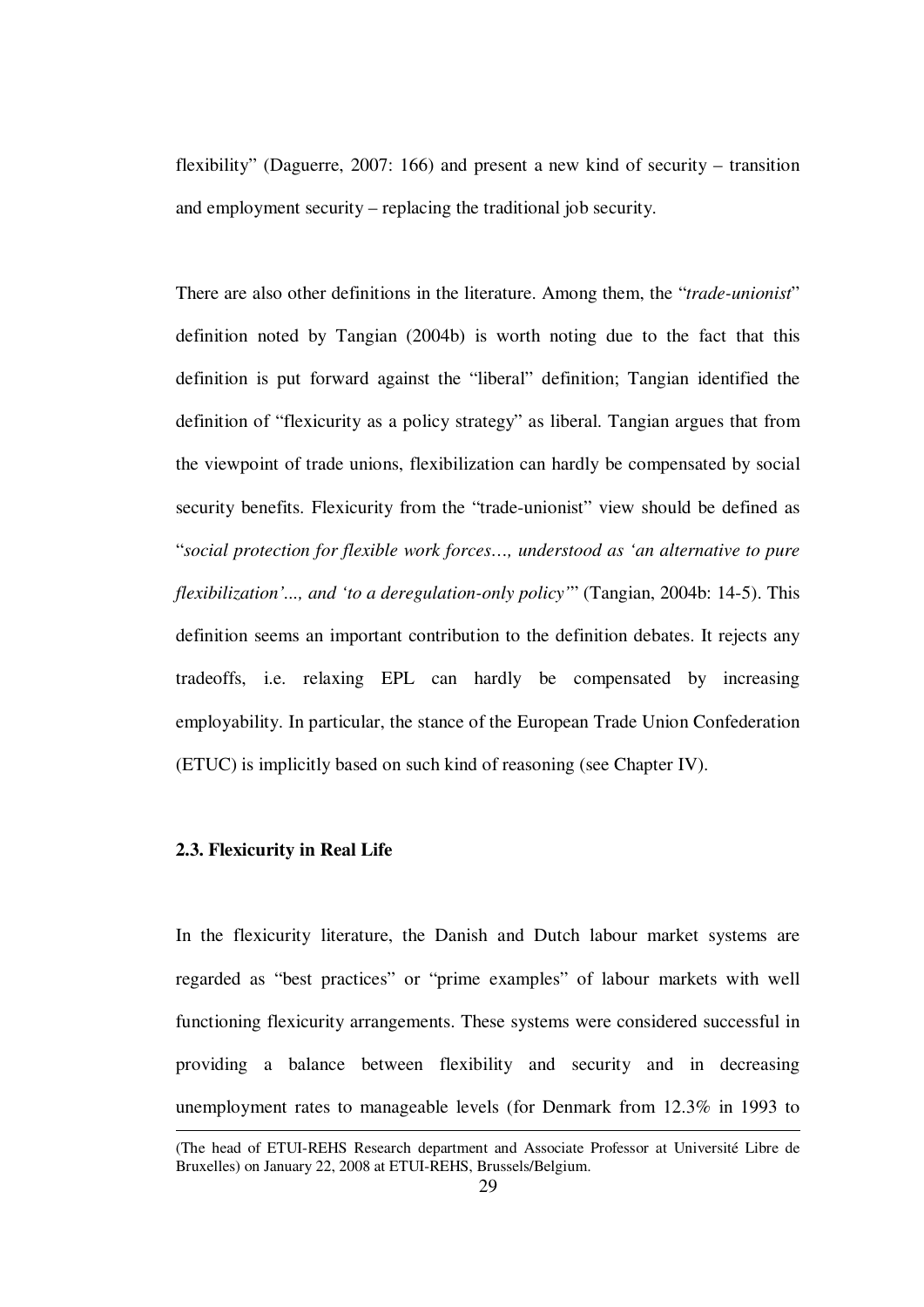2.8% in May 2008 and for the Netherlands from around 11% in the mid-1980s to 2.9% in May 2008) thanks to the 1990s labour market reforms. The Danish and Dutch models and flexicurity are viewed as almost "identical" (Bredgaard, Larsen and Madsen, 2007: 371). In its *Employment in Europe* 2006 report, the Commission has tried to construct a new European flexicurity chart based on country scores along indicators of "external numerical flexibility by using EPL Index drawn by the OECD", "security" and "the tax and social security burdens" (see European Industrial Relations Review 395, 2006: 27-8 and Jørgensen and Madsen, 2007: 19-20). The Netherlands and Denmark are placed in the same "family of flexicurity", namely The Nordic system of flexicurity, by this report. According to the remarks made previously in relation to the Dutch and Danish differences, this is a way of using "flexicurity" that "can be disputed, seen from both analytical and empirical points of view" (Jørgensen and Madsen, 2007: 20).

Within this framework, the aim of this part is to briefly note specific features of the Danish and Dutch models as to indicate how much they have in common. While doing so, the reforms in labour market models of above mentioned models in the 1990s will be provided.

### **2.3.1. The Danish Flexicurity Model**

The Danish labour market model is viewed as a "hybrid" model or a "Golden Triangle" that has three legs: a flexible labour market with a high level of external numerical flexibility indicated by high levels of workers flows; a generous system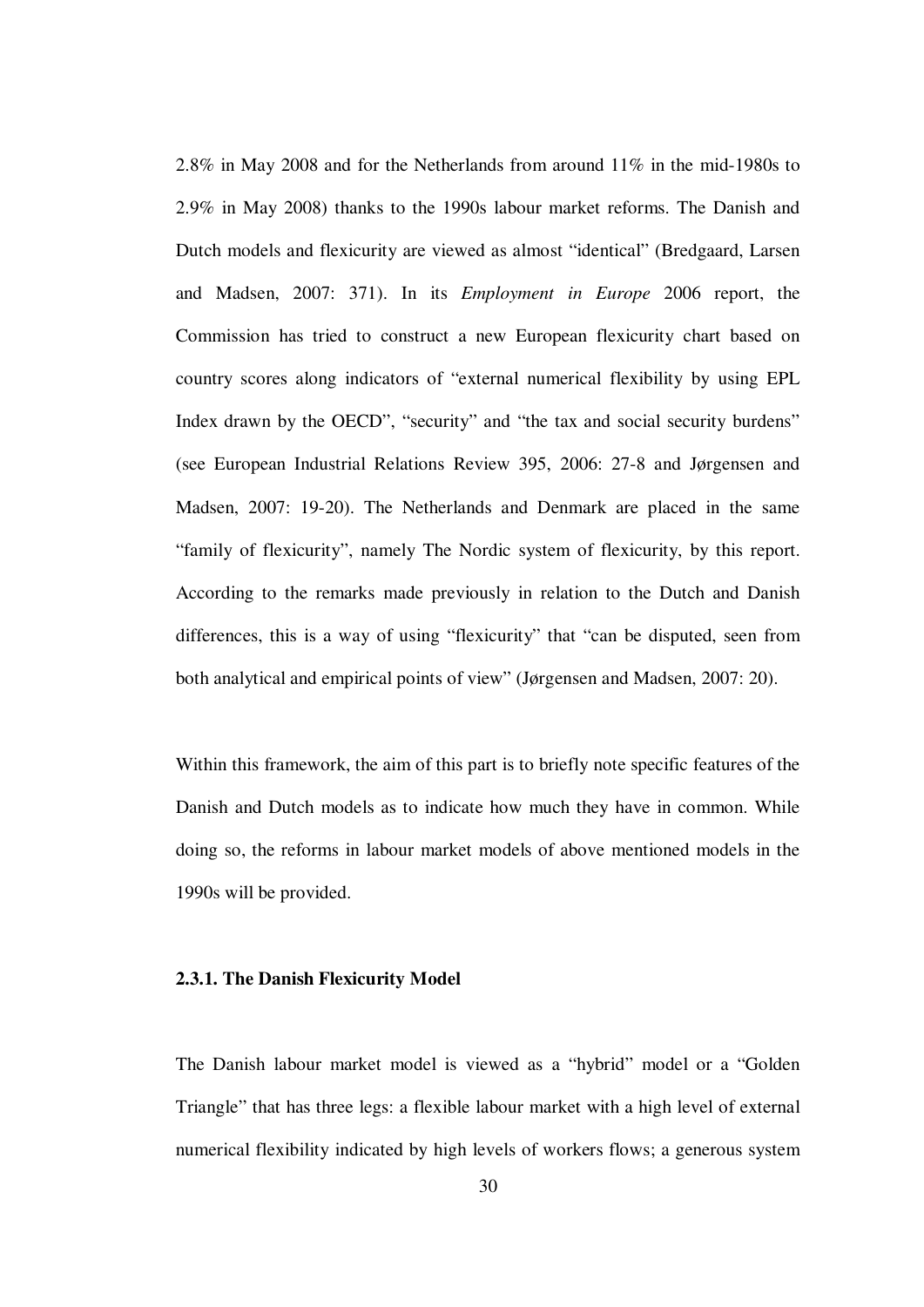of economic support for the unemployed and active labour market policies aimed a upgrading the skills of the unemployed (see Madsen, 2005: 11 and Frederiksen 2007). This unique combination of *flexibility*, *social security* and *active labour market programmes* should be seen as the outcome of a long historical development rather than as the result of a well-defined "policy strategy" (Madsen, 2005 and Frederiksen, 2007). As Madsen (2005: 12) argues, concerning the historical background for the Danish model, the high level of worker mobility supported by a low level of employment protection is a long-term feature of the model. Actually, the employers' right to freely hire and dismiss their workers in exchange of rights given to trade unions to association and representation in policy making was part of the so-called September Compromise between social partners in 1899 (Madsen, 2005: 12 and Etherington and Jones, 2004: 25). This paved the way for "collective bargaining" which nowadays has remained more or less intact.

Within the framework of welfare regime analysis pioneered by Esping-Andersen (1990), the Danish welfare system can be characterised as "social democratic" due to the strong orientation towards income distribution, universal attitudes, relatively strong trade unions and labour movements and corporatist networks in where trade unions are the key players in the bargaining and in the formation and implementation of social and economic policies.

The Danish model has faced severe unemployment crisis during the 1970s and 1980s. This paved the way for the activation policies of the 1990s. As Prior and Sykes (2001: 202-203) argue with the onslaught of globalisation, the Nordic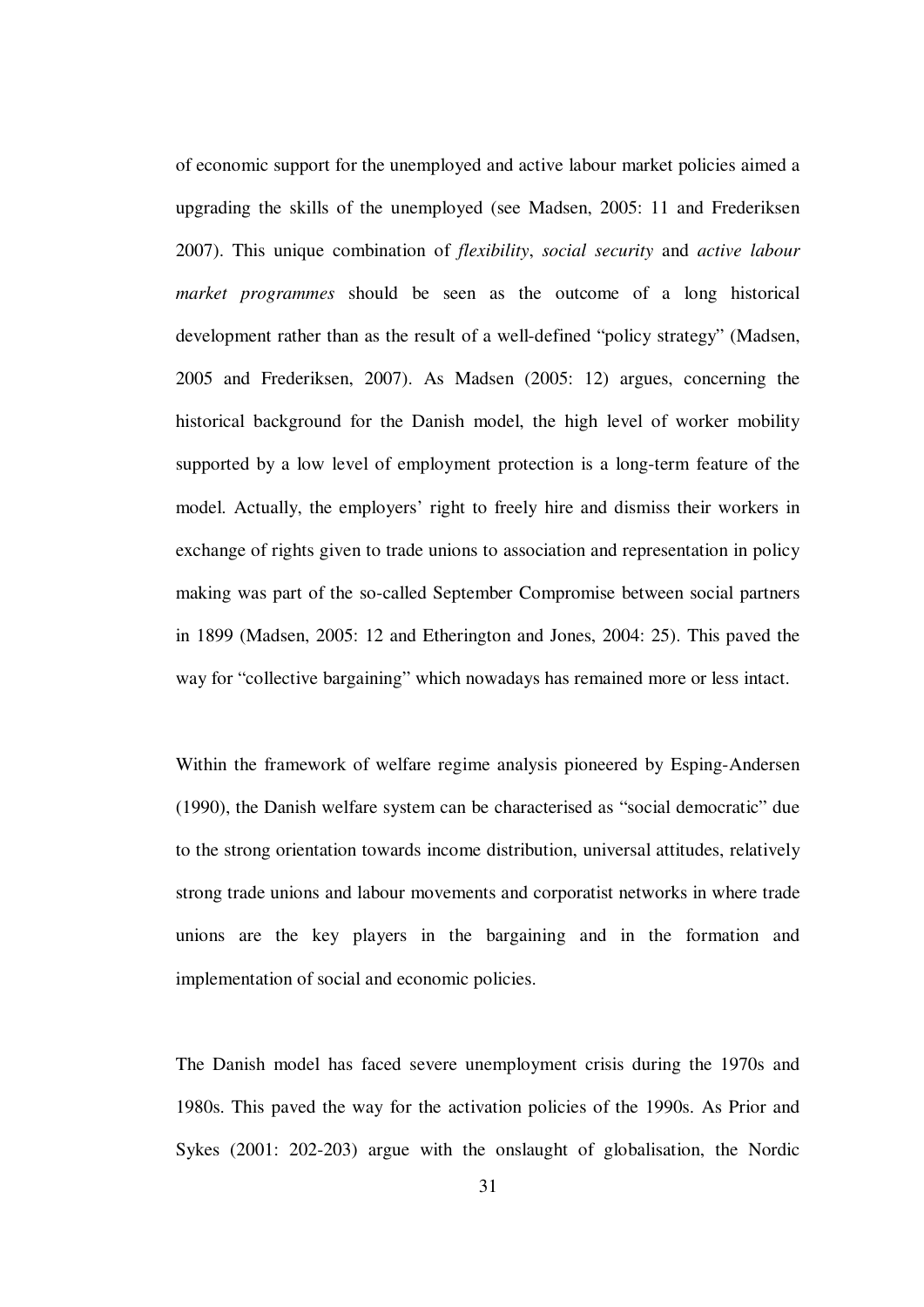countries have found themselves mediating their determination to the goal of full employment, the promise of universal social rights, the responsibility of government for welfare and equality amidst heightened pressures of the increasingly mobile capital. In their words, "the goal of full employment is increasingly losing its primacy…being replaced by activation strategies of retraining and education" (Ibid: 203).

The development of the Danish active labour market policies (ALMPs) initially reflected an attempt to respond to the unemployment crisis of the 1970s and 1980s. There were attempts to introduce some kind of activation policy measures, but the process was slow prior to the election of a Social-Democratic-led government in 1993<sup>21</sup>. The 1994 labour market reforms<sup>22</sup> focused around "activation". For the first time, the Danes introduced workfare-style policies, in that access to benefits was conditioned by acceptance of various educational and/or employment training

 $21$  In this period, Danish labour market model had undergone some changes such as a restriction in the coverage and level of unemployment protection and an introduction of limited range of active measures, mainly targeting youths. Within this framework, Denmark's first compulsory activation programme, the Youth Allowance Scheme, directed towards claimants aged 18-19, was introduced in 1990. But, major and successful activation policies would have to wait until 1993 (see Lindsay and Mailand, 2004: 196). Indeed, the period between 1975-1982 can be named as "Keynesian Strategies" (stimulating aggregate demand, early retirement allowance and introduction of longer holidays in order to lower unemployment) and between 1982-92 as "export strategies" (antiinflationary policies, policies aimed at increasing competitiveness and controlling balance of payment deficits and allowing free capital movements and so on) (for a more detailed analysis of these periods, see Andersen, 2002: 63-66).

 $22$  The main characteristics of the 1994 labour market reforms are "the introduction of a two-period benefit system, with an initial passive period of foue years and a subsequent activation period of three years; during the passive period, an unemployed person receives benefits and is also eligible for 12 months of activation"; "a change in the assistance provided to individual long-term unemployed persons from a rule-based system to a system based on assessment of the needs of the individual"; "the decentralization of policy implementation to regional tri-partite labour market councils"; "the abolition of the connection between participation in labour market measures and the unemployment benefit system, with the effect that employment with a wage subsidy no longer would prolong the period for which the unemployed are eligible for unemployment benefits" (Madsen, 2005: 16-17).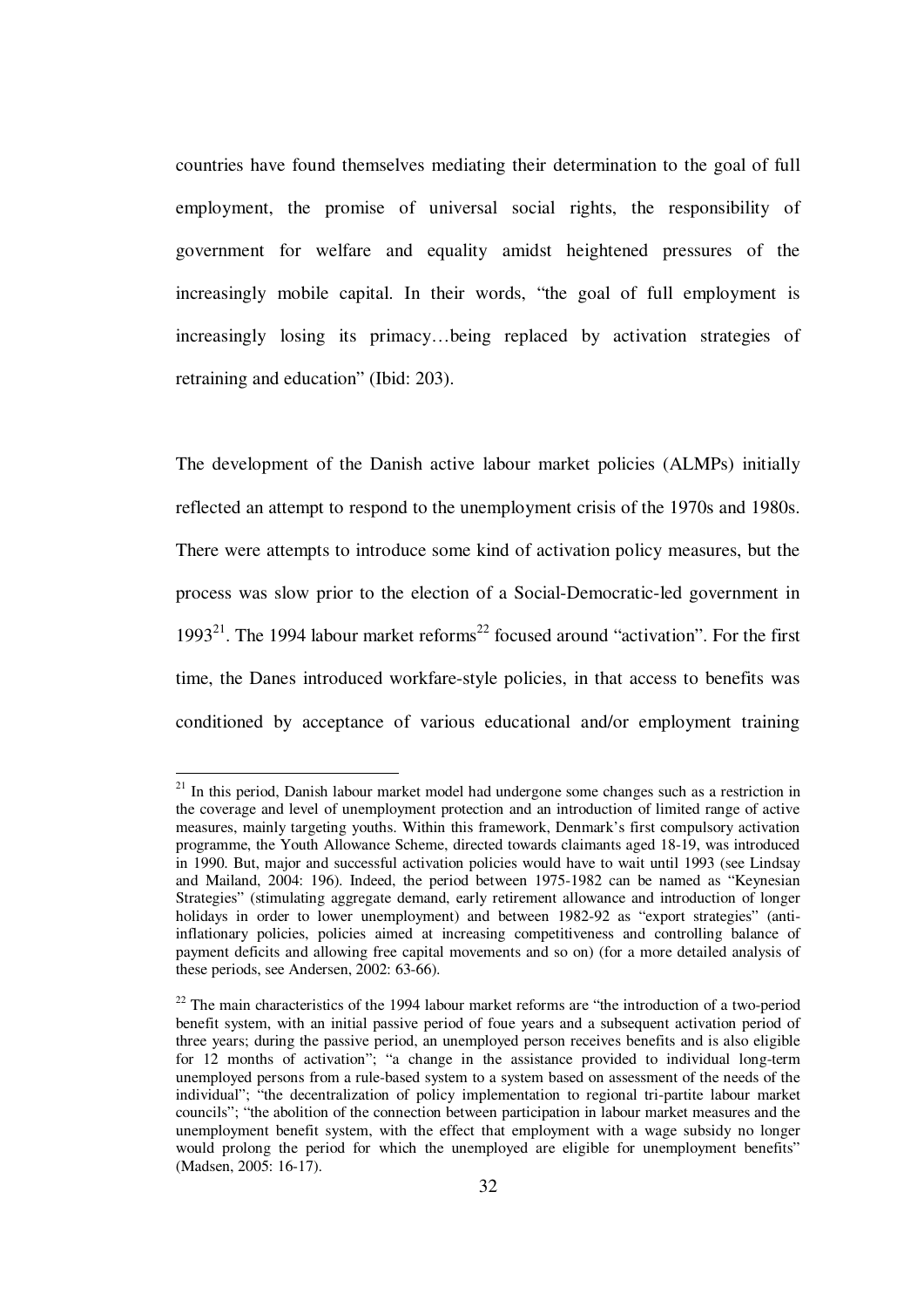offers. This principle has been extended through the Active Social Policy Act of 1998. Although elements of the measures introduced in 1994 reform were concerned with reducing the period during which the unemployed could receive benefits – provoking heavy criticisms from the unions representing unskilled workers – in stark contrast to the "neoliberal welfare-to-work model"<sup>23</sup>, the reforms also introduced an integrated training and job-placement package (Etherington and Jones, 2004: 27).

Under the governments headed by the Social Democrats from 1994 to 2001, Danish labour market policy underwent a number of further reforms. Their main effect was a shortening of the maximum period for which the unemployed would receive benefits (the passive period). The passive period was four years in 1994; in 1996 it was reduced to two years. In 1999, there was a further reduction to one year for adult unemployed persons. The Conservative-Liberal government in 2003 with broad support introduced a new major reform, "More people at work" in which the demands on the unemployed for active job search and mobility were increased (Madsen, 2005: 17). Also as part of the reform, social security cash benefits for some groups (married couples and arrived immigrants) were reduced. (Madsen, 2005: 19).

<sup>&</sup>lt;sup>23</sup> According to Jessop (2003b: 144-151) "neoliberal workfarism" forces the individual not only to look for employment but to accept private-sector jobs in return for continued state aid. In this model, it is no longer necessary that suitable employment be offered, only employment; and it is no longer considered as a good cause for refusing an offer that employment involves part-time, lowwaged or excessively long working hours. The best example for Jessop is the Social Security Act 1989 in Britain.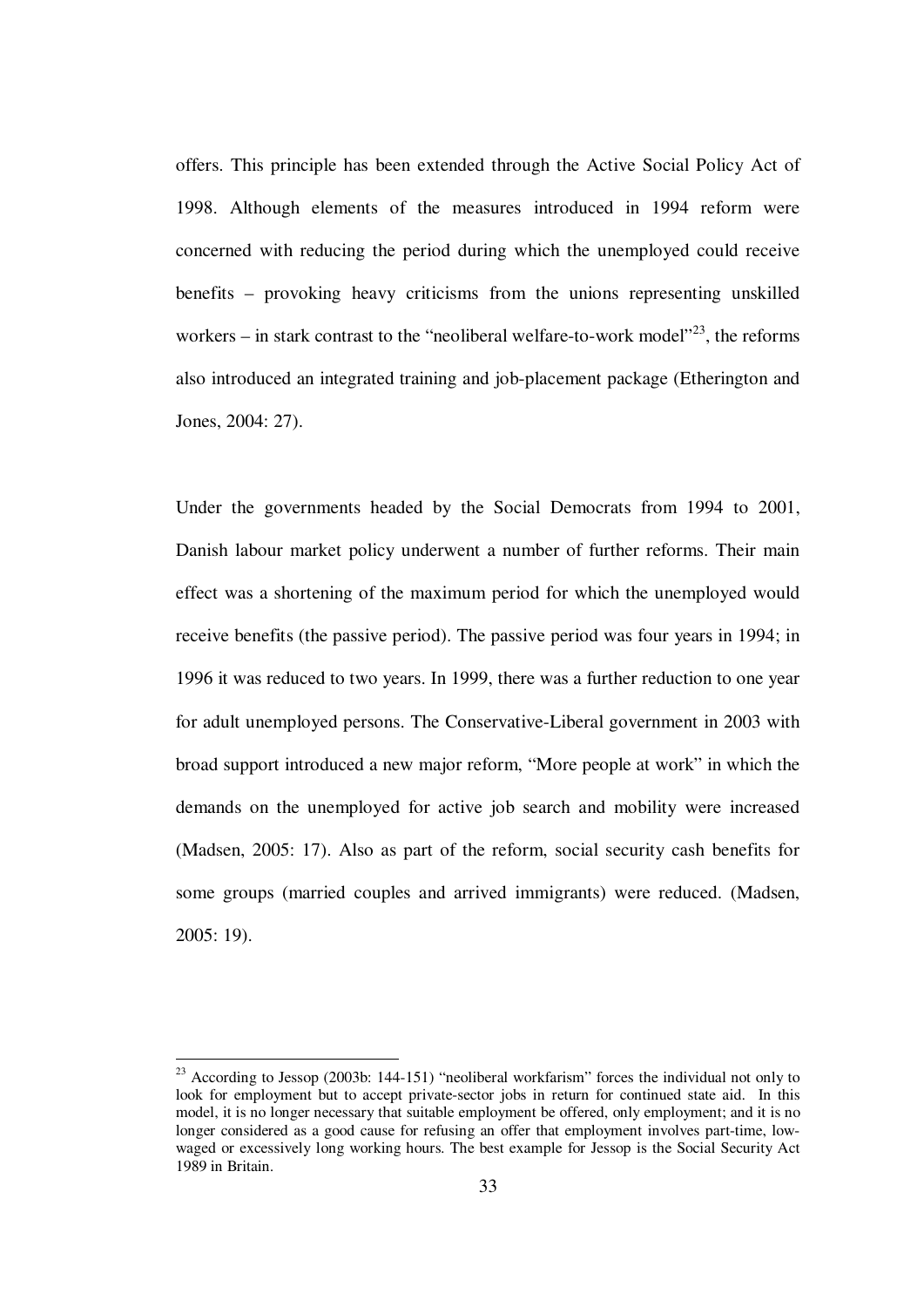The change in the profile of Danish labour market policy since the mid-1990s has placed Denmark in the upper range in terms of expenditure on both active and passive labour market policies. In 2003, Denmark spent around 4.5% of its GDP on income maintenance and worker training (Madsen, 2005: 18).

According to the compromise between the Liberal-Conservative government with the opposition Social Democratic Party, Danish People's Party and Social-Liberal Party, the early retirement scheme was further restricted for people who are below the age of 48 in 2006. The early retirement age – currently  $60 -$  will be gradually increased to 62 in 2022. Early retirement benefits remained unchanged, but the period of contributions required to qualify will be increased from the existing 25 years to 30. The main message of the reform was: "to preserve welfare provision in future, people must work longer and accept more and stricter conditions to qualify for state benefits" (European Industrial Relations Review 395: 32). In the future, in line with the Danish Welfare Commission's (appointed in 2003 by the government) suggestions, higher requirements for entering unemployment insurance, as well as shortening the period of unemployment benefits from 4 to 2.5 years may be main the focus points of discussions but now, it is fair to argue that "Danish ALMPs remain within the remit of a *workfare light version*" (quoted in Daguerre, 2007: 103).

In the flexicurity literature, there are views considering the success of Danish model as "overrated". Keune (2007: 2) argues that explaining the Danish success solely by the type of labour market regulations without due attention paid to the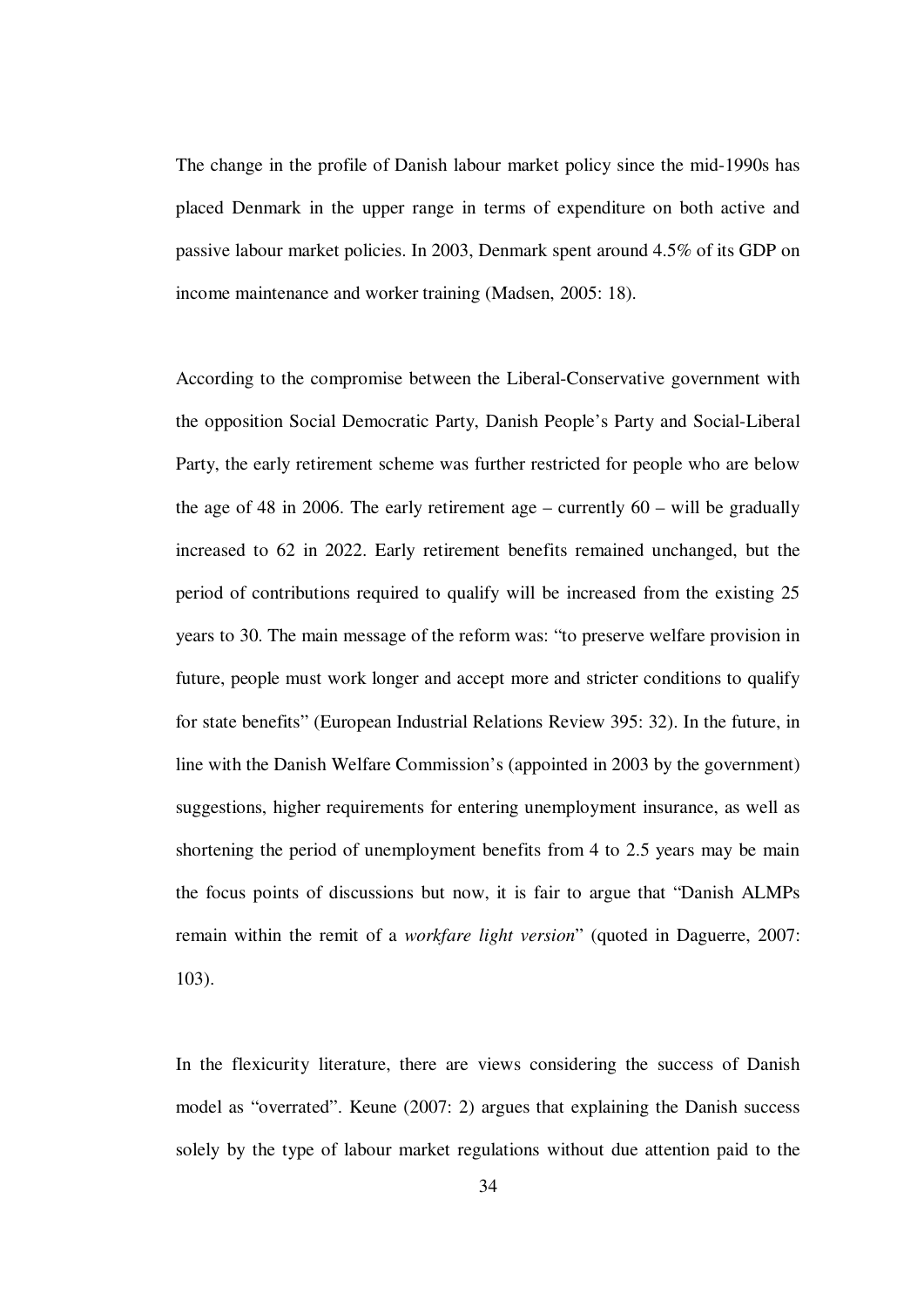elements of macro-economic conditions<sup>24</sup>, wage policies, fiscal policies and industrial relations system is "reductionist".

Frederiksen (2007) identifies social partnership and social dialogue as an important characteristic of Danish flexicurity. He notes that in Denmark, social partners address issues – such as pay rates, working conditions, minimum wage or requirements about notice of dismissal – without any interference from the government, addressed by means of legislation in many other countries. "Keeping the government out" is an important feature of Danish flexicurity<sup>25</sup>.

Having provided the history of active measures in the Danish context, especially in the 1990s, it is fair to argue that the Danish workfare model that has being formed since the 1990s, is not a "punitive workfare model", rather, it can be identified as "workfare light version". Approximately 80 per cent of the labour force belong to unemployment insurance funds, and this proportion has risen from 70 per cent in 1990 to 78.6 per cent in 1994 (Daguerre, 2007: 16-17). Moreover, the stronger work requirements and sanction regimes have been "more symbolic than real", mainly to send a strong signal to the unemployed (Ibid: 103). On the other hand, the "scope of policy change" or a "paradigm shift" initiated by the Social Democrats in the 1990s has transformed the Danish welfare state, to a certain

 $24$  For example, van den Berg claims that "the macroeconomic luck" of the period together with the Active Labour Market Policies (ALMPs) has enabled Denmark to manage its uenmployment problems. Interview with Axel van den Berg (Professor at the Department of Sociology at McGill University/Canada), Middle East Technical University, Ankara/Turkey, February 29, 2008.

<sup>&</sup>lt;sup>25</sup> Interview with Axel van den Berg (Professor at the Department of Sociology at McGill University, Canada) on February 29, 2008 at Middle East Technical University, Ankara/Turkey.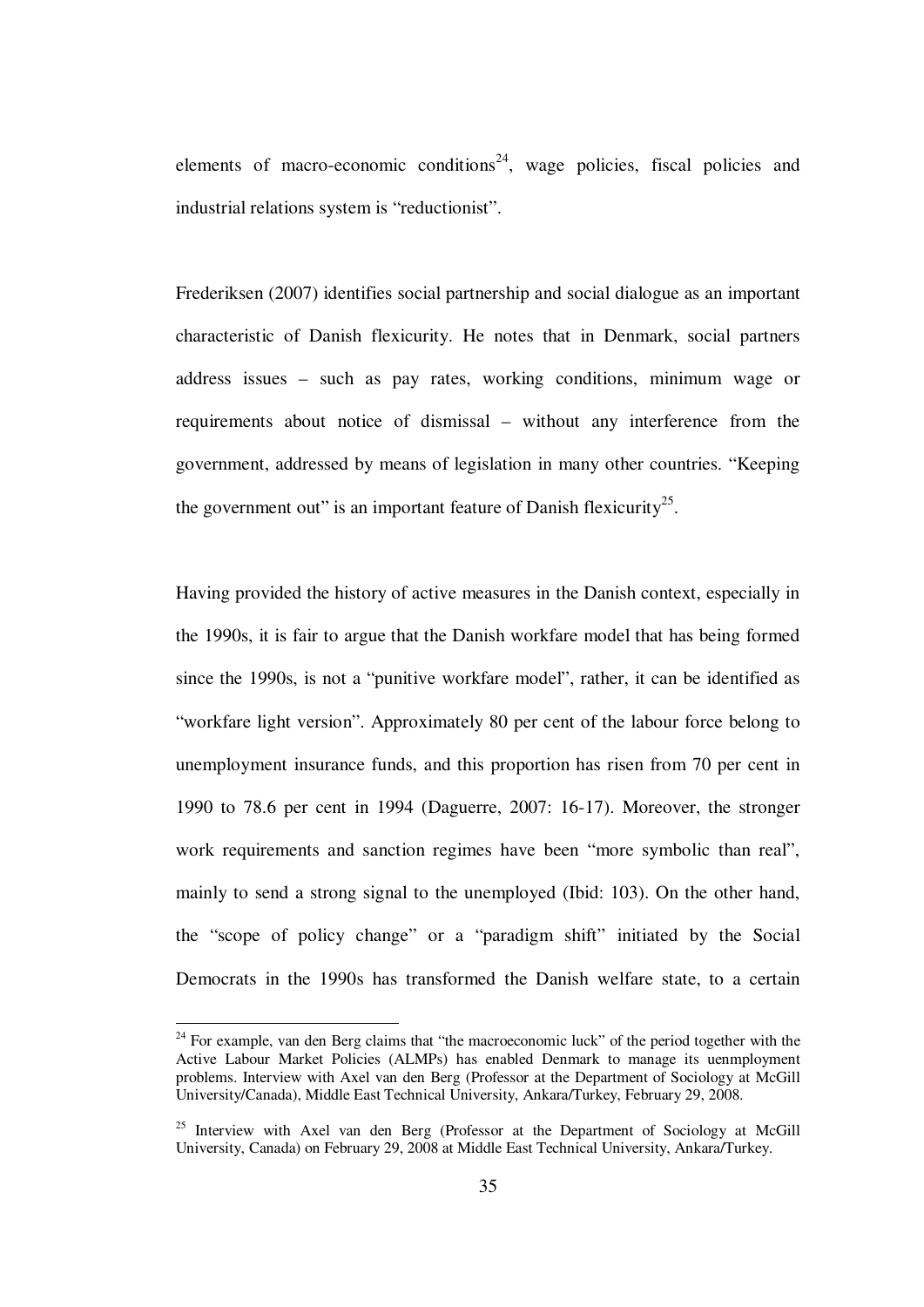extent. It is debatable how much role should be attributed to the Social Democrats policy-makers of the 1990s in providing the so-called "workfare light version". It can be argued that in Denmark, there is a "general consensus" over the main tenets of labour market regulations<sup>26</sup> - the primary example of it was the failure of the Liberal-Conservative government's plans to cut back unemployment benefits<sup>27</sup> but this does not mean that time model under consideration has shifted towards a more workfarist model, even in a more symbolic terms. Thus, it should be concluded that it seems that for the future the changes in "macropolitics" over the regulation of labour markets will be small<sup>28</sup>.

#### **2.3.2. The Dutch Flexicurity Model**

<u>.</u>

The Dutch flexicurity model has come to being in the mid-1990s with the *Dutch Flexibility and Security Act* and the *Act concerning the Allocation of Workers via Internediaries* (Wilthagen and Tros 2004; Keune 2007). These pieces of legislation have paved the way for the Netherlands to exploit the possibilities of more flexible employment relationships while providing people in non-standard jobs with more security at the same time. Until the mid-1990s, there was a strict regulatory system

 $26$  Cox (2004: 207-208) states that "due to the path dependency or stickiness of ideas" – namely solidarity, universalism and decommodification – the changes in the context of the Danish model has some limitations.

 $27$  Interview with Anna Ilsøe (Research Fellow and Ph. D. Student at the Employment Relations research Center, FAOS, University of Copenhagen) at Lessius University College, Antwerp/Belgium, January 17, 2008.

 $28$  Interview with Anna Ilsøe (Research Fellow and Ph. D. Student at the Employment Relations research Center, FAOS, University of Copenhagen) at Lessius University College, Antwerp/Belgium, January 17, 2008.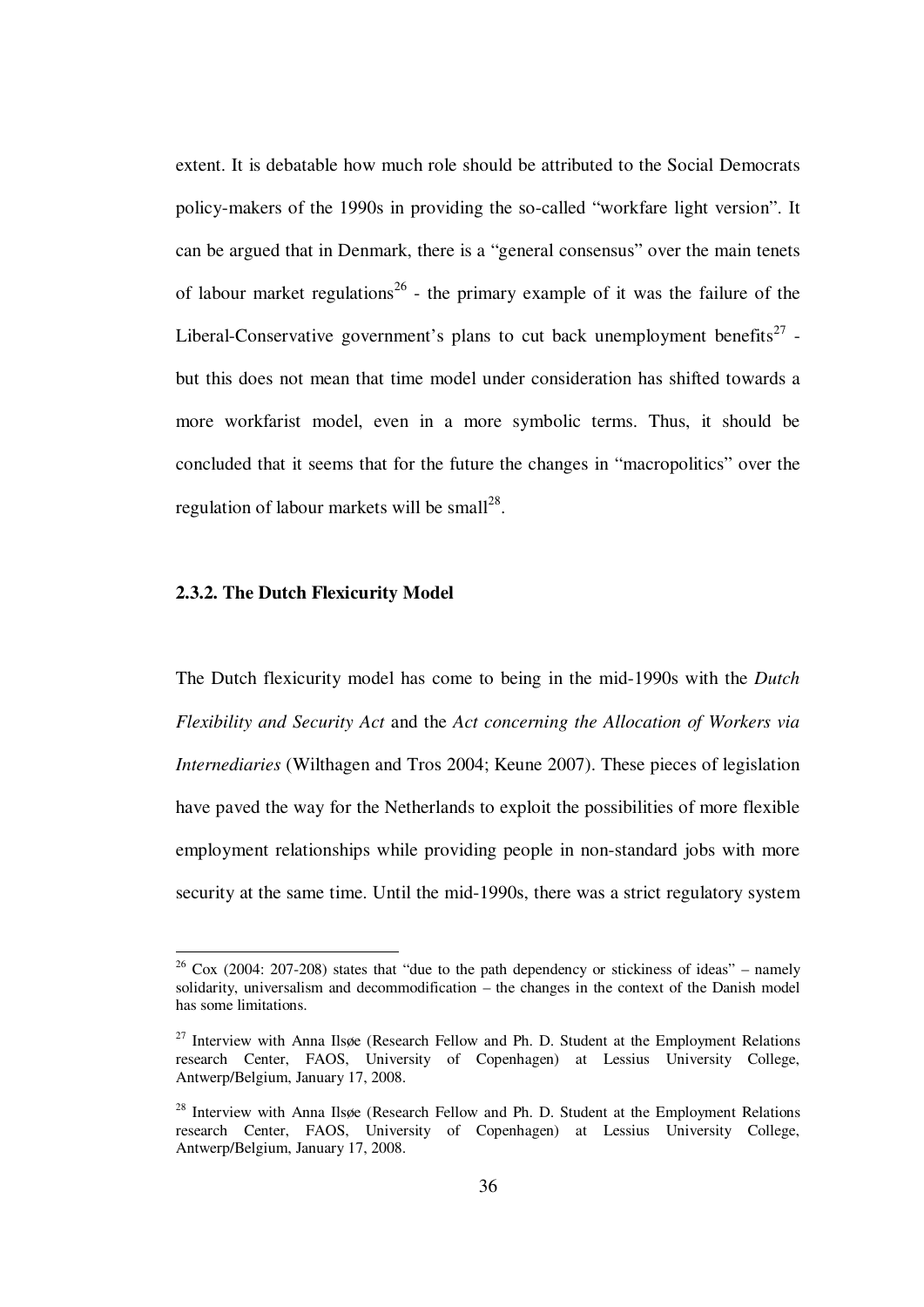which was protecting people on ordinary contracts from dismissals. As Jørgensen and Madsen (2007: 11) notes, enterprises' reaction to this was to hire people on short-term contracts, creating a situation in which many wage earners were without legislative protection. The above mentioned acts aimed to address this situation by "injecting additional flexibility into the labour market by relaxing dismissal laws…while, generating a higher level of security for employees in flexible jobs" (quoted in Keune, 2007: 2). "Promoting the use of atypical employment, at the same time providing such flexible types of employment with similar rights concerning working conditions and social security as standard employment" (Keune, 2007: 2) has constituted the Dutch flexicurity.

The Dutch flexicurity system is addressing "problem groups" within the labour market (atypical workers) rather than representing a "comprehensive regulative system covering the whole labour market" (Jørgensen and Madsen, 2007: 12). Concerning the "Wilthagen Matrix", the tradeoffs are made between external numerical flexibility and employment security. The Dutch flexicurity system is also labelled as "gender biased" with almost 80 per cent of all women in the Netherlands working part-time or having atypical employment relationships (Ibid: 12).

High share of part-time employment (in 2007 close to 50 per cent) in the Netherlands led some researchers to question the success of the model. Keune (2007: 2) argues that "when calculated in full-time equivalents, the Dutch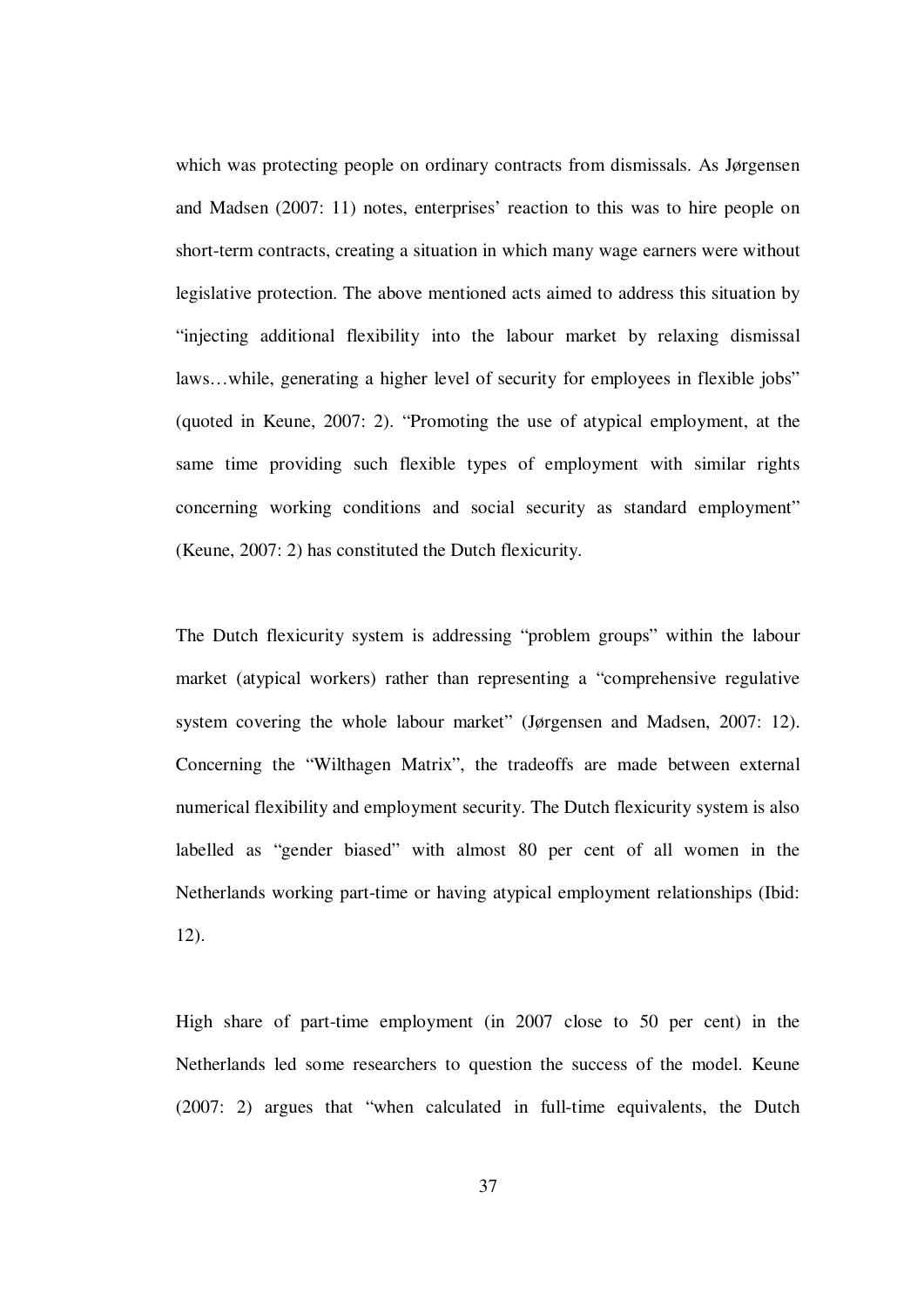employment rate<sup>29</sup> is actually similar to the German rate and below that of countries like Spain, France or Greece".

Jørgensen and Madsen (2007: 11-14) notes the following features of the Dutch flexicurity model in comparison with the Danish system. First of all, the legislation that led to the Dutch flexicurity system should be regarded as a path-dependent element of Dutch corporatist roots, but the legislation was rather a "*policy strategy*" of the 1990s. Secondly, compared to the Danish system, it is focused on "*weaker groups*" in the labour market. Thirdly, in sharp contrast to the Danish flexicurity system which builds on "governance without much government as to labour law and regulation", the Dutch system builds on "governmental regulation of employment and security". In the Dutch context, "politicians engaging in elaboration of *deliberative* flexicurity policies<sup>"30</sup> has been the case.

The words in italic (policy strategy, weaker groups and deliberative) are the main elements of the definition of flexicurity as a "policy strategy". That is not accidental. As previously argued, the first attempt to define the concept is clearly inspired by the Dutch flexicurity system. However, the discovery of the Danish model which is very different compared to the Dutch one, has led researchers to look for alternative definitions capable of compromising both models.

<sup>&</sup>lt;sup>29</sup> In 2005, the employment rate of the Netherlands was  $73.2\%$ . It was  $65.4\%$  for Germany. Denmark with 75.9% employment rate was at the top (see Eurostat September 11, 2006).

<sup>&</sup>lt;sup>30</sup> Ad Melkert, the Dutch Minister of Social Affairs and Employment (1994-1998), has been regarded as the architect of the Dutch flexicurity model (Wilthagen and Tros, 2004: 173).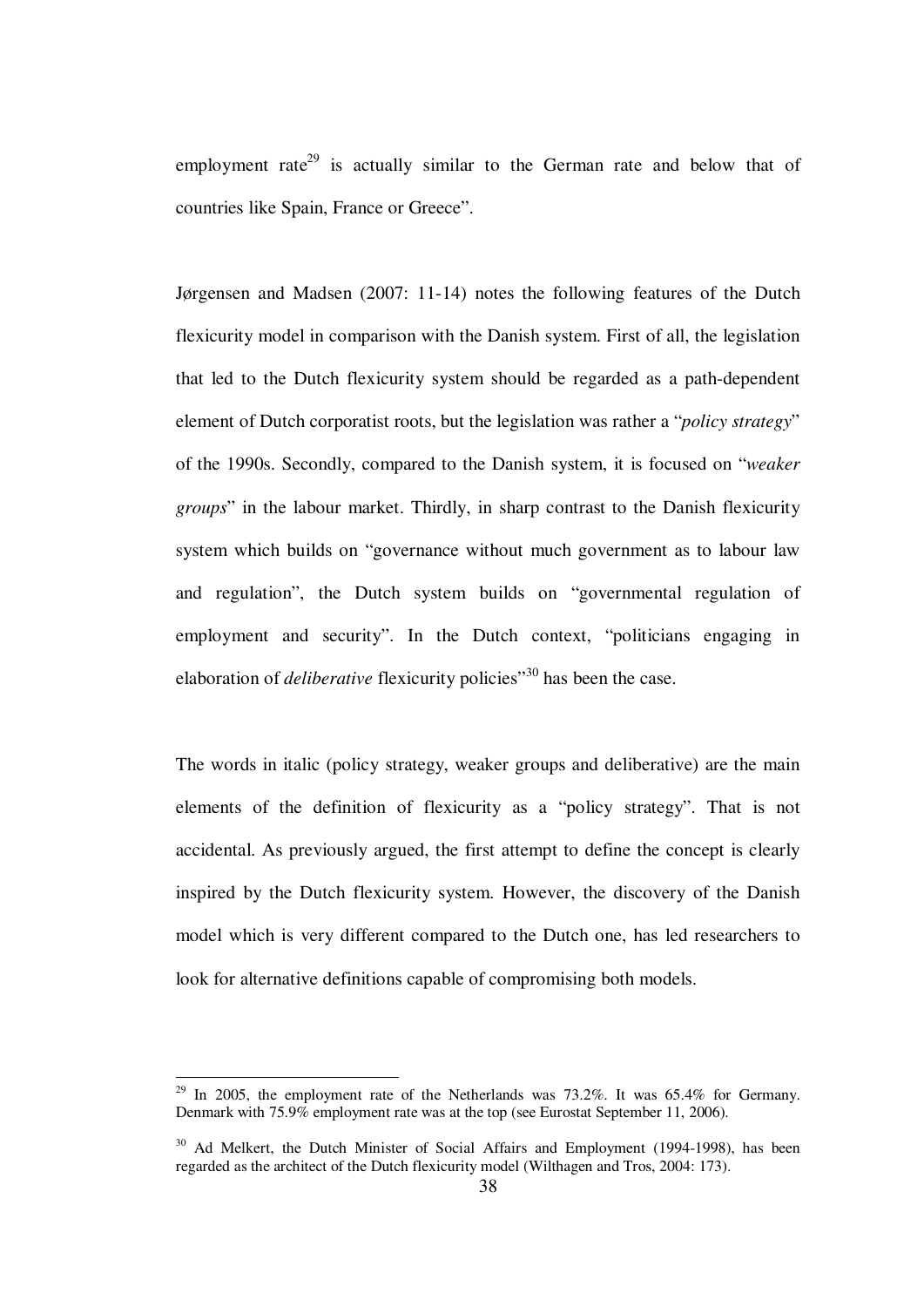#### **2.4. Concluding Remarks**

1

It seems that the discovery of the Danish model, which is different from the Dutch one, has played an important role in the debate over the definitions of flexicurity. It brought new considerations into the relation between flexibility and security. Labour market researchers started to search for a definition that would be capable of combining both the Danish and Dutch models, which paved the way for the "flexicurity as a certain state of labour market" definition.

After giving the debate on the definition of the concept of flexicurity, especially in academia (Wilthagen and Tros, 2004; Tangian 2004a and 2004b), a few points are worth noting. Firstly, the debate on flexicurity is "predominantly comparative" and deals much more with "the discussions of national models of labour market reform in selected countries" (Rogowski, 2007: 10). It is not a coincidence that in the literature, there is an ongoing increase in articles on the comparison of specific country models with others. Nowadays, there is a growing literature trying to compare the Danish model and the US, Japan and Canada<sup>31</sup>, and the transferability of a specific model to the others.

Secondly, to a certain extent, it is clear that "operational purposes" have weightening their place in this debate. Tangian (2004b: 14) argues that without measuring flexibility and security, refering to a trade-off is "just a scientific metaphor". The concerns about "measurement" and the search for healthy

 $31$  See for Bredgaard and Larsen (2007) for the comparison of Denmark and Japan; Ilsøe (2007) for Denmark and the U.S. and van den Berg (2008) for the flexicurity in Canada.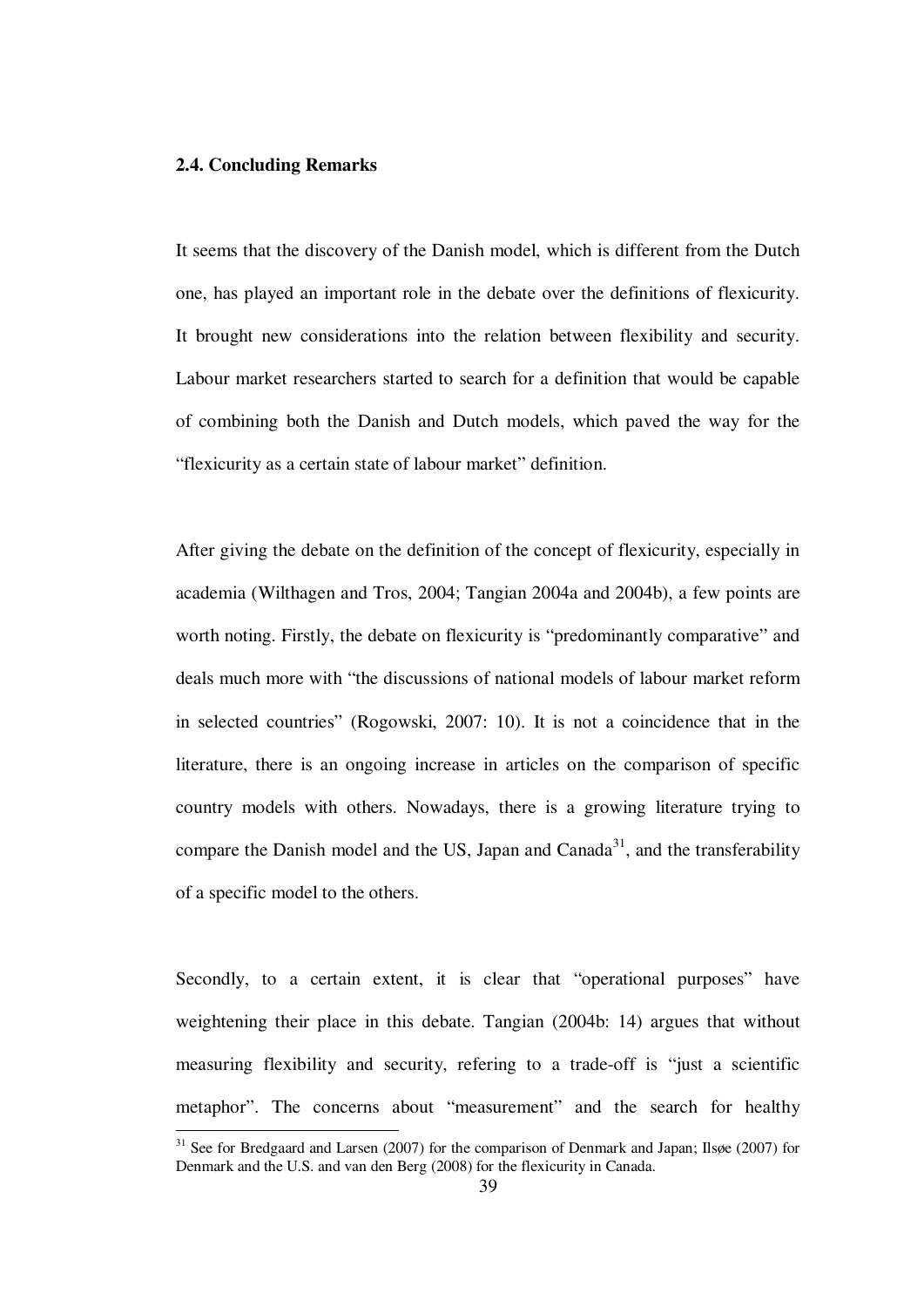indicators are still a great task for labour market researchers. This quest for indicators will also become very important in the debate at the European level starting from 2006.

However, one should find some common denominators in labelling a specific model as flexicurity. Ilsøe asserts that "there seems to be consensus, among academics, that certain requirements must be fulfilled, if the concept should apply to a given labour market regulation:

- A combination of flexibility for the employers and security for the employees.
- That this combination produces advantages for both employers and employees.
- That the degree of flexibility and of security balances each other (both in *depth*-refers to the extent of flexibility and security, *scope*-relates to the question of which groups are covered by the flexibility and the security respectively and *length*-refers to the aspect of time: whether the flexibility and security occur simultaneously" (Ilsøe, 2007: 7).

There are some other important points that need more exploration dealing with the definitions of the concept. As Madsen notes, "the complexity in the debates about flexicurity" should be further increased by considering the arrangements *according to the level at which they function* (national, regional, local or industry-firm level), *according to the actors involved* (government, social partners, individual firms or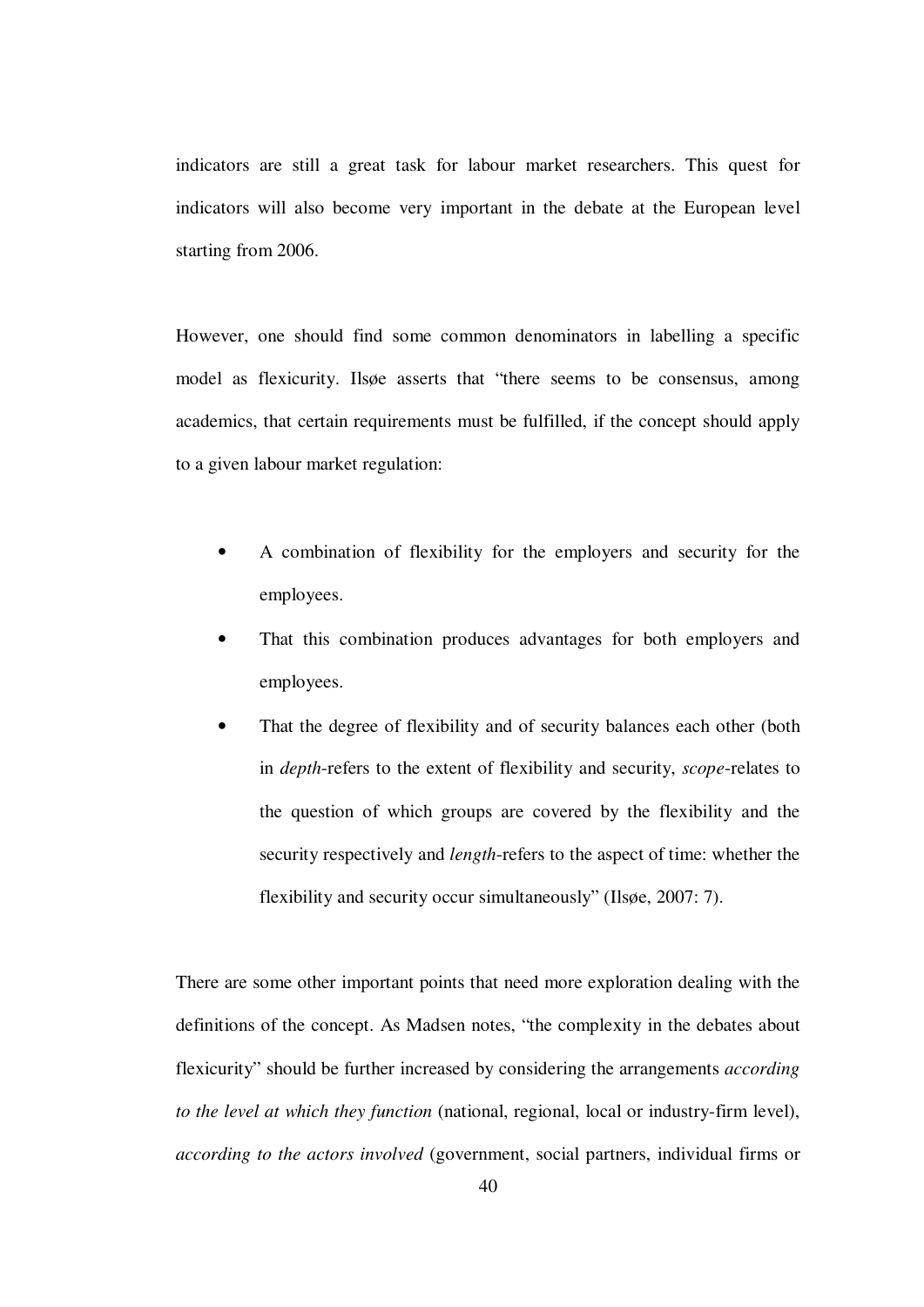employees) and *the regulatory tools applied*<sup>32</sup> (law, collective agreements, individual contracts etc.) (Madsen, 2007: 529 – emphasis added). Also, "the timing of the reforms" seems an important point. Dealing with the "timing and the acceptance of flexicurity arrangement"; the issue of *economic vulnerability*, according to Madsen, should be considered as a "double-edged sword" due to the fact that;

On the one hand, economic crisis can be the factor which changes political preferences and puts the need for labour market reform high on the political agenda. On the other hand, an economic crisis is rarely a situation in which economic resources for improving workers' security are abundant. Higher public spending on income security or policies providing more employment security will for instance be hampered by fear of increasing deficits on the public budgets (Madsen, 2007: 532).

Similarly, Wilthagen and Tros, also, consider the timing of introducing flexicurity strategies – whether it is possible in times of favourable or unfavourable economic conditions – "a major question not only scientifically but also politically" (Wilthagen and Tros, 2004: 181). Especially, in the systems where "the levels of trust are low or absent, either among the social partners or towards the government, flexicurity strategies can be expected to meet with strong opposition and mistrust" (Ibid: 179).

 $32$  The latest compromise of French employers' and trade unions over the reform of labour market should be identified as an example of reaching a flexicurity-type labour market model through using law as a regulatory tool (threatening the social partners by a top-down regulation for an agreement in a specific period of time if they are not able to agree - which is very different from the collective bargaining as a regulatory tool of the Danish model). The broad outlines of agreement were breaking long-term, open-ended contracts; extension of trial periods for blue collar workers and those in management; increasing severance pay for salaried employees and transfering various rights between jobs. For details of the latest French labour market reform, see Euractiv (January 17, 2008)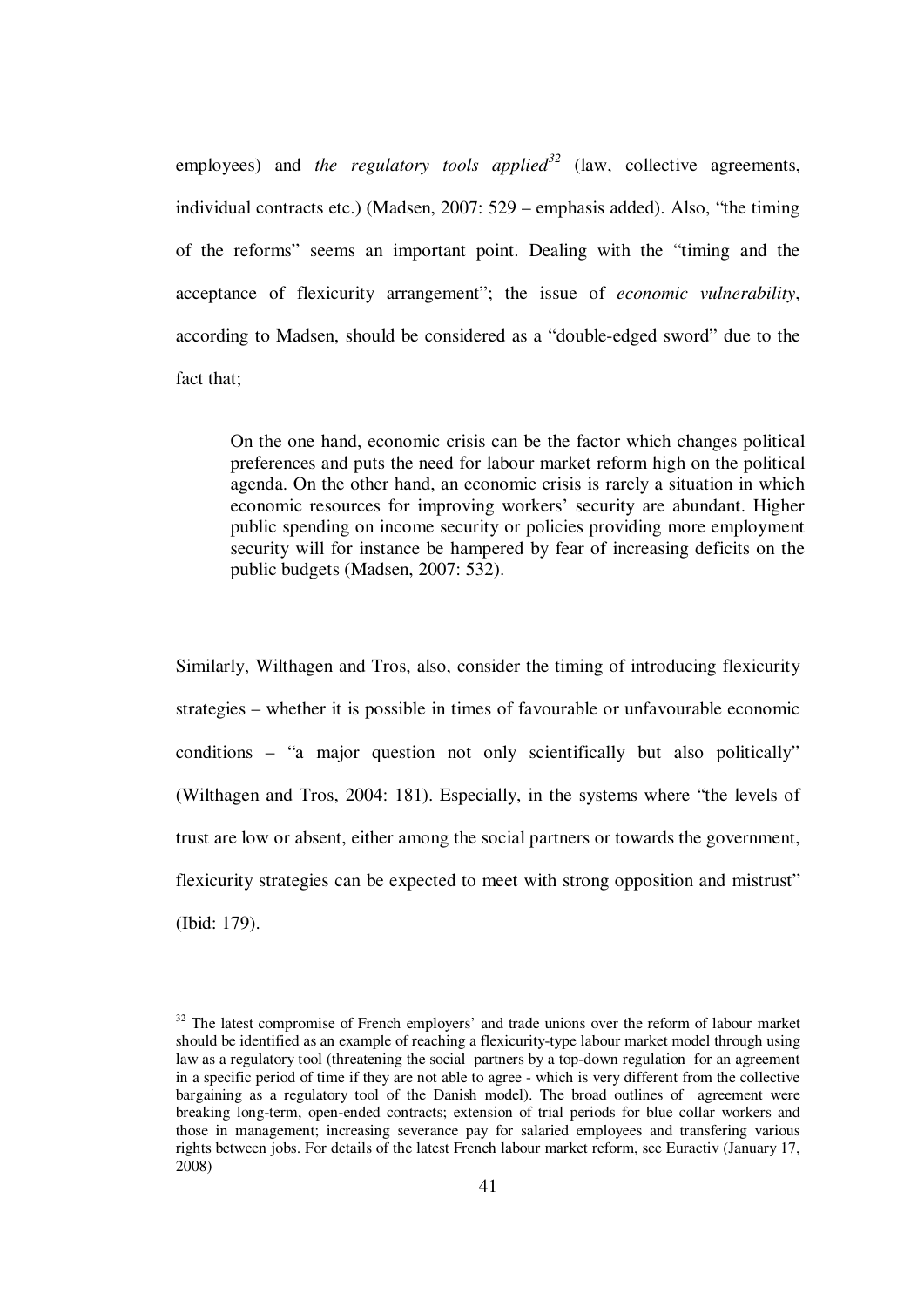## **CHAPTER III**

## **THE EUROPEAN EMPLOYMENT STRATEGY**

The European integration process has been driven by two internally contested and overlapping discourses: an economic policy discourse and a social policy discourse. From the interaction between economic and social policy, an employment policy discourse emerged (Ashiaghbor, 2005). Before dealing with the issue at hand, it is important to deal with the causes of the problems that the European integration process has faced regarding social priorities and objectives.

The European integration process has long been generally considered as creating an asymmetry between the economic and the labour market/social field, in the words of Fritz Scharpf, between *negative and positive integration<sup>33</sup>*. Scharpf argued that this "constitutional asymmetry between policies promoting market efficiencies and policies promoting social protection and equality" constrained the European welfare states through the functioning of economic integration and liberalization (Scharpf, 2002: 645). Thus, negative integration limited the range of policy instruments of member states, paving the way for the important social consequences of negative integration in the member states (Keune, 2007: 1).

 $33$  "Negative integration" is considered as the "measures that serve to increase market integration by eliminating national restraints on trade and distortions of competition" where as positive integration is about "the development of common European policies to shape the conditions under which markets operate" (quoted in Keune, 2008: 92)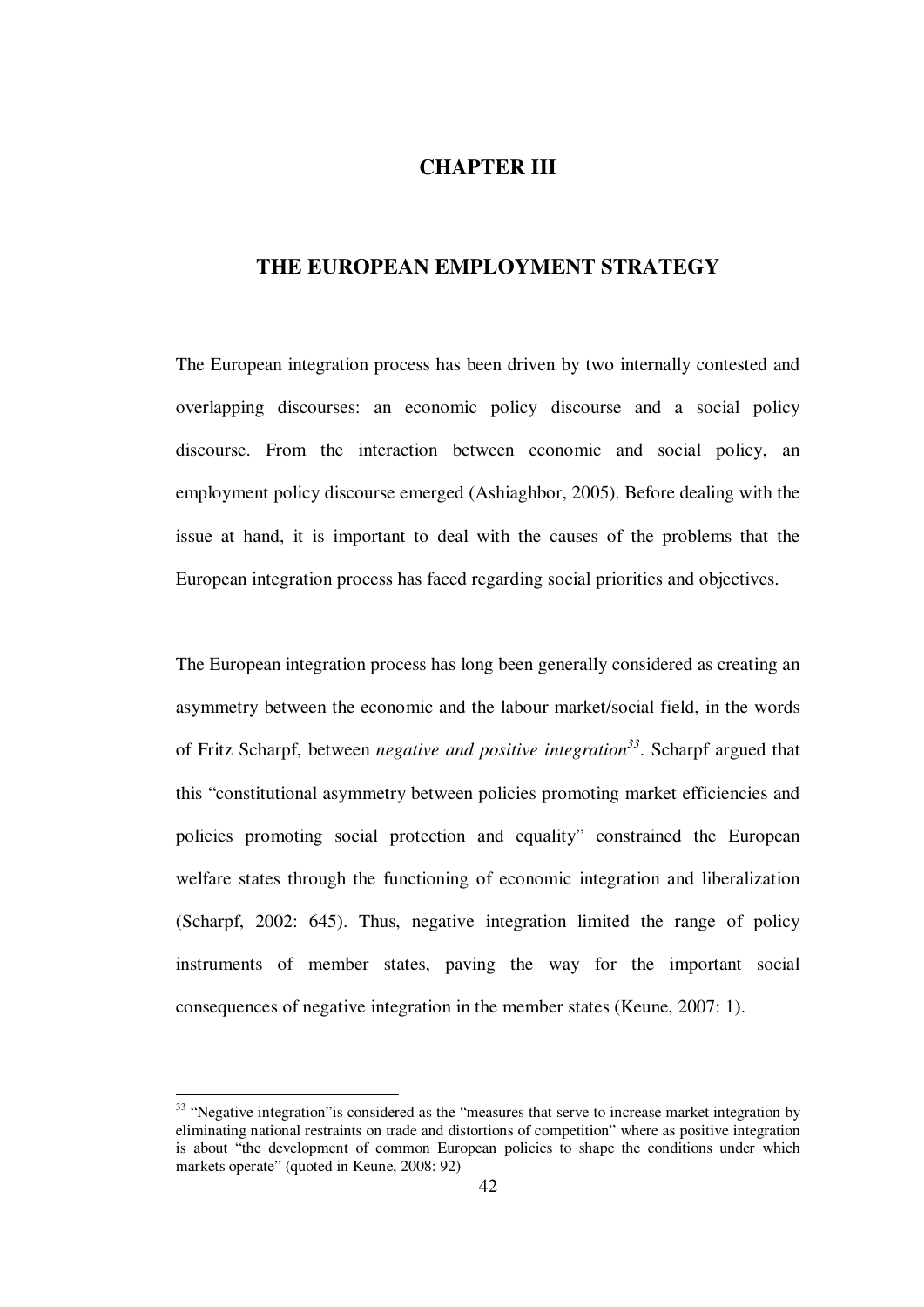The treaty of Rome (1957) left social and labour market regulations to the hands of the member states $34$ . This led to a fundamental difficulty with which EU social and employment policy, in the following years, has been confronted. On the one hand, "negative integration" (single market agenda) limits national governments' autonomy in designing their welfare systems. On the other hand, member states strongly oppose shifting further social and employment policy competencies upward to the EU (Büchs, 2007: 1-2).

The process of dealing with labour market crisis and aiming to establish a common strategy to that end at the supranational level is also problematic due to a lack of legitimacy of EU institutions in the social realm. Unlike the institutionalisation of national social models, the EU lacks a political identity in the social policy field. It is hard to speak about common social identity features as opposed to the European Union's economic identities (for example the Euro and European Central Bank) (Serrano Pascual and Crespo Suárez, 2007: 376). Within this perspective, the stronger EU role in social policy would also increase the legitimacy of EU integration which is generally perceived as detrimental to national welfare systems by Europeans (Büchs, 2007).

 $34$  Scharpf notes that, in the negotiations leading to Rome, the French Socialist Prime Minister Guy Mollet had tried to make "the harmonization of social regulations and fiscal burdens as a precondition for the integration of the industrial markets" but, in the final package he only got a "commitment from other governments to increase social protection nationally". The author concludes that "the failure of Mollet" paved the way for economic policy discourse to frame the European agenda which resulted in the "constitutional asymmetry between the economic and social policies" (Scharpf, 2002: 645-7).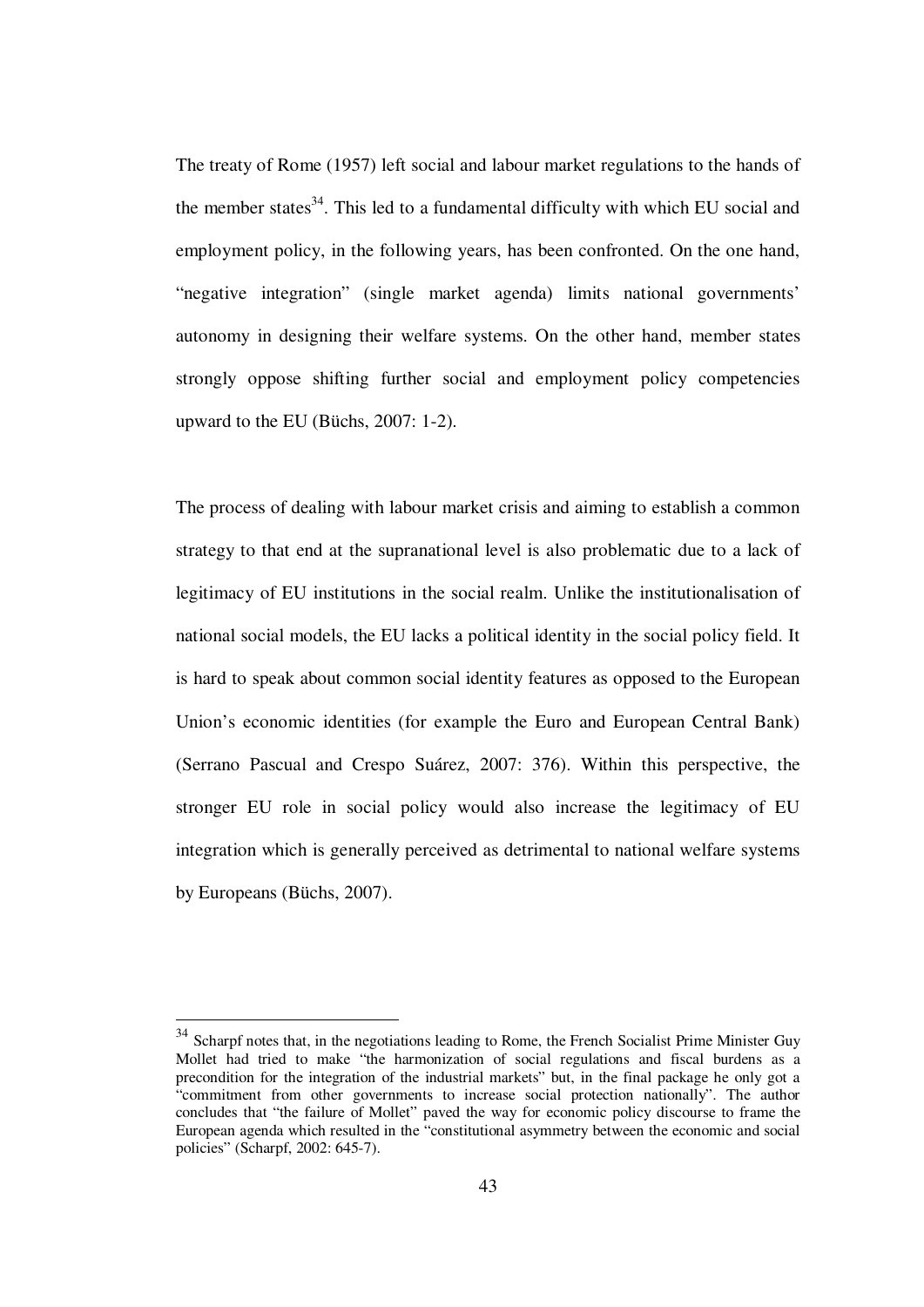Despite the fact that we have been witnessing the aims of increasing competencies of Community in the social and labour market areas, the reluctance of member states to give up their competencies to supranational authorities has not gone away. This tension has been the case throughout the 1990s. It was not until 1997 Treaty of Amsterdam which launched the European Employment Strategy, this deadlock was managed. This is the central reason for the "soft" character of the Employment Strategy (Ashiaghbor, 2005: 72).

The concept of flexicurity, it is often argued, falls into the realm of the European Employment Strategy (Jepsen 2007) and there were explicit references to the issue of the balance between the flexibility and security in the EES guidelines for many years. There are also arguments on the issue claiming that the launch of flexicurity as a possible solution for the challenges that Europeans face is narrowing down the EES, as the discourse of the concept of flexicurity has long been part of the EES in general and the adaptability pillar in particular (Keune and Jepsen 2007).

After this brief introduction, the focus of this chapter will be on the relationship between flexicurity and the EES. A full-fledged analysis of the EES workings and mechanisms is beyond the aim of this thesis. Instead, the main aim is to place the evolution of the EES within the years following its launch in context, so as to be able to reach a conclusion as to whether the concept of flexicurity is a new discursive construct of a political project to build a common identity, rather than a change in the overall discourse that dominates the EES. This necessitates the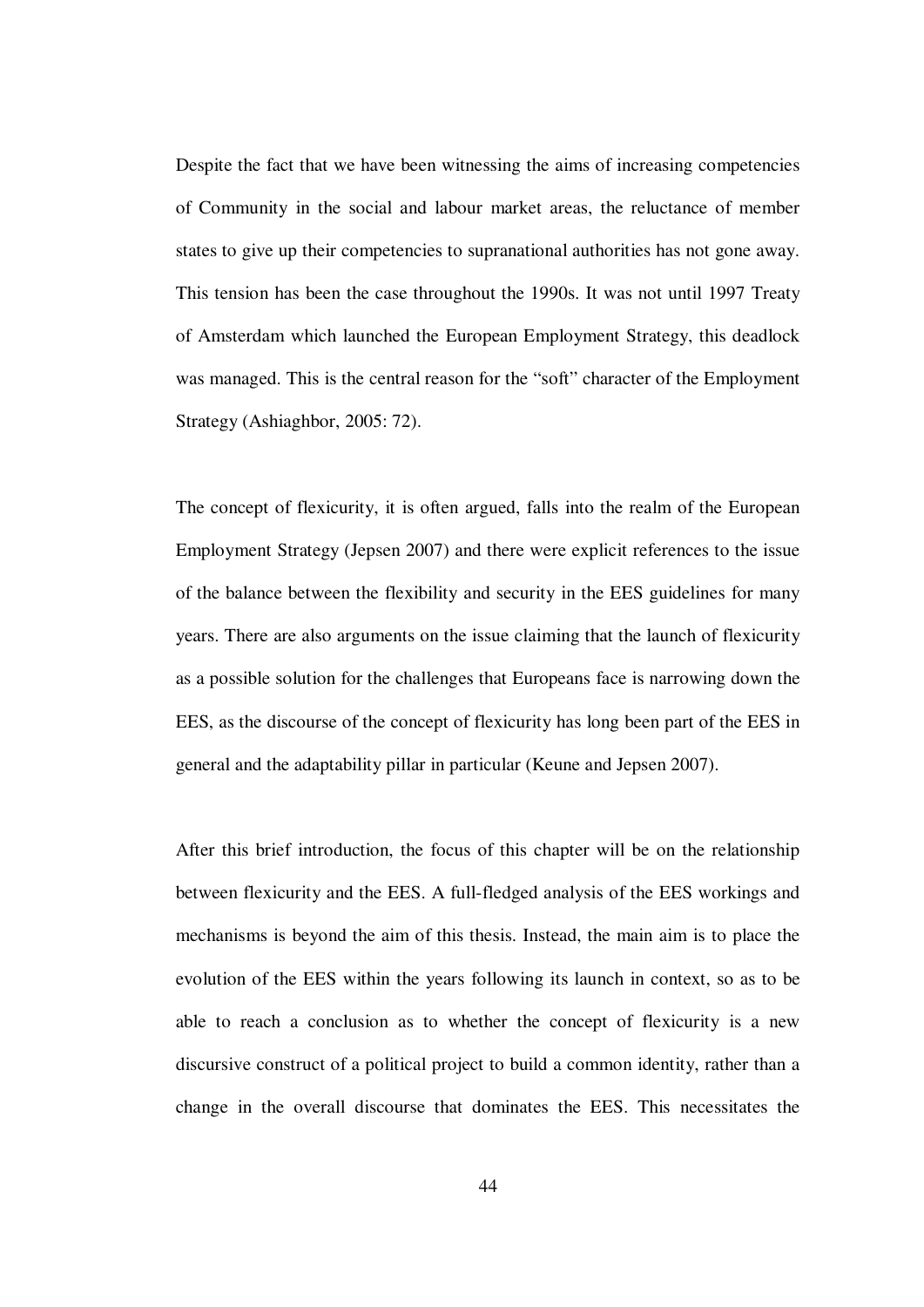critical evaluation of the formulation of the guidelines of the EES concerning the flexibility and security issues.

#### **3.1. The Background of the EES**

<u>.</u>

The European Employment Strategy has come into being in the mid-1990s in the context of high unemployment problems and rising pressures on social expenditure budgets. With the Monetary Union (elimination of all national control over exchange rates and monetary policy) and the Stability and Growth Pact (imposing rigid constraints on the public sector deficits of its member states), economic integration has accelerated. The advance of economic integration has greatly reduced the capacity of member states to influence the course of their own economies and to realize self-defined socio-political goals. Briefly noted, member states found themselves constrained in their fiscal policy; liberalization and deregulation policies have eliminated the possibility of using public-sector industries as an employment buffer. In principle the only national options which under European law, remain freely available are "supply-side"<sup>35</sup> strategies involving lower tax burdens, further deregulation and flexibilization of employment conditions, increasing wage differentiation and welfare cutbacks, reducing the generosity or tighten the eligibility rules of tax-financed social

<sup>&</sup>lt;sup>35</sup> Mullard and Spicker (1998: 74-75) briefly notes the main tenets of supply-side economics in the following way: The approach of supply siders is that solution to unemployment is mainly found in improving flexibility of labour supply so that the cost of labour will fall. According to this approach, the rigidities are largely due to the trade unions and social security systems which paves the way for uenmployed to rely on social benefits. Supply siders, thus, argue that unemployment is voluntary and if government is committed to reducing the rate of unemployment, they also have to reduce the level of benefits so that benefits became less of an incentive.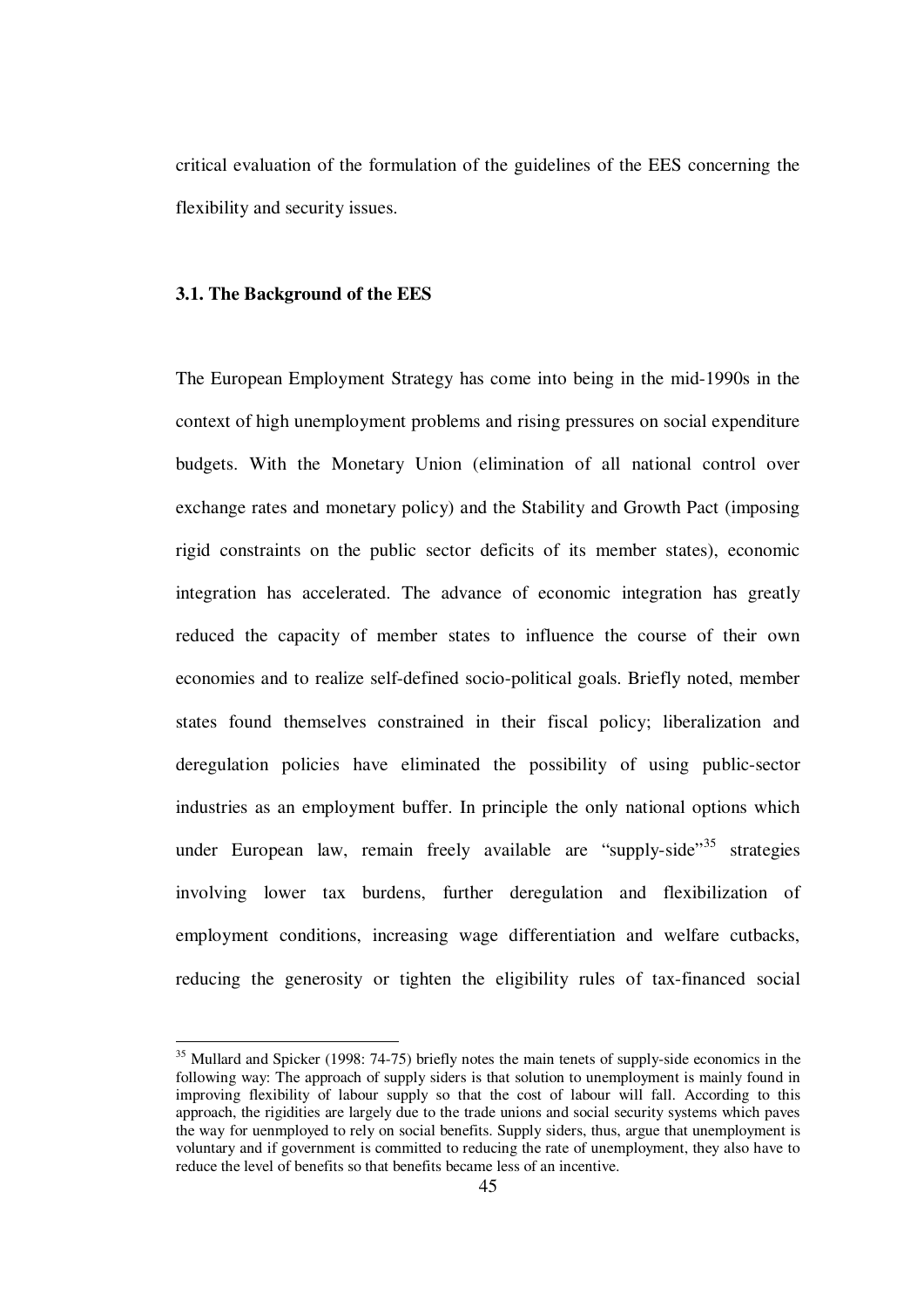transfers and social services. In Bieling's words, until the economic recession of 1990s, discontent with the economic and social conditions in Europe under the guiding principles of "neoliberal restructuring" had not been visible (Bieling, 2003: 56). The so called "post-Maastricht crisis"<sup>36</sup>(Apeldoorn, 2003; Bieling, 2003 and Overbeek, 2003) – the deep legitimacy crisis of the EU in the wake of the difficulties experienced in the ratification of the Treaty of Maastricht accompanied with record unemployment levels (11% in 1992)- led the European Commission to undertake cautious attempts to modify the integration process in order to enhance its public legitimacy, and the "promising route" was the reduction of mass unemployment (Tidow, 2003: 79-80).

The Delors' White Paper on *Growth, Competitiveness, Employment* (1993) was released in order to face the "post-Maastricht crisis". It was the first Commission document that put the issue of unemployment on the EU agenda, declaring that "we should once again make employment policy the centre-piece of our overall strategy" (quoted in Apeldoorn, 2003: 126). Regarding labour market field, the Commission advocated increased investment in education and vocational training and active incentives (Tidow, 2003: 80-81). In the literature over the tone of the White Paper, there are many voices; some claim that it was "an attempt at a compromise between neoliberals and social democrats" (Apeldoorn, 2003: 127),

<sup>&</sup>lt;sup>36</sup> According to Bieling (2003: 57), the discontent emerged due to the economic recession and rising levels of unemployment in the 1990s, was directed against not only the Single Market but also, the EMU. Also, in a context of economic crisis, with monetarist instructions strengthened as a consequence of German unification, social cutbacks and distmantling of the welfare state became the main point in the political debates. According to him, mainly "the fear of stronger leadership by Germany" and the "devastating impact of austerity measures" generated the "post-Maastricht crisis".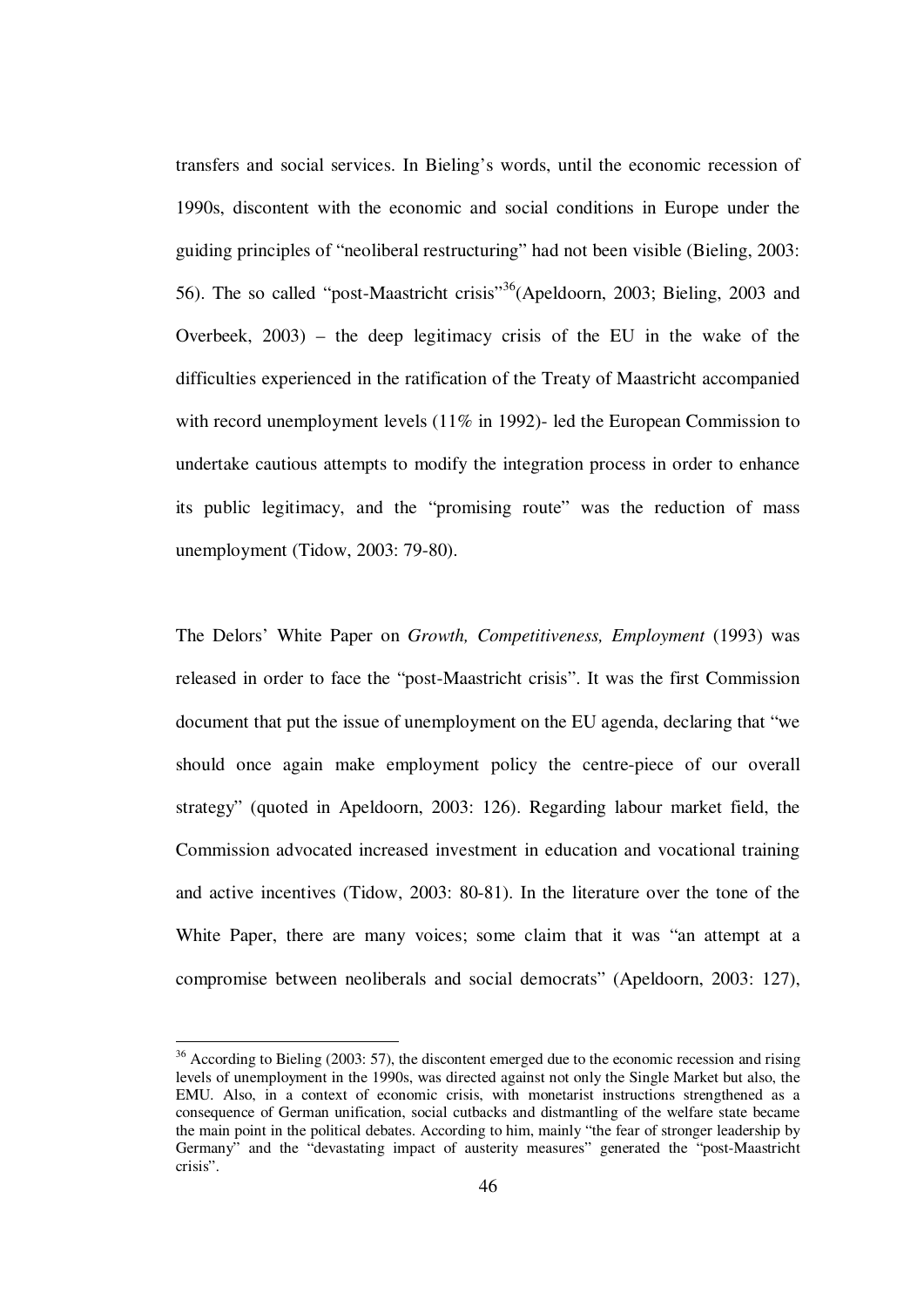whereas for others it was "a guided transition from the old *Keynesian Welfare State* to a *Schumpeterian Workfare State*" by letting fiscal, monetary and wage policies function at the same time, thus achieving growth and employment through labour market reforms (Tidow 2003 emphasis in the original). Nevertheless, the White Paper had won one thing: it put the issue of unemployment firmly on the EU agenda. From that time on, every EU summit has dealt with the issue. The EU Summit in Essen (1994) recognized that effective employment policies conducted at national level can no longer be successfully managed under the conditions of globalization and European integration but the compromise reached was "the restriction of the competency of the EU to the sphere of common currency and completion of internal market" (quoted in Tidow, 2003: 81). The responsibility for employment policy was to be assumed exclusively at the national level which in Streeck's words, led the way for national governments to opt for "increasing labour market flexibility as a privileged mean in dealing with the management of unemployment" (quoted in Apeldoorn, 2003: 130). Finally, the agreement was reached in the 1997 Amsterdam Summit. The Employment Chapter of the Treaty of Amsterdam has been what is called "European Employment Strategy".

## **3.2. The EES through a Theoretical Perspective: Its Working and Mechanisms**

The principal aim of the EES is to promote coordination with each member state working through its own institutional methods towards achieving commonly agreed goals (Tsarouhas, 2008). The procedure and the working of the strategy can be summarised in the following way: An employment Committee was set up to draft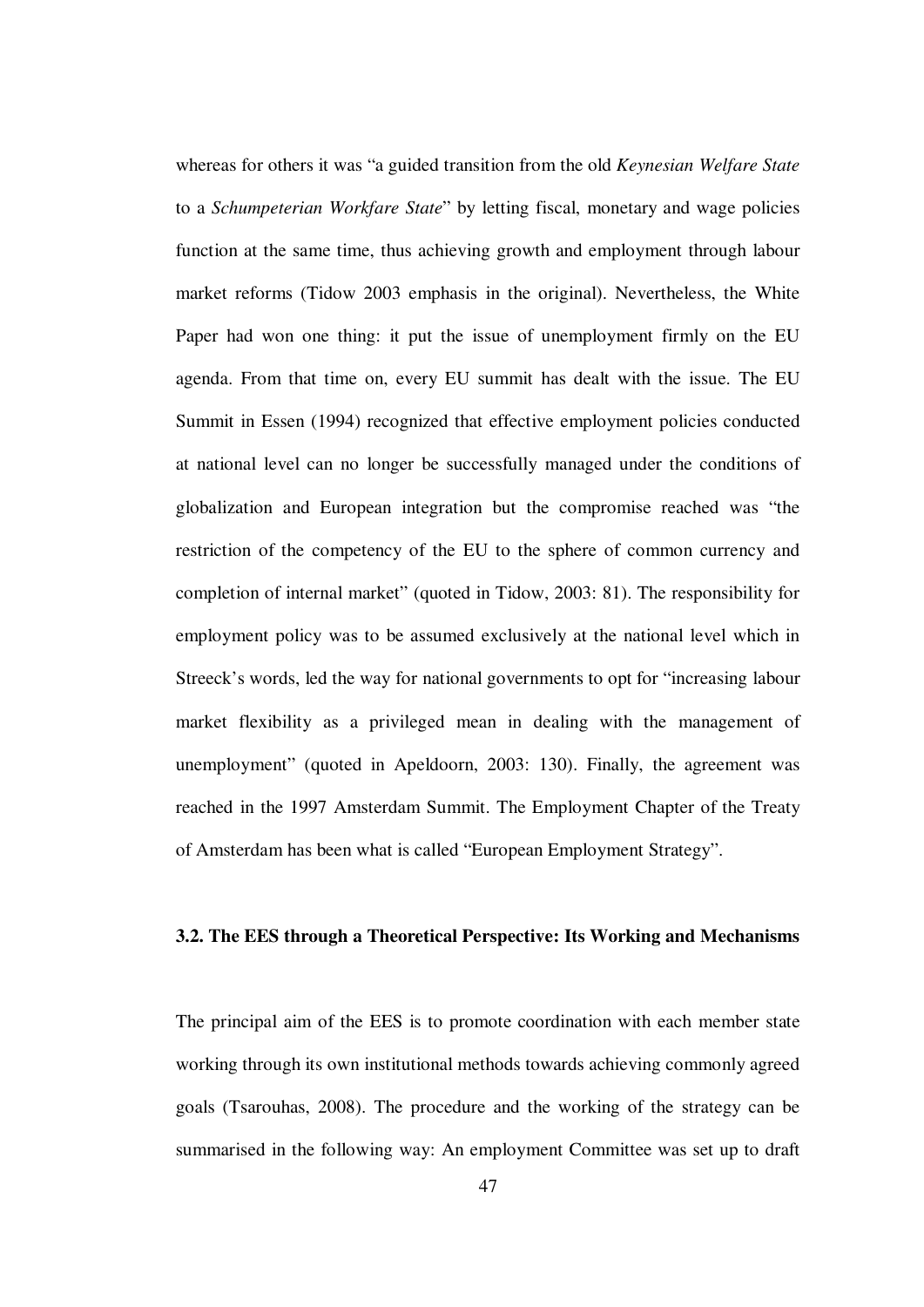Employment Guidelines and monitor progress. The Council adopted Employment Guidelines (since 2002, guidelines centred on the four pillars) which must be taken into account by the member states governments in their national employment policies. The member states would report annually to the Commission through the National Actions Plans (NAPs) explaining how it intended to implement these Guidelines. The Council, the Commission and the Member States would scrutinize the success of the strategy, while the Commission and the Labour and Social Affairs Council would synthesize the National Reports and assess both nationspecific and EU-wide performance. The result of this is the Joint Employment Report by the EU institutions which serves as the basis for new conclusions on the part of the European Council. The Guidelines have been revised annually and extended in scope (Tsarouhas, 2008 and Tidow, 2003: 86).

A new "soft" style of regulation, the Open Method of Coordination (OMC), was soon promoted as an alternative to the old Community Method (hard regulation) and the EES has been the most used field for this new governance (Jørgensen and Madsen, 2007). The OMC was designed to be a response to complex situation within EU social policy and aimed to contribute to a convergence of social policy approaches across the member states, based on "policy learning", "exchange of best practices" and "peer reviews" (Büchs, 2007). As Tsarouhas (2008) notes, in essence, the OMC means four things: fixing EU Guidelines and setting timetables for their implementation; translating these Guidelines into policy initiatives through specific targets but sensitive to national differences; establishing quantitative and qualitative benchmarks to assess best practice and periodic monitoring, evaluation,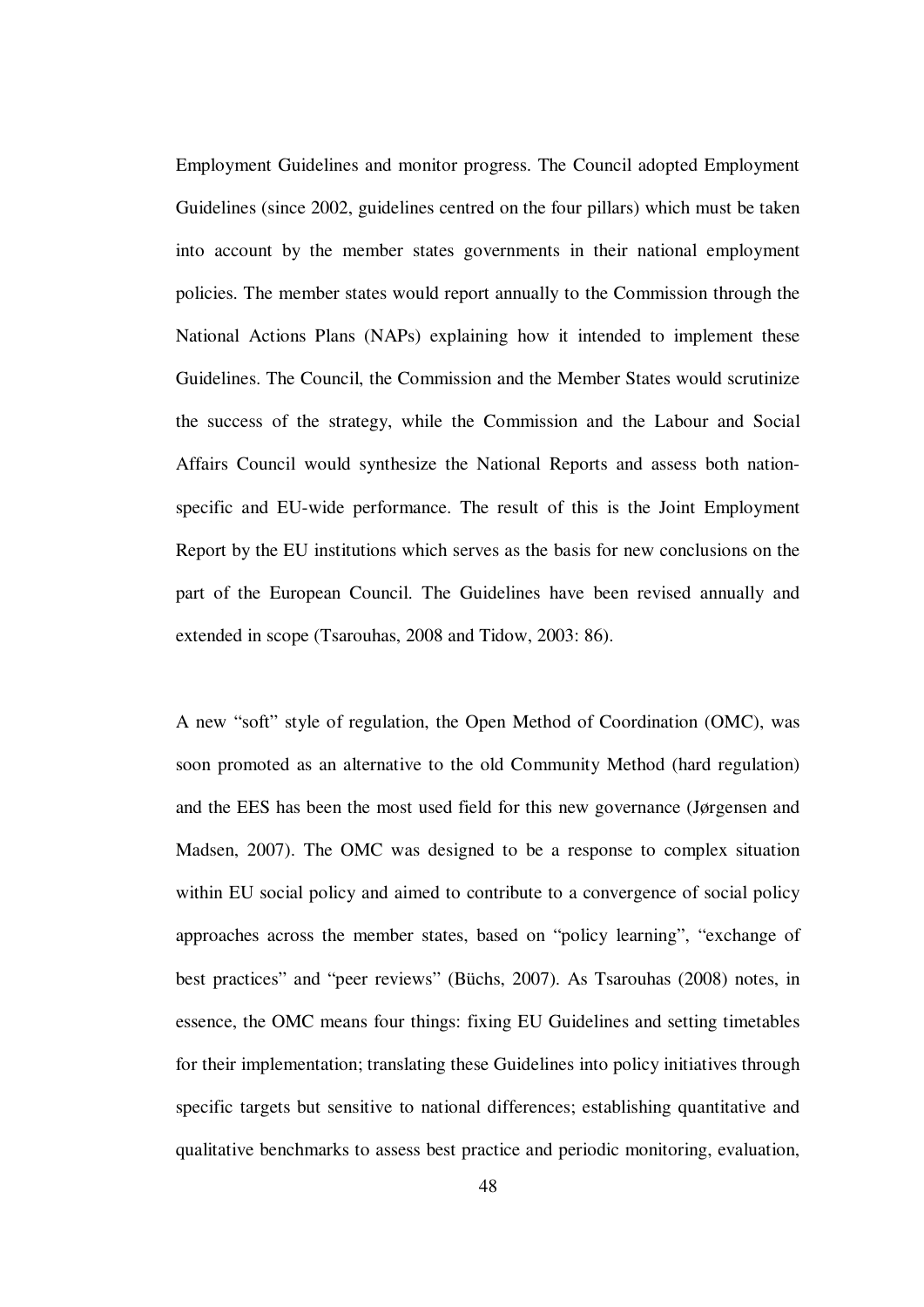and peer review of the process to facilitate learning. In the literature, there are views arguing that the methods similar to the OMC have been previously used by the OECD and IMF (Schäfer, 2006; Büchs, 2007; Tsarouhas, 2008).

From 1998 to 2002, the EES guidelines were structured in four pillars (see Table 3.1). The pillar structure was removed in 2003.

#### **Table 3. 1. The EES Pillars**

Improving *employability*: promoting the move from passive to active and preventive labour market policy through work incentives in social security and tax system, training measures and life long learning Developing *entrepreneurship*: aiming to facilitate the start-up of business Encouraging *adaptability*: promoting the modernization of work organization and the linkage between labour market flexibility and security Strengthening the policies for *equal opportunities*: proposals for closing gender gaps in the labour market, providing an inclusive labour market which does not discriminate against gender, age, ethnic groups

Source: Büchs, 2007: 48

Interestingly, some critical authors re-read the above mentioned pillars in the following way. For example Apeldoorn (2003: 130) argues that employability, in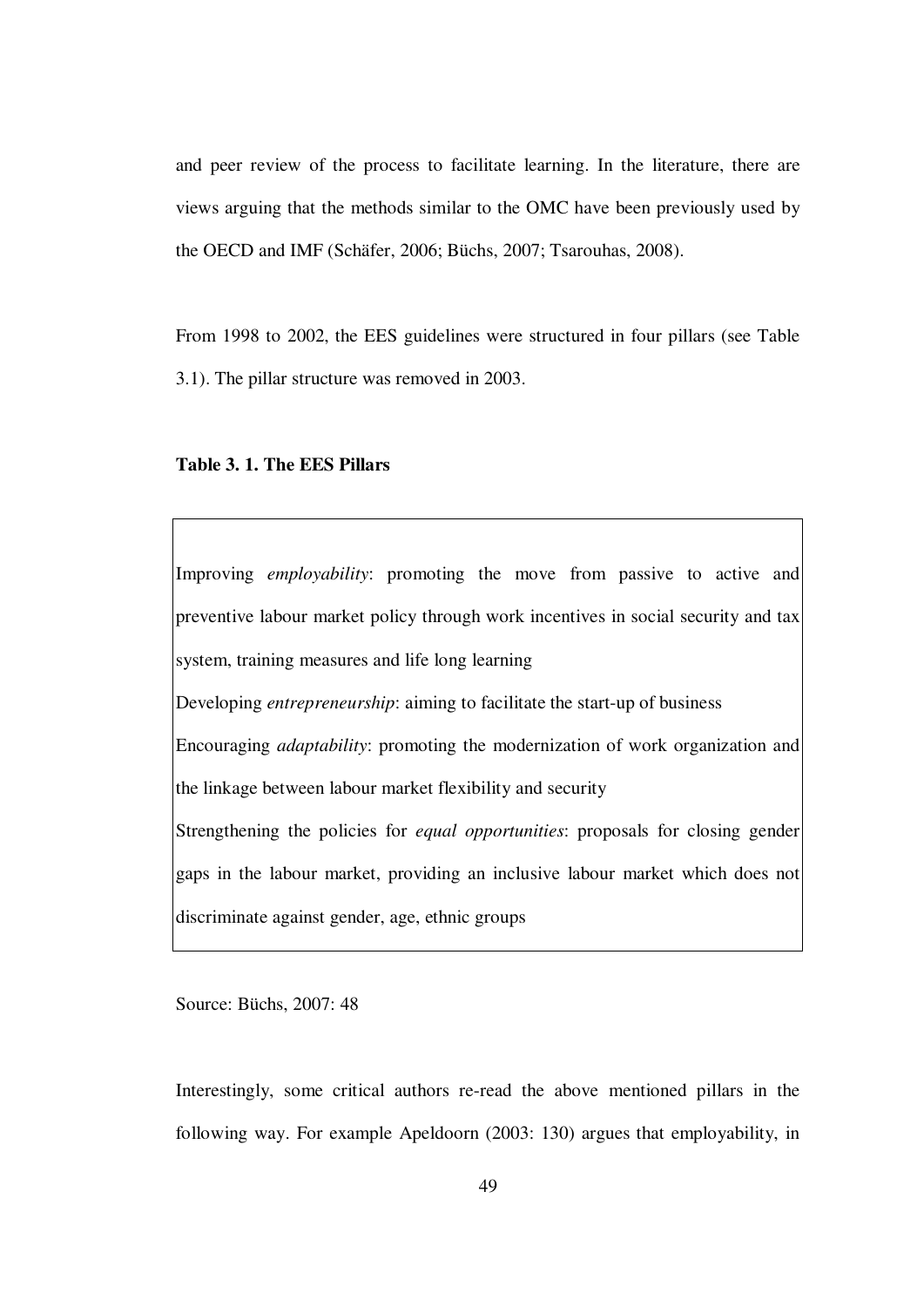essence, represents "marketability" and by quoting Streeck argues that it is about "defining the responsibility of public policy, not in terms of *de-commodification* of individuals, but to the contrary of the creation of *equal opportunities for commodification*". Daguerre also considers the EES as based on a "supply-side policy analysis" which sees the individual as responsible for causing the unemployment by not adapting to changes in the labour market, rather than an emphasis on a lack of demand. The author notes "employability" as "policies to adapt the workforce to new labour market demands by increasing training opportunities" (Daguerre, 2007: 135-6).

Apeldoorn (2003: 113-134) argues that the social democratic hegemonic project in the post-Maastricht context has come to be ideologically underpinned by a "neoliberal competitiveness" discourse. This competitiveness discourse has started to penetrate all areas of European policy-making, including employment policies. He believes that this ideological commitment to neoliberal competitiveness made it difficult even to think about alternative approaches to the European Union's unemployment crisis. One of the clear reflections of this fact, according to Apeldoorn, was the four pillars of the European Employment Strategy (see Table 3.1). These pillars indicate a shift away from a paradigm of market-correcting towards a new transnational policy paradigm of market-making employment policies which aimed at creating the opportunity to participate in the market (Ibid: 130). To use another terminology, the changes in the labour market policies in the EU was related to "*rescaling of welfare regimes*" indicating a shift away from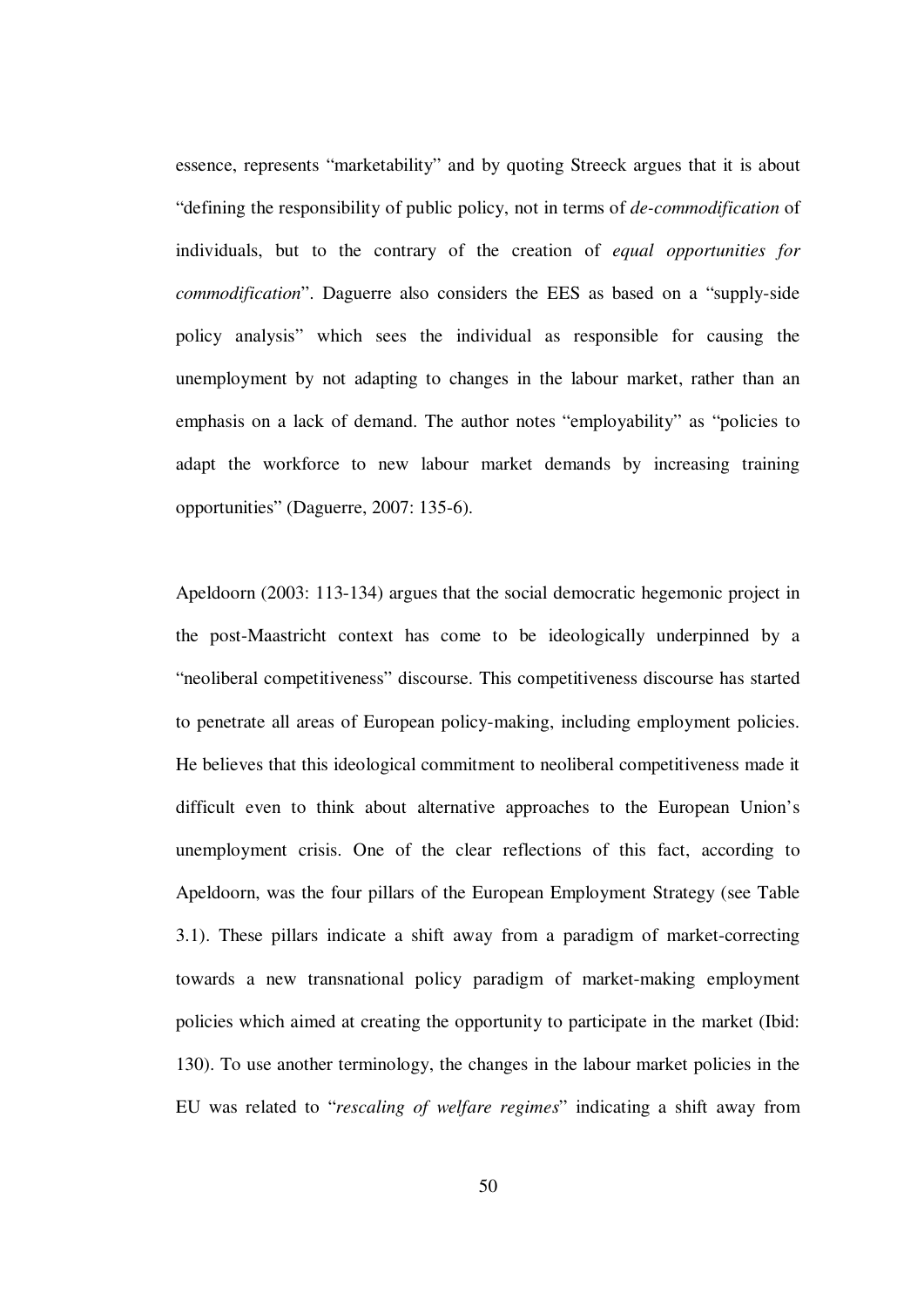"*Keynesian Welfare National State*" (KWNS) towards "*Schumpeterian Workfare Post-national Regime*" (SWPR)<sup>37</sup> (Jessop, 2003a: 29-50).

There are also views in the literature considering the EES within the context of other ideological positions and paradigms. For some, the EES is fully coherent with a "third way" employment policy agenda that focuses on supply-side measures promoting employability, lifelong learning and so on (Büchs, 2007: 47). For others, the strategy was the peak of the intellectual and political influence of "social liberalism", based on a fragile political compromise rather than a coherent policy paradigm (Daguerre, 2007: 134). What is common in these observations is that their emphasis lies on activation as a cure to increasing employment rates and, it is worth identifying. This attempt will also be very beneficial in order to provide a theoretical approach in dealing with the EES and its relation with the concept of flexicurity.

<sup>37</sup> "Keynesian Welfare National State" should be identified as *Keynesian* in terms of securing fullemployment through demand size management; *welfarist* in producing labour power as a fictitious commodity, social policy had a distinctive welfare orientation; *national* economic and social policies were pursued within the matrix of a national economy, national state and society compromising national citizens and *statist* due to state institutions were the chief supplement to market forces in securing the conditions for economic growth and social cohesion; whereas "Schumpeterian Workfare post-national Regime" should be identified as *Schumpeterian* trying to promote permanent innovation and flexibility by intervening on the supply side; *workfarist* subordinating social policy to the demands of labour market flexibility and employability and competitiveness and regarding employment as a by-product of competitiveness; *post-national* as to transfering of economic and social policy-making functions upwards, downwards and side-ways and *regime* for increasing importance of non-state mechanisms in compensating for market failures and shifting from government towards governance or new forms governance (Jessop, 2003a).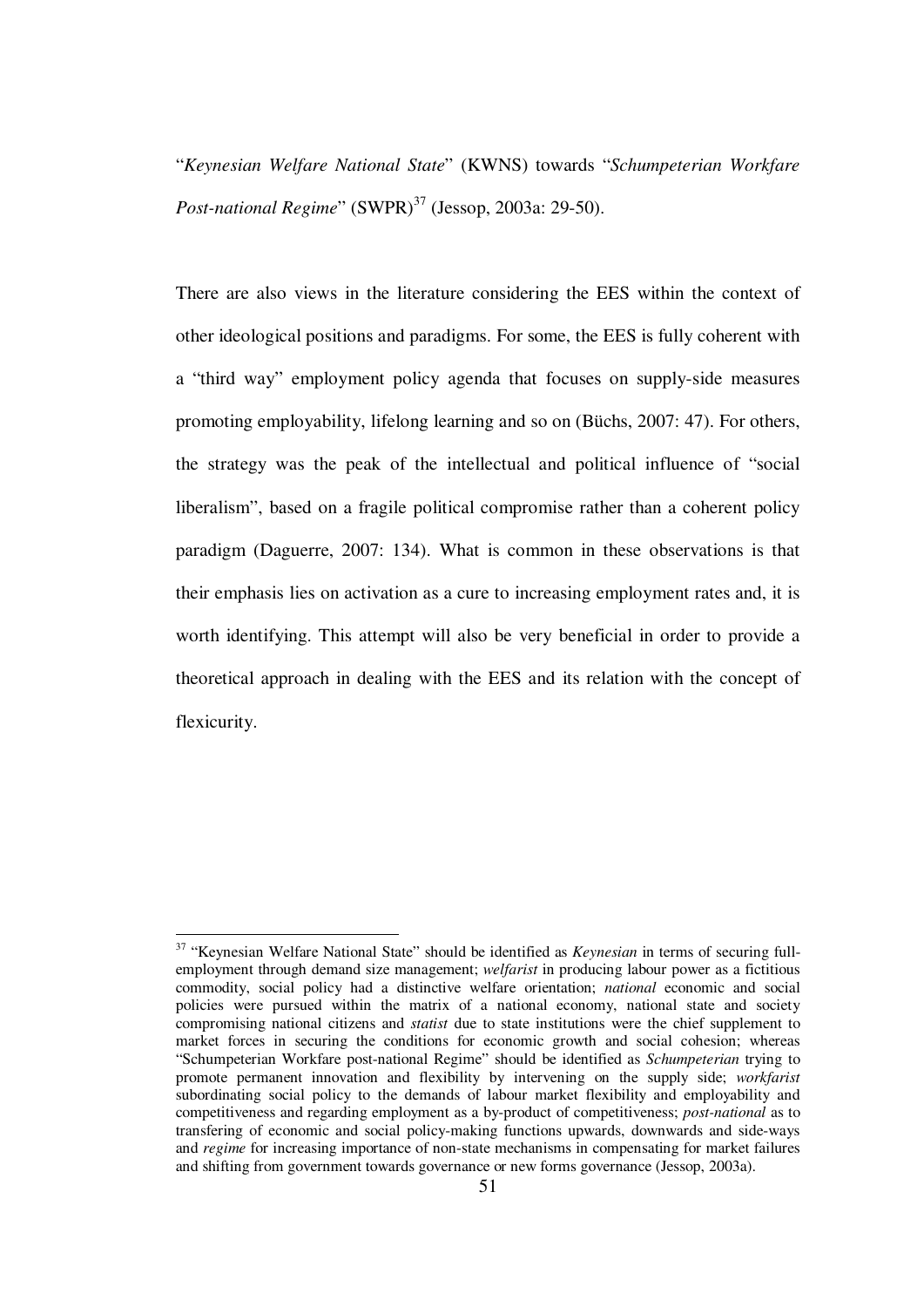### **3.2.1. Third Way and the EES**

The Third Way approach (Giddens 1998 and 2000) is presented as a middle ground between old social democracy and neo-liberalism. Recalling the aim of reconciliation of economic efficiency and social justice of the EU, this approach offers useful insights in understanding the policy-making within the framework of the employment, social and economic areas regarding the EU level.

Paul Cammack argues that the idea of risk in Giddens's Third Way is a central element of life (Cammack, 2004: 159). Risk in this understanding has come to mean "the new security", and this risk energizes people "to take responsibility for them". Thus, the role of governing bodies should be shaping the environment for these "responsible risk takers" to play their roles required of them by the market economy (Ibid: 159-160). With respect to economic policy, the Third Way advocates supply-side economics. Regarding social policy, it considers "social justice and economic effectiveness as mutually reinforcing" (Büchs, 2007: 41). Thus, it is fair to argue that the EES reflects the main tenets of the Third Way.

## **3.2.2. The Social Liberal Discourse Coalition and the EES**

<u>.</u>

Daguerre (2007) considers the evolution of the EES and the Lisbon Strategy as a reflection of the same discourse coalition's<sup>38</sup> temporary impact by analysing the

<sup>&</sup>lt;sup>38</sup> Daguerre (2007) identifies "discourse coalition" as "volatile welfare coalition alliances". The "Social Liberal Discourse Coalition" according to the author is not based on a "policy paradigm"; rather, it is based on a fragile political and ideological compromise. The Social Liberal Discourse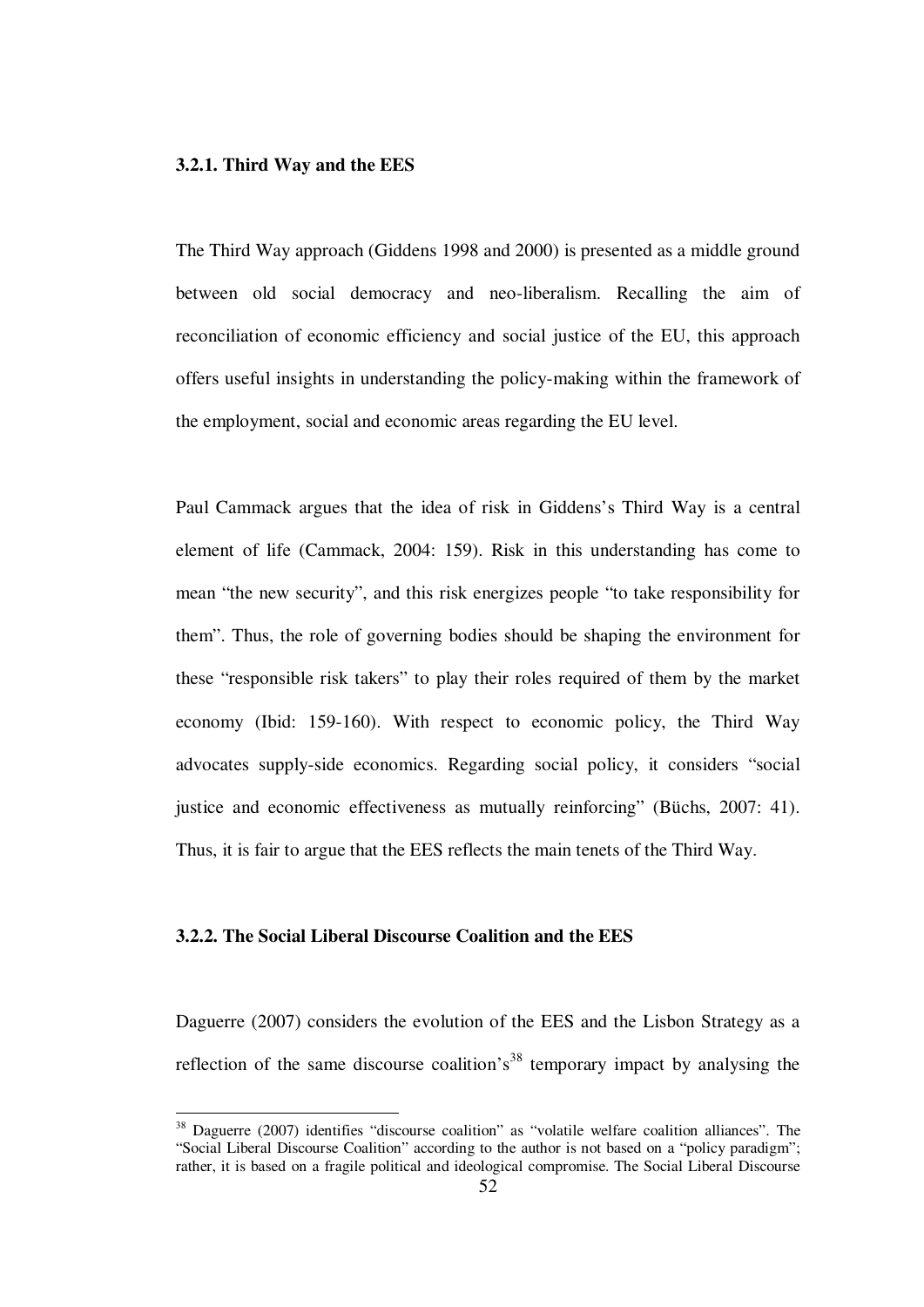institutional factors within the Commission. The author argues that the launching of the EES was prompted by "the emergence of a social democratic coalition in the mid-1990s" through "reversing the neoliberal and monetary turn" that had dominated the integration process since the 1980s by the centre-left governments in France, Germany and Britain (Daguerre, 2007: 136). This discourse coalition was very effective in terms of putting social priorities – such as social cohesion - to the European Agenda. The coalition was a clear supporter of the promotion of employment strategy based on activation principles but even there was no real "consensus on the definition of activation" (Ibid: 137). The coalitions' demands on promoting the employment strategy based on activation fitted the economic requirements of the EU perfectly, in terms of "enabling governments to transfer the workforce to the sectors affected with labour shortages without creating budget deficits" (Ibid: 148). Also, a former Swedish Finance Minister, Allan Larsson became the Director of the Directorate General for Employment, Social Affairs and Equal Opportunities (DG V). He was able to promote a Social Democratic response to unemployment problems based on the dissemination of Swedish activation policies (Ibid: 133), very similar to the Danish paradigm outlined in Chapter II.

However, in the following years, with the increasing neoliberal stance of the Barroso-led Commission, and the dissolution of the Social Liberal discourse coalition due to the electoral defeats of centre-left governments in France, Denmark and the Netherlands; social policies have been relegated to a lower level and

Coalition was based on two elements: economic growth and the hegemony of centre-left governments. Their stronger demands for the Social Policy Agenda have come to being in the formulation of the EES due to the economic and political environment prevalent at the time.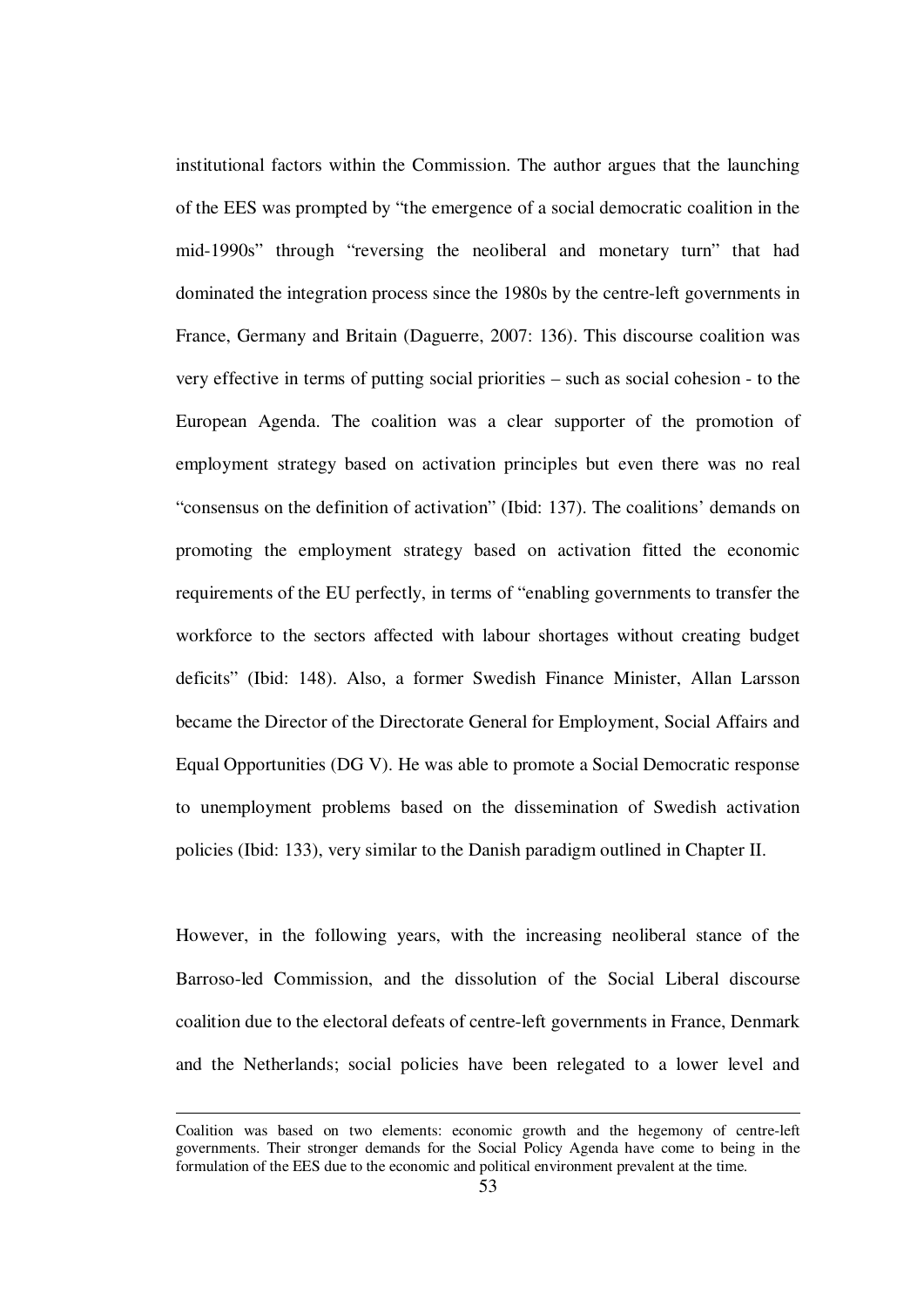economic considerations have become paramount (Ibid: 130). The 2003 and 2005 modifications of the EES demonstrate how the effect of the discourse coalition has started to change. In 2003, the guidelines regarding employability called for "altering tax and benefit systems" emphasising that "generous benefit systems created disincentives to take up paid work", and related to this, unemployment started to be portrayed as "being mainly voluntary" (Ibid: 140). The Social Liberal Discourse Coalition until 2003 had been effective in putting social concerns into the European agenda. However, with the economic upturn and increasing neoliberal stance of the Commission, the "social" has started to be understood once more as a burden.

The Directorate General for Employment, Social Affairs and Equal Opportunities (DG V) $^{39}$  plays an important role in formulating the EES guidelines. Daguerre, basing her arguments on the interviews conducted with civil servants within DG V, notes that ambiguity<sup>40</sup> is also the case considering the formulation of the EES guidelines, especially in the early stages, despite the above mentioned factors relegating social policy to economic policy:

However, although DG V was not immune to this changing political climate, senior civil servants adapted to this change by promoting

<sup>&</sup>lt;sup>39</sup> Generally, DG V is considered as weak in comparison to the other Directorate Generals, for example the Directorate General for Economic and Financial Affairs (DG Ecfin). Thus, DG V, historically, is subordinated to DG Ecfin in order to push employment and social issues to the forefront. It needs alliances (Daguerre, 2007: 131).

<sup>&</sup>lt;sup>40</sup> As an example Daguerre notes that "under the employability pillar, the Commission recommends offering a new start for all young and long-term unemployed persons, reaching a global rate of activation of 20 per cent. This activation guideline can be portrayed as an attempt to discipline the unemployed but can also be intertpreted as a sincere attempt to include vulnerable groups into the labour market" (Daguerre, 2007: 136).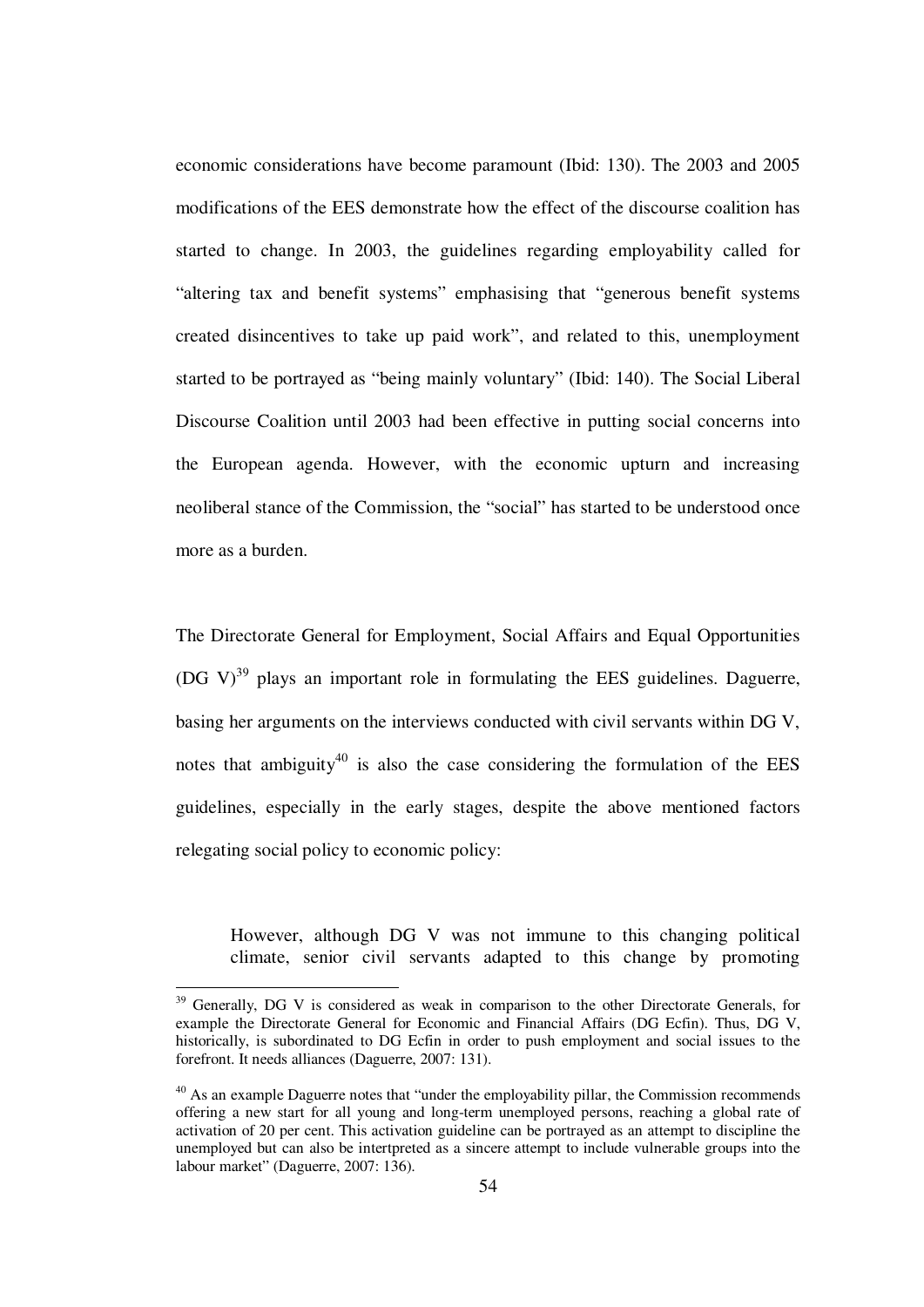recommendations based on the lowest common denominator in order to deflate political controversy. European civil servants conceived their role as 'consensus building'. In this context, members of DG V favoured the emergence of compromises to the detriment of political clarity. This search for consensus explained, at least partially, the structured ambiguity of the employment guidelines (Daguerre, 2007: 145).

Regarding the EES, some important tensions should be noted. Firstly, due to the fact that the more the emphasis of the EES is on the quantitative targets, the more the quality of employment is relegated to a secondary position. This constructs a tension between the quality of work and the understanding of the new type of full employment. As Büchs puts it, "the full employment of the EES does not mean full-time jobs for the whole workforce but can only be achieved by extending the low-wage and low-skills sector" (Büchs, 2007: 50). Secondly, the goal to provide beneficial active labour market policies such as training and the central aim of the Stability and Growth Pact - reduction of public deficits - seems contradictory (Büchs, 2007: 51). For the ALMPs to be effective, a certain amount of financial resources need to be made available. For example, Denmark has allocated around 4.5 – 5% of its GDP to passive and active labour market policies (Madsen 2005, Jannsen  $2008<sup>41</sup>$ ).

In 2005 the EES was reformed altogether. Employment Guidelines together with macroeconomic and microeconomic guidelines formed the "Integrated Guidelines for Jobs and Growth" (Table 3.2) for a three-year period. This so called "Integrated

<sup>&</sup>lt;sup>41</sup> Interview with Ronald Jannsen (the advisor of flexicurity department of the ETUC) at ETUI-REHS, Brussels/Belgium, January 22, 2008.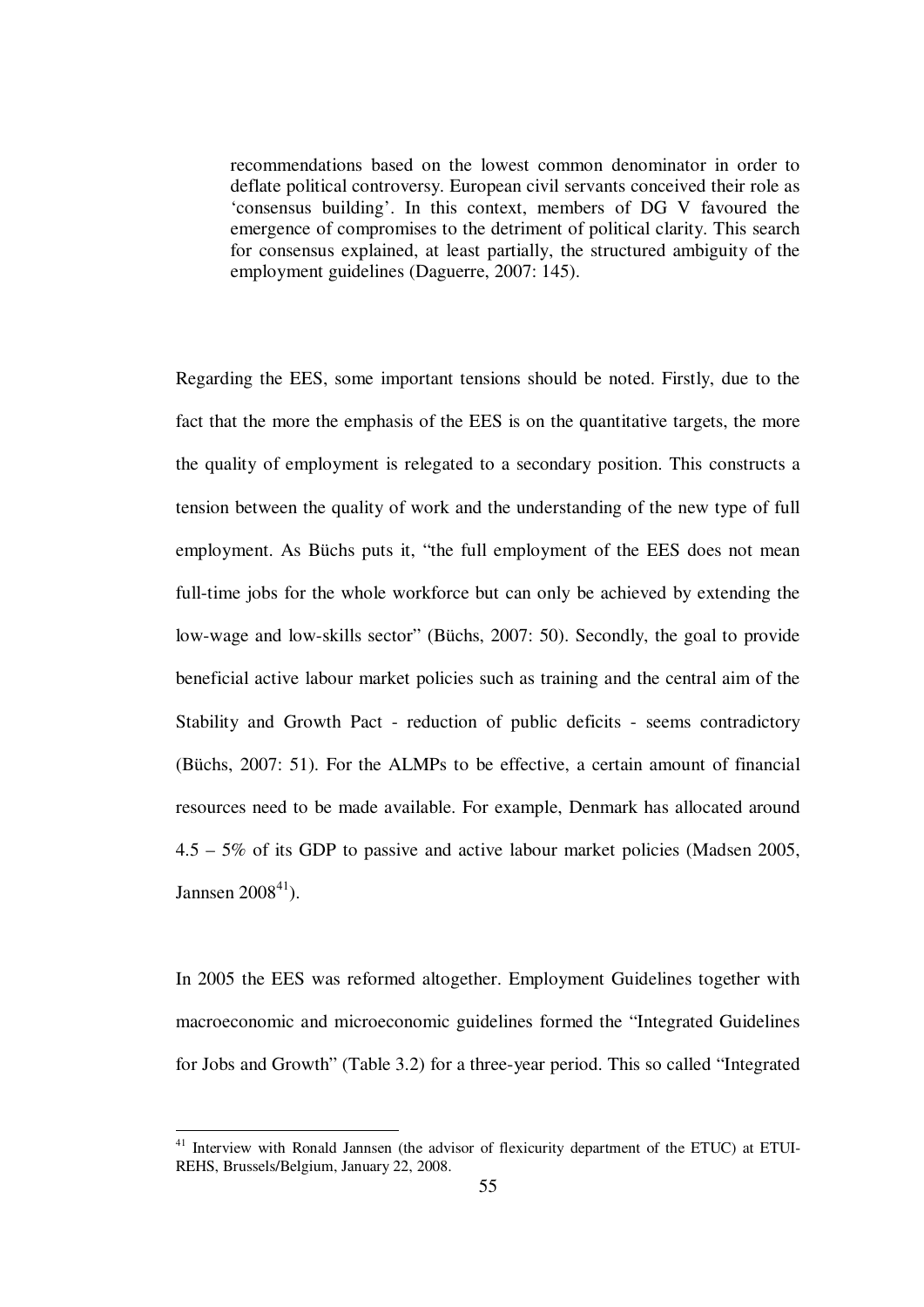Guidelines for Jobs and Growth" from the basis for the successors of the NAPs, the National Reform Programmes.

## **Table 3. 2. Integrated Guidelines 2005-2008**

## *Macroeconomic policies*

Guideline 1 Securing economic stability to raise employment and growth potential Guideline 2 Safeguard long-term economic sustainability in the light of Europe's ageing population

Guideline 3 Promote a growth, employment-orientated and efficient allocation of resources

Guideline 4 Ensure that wage developments contribute to growth and stability and complement structural reforms

Guideline 5 Promote greater coherence between macroeconomic, structural and employment policies

Guideline 6 Contributing to a dynamic and well-functioning EMU

# *Microeconomic policies*

Guideline 7 Increase and improve investment in research and development, in particular by private business, with a view to establishing the European Knowledge Area

Guideline 8 Facilitate all forms of innovation

Guideline 9 Facilitate the spread and effective use of ICT and build a fully inclusive information society

Guideline 10 Strengthen the competitive advantages of Europe's industrial base Guideline 11 Encourage the sustainable use of resources and strengthen the synergies between environmental protection and growth

Guideline 12 Extend ad deepen the internal market

Guideline 13 Ensure open and competitive markets inside and outside Europe and reap the benefits of globalisation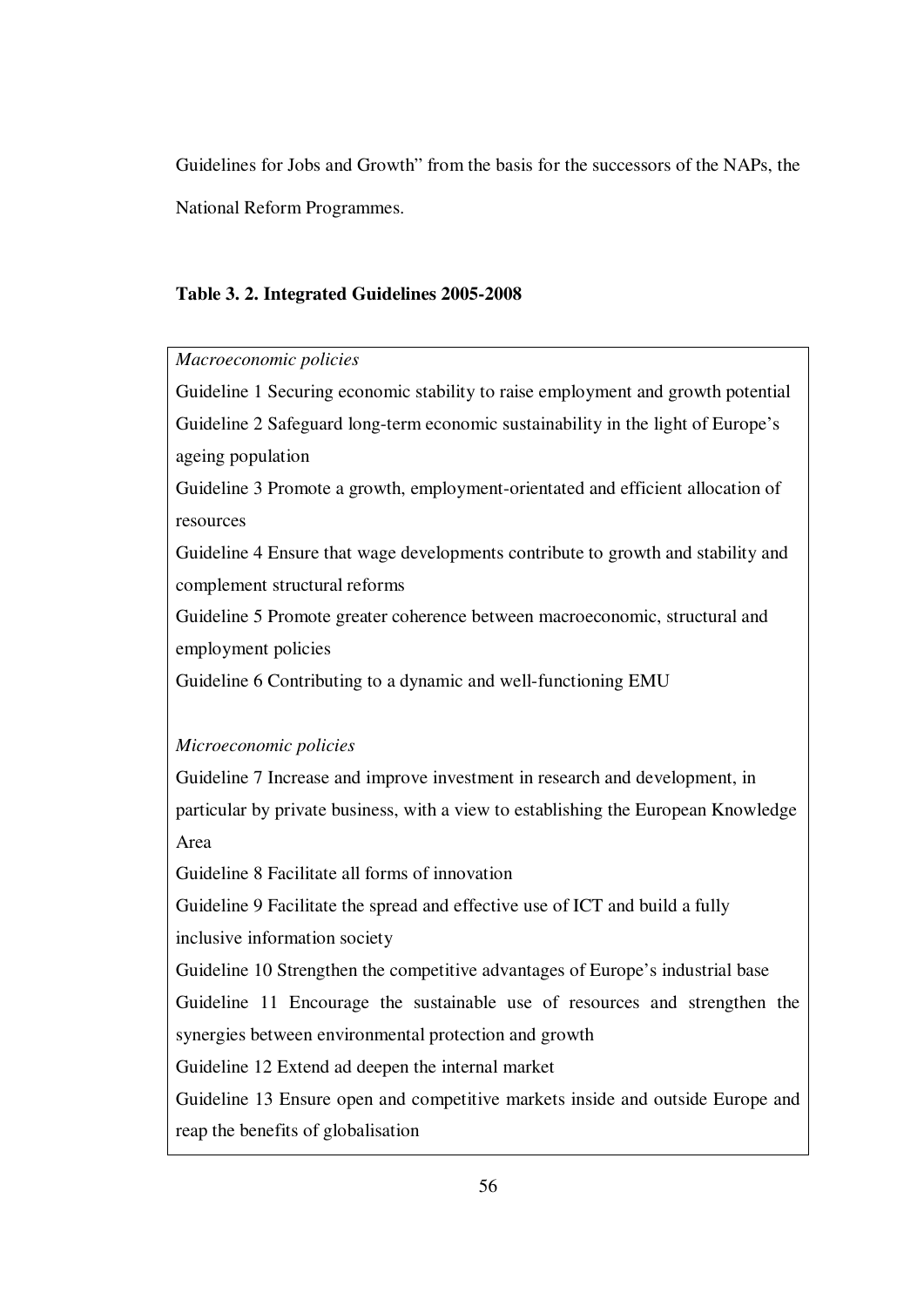Guideline 14 Create a more competitive business environment and encourage private initiative through better regulation Guideline 15 Promote a more entrepreneurial culture and create a supportive environment for SMEs Guideline 16 Expand, improve and link up European infrastructure and complete priority cross-border projects

## *Employment Guidelines*

Guideline17 Implement employment policies aiming at achieving full employment, improving quality and productivity at work, and strengthening social and territorial cohesion

Guideline 18 Promote a lifecycle approach to work

Guideline 19 Ensure inclusive labour markets, enhance work attractiveness, and make work pay for job-seekers, including disadvantaged people and the inactive Guideline 20 Improve matching of labour market needs

*Guideline 21 Promote flexibility combined with employment security and reduce labour market segmentation, having due regard to the role of the social partners* Guideline 22 Ensure employment-friendly labour cost developments and wagesetting mechanisms

Guideline 23 Expand and improve investment in human capital

Guideline 24 Adapt education and training systems in response to new competence requirements

Source: Büchs, 2007: 46-7.

*Guideline 21* is the new manifestation of the flexibility - security nexus. It is obvious that the whole security has narrowed down to employment security. In Wilthagen's words, "it was a deliberate choice not to speak about job and income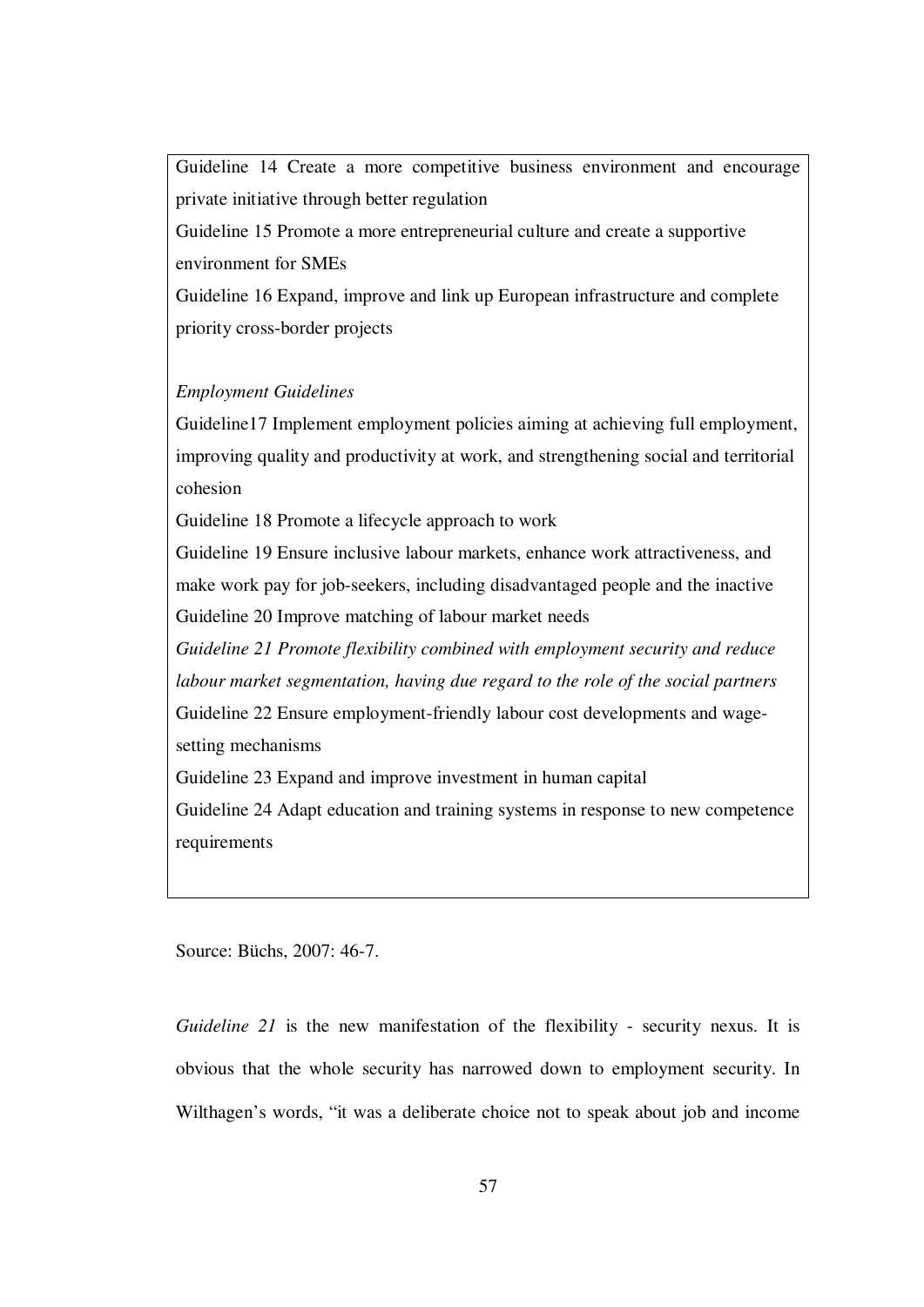security<sup> $2^{3}$ </sup> in the Guideline 21. Jørgensen and Madsen (2007: 24) consider the *Integrated Guidelines* as reducing the ambitions of the EES and as "economic considerations and elements overshadowing employment and social ones".

Overall, the priority in the EES is given to a widening of labour market participation without due attention paid to the quality of work. The cause of unemployment is considered heavily as an individual responsibility and therefore, the role of the state is diminished to activate the people to enter or remain in the labour market in order to increase the employment rates (Büchs, 2007: 51). In that sense, the EES is following on the footsteps of the Third Way's supply-side orientation.

## **3.3. The EES and Flexicurity**

<u>.</u>

As Wilthagen and Tros put forward, the flexicurity-type expectations have been present in the EU policy discourse since the 1993 White Paper on Growth, Competitiveness and Employment and formulated explicitly in the 1997 Green Paper called *Partnership for a New Organization of Work*. "The key issue for employees, management, the social partners and policy makers alike is to strike the right balance between flexibility and security" (quoted in Wilthagen and Tros, 2004: 167). The "flexibility-security nexus", as the authors name it, has become the main target of the EES and a major challenge to the European Social Model

<sup>&</sup>lt;sup>42</sup> Interview with Ton Wilthagen (Professor at Tilburg University/The Netherlands and the rapporteur of the Commission's European Expert Group on Flexicurity) on January 17, 2008 at Lessius University College, Antwerp/Belgium.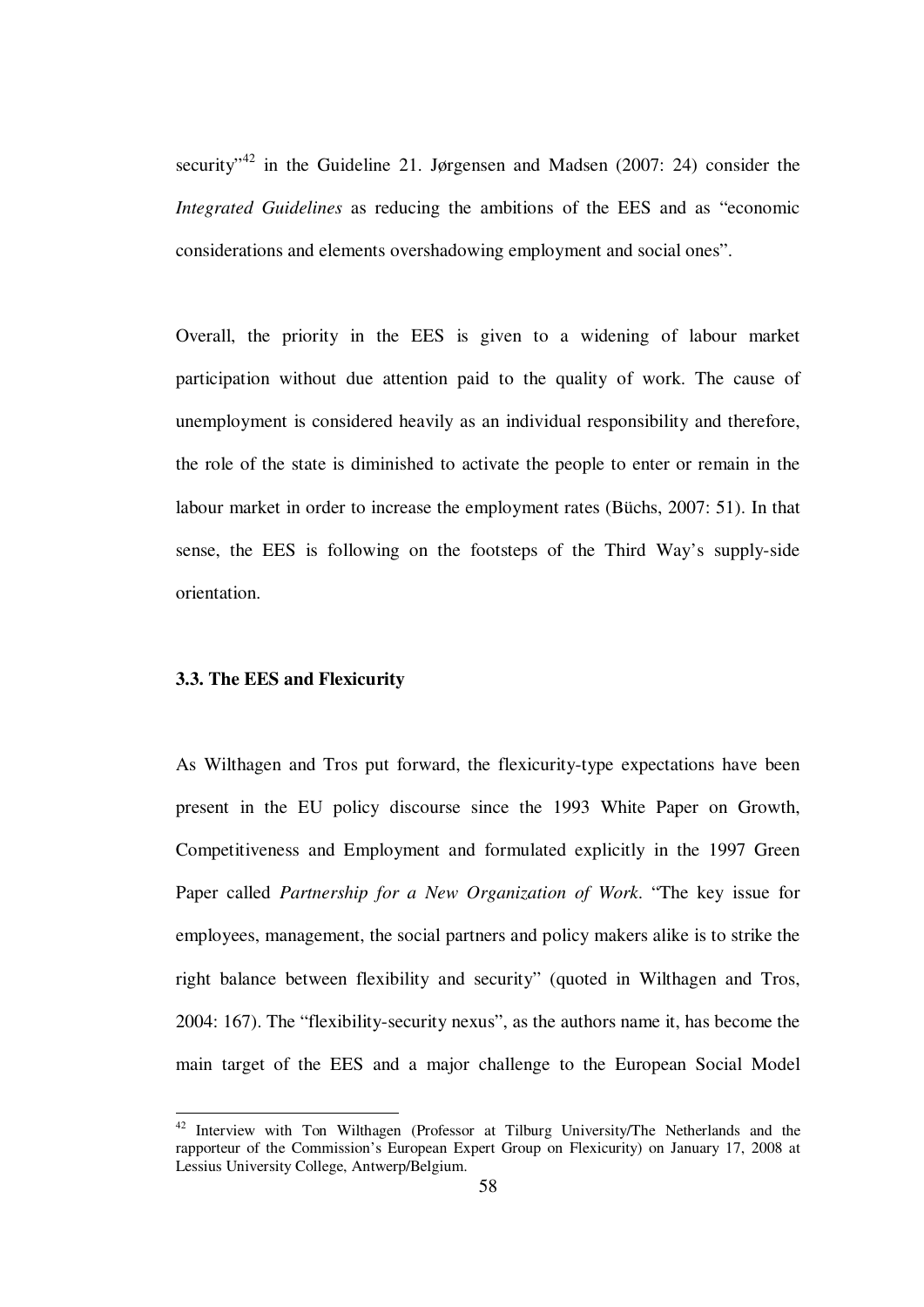(ESM). The authors also cited the formulation of the 2001 European Employment Guideline 13, under the Adaptability pillar. This was an invitation addressed to the social partners, formulated in explicit terms. It asked from them:

to negotiate and implement at all appropriate levels agreements to modernise the organisation of work, including flexible working arrangements, with the aim of making undertakings productive and competitive, achieving the required balance between flexibility and security, and increasing the quality of jobs (quoted in Wilthagen and Tros, 2004: 168).

Bekker<sup>43</sup> (2007) in her study analyzing the guidelines and proposed measures regarding the adaptability pillar between 1998 and 2006 concluded that at first, the tone of the Commission's guidelines and recommendations were "balanced" between flexibility and security; but especially after 2005, the discourse shifted towards "dealing with flexibility and security as two separate issues". Bekker states that:

…at first the strive was balance between the two, later on the EES speaks of a need for both, which makes flexibility and security two issues that are to be addressed separately... The last formulation of promoting flexibility combined with employment security reconnects the two items, however, narrows the term security down to employment security. Simultaneously the European debate has shifted to flexicurity, a term in which flexibility and security are interwoven (Bekker, 2007: 11).

<sup>&</sup>lt;sup>43</sup> Bekker also argues that "the flexibility and security in the EES are mainly approached as flexicurity a state of affairs rather than as a deliberate policy strategy aiming at striking a balance between flexibility and security" (Bekker 2007)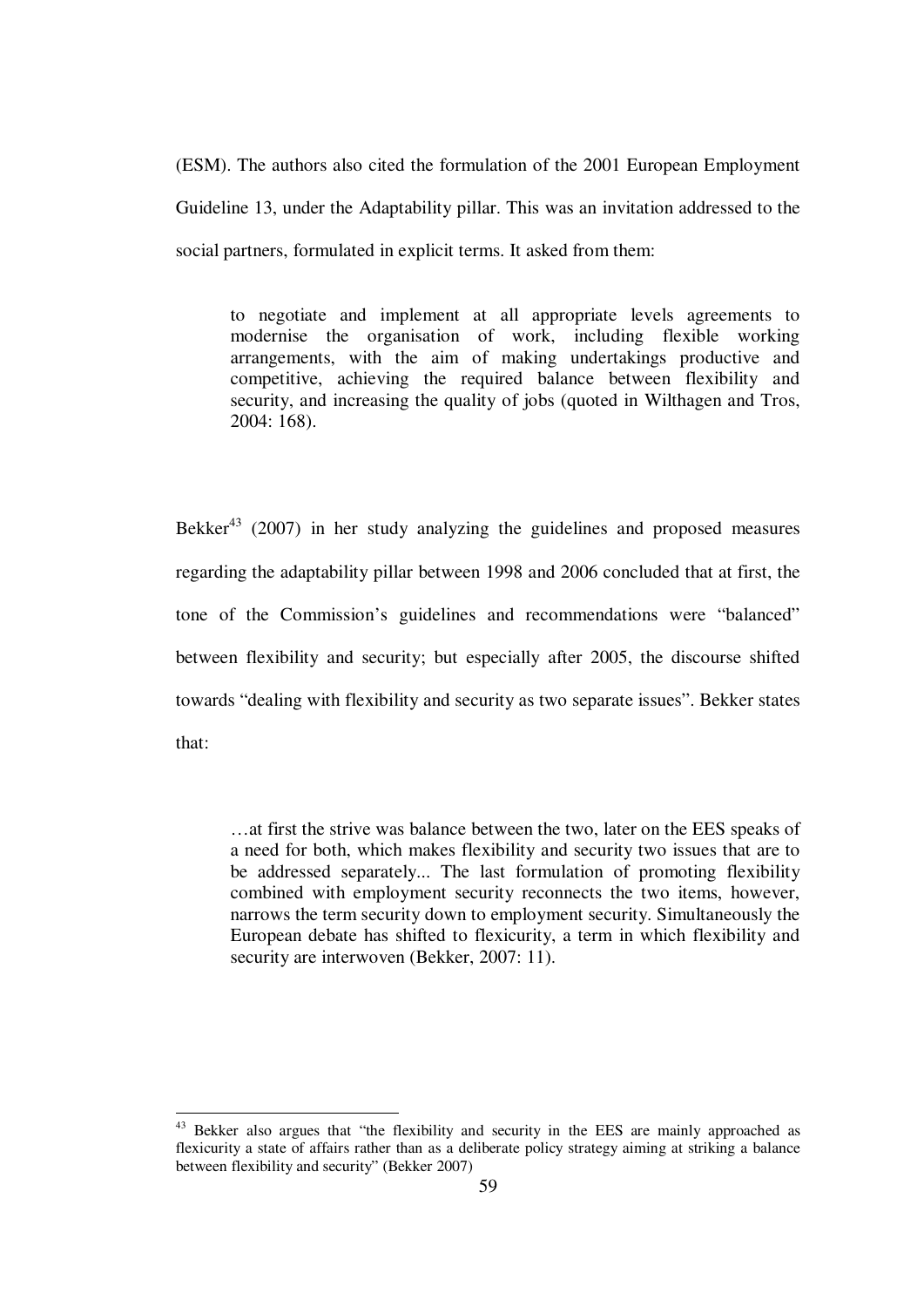This observation is of paramount importance regarding the discursive change in that period. It seems in line with the observations regarding the mid-term revision of the Lisbon Strategy as evidence of increasing emphasis on flexibility and relegating social to economic policy.

It seems that the quest for striking a right balance between flexibility and security, until 2006, has been considered explicitly within the framework of the EES, and of the adaptability pillar in particular. It led some authors to argue that preferring a new concept – flexicurity- as a discursive tool in order to express this aim has narrowing down the EES as a whole into a discussion of balancing flexibility and security (Keune and Jepsen 2007). However, the EES had three other pillars besides the adaptability pillar and these pillars seem to be devalued. It can be argued that the EES and the OMC have promoted a "participatory policy-making" process "empowering actors in ways parallel to the flexicurity basis of the Danish and Dutch systems" (Jørgensen and Madsen, 2007: 24). Policy actors adopt similar concepts through participation in European policy networks in dealing with social and employment policies (Büchs, 2007: 1-2).

Considering the formulations of social and employment policies in the EU as part of "hegemonic struggles"<sup>44</sup> between different ideological positions (Apeldoorn,

<sup>44</sup> Apeldoorn notes that there were three different projects– neo-liberal, neo-mercantilist and socialdemocratic - contending with each other for the relaunching of the European integration process in response to the crisis of European capitalism, especially in the 1980s. He argues that the hegemonic neo-liberal project has been consolidated at the level of policy-making in Western Europe in as much as it incorporates the social-democratic project since the 1990s. He considers the EES as an incorporation of the social-democratic goals of full employment and social cohesion into the competitiveness discourse of neo-liberals.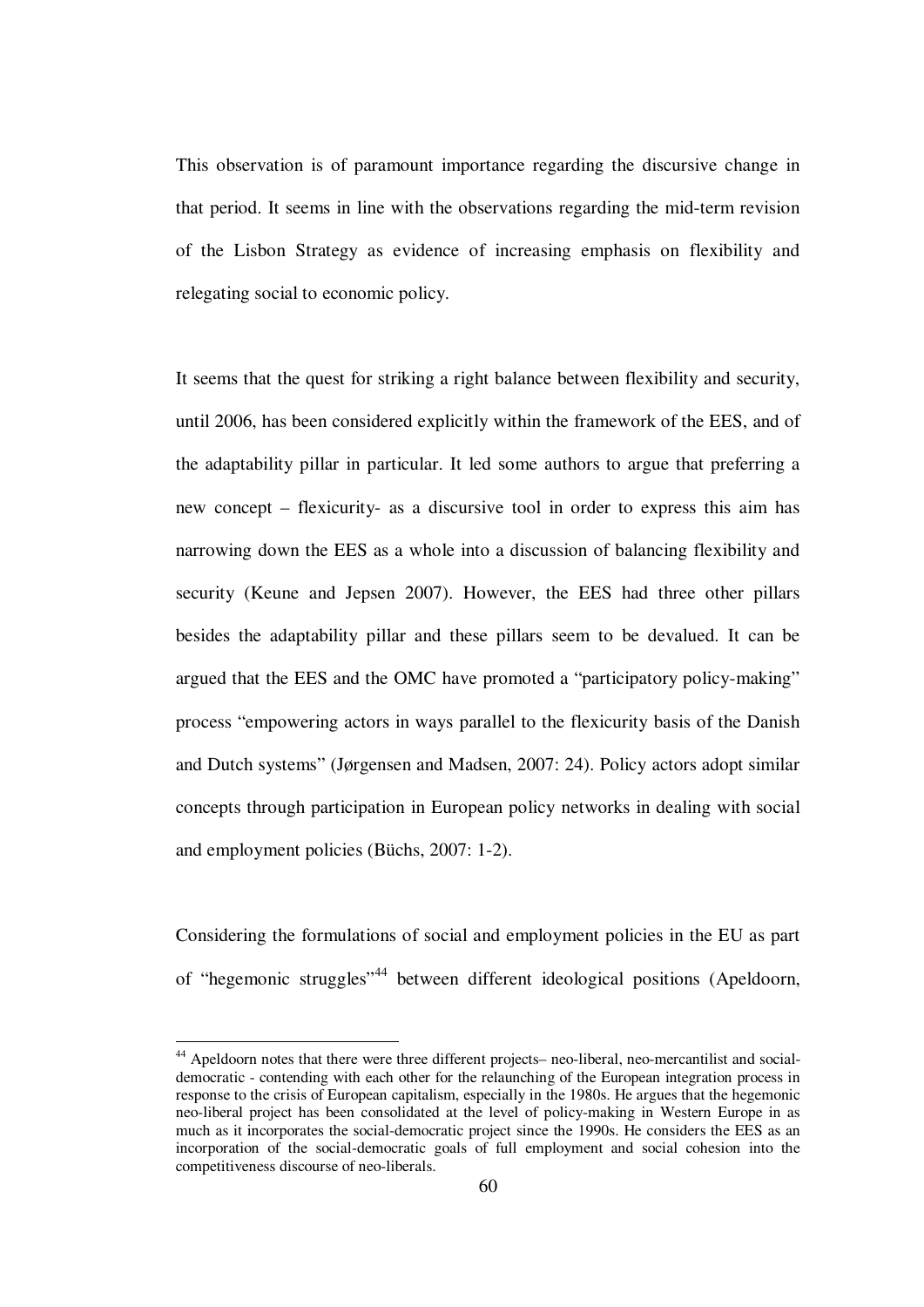2003), it is fair to argue that, in times of crisis and in times of governments in power putting stronger emphasises on employment related issues, "neoliberal restructuring" looks for compromises with especially, the social democrats. When the social democrats are powerful, the formulations on the social and employment field represent a "middle-way" and employment guidelines remain "ambiguous". But when neoliberals really worry about economics, their offensive becomes very visible indeed (for example, the Integrated Guidelines).

The legitimacy crisis generated by the failure of the Constitution referenda in France and the Netherlands in 2005, and the impression that the mid-term revision of Lisbon Strategy prioritising economic considerations (see Chapter IV) may pave the way for the Commission to show a social face to Europeans. Flexicurity seems to be the nice option. To see how and whether this has occurred, it is time to move to the flexicurity debate at the EU level.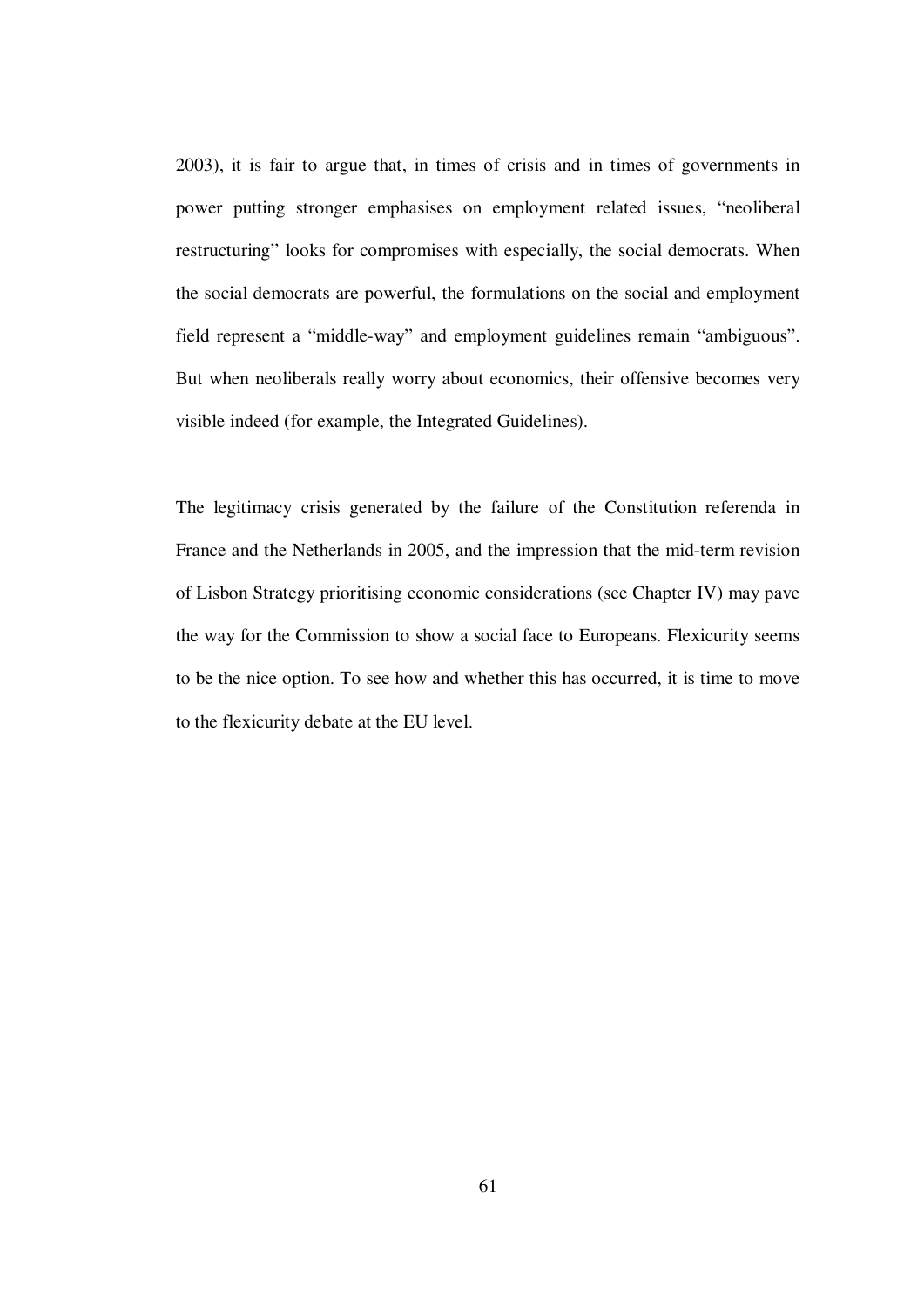# **CHAPTER IV**

# **THE CONCEPT OF FLEXICURITY AT THE EUROPEAN UNION LEVEL**

The aim of this chapter is to focus on the analysis dealing with the contribution the European Union makes to flexicurity policies and politics. Taking into consideration the fact that the quest for a flexicurity type win-win strategy has been a major task since the mid-1990s, "the new interest for this balance (the balance between the flexibility and security – author's note) in the last years remains to be told" (Barbier, 2007: 179). Related to this observation, an effort will be made to comprehend the reasons for the *explicit* use of the term flexicurity since 2006. Within this framework, the question of "whether there is something new with the term flexicurity" and, if yes, "what is new" or "is it only a new discursive tool rather than a change in the overall discourse"; in other words, "does the term flexicurity reflect a paradigmatic change" is worth dealing with. While doing so, noting briefly the positions of the main European institutions and the role researchers play as experts is crucial, particularly in terms of launching a new "communication strategy", following the decreasing legitimacy of EU institutions, especially of the Commission after the failure of the Constitutional referenda in France and the Netherlands. This observation is related to the overall debate of the asymmetry between economic and social integration which for many, characterises the history of the European Union's evolution.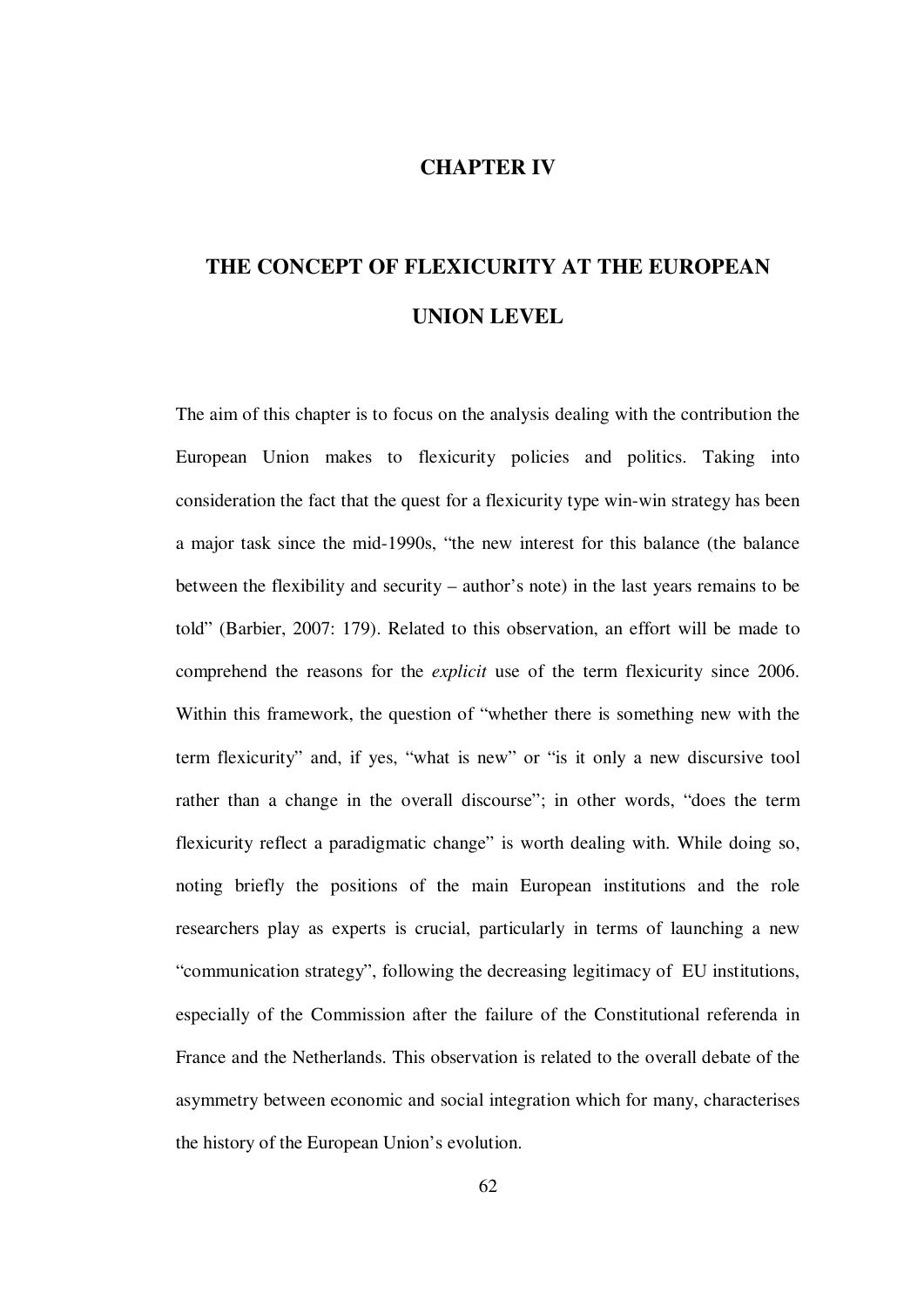As part of an attempt to grasp the meaning attributed to "flexicurity", this chapter will discuss the stance adopted by key European institutions on this subject, in as comprehensive a manner as possible. These institutions are: a) the Commission, considering its Constitutional role as the main part of the decision-making process and the main driver of the flexicurity debate in Europe, b) the Council, c) the European Parliament (EP), together with the most important social partners, d) the European Trade Union Confederations (ETUC) and e) BusinessEurope. The main aim of presenting briefly the positions of these institutions is to enquire as to whether a European consensus on the concept has been reached (Keune, 2007: 7) or whether the debate is still open to alternative interpretations and understandings. Within this framework, this part of the thesis will mainly shed light to the EU Commission's efforts. While doing so, this part tries to give preliminary answers to the above-mentioned questions.

## **4.1. The Stance of Key European Institutions on Flexicurity**

The aim of this part is to focus on the efforts of the Commission of the European Communities together with key European institutions' positions in order to grasp the main lines of the debate over flexicurity at the EU level.

### **4.1.1. The Commission of the European Communities (CEC)**

The role the CEC (hereinafter the Commission) has been playing in the debate over the concept of flexicurity is of crucial importance due to the characteristics of the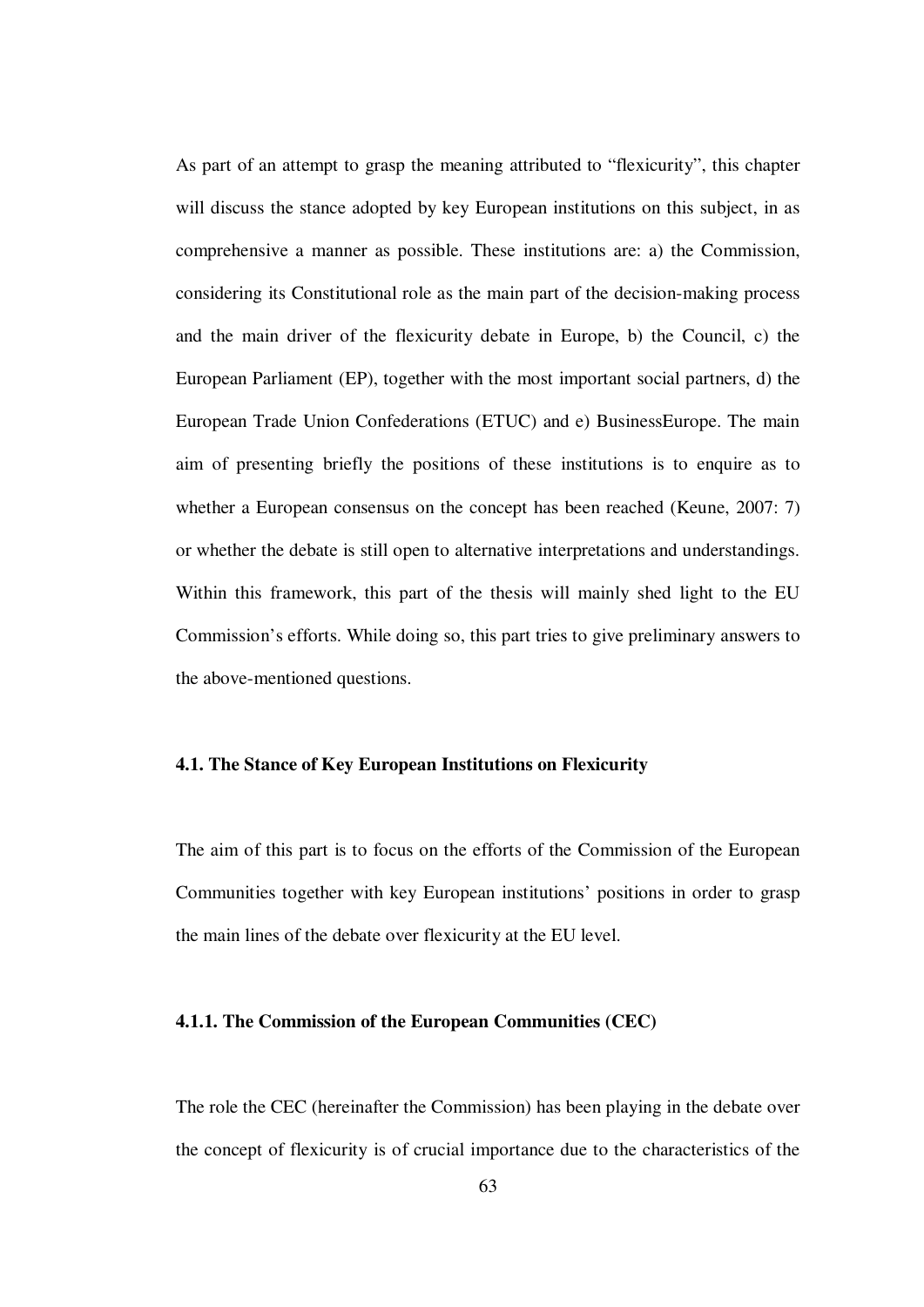Commission. Its role as a disseminator of knowledge and best practices and as a "broker between divergent interests" (Keune and Jepsen, 2007: 16) puts the Commission at a pivotal position. Weiss and Wodak, after noting the constitutional preponderance of the Commission and its monopoly in the right of initiative in the legislative procedure of the Community, claim that "the Commission is truly the initiator and driving force of the decision-making process- not only in a formal but also in a material sense of developing political ideas, concepts and strategies" (Weiss and Wodak, 2000: 187). Thus, the efforts of the Commission in the debate on the concept of flexicurity deserve special attention.

The Commission in the 2006 *Employment in Europe* Report quoted the definition of flexicurity as a certain state or condition of the labour market provided by Wilthagen and Tros (CEC, 2006a: 77). It noted in that report that "the main thrust of the EU recommendation on flexicurity is to encourage a shift from job security to employment security" (CEC, 2006a: 78). This statement clearly supports the claims that employability is the new security.

The Commission Green Paper *Modernising labour law to meet the challenges of*   $21<sup>st</sup>$  *century* aimed "to launch a public debate in the EU on how labour law can evolve to support the Lisbon Strategy's objective of achieving sustainable growth with more and better jobs" (CEC, 2006b: 3). The Green Paper was about assessing how labour law at the EU and national level can help the labour market become more flexible while improving security. In the same paper the accent was on employment security for workers (Rogowski 2008). According to Rogowski, one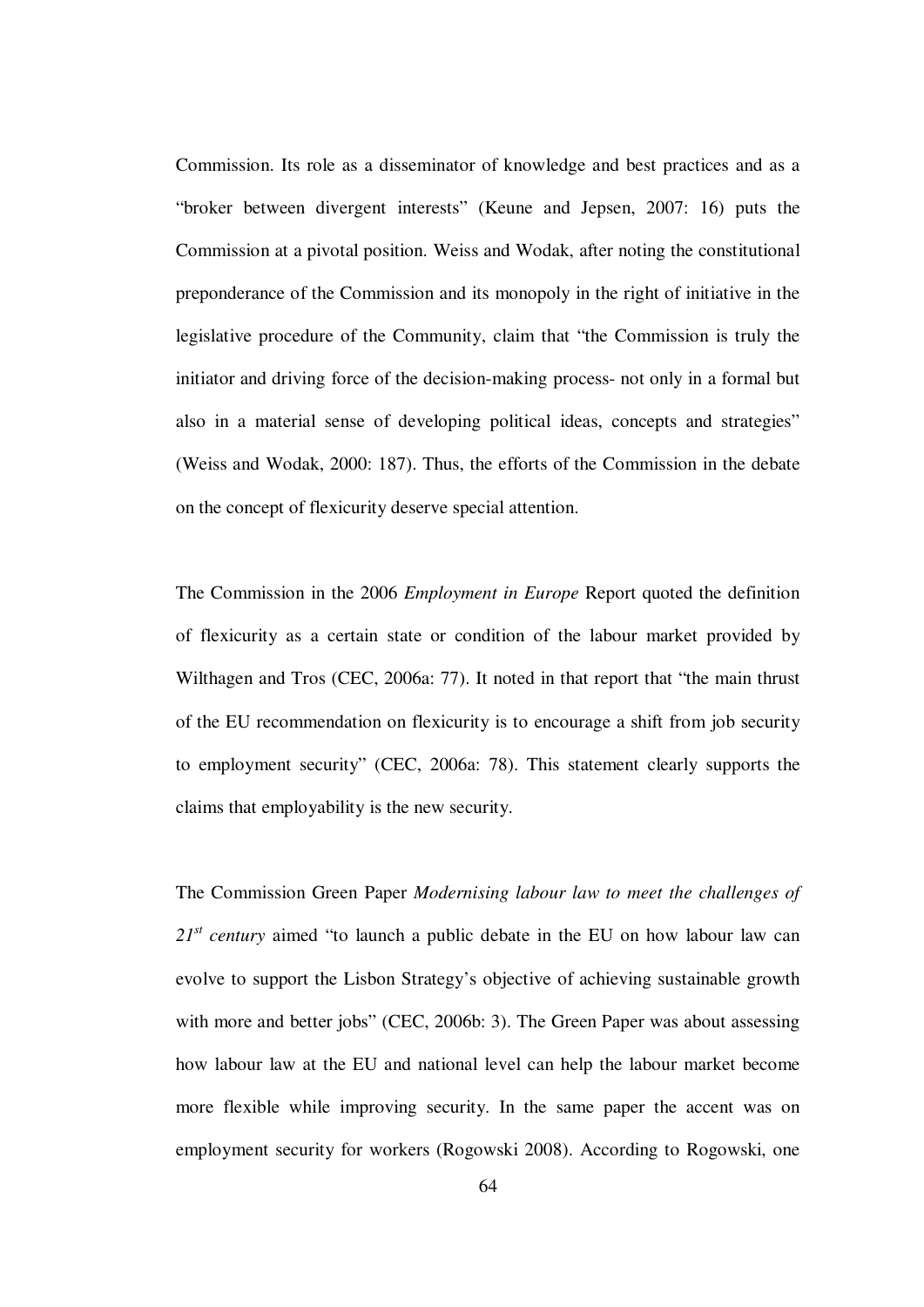of the concerns of the Green Paper was the "clear focus on employment protection matters related to new or atypical forms of employment" (Rogowski, 2007: 10).

The crucial point related to the Green Paper, for the aim of this thesis, is about the changing title and content<sup>45</sup> of it. By some researchers (Bercusson, 2007: 25 and Bekker 2007), it is argued that the draft version of this paper (September 2006 Draft version) was entitled "Adapting labour law to ensure flexibility and security for all" – which seems to be discursively compatible with flexicurity. After UNICE (now BusinessEurope) had launched a ferocious attack on the draft which led the Secretary General of the ETUC, John Monks, to write to Barroso on October 12 2006 urging him not to draw back from the modest ambition of the Green Paper; the title got its final version as "modernising labour law to meet he challenges of the  $21<sup>st</sup>$  century". This note seems very important considering the Commission's role as a broker of interests and it should be inferred that, as Weiss and Wodak cited, "It is high time to correct the widely accepted image of the Commission as an institution serving no interests other than the purely European and, therefore, embodying the 'European idea' *per se…"* (Weiss and Wodak, 2000: 192).

 $45$  Ronald Jannsen – the advisor of flexicurity department of the ETUC – states that "the intention" was to prevent *False Independence*. This should be tackled by modern labour law. *Initially, it was an agenda of strengthening labour law to tackle the problem of false independence, then it was turned around into a green paper on labour law and competitiveness to see how labour law could be used to increase competitiveness which is not the idea of labour law. That's not the function of labour law. The function of labour law is to balance the relationships between the employers and employees. But, now suddenly, with the changing title and changing contents, the labour law became an instrument of competitiveness*" – emphasisis added. Interview with Ronald Jannsen, by the author, Brussels, January 22, 2008.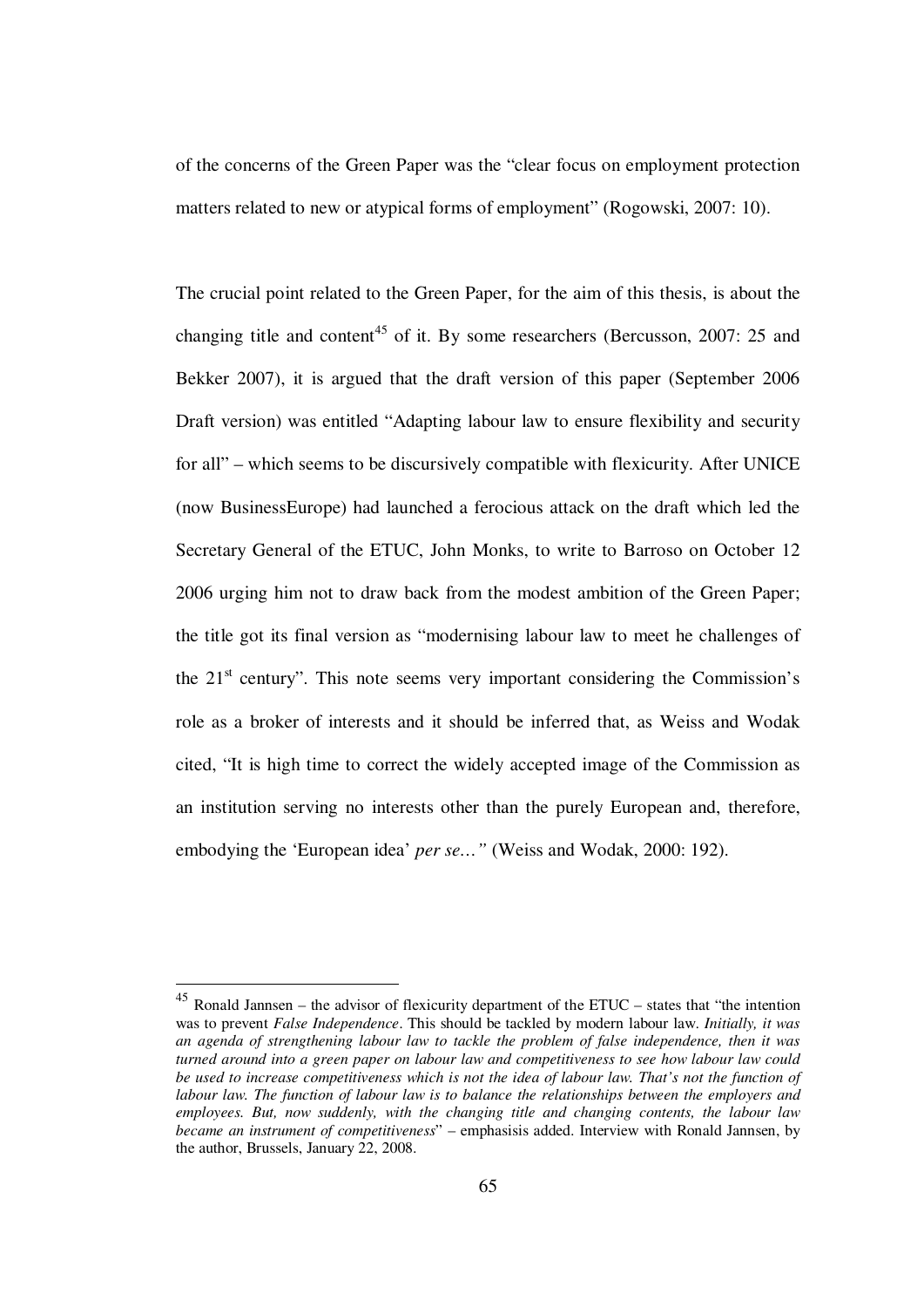The Commission's 2007 Communication "*Towards Common Principles of Flexicurity: More and better jobs through flexibility and security*" is the most important document in which its main arguments on the concept of flexicurity are outlined. In order to understand its position, some very important points should be noted.

Flexicurity is defined as "an integrated strategy to enhance, at the same time, flexibility and security in the labour market" (CEC, 2007a: 4). The Commission presents what it understands from security as "employment security rather than job security" and by relying on a report of Eurobarometer, it argues that Europeans also consider the job security "as a thing of the past" (Ibid: 3). In this special Eurobarometer report (October 2006), it was cited that 76% of Europeans agree with the following statement - "Life-time jobs with the same employer are a thing of the past". The report interpreted it as an indirect support to flexicurity (Special Eurobarometer 261, 2006: 14).

The document outlines four components of flexicurity as "flexible and reliable contractual arrangements", "comprehensive lifelong learning strategies", "effective active labour market policies" and "modern social security systems". Not as a component of flexicurity but under another title, it notes the importance of "social dialogue" arguing that integrated flexicurity policies are often found in those countries where social dialogue has played an important role.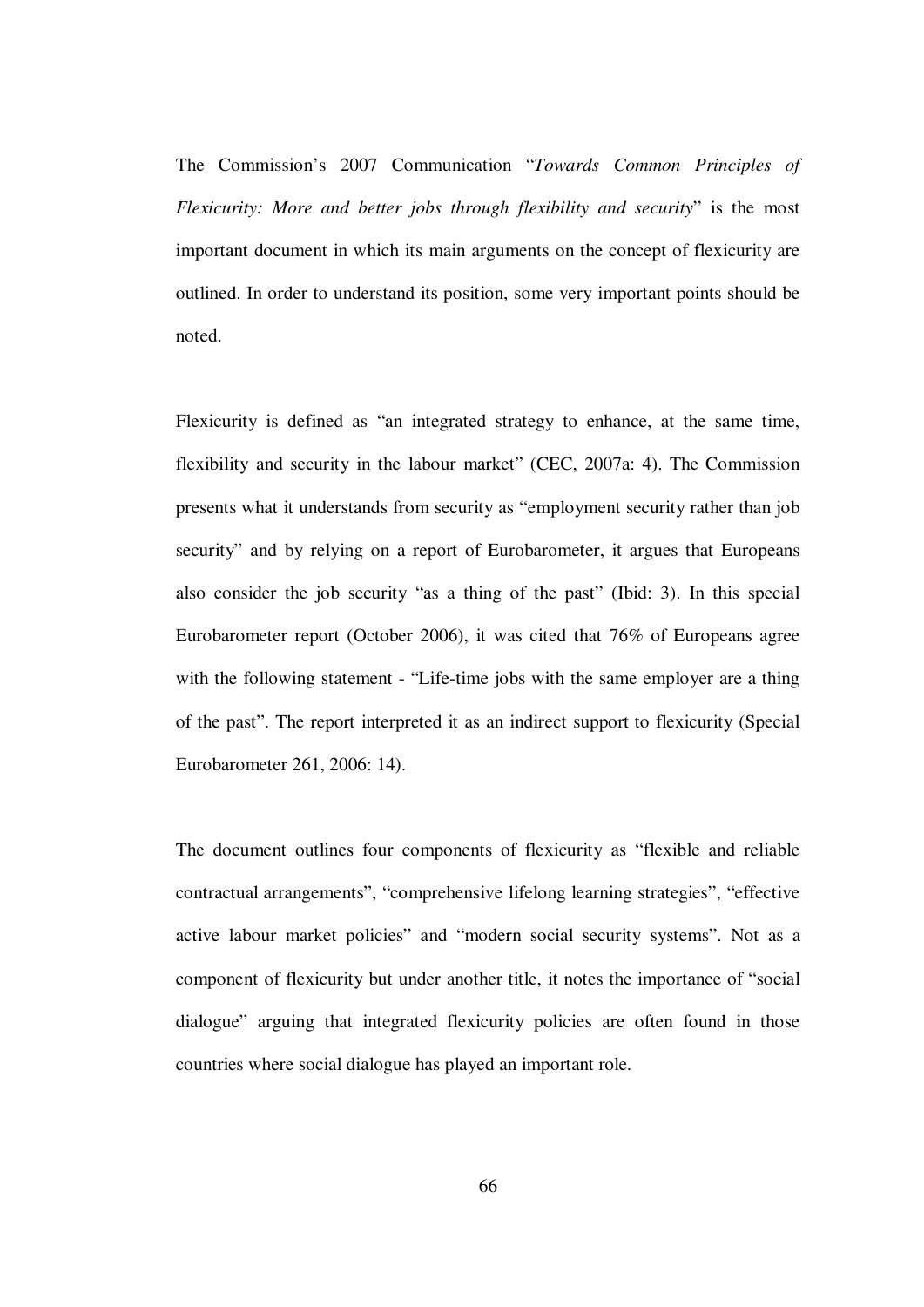Related to flexible and reliable contractual arrangements, the Commission underlines the negative role of Employment Protection Legislation (EPL). It argues for low levels of EPL to increase adaptability and reduce segmentation (Keune, 2007: 5). As can be inferred by looking at its predominant components of flexicurity, the Commission believes in the benefits of lifelong learning and effective active labour market policies in order to provide employment security (Wilthagen, 2008). However, as Keune (2007 and 2008) argues while interpreting the Commission's position, "no mechanisms are provided which should contribute to achieving these goals". It is also noteworthy that the Commission has already been calling for many years for these policies with limited results. Jepsen claims that lifelong learning and active labour market policies have been on the agenda for a decade but it is clear that they are not considered as a type of security<sup>46</sup>.

While presenting its views on the financial dimension of flexicurity, the Commission retains a tone that is "vague and ambiguous", saying "good unemployment benefit systems are necessary to offset negative income consequences during job transfers". At the same time, it argues that "unemployment benefits may have a negative effect on the intensity of job search activities and may reduce financial incentives to accept work" (Keune, 2007: 5). The Communication also notes that the budgetary costs related to flexicurity policies should remain compatible with sound and financially sustainable budgetary policies (CEC, 2007a: 11).

<sup>&</sup>lt;sup>46</sup> Interview with Maria Jepsen (The head of ETUI-REHS Research department and Associate Professor at Université Libre de Bruxelles), January 22, 2008 at ETUI-REHS/Brussels, Belgium.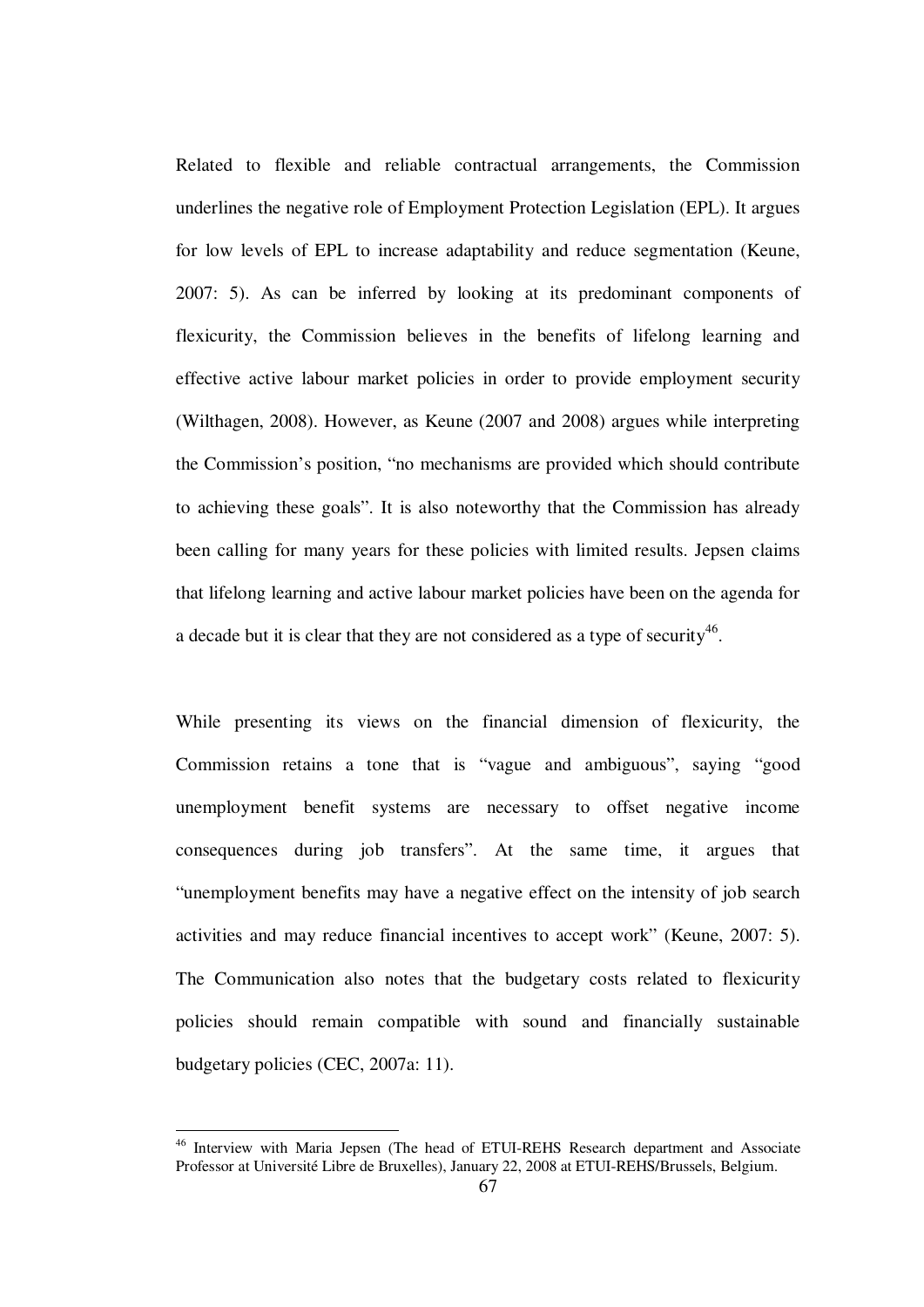The following observation deserves to be quoted at length in order to critically outline the Commission's view in simple terms:

Flexibility should be provided by low EPL and easy use of flexible contracts while security should derive from employment security…Its call for modern social security remains vague and underspecified…Hence the emphasis in the Commission's conceptualisation is first of all on increasing flexibility, while security remains much less developed. Also, in spite of the claim that flexicurity is a new approach to labour market reform, all these elements have been part and parcel of the European Employment Strategy since 1998 (Keune, 2007: 7)

The Commission also presented "Eight Common Principles of Flexicurity" (see Table 4.1) to the Council for adoption. The Council adopted a document with these principles of flexicurity very similar to the Commission's propositions but not identical (see the Council part).

The Commission's Communication articulates "general pathways" for member states– reducing asymmetries between non-standard and standard employment; strengthening transition security; broadening and deepening investments in skills; prevent long-term welfare dependence, regularise informal work and build up more institutional capacity for change (Wilthagen 2008) - in order to reach a better combination of flexibility and security, by taking their institutional and historical properties into account, largely developed on the basis of the report of the European Expert Group on flexicurity (European Expert Group on flexicurity 2007) and notes "background indicators relevant for flexicurity" (see Table 4.2). The issue of indicators is also noteworthy due to the fact that the Commission has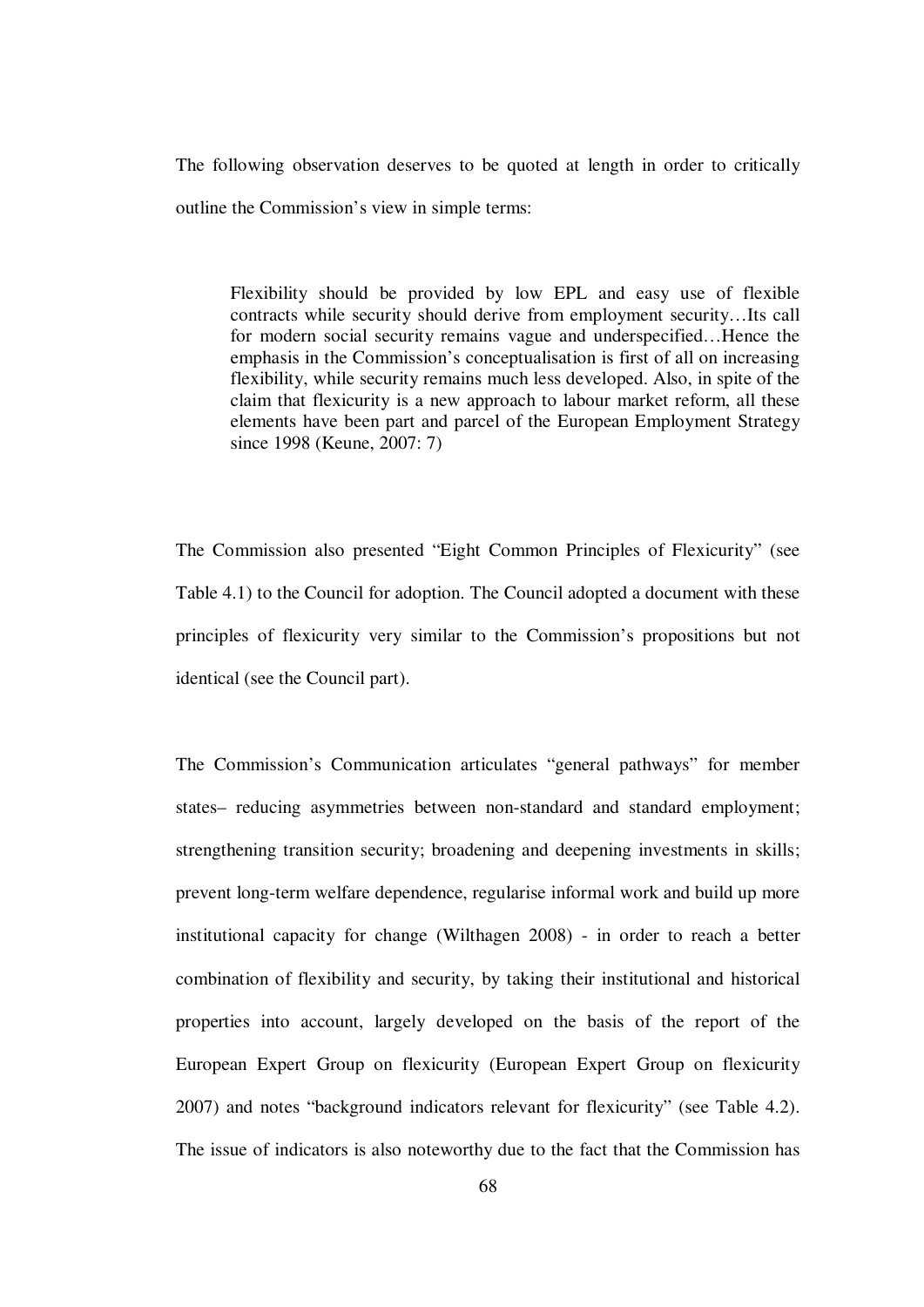not attempted to present a "composite indicator" for flexicurity, which would be "disastrous for Europe" considering the possibility of ranking member states $47$ . Combining the attempts of common principles together with different pathways means that "there are different ways leading to Rome" (Seifert, 2008) or, in other words, "no one-size-fits-all". As stated in the Common Principle 3 "each member state should develop its own flexicurity" tailored to the specific circumstances of each (Wilthagen, 2008).

## **Table 4. 1. The Common Principles of Flexicurity**

1) Flexicurity involves flexible and reliable contractual arrangements (from the perspective of the employer and the employee, of insiders and outsiders); comprehensive lifelong earning strategies; effective active labour market policies; and modern social security systems. Its objective is to reinforce the implementation of the Growth and Jobs Strategy, create more and better jobs, and strengthen the European social models, by providing new forms of flexibility and security to increase adaptability, employment and social cohesion.

2) Flexicurity implies a balance between rights and responsibilities for employers, workers, job seekers and public authorities.

5) Internal (within the enterprise) as well as external (from one enterprise to another) flexicurity should be promoted. Sufficient flexibility in recruitment and dismissal must be accompanied by secure transitions from job to job. Upward mobility needs to be facilitated, as well as between unemployment or inactivity and work. High-quality workplaces with capable leadership, good organisation of work, and continuous upgrading of skills are part of the objectives of flexicurity. Social protection needs to support, not inhibit, mobility.

<sup>3)</sup> Flexicurity should be adapted to the specific circumstances, labour markets and industrial relations of the Member States. Flexicurity is not about one single labour market model or a single policy strategy.

<sup>4)</sup> Flexicurity should reduce the divide between insiders and outsiders on the labour market. Current insiders need support to be prepared for and protected during job to job transitions. Current outsiders – including those out of work , where women, the young and migrants are over-represented – need easy entry points to work and stepping-stones to enable progress into stable contractual arrangements.

 $47$  Wilthagen, after his presentation, replied to a question of "why does the Commission chose not to use composite indicator?" in the way quoted above.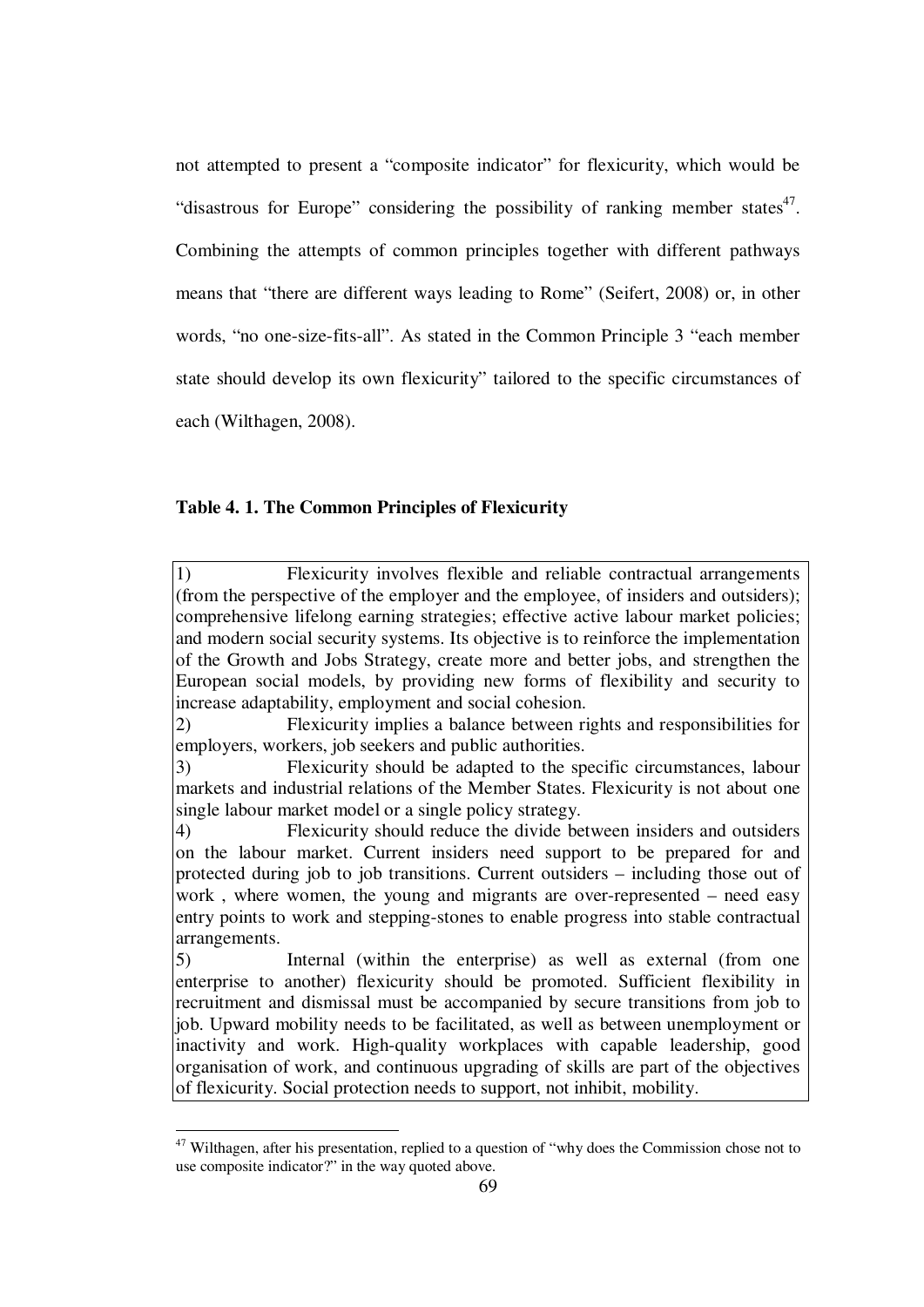6) Flexicurity should support gender equality by promoting equal access to quality employment for women and men, and by offering possibilities to reconcile work and family life as well as providing equal opportunities to migrants, young, disabled and older workers.<br>
7) Flexicurity requires Flexicurity requires a climate of trust and dialogue between public authorities and social partners, where all are prepared to take responsibility for change, and produce balanced policy packages. 8) Flexicurity policies have budgetary costs and should be pursued also with a view to sound and financially sustainable budgetary policies.

Source: CEC, 2007a: 9

# **Table 4. 2. Background Indicators Relevant for Flexicurity**

| A.                                                                         | <b>Flexible contractual arrangements</b>                         |  |  |  |  |
|----------------------------------------------------------------------------|------------------------------------------------------------------|--|--|--|--|
|                                                                            | Strictness of employment protection, total, for permanent and    |  |  |  |  |
| non-permanent employees (OECD)                                             |                                                                  |  |  |  |  |
|                                                                            | Diversity of and reasons for contractual and working             |  |  |  |  |
| arrangements (EUROSTAT)                                                    |                                                                  |  |  |  |  |
| <b>B.</b>                                                                  | <b>Comprehensive lifelong learning strategies</b>                |  |  |  |  |
|                                                                            | Percentage of the adult population between 25 and 64             |  |  |  |  |
| participating in education and training (EUROSTAT)                         |                                                                  |  |  |  |  |
|                                                                            | Educational attainment of age cohorts 45-54 and 25-34 (share of  |  |  |  |  |
| the population with at least upper secondary education (EUROSTAT)          |                                                                  |  |  |  |  |
| <b>C.</b>                                                                  | <b>Effective active labour market policies</b>                   |  |  |  |  |
|                                                                            | Expenditure on active and passive labour market policies as a    |  |  |  |  |
| percentage of GDP (EUROSTAT)                                               |                                                                  |  |  |  |  |
|                                                                            | Expenditure on active and passive labour market policies per     |  |  |  |  |
| unemployed person (EUROSTAT)                                               |                                                                  |  |  |  |  |
|                                                                            | Number of participants in active labour market policies, by type |  |  |  |  |
| of measure (OECD)                                                          |                                                                  |  |  |  |  |
|                                                                            | Share of young or adult unemployed not having been offered a     |  |  |  |  |
| job or an activation measure within 6 or 12 months respectively (EUROSTAT) |                                                                  |  |  |  |  |
| D.                                                                         | <b>Modern social security</b>                                    |  |  |  |  |
|                                                                            | Net replacement ratios in the first as well as after 5 years     |  |  |  |  |
| (OECD)                                                                     |                                                                  |  |  |  |  |
|                                                                            | Unemployment trap, seen as a measure of benefit levels (OECD-    |  |  |  |  |
| EUROSTAT)                                                                  |                                                                  |  |  |  |  |
| Е.                                                                         | <b>Labour market outcomes</b>                                    |  |  |  |  |
|                                                                            | Employment rate, total, for women, and for older workers         |  |  |  |  |
| (EUROSTAT)                                                                 |                                                                  |  |  |  |  |
|                                                                            | Youth unemployment ratio (15-24 years) (EUROSTAT)                |  |  |  |  |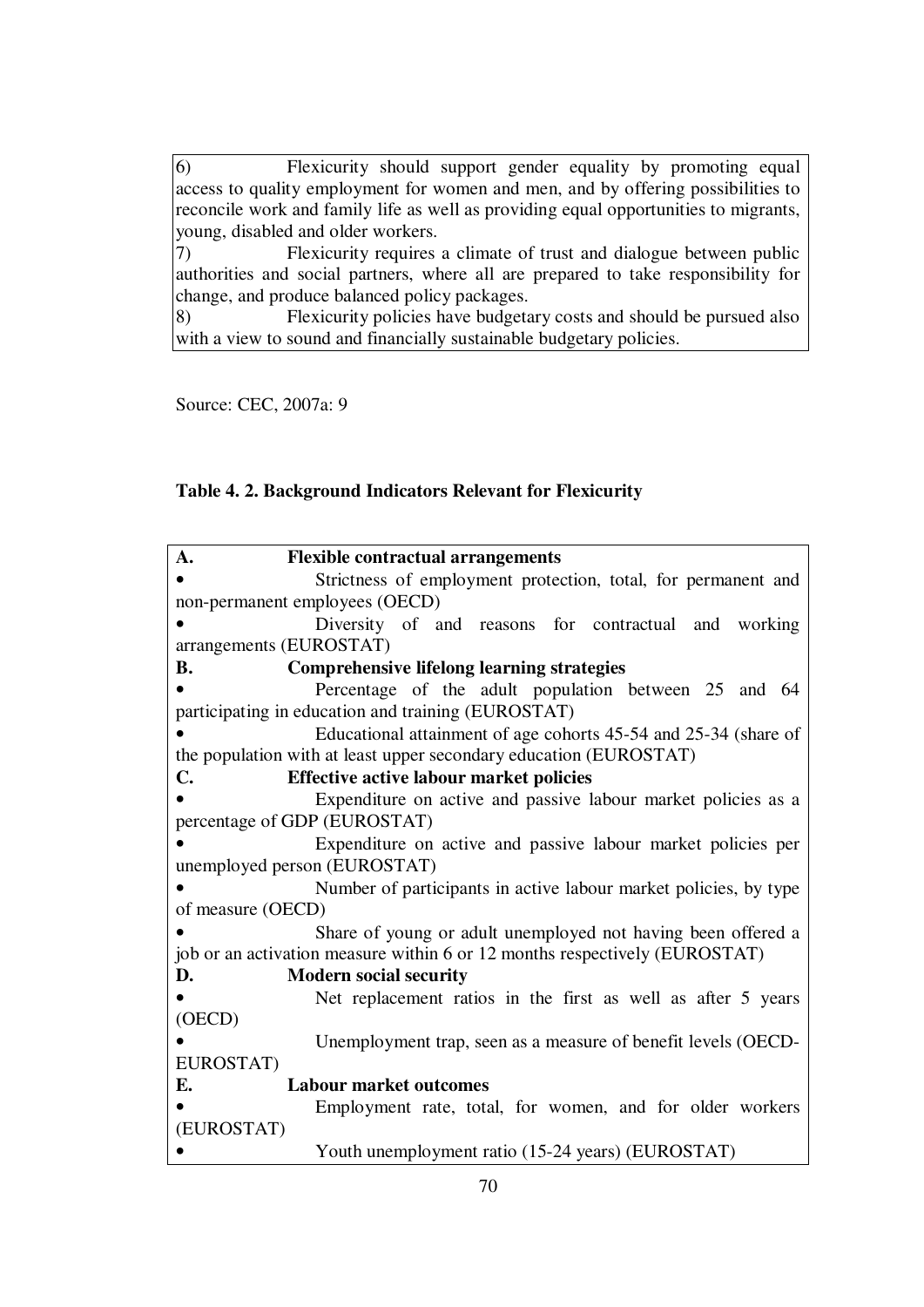|    | Long-term unemployment rate (EUROSTAT)   |
|----|------------------------------------------|
| 10 | Growth in labour productivity (EUROSTAT) |
| 10 | Quality in work (under construction)     |
| 10 | At risk of poverty rates (EUROSTAT)      |

## Source: CEC, 2007a: 21

It must be noted at this point that the Commission's views can be deconstructed at will. However and at least to a certain extent, there are also important arguments and proposals for the labour market entailed in the Commission proposals that cannot be rejected by anybody. In other words, the general Commission's views are based on a "polysemic discourse" (Daguerre 2007), which could play into the hands of many different positions. For example, there are certain measures inspired by the activation discourse such as preventing welfare dependency, rights together with responsibilities, making search for work more attractive and so on. At the same time, there are calls for equal employment, the importance of social dialogue and reconciliation of family and work. This polysemy stems largely from the vagueness and ambiguous formulations of the Commission. The Commission as a broker between different interests has to be very careful while presenting its views in order not to discourage some specific actors from engaging in the debate. Having said that, it is fair to argue that the Commission is not neutral to all sides of this debate and has a clear agenda concerning the labour market reforms. At the same time, remaining vague as to proposing concrete measures on how to reach its recommendations, the Commission does not push other actors out of the debate.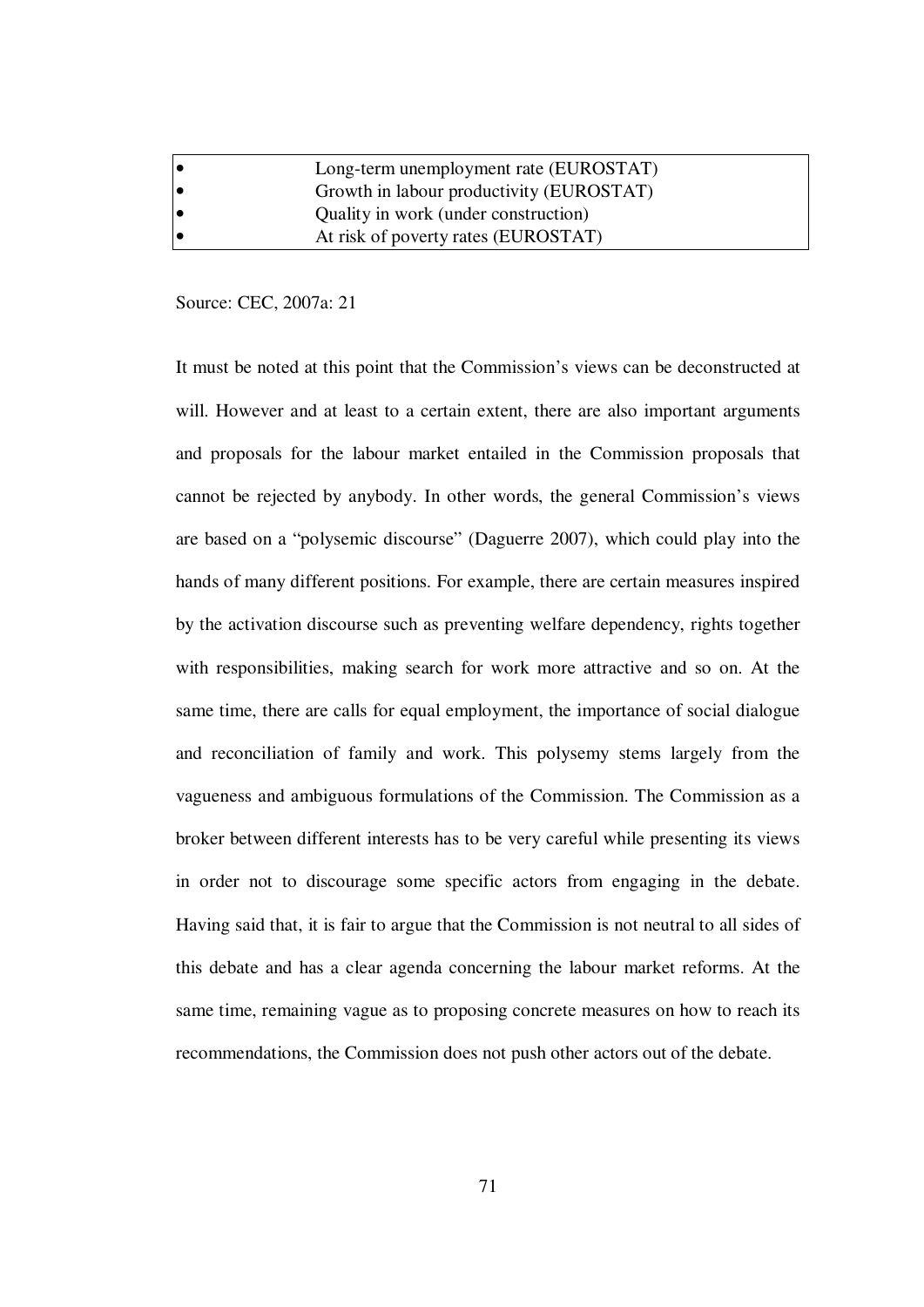Dealing with the role the Commission played in the debate on flexicurity, some important points deserve to be noted. Weiss and Wodak talk about the "committee regime of EU policy-making"<sup>48</sup>, understood as "the many highly specialized expert groups developing programs, concepts, strategies in their respective policy fields" (Weiss and Wodak, 2000: 187-8). Their existence replaced political legitimacy by functional legitimacy. At the same time, the trend towards them reflects a "depoliticization"<sup>49</sup> of policy-making in the traditional sense (Ibid: 189). It has been also the case within the Commission in terms of flexicurity. Within this framework, we see the establishment of the "European Expert Group on flexicurity" and some methodologically flawed reports (such as Eurobarometer October 2006) as an exercise of "political communication" (Barbier, 2007: 180).

Jepsen and Serrano Pascual note that political discourse and research are intertwined considering the proposals from the Commission, "which are supported by research for legitimating to make controversial political arguments pass for objective scientific conclusions" (Jepsen and Serrano Pascual 2005: 233). The Commission has established *the European Expert Group on flexicurity*<sup>50</sup> in July

<sup>&</sup>lt;sup>48</sup> "Committee regime" is also related to what is called as "policy-entrepreneurs"- the bureaucrats acting as political actors rather than executive agents of the political systems - and "epistemic coomunities" – transnational knowledge and expertise communities. (p. 187-8).

<sup>&</sup>lt;sup>49</sup> Weiss and Wodak (2000), in their work on the Competitiveness Advisory Group' (CAG) political program noted that the program was designed to deconstruct unemployment as a political program, presenting it as an economic reality (p. 201).

<sup>&</sup>lt;sup>50</sup> The expert group was established in July 2006 by the Directorate-General for Employment, Social Affairs and Equal Opportunities. It consists of experts chosen on the basis of their academic record and two other experts as advisors from the social partners. "The group's main task was to review relevant academic literature and practices in member states and to advise the Commission on preconditions for flexicurity, various starting positions and flexicurity pathways" (see European Expert group on flexicurity, 2007: 3). Interestingly, Ton Wilthagen – the rapporteur of the group – acknowledged that "officially the mission was developing core principles but within time, also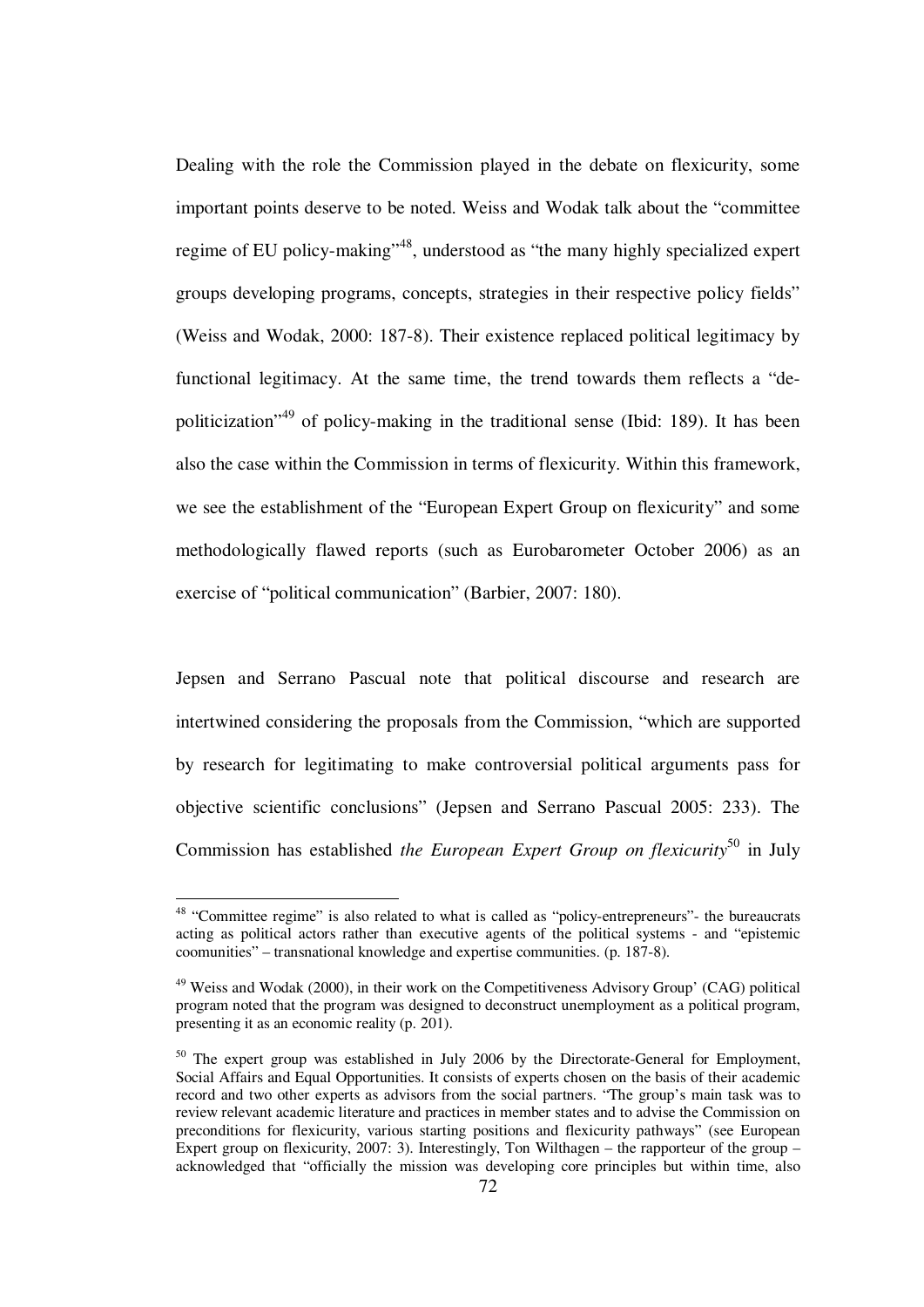2006. The interim and final reports of the expert group have been used heavily by the Commission in its 2007 Communication towards common principles of flexicurity. This close connection between the Commission and the expert group opens up the debate for the above mentioned role the scientific studies play. This does not mean that the expert group is only about legitimating the policy proposals of the Commission. However, the conclusions derived from these studies are presented as "neutral and scientific", thus "overshadowing the highly political nature of the decisions being made<sup> $51$ </sup>. This helps Commission to produce, reproduce and transform political and ideological positions of other decisionmaking bodies (Weiss and Wodak, 2000: 192).

Barbier considers the addition of the Europeans' approval of the concept of flexicurity to the Eurobarometer survey (Eurobarometer October 2006). Barbier argues that within the frame of a single question<sup>52</sup>, the Commission concluded by saying "a large majority of citizens agree with all the proposals and thus indirectly agree with the concept of flexicurity (between 72% and 88%)" (Barbier, 2007: 180). The support for flexicurity has been made measurable with a single question.

showing the concrete ways how to go there, in other words, the pathways were also becoming part of it" (Interview with Ton Wilthagen, January 17, 2008 at Antwerp/Belgium).

<sup>51</sup> Quoted in Jepsen and Serrano Pascual, 2005: 233.

 $52$  The question was "please tell me, for each of the following statements to what extent you agree or disagree with it: regular training improves one's job opportunities; life time jobs with the same employer are a thing of past; Being able to change easily from one job to another is a useful asset to help people find a job nowadays; Work contracts should become more flexible to encourage job creation; In (our country) many people retire too early" (Barbier, 2007: 180).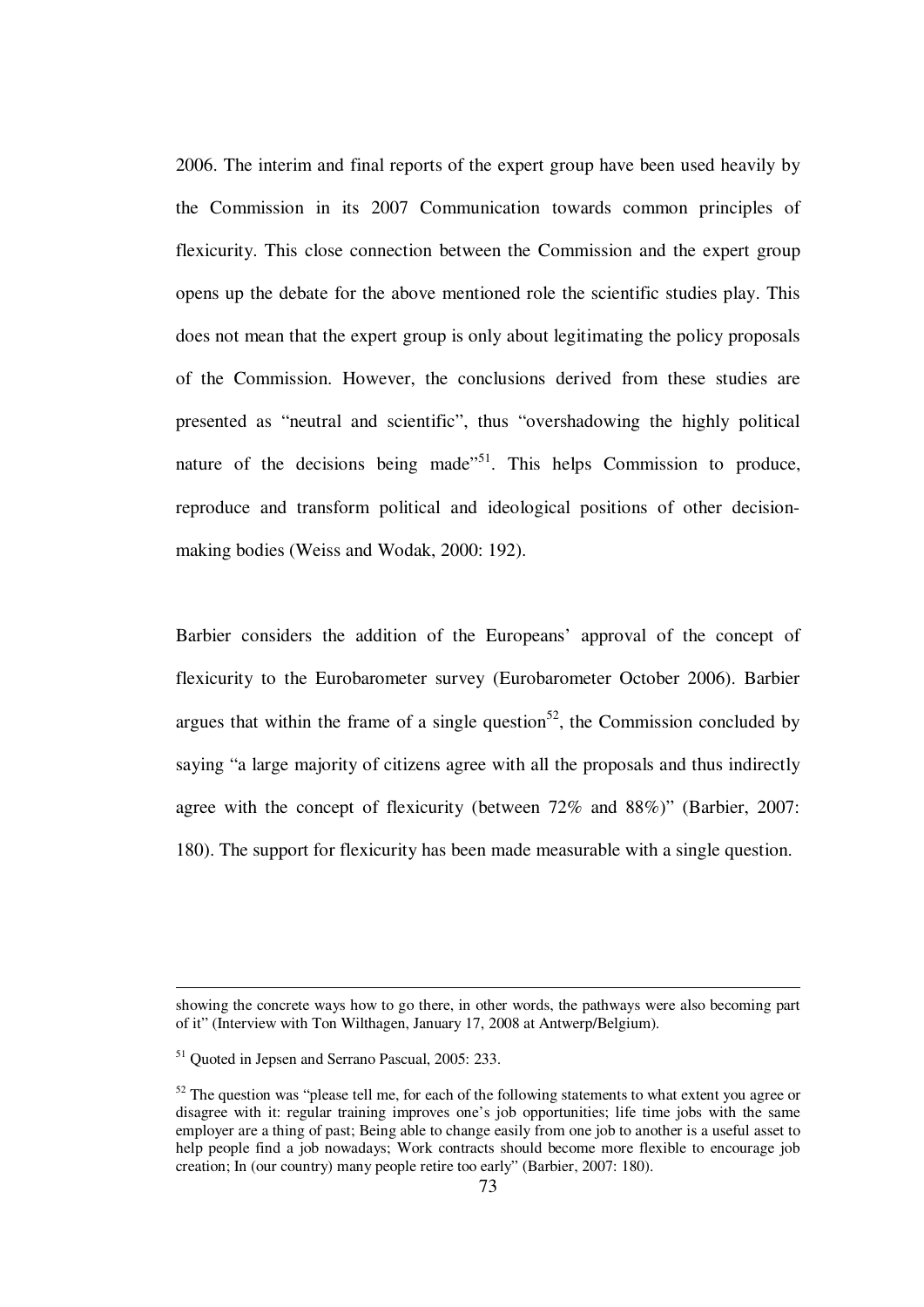#### **4.1.2. European Parliament**

The European Parliament (EP), in its report on common principles of flexicurity (European Parliament 2007), does not present a position that is in line with the Commission's. In Keune's words, it is "a more comprehensive opinion" and "it takes a number of positions that contradict the Commission" (Keune, 2007: 8). Analysing the EP's resolution in detail is beyond this thesis's aim but, at this point, it is vital to note the main points that the Parliament adopts. Among those, the most important one concerns the Commission's general interpretation of the term; the EP Report notes that "the interpretation of the Commission's flexicurity options is too one-sided" (see also Keune, 2007: 8). Related to this observation, while calling on the European Council in December 2007 to adopt "a more balanced" set of common principles of flexicurity, the EP tries to focus attention on "the quality of employment". Thus, it clearly states that the Commission's position is not balanced enough with respect to flexibility and security. The EP clearly states that related with the gender dimension, "the Commission's communication completely disregards the obligations and responsibilities" set out in its own communications - *A Roadmap for equality between women and men* (2006) and *Tackling the pay gap between women and men* (2007). Another noteworthy point is that the EP strongly highlights the necessity of "a supportive macro-economic environment" in the debate. Other important disagreements between the EP and the Commission are the Commission's distinction between insiders and outsiders and the creation of a new indicator on the strictness of employment protection legislation. At this point, the EP's resolution does not forget to note the recent OECD statement admitting that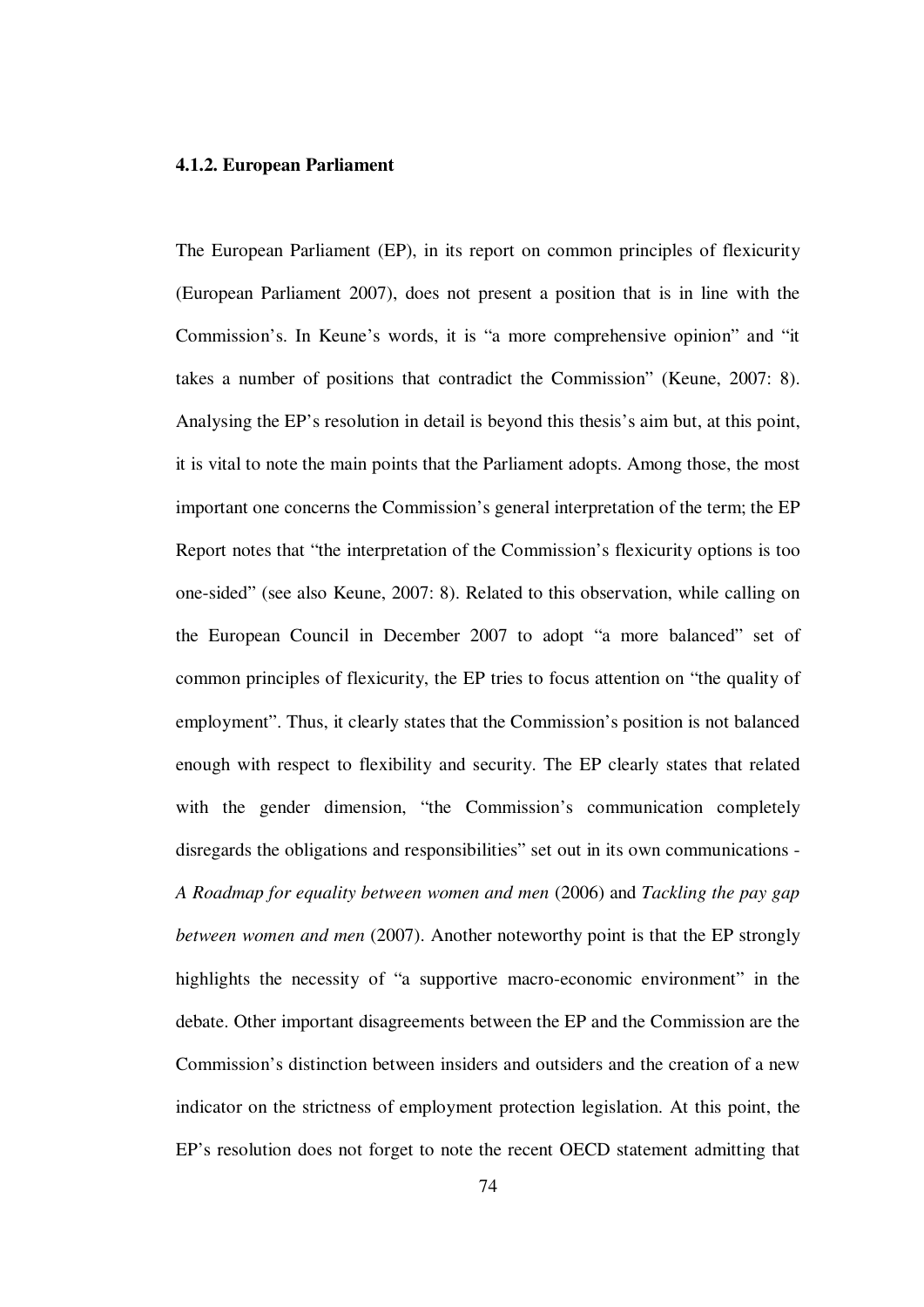"employment protection legislation has no significant impact on the total employment rate".

It is obvious in the EP's resolution that more flexibility is needed in order to deal with the challenges of the  $21<sup>st</sup>$  century. Flexibility should mainly be achieved through improving education, expanding training, removing the obstacles to mobility and providing transition security. But, what differentiates the EP's position is that it is talking about "job insecurity" and for this matter, it calls for "improving job security", maintaining "the traditional model of open-ended contracts". The EP also acknowledges the need to improve employment security.

To conclude, while considering the Commission's view as "too one-sided", the EP believes that "a more balanced" view on flexicurity must also take the security side (not only employment but also job security) into consideration.

# **4.1.3. Council of the European Union**

The Council of the European Union released a document with eight flexicurity principles that are very much in line with the Commission's propositions on 5-6 December 2007. Keune (2007 and 2008) argues, however, that there is an important statement in the Council Conclusions (2007: 5) that deserves to be noted due to the fact that it contradicts the Commission's understanding of flexibility, in particular in terms of contract and employment protection (Keune, 2008: 97) and the Commission's view that "EPL should be low" (Keune, 2007: 7):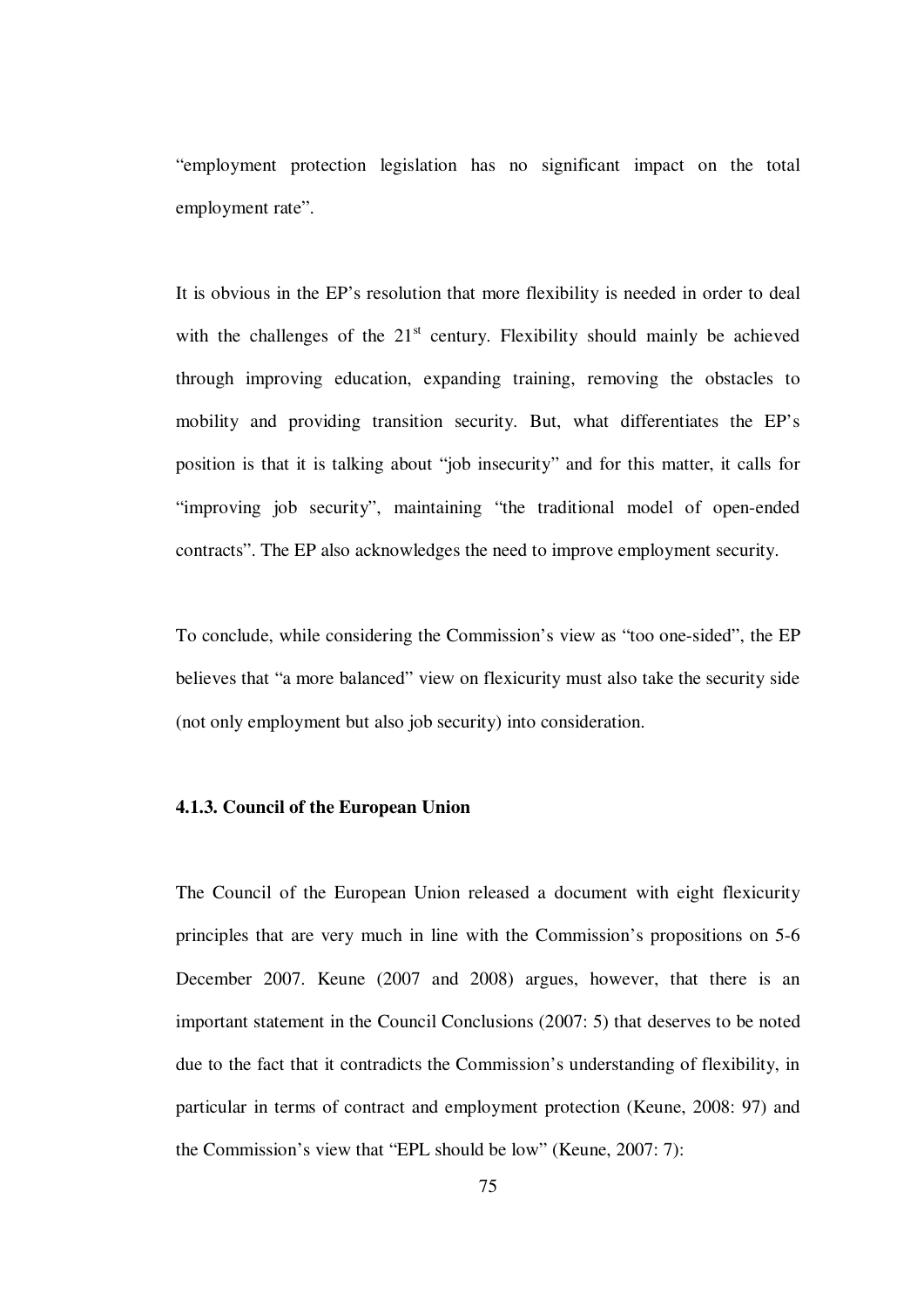The inactive, the unemployed, those in undeclared work, in unstable employment, or at the margins of the labour market need to be provided with better opportunities, economic incentives and supportive measures for easier access to work or stepping-stones to assist progress into *stable and legally secure* employment (quoted in Keune, 2007: 7-emphasis in original)

Another interesting thing to note is the fact that in the Council Conclusions, "the need to promote the awareness of citizens of flexicurity policies and their importance" is referred to two times. The Commission is asked to "launch a public initiative in close cooperation with the European Social partners…and to raise the awareness of citizens of flexicurity…" (Council of the European Union, 2007: 3-4). This demand paved the way for the launching of a public initiative, in the form of a *Mission for Flexicurity*. This mission seems to be quite in line with the observation of the Commission's attempts to highlight the need for a communication strategy in order to stem the criticism exerted on the Commission by the EU public, a criticism often due to a lack of sufficient information<sup>53</sup> (Barbier, 2007: 180).

# **4.1.4. BusinessEurope**

<u>.</u>

The Confederation of European Business (BusinessEurope)<sup>54</sup>, the largest European employers' organization, now consists of 39 members from 33 EU and non-EU countries. BusinessEurope, together with UEAPME (European Association of Craft, Small and Medium-Sized Enterprises), CEEP (European Centre of

<sup>&</sup>lt;sup>53</sup> Barbier (2007: 180) notes that the Constitutional crisis led the Commission to accelarate its communication policy. Also, the Commission evaluated the European citizens' indifference and hostility to Lisbon Strategy because of their lack of information.

 $54$  The organization changed its name into BusinessEurope in 2007. The original name was the "*Union des Industries de la Communauté européenne*" (UNICE).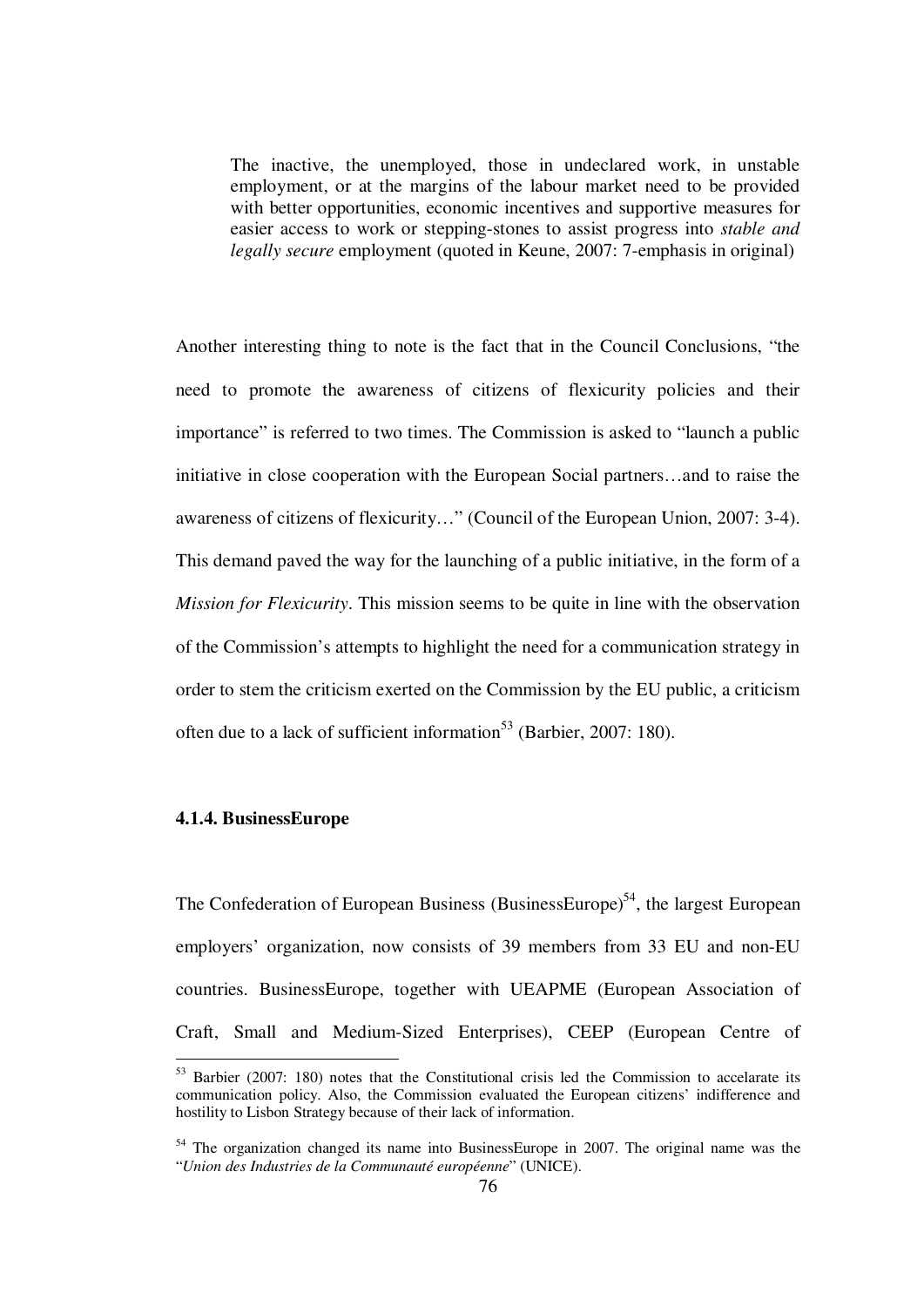Enterprises with Public Participation and of Enterprises of General Economic Interest), and ETUC (European Trade Union Confederation) has been part of the European Social Partners' "Joint analysis of the key challenges facing European labour markets" released at October 2007, just after the Commission's Communication on 27 June 2007. BusinessEurope has released a "Position Paper on the Commission's Communication 'Towards Common Principles of Flexicurity'" on 6 November 2007 in which its main arguments were presented.

After analysing their position paper, one may initially think that BusinessEurope is probably the actor that has a position most similar to that of the Commission (see also Keune, 2007: 8). On many points, namely "the restrictive character of the Employment Protection Legislation" (EPL); "the main components of flexicurity"; "no one-size-fits-all model" considering different national situations; and "the role of the social partners", BusinessEurope sides with the Commission (BusinessEurope 2007b). According to Philippe de Buck, the Secretary General of BusinessEurope, "flexicurity is to go from a job preservation mindset to a job creation mindset<sup>55</sup>. This view is also noted in their position paper; "job creation" is the main part of BusinessEurope's discourse (BusinessEurope, 2007b: 2). While introducing the details of the job creation mindset, de Buck argues that "there is a shared responsibility for companies, governments and peoples themselves". Explicitly, the responsibility of people, according to de Buck, is "to make sure that they increase their skills, they are trained". This must be understood in a context

<sup>55</sup> BusinessEurope (2007a): "Philippe de Buck" on flexicurity, October 18. available at http://www.businesseurope.eu/content/Default.asp?PageID=526 (retrieved on 23.02.2008).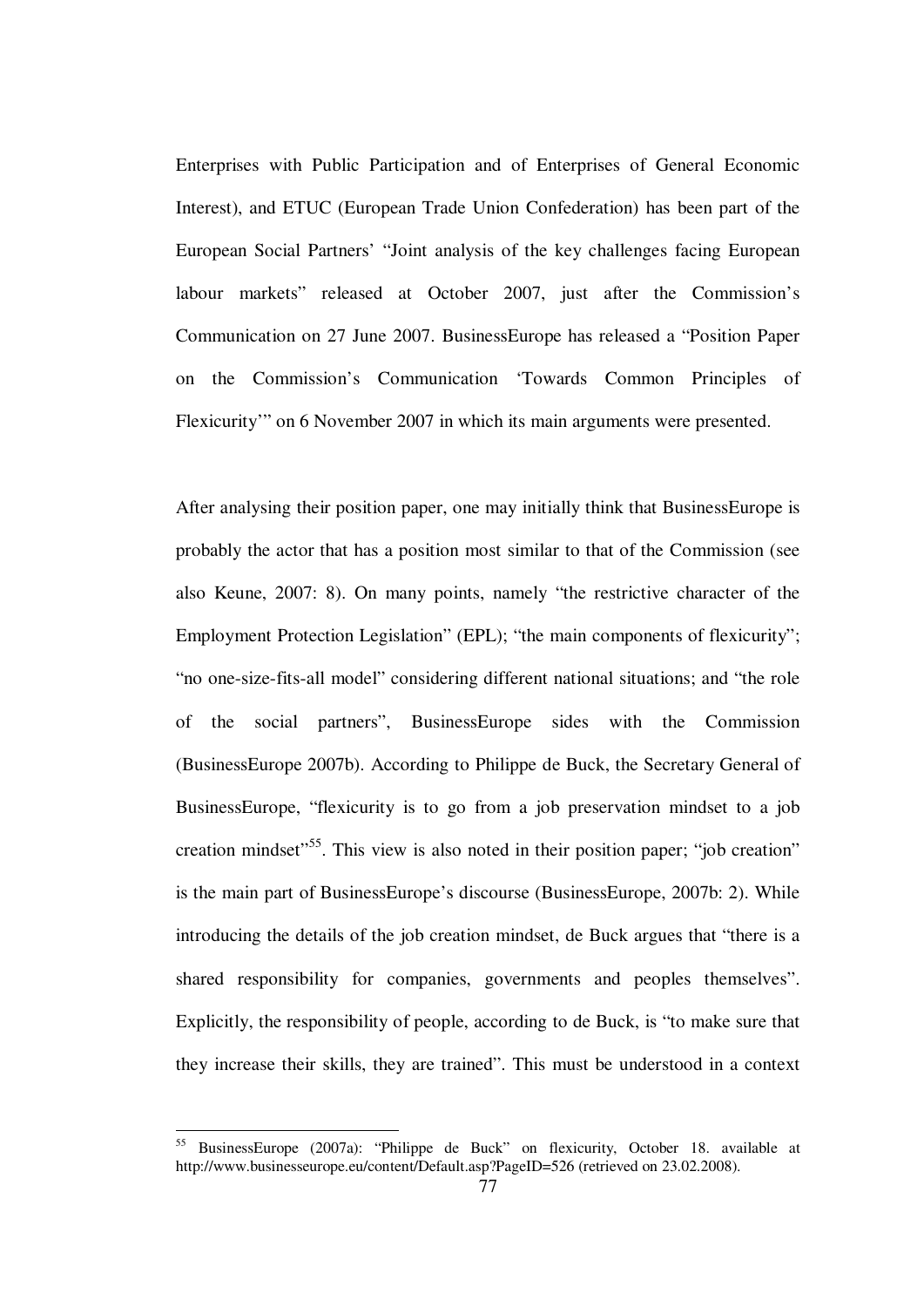suggesting that flexicurity is to change the way the social models in Europe function (BusinessEurope, 2007a).

The EP's report on the common principles of flexicurity is appreciated by BusinessEurope and is considered as full-fledged support to the Commission's initiatives<sup>56</sup>, deliberately or unintentionally not considering or noting the serious reservations of the EP in the report's interpretation of flexicurity.

To sum up, BusinessEurope's position is in line with the Commission's. The main emphasis is on job creation, but, whether it is a better job does not seem to be important. Another noteworthy point is that, explicit in the words of de Buck on peoples' responsibility, to a great extent, is that the "individualization" approach which claims that the cause of unemployment is the inappropriate job skills of unemployed people, is supported by BusinessEurope.

# **4.1.5. The European Trade Union Confederation (ETUC)**

<u>.</u>

The ETUC was founded in 1973; it now represents 82 trade union organisations in 36 European countries, plus 12 industry-based federations. It is involved in economic and social policy-making at the highest level, working with all EU

<sup>56</sup> BusinessEurope President Ernest-Antoine Seilliére said: "In their joint labour market analysis, European social partners agreed that flexicurity is the right step forward to modernise European labour markets. The European Parliament's report now adds to the growing consensus that flexicurity is key to allow companies and workers to seize new opportunities and enhance their adaptability" (see BusinessEurope (2007c) "European Parliament vote shows support to flexicurity", Press Release, November 29).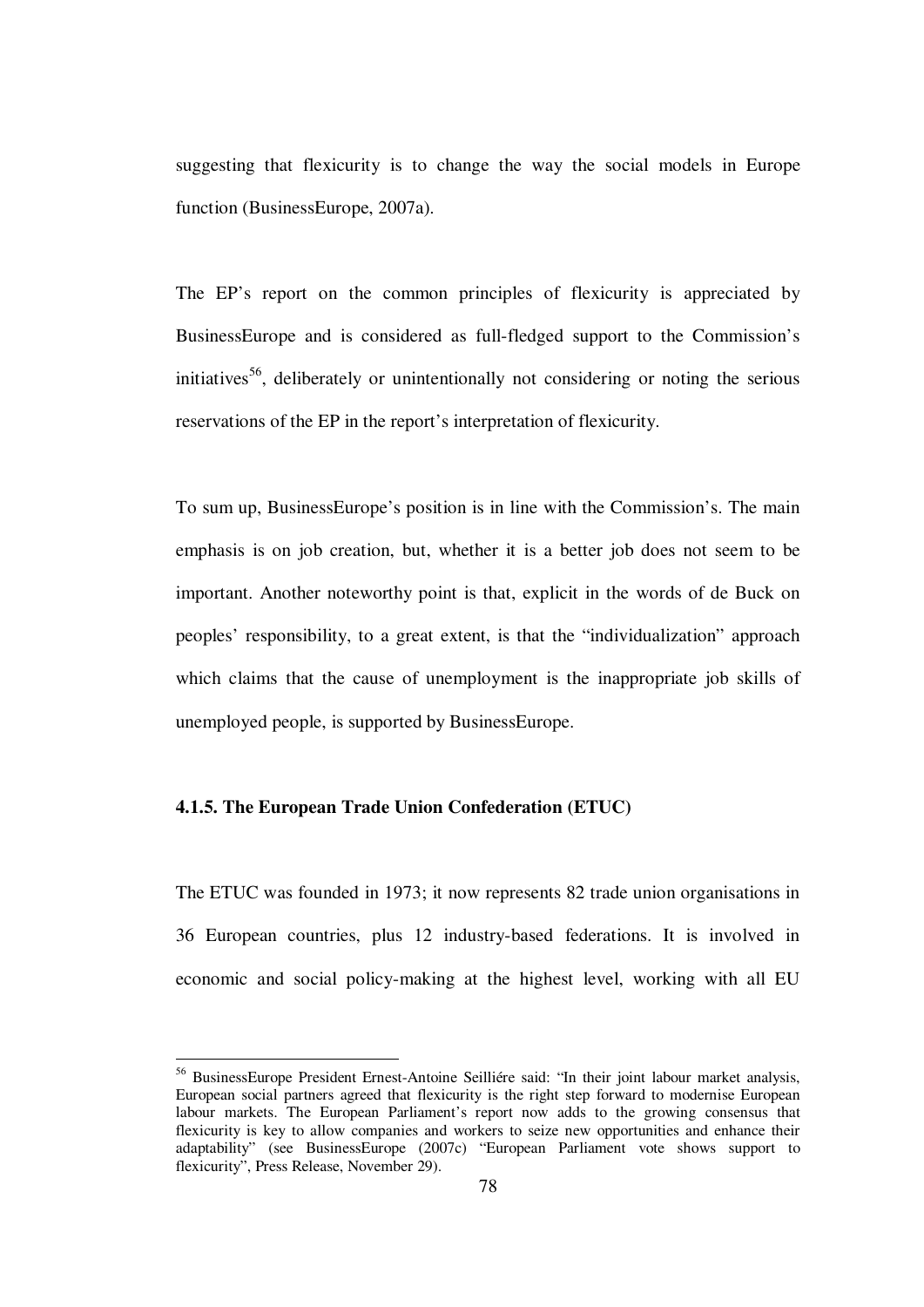institutions. At the same time, the ETUC negotiates with the employers at European level through the European Social Dialogue.

The ETUC, to a great extent, reasons differently from the Commission and BusinessEurope in the flexicurity debate. The ETUC is very much concerned with the ongoing debate on the concept of flexicurity, as the General Secretary of the ETUC, John Monks stated. The real agenda, according to the ETUC, is different from what is proclaimed. "Hiding behind flexicurity simply seems to be the dismantling of job protection"<sup>57</sup>; hence, the most important point for the ETUC is the issue of giving up job protection in return for employment security<sup>58</sup>. John Monks argues that the emphasis on lifelong learning as a new type of security means the withdrawal of your benefits if you do not take up alternative work, even when this is a work of worse pay and working conditions. Monks listed some important points that ETUC wants recognised in the flexicurity debate: These are a) more and better jobs; b) the respect and promotion of the role of social partners; c) a fight against precariousness and undeclared work; d) a focus on upward mobility to help workers find not just new but better jobs; e) the integration of flexicurity with macroeconomic policy<sup>59</sup>.

<sup>57</sup> Euractiv (2007a) "Social partners on flexicurity and labour-market reforms", available at http://www.euractiv.com/en/socialeurope/social-partners-flexicurity-labour-market-reforms/article-164260, retrieved on August 26, 2007.

<sup>&</sup>lt;sup>58</sup> Introduction by John Monks, General Secretary of the ETUC at the "Stakeholder Conference on flexicurity". Available at http://etuc.org/a/3593, retrieved on August 26, 2007.

 $59$  Ibid.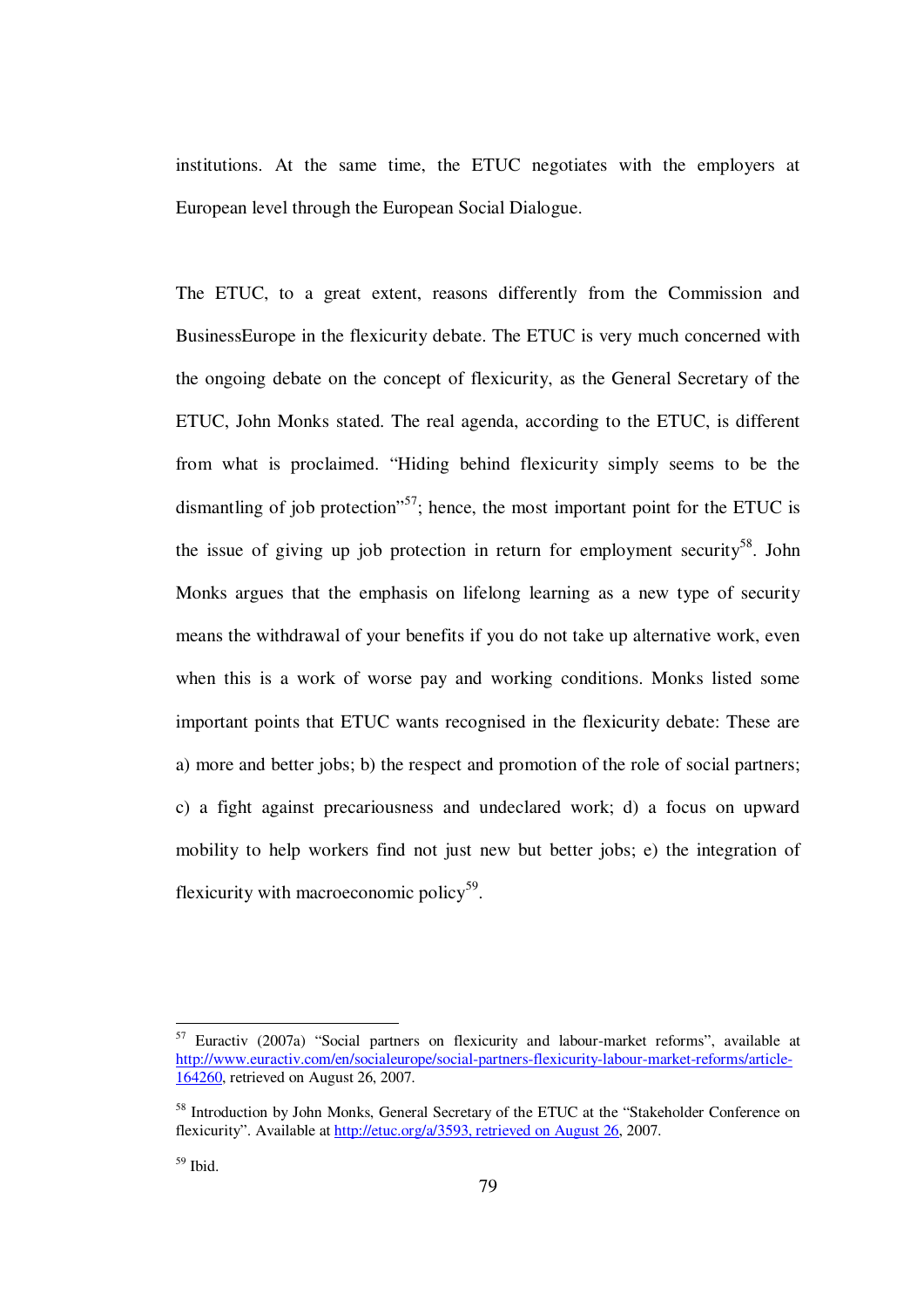The ETUC clearly opposes the ideas of some member states and the Commission on the reduction of EPL in the hope of making the European labour markets more flexible and dynamic. It argues that Europe is already enjoying high adaptability, and referring to the OECD's latest statements on the issue of the EPL, it notes that "advance notification of dismissal is beneficial on the ground that it gives workers the chance to look for a new job, in this way reducing the time spent in unemployment". $60$ .

In its Position Paper on the Commission's Communication $^{61}$ , the ETUC presented its evaluation of the Commission's views. Its conclusion was that the Commission's Communication is not balanced regarding the flexibility and security elements. The ETUC argued the irrelevancy of the arguments proposed by the Commission's Communication in a concrete way. Concerning active labour market policies, lifelong learning and employment security, the ETUC argues that the Commission's tone is on workfare rather than learnfare approach without paying due attention to the quality of jobs made available. On the issue of the principles of flexicurity, the ETUC notes that the Commission's views are not consistent and are characterised by vagueness. The Commission's calls for some principles – such as the need for rights and responsibilities to be balanced, improving gender equality, supporting the social dialogue, no one-size-fits-all and so on – are welcomed. However, the ETUC has serious concerns on some issues –

 $60$  ETUC (2007b) "The Flexicurity debate and the Challenges for the Trade Union Movement", available at http://etuc.org/a/3588, retrieved on August 26, 2007.

<sup>61</sup> ETUC (2007c) "ETUC's position adopted by the ETUC Executive Committee of 17-18 October 2007", available at http://www.etuc.org/a/4233, retrieved on January 17, 2008.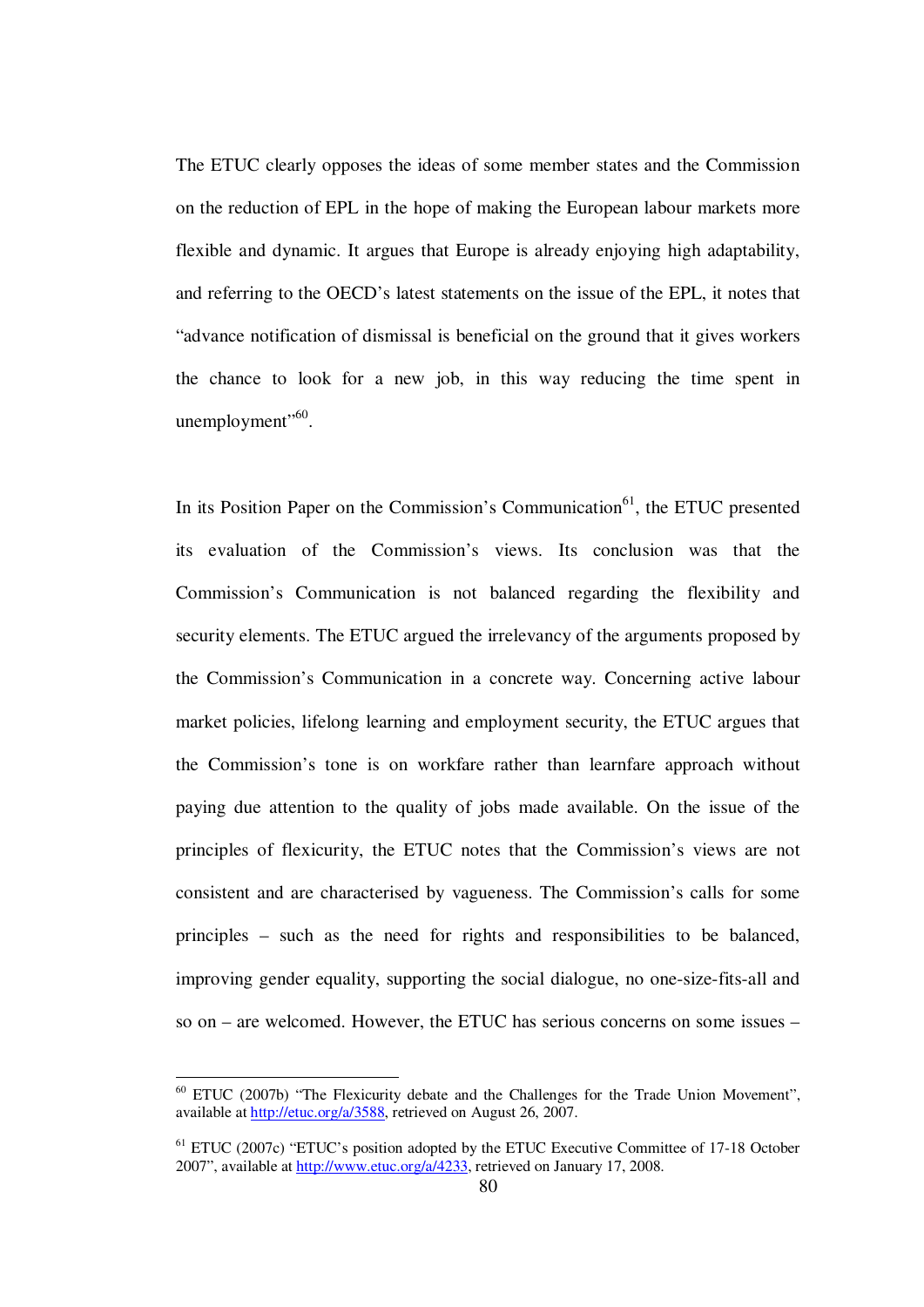such as giving priority to external flexibility at the expense of others, the absence of a clear reference to macroeconomic policies because of the argument that easy firing creates more jobs and so on. Lastly, regarding the indicators, the ETUC worries about the Commission's proposal to include the OECD indicator of strictness of employment protection to the background indicators relevant for flexicurity. This would pull the strategy in one particular direction, according to the ETUC.

There is an interesting point which should be noted, concerning the ETUC and the role of the Commission in this debate. The ETUC, together with UEAPME, CEEP, and BusinessEurope has been part of the European Social Partners' Joint analysis of the key challenges facing European labour markets<sup>62</sup> in which they all reiterate their support for the Lisbon Strategy, released at October 2007, just after the Commission's Communication on 27 June 2007 and as foreseen in the social dialogue work programme 2006 – 2008. In this joint analysis, flexicurity has also been mentioned. There were very general statements, such as "the need for a balance between flexibility and security" and for "sound macroeconomic policies"; and a "call for social partners to contribute to the debate". The interesting point was that there were clearly contradictory statements by the Commission and ETUC. Commission President Barroso stated that "this is a consensus for a Europe that recognises that we live in a more competitive world" while the General Secretary of the ETUC, Monks said "the joint text represented a way of giving new life to

 $62$  Available at http://www.etuc.org/IMG/pdf Broch key challenge2007.pdf, retrieved on January 17, 2008.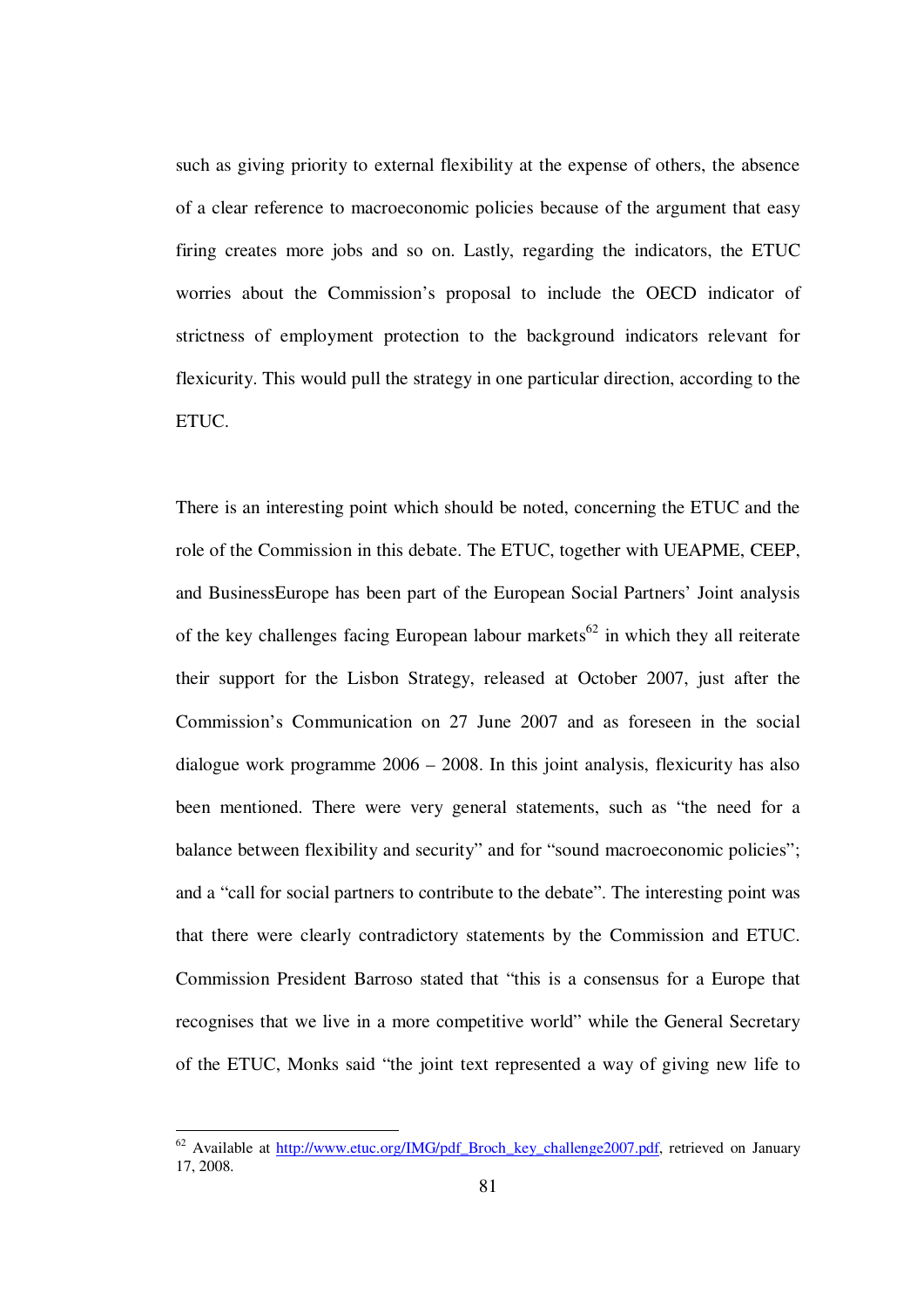social Europe by rebalancing the Commission's proposal"<sup>63</sup>. For many researchers affiliated to the ETUC's different departments, Barroso's reasoning was not the message of the joint analysis<sup>64</sup> and this statement was rather confusing.

In short, the ETUC considers that the debate on the balance of flexibility and security should not be seen as separate from the agenda of "quality of jobs". Like the EP, the ETUC considers employment security as a complement, rather than an alternative, to job security (Keune 2008: 98).

Following the outline on the main European institutional actors on flexicurity, a number of critical aspects can be noted with respect to the use of the concept in documents such as the Presidency Conclusions, the Green paper on labour law, the Communication and so on. What predominates is: (adopted from Rogowski, 2007: 9-10 and Rogowski, 2008: 86-7):

a vagueness in the definition of the term flexicurity, which seems crucial for the success of flexicurity policies and which permits its use for the expression of a wide range of almost contradictory policy goals;

 $63$  Euractiv (2007b) "Trade Unions and employers clinch deal on flexicurity", available at http://www.euractic.com/en/socialeurope/trade-unions-employers-clinch-deal-flexicurity/article-167750, retrieved on December 20, 2007.

 $<sup>64</sup>$  In reply of the question that "whether this joint analysis legitimizes the Commission discourse on</sup> the term flexicurity", both Jannsen and Keune were not clear. Ronald Jannsen (the advisor of the flexicurity department of the ETUC) claims that the joint analysis "was basically due to the *institutional reason*" – the Social Dialogue Programme 2006-2008. According to Maarten Keune (senior researcher at the department of ETUI-REHS) "there were *pressures* on both sides – the ETUC and BusinessEurope – by the Commission and *it was a political act not a real joint opinion*" – emphasises added. Interview with Ronald Jannsen, Januaryy 22, 2008 at Brussels and Maarten Keune, January 17, 2008 at Antwerp/Belgium. It must be noted that their views are not the official view of the ETUC.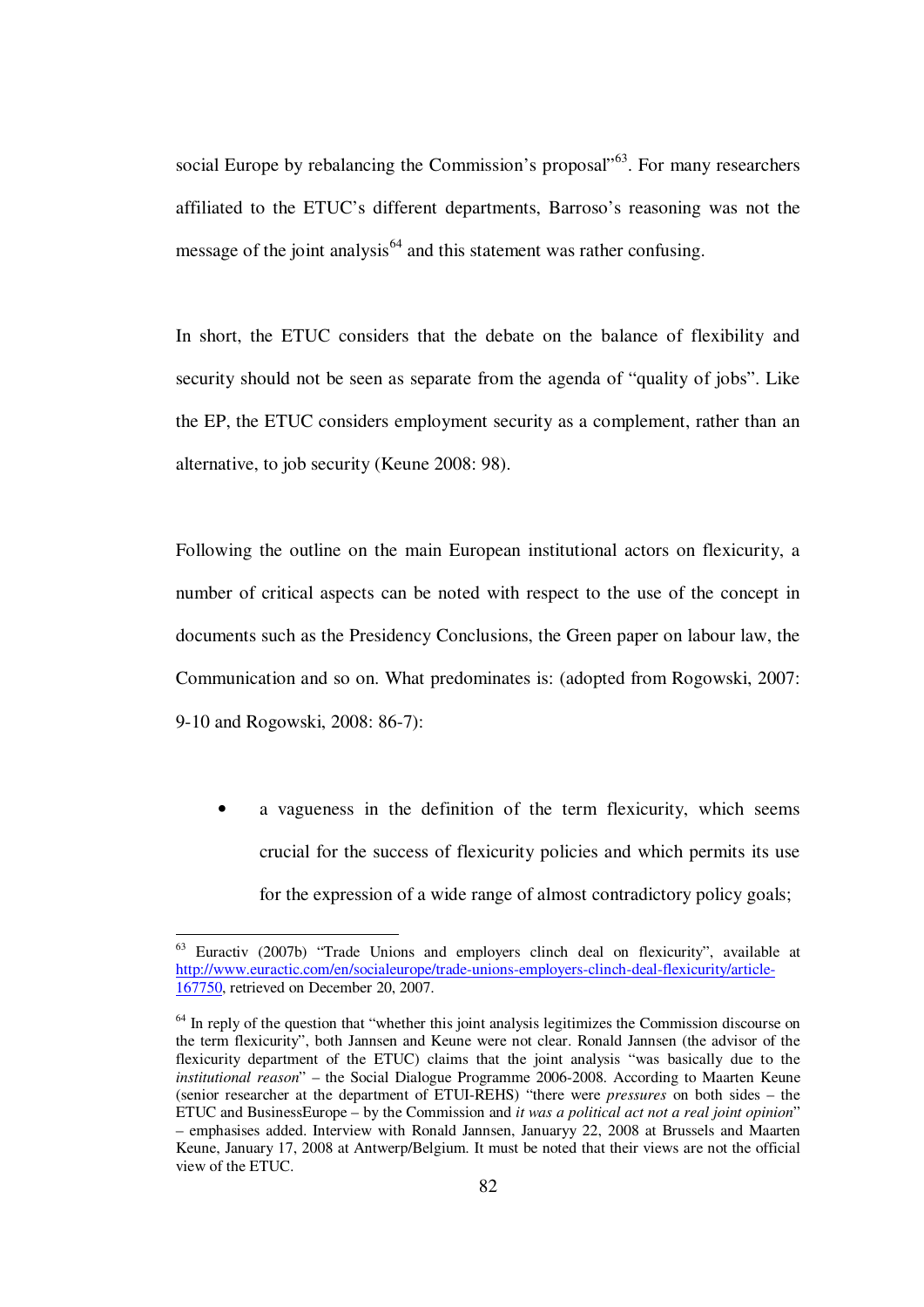- the term flexicurity expresses an *aspiration* rather than a concrete policy, despite efforts to define common principles and translating them into measures
- the notion of flexicurity carries positive connotations of balancing (of interests), integration (of different reform efforts) and inclusion (of actors) and avoids addressing negative consequences. In that way, it becomes seen as politically neutral to maximum effect.
- flexicurity is assessed as an opportunity, adding urgency to the need for labour market and social policy reforms, and downplays caution and restraint in reforming established systems of welfare protection.

## **4.2. Flexicurity: A Deliberate Ambiguity?**

*In lieu of* the conclusion of the debate at the EU level, the following observation of Keune deserves to be quoted at length:

…it can be seen that there is no European consensus on flexicurity. The ambiguous nature of the flexicurity concept makes it possible for everyone to subscribe to its importance. At the same time, different actors have quite different understandings of the concept…The concept is widely open to interpretation and different actors put forward quite different versions of flexicurity, using it as a banner to promote their traditional views on labour market reforms (Keune, 2008: 98).

The above observation has addressed the main argument of this thesis at this point, albeit indirectly. The ambiguity referred to in the above quotation, which makes the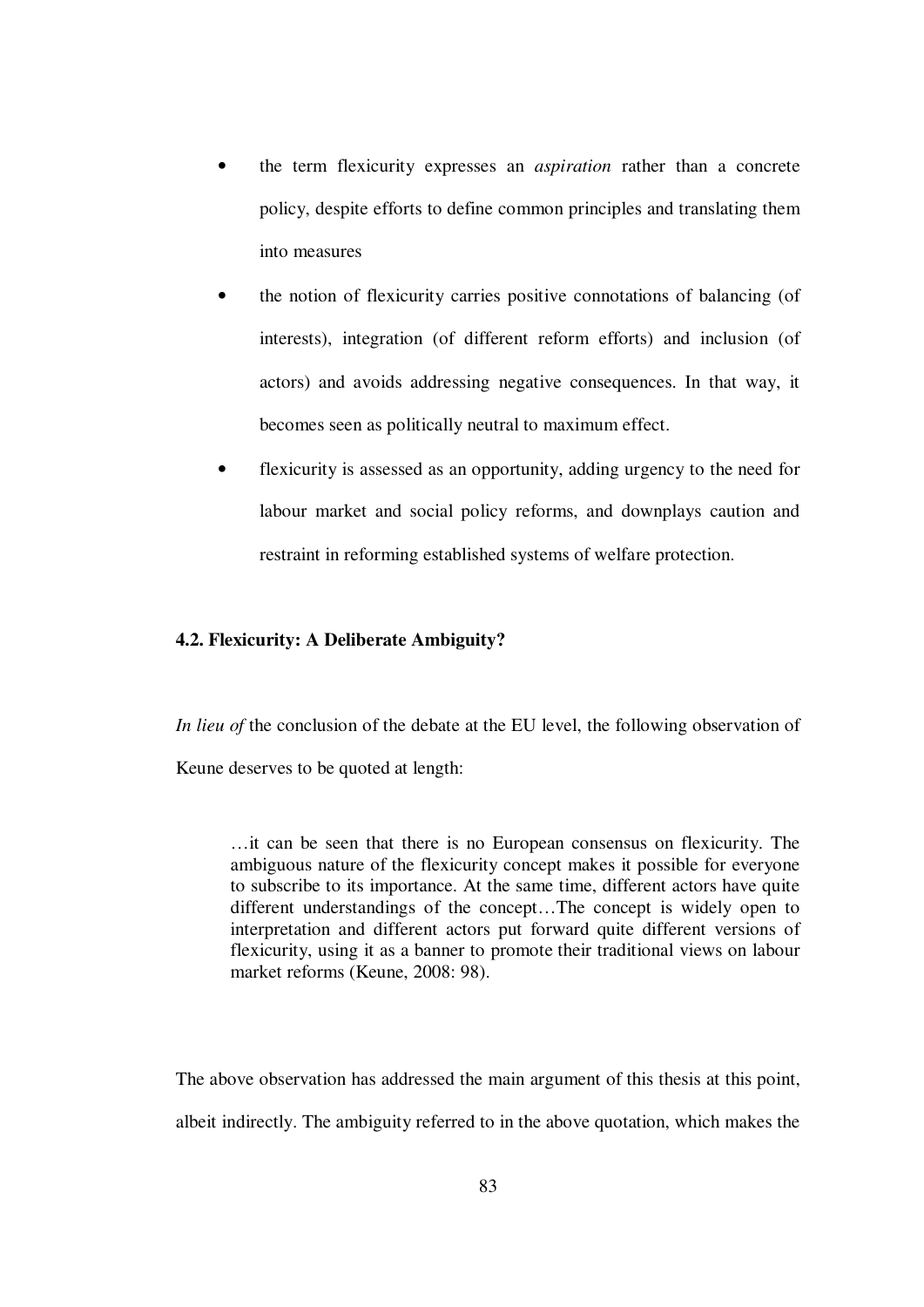term flexicurity very attractive, is not an "ordinary ambiguity". As Keune rightly argues, everyone is happy with the term because they are able to put in it what they want, due to the lack of a general framework and a theory of the concept. This ambiguity stems also from the EES (in particular from its guidelines). The "vague" and "ambiguous" conceptualizations of the concept by the Commission are instrumentalized in order to play one of its main role as the broker of interests between different actors through letting them articulate their views, while at the same time giving the impression that they should move the framework of the debate in its desired direction. In other words, the argument here is that there are many different interests embedded in the concept and through loose definitions and vague arguments, you can absorb all the main actors into the debate through letting them jump to the bandwagon in order to give the image that they can also shape and recapture the debate<sup>65</sup>.

Bredgaard and Larsen<sup>66</sup> in their article *Comparing flexicurity in Denmark and Japan* note the following observation, in line with the above argument, as a reason for the increasing popularity of the concept:

<sup>&</sup>lt;sup>65</sup> As an example, the statements of John Monks at the Stakeholder conference on flexicurity are instructive: "Yet I am not negative about flexicurity. I just want to *recapture the debate* from those who want to concentrate on reducing employment protection and unemployment benefit entitlements, and from those who are giving the impression that the way to tackle the issue of precarious work is to make regular work more precarious" (available at http://www.etuc.org/a/3593, retrieved on August 26, 2007 – emphasis added).

<sup>&</sup>lt;sup>66</sup> Bredgaard and Larsen quoted Jean-Claude Barbier (2006) in order to justify their argument on the "ambiguity of the concept": "*No political document published by the Commission or the OECD has -so far- been able to present a coherent, comprehensive and detailed economic model of a "nexus" between flexibility and security*" (quoted in Bredgaard and Larsen, 2007: 5 – emphasis in original).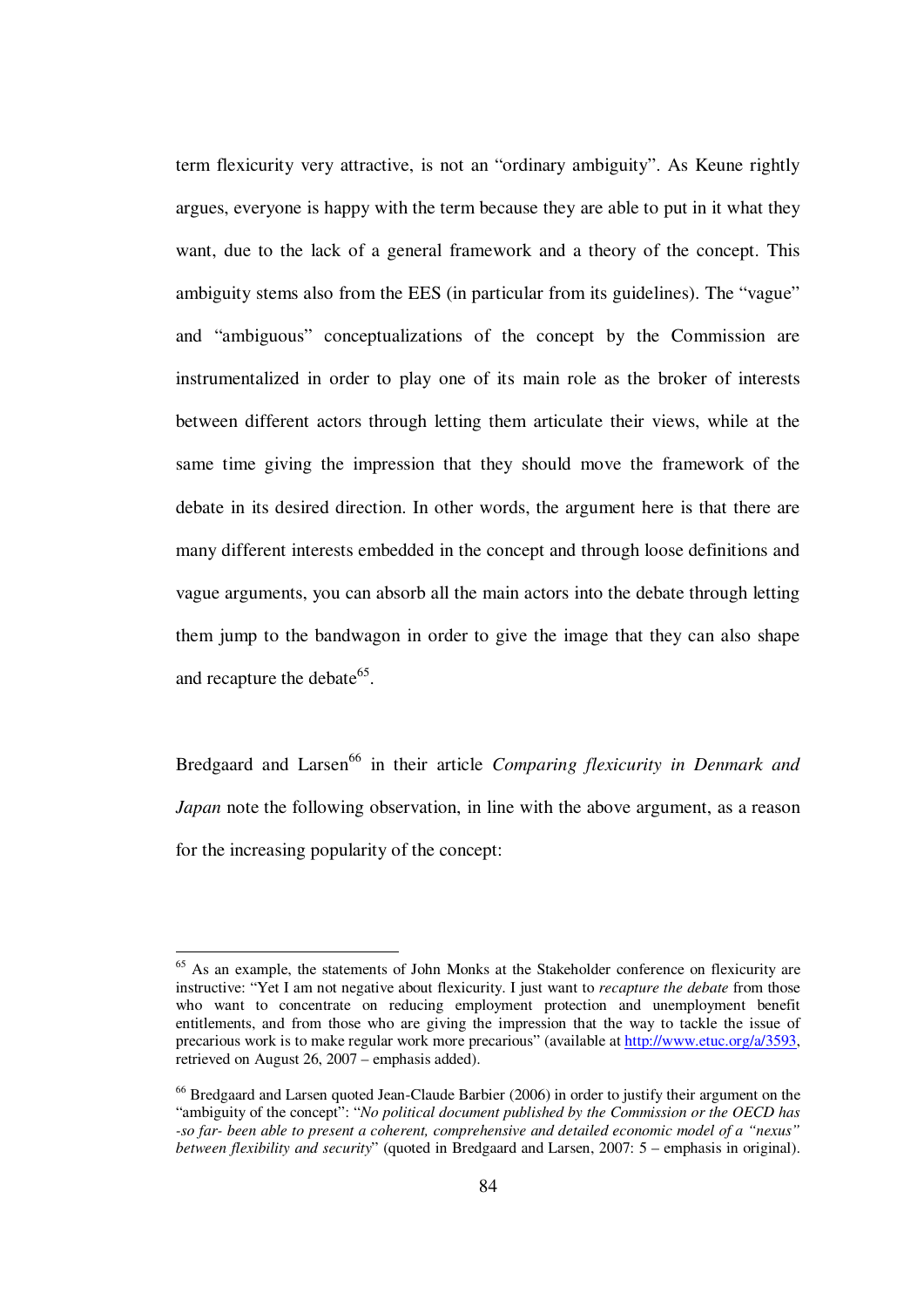One important reason for the increasing popularity of the concept is probably the very fact that the concept is so hard to define, and consequently different actors can mould the concept to fit their own interpretations and interests. Here lies one possible explanation as to why flexicurity has become a semantic magnet to which the EU Commission and the OECD, for example, have found themselves attracted. This lack of conceptualization and concretization implies a certain political ambiguity and timidity (Bredgaard and Larsen, 2007: 5).

This "certain political ambiguity and timidity", at the same time, gives certain legitimacy to the main initiator of the concept and the debate. This plays into the hands of those (especially the Commission due to its pivotal role in promoting concepts and shaping the nature of the debates) promoting the concept as a cure to the current challenges that European labour markets face. Putting it differently, the concept is very much a political construct of a political project directed towards deliberately created common problems (Serrano Pascual and Jepsen, 2005). According to this thesis, ambiguity on flexicurity is not an ordinary ambiguity but, a "deliberate ambiguity"<sup>67</sup>.

<sup>1</sup>  $67$  The term "deliberate ambiguity" was used by Olli Rehn (member of the European Commission Responsible for Enlargement) in a different context. Prior to the release of the "Negotiating Framework for Turkey" on October 3, 2005 by the Commission, there were a deadlock between Austria, Turkey and Greece over the content of the document. Following the release of the document, Greece stated that "they were very happy"; Austrian President Schüssel declared that "he was proud of that document"; and Turkish Foreign Minister attributed a historical importance to the document: "This document is a historical gift". For many observers, the situation was very strange and they asked Olli Rehn "how it was possible for all parts to be pleased with the same document". He replied that "this document was written through a deliberate ambiguity. Every part reads the same document as they want and find something that pleases them" (quoted by Onur Öymen, in his interview at "İskele Sancak", Kanal 7, on October 7, 2005. available at: http://www.onuroymen.com/docs/%C3%96YMEN-Ba%C5%9Fkent%20TV 7%20Ekim%202005.doc (retrieved on May 13, 2008).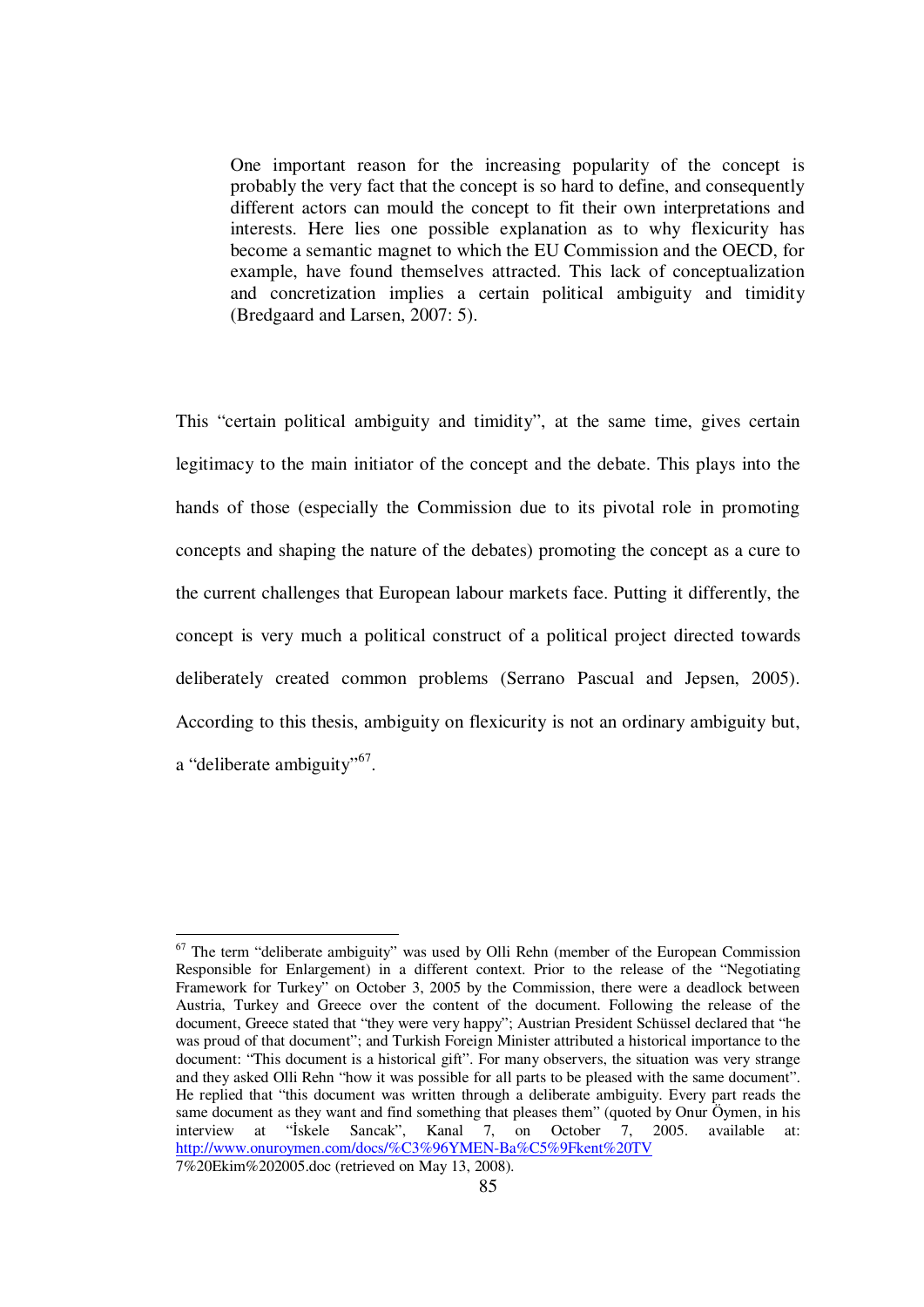### **4.3. The Explicit Use of the Term Since 2006**

*Intereconomics*, in its special issue (March/April 2008) on flexicurity entitled "*Flexicurity – a European Approach to Labour Market Policy*" notes that "although linguistically somewhat strange, 'flexicurity', the combination of labour market flexibility and security for employees, has become a much praised cornerstone of European labour market policies". As noted in the previous parts, the term has been gaining in popularity since 2006. To a great extent, in the previous years, at the discursive level, the quest for "striking a right balance between flexibility and security" was expressed under the "adaptability" pillar of the EES in particular and under the EES in general. Why this quest has left its place to the term flexicurity rather than the "adaptability" pillar and the EES? This is a question worth exploring because the timing seems deliberate and the new discursive tool, flexicurity, expresses more than a balance between flexibility and security.

Starting from early 2006, many European institutions have launched a campaign, through organizing summits, publishing documents, expressing their views, organizing conferences and establishing special groups, on the concept of flexicurity. In the words of Fink "in 2006, the term 'flexicurity' explicitly appeared on the Common EU-agenda (Fink, 2006: 3). Briefly noting, the process started with the "Tripartite Social Summit on flexicurity" (initiated by the Commission). The Commission has taken its part in the process through the documents of "2006 Employment in Europe Report", the "Green Paper" of 2006 on modernising labour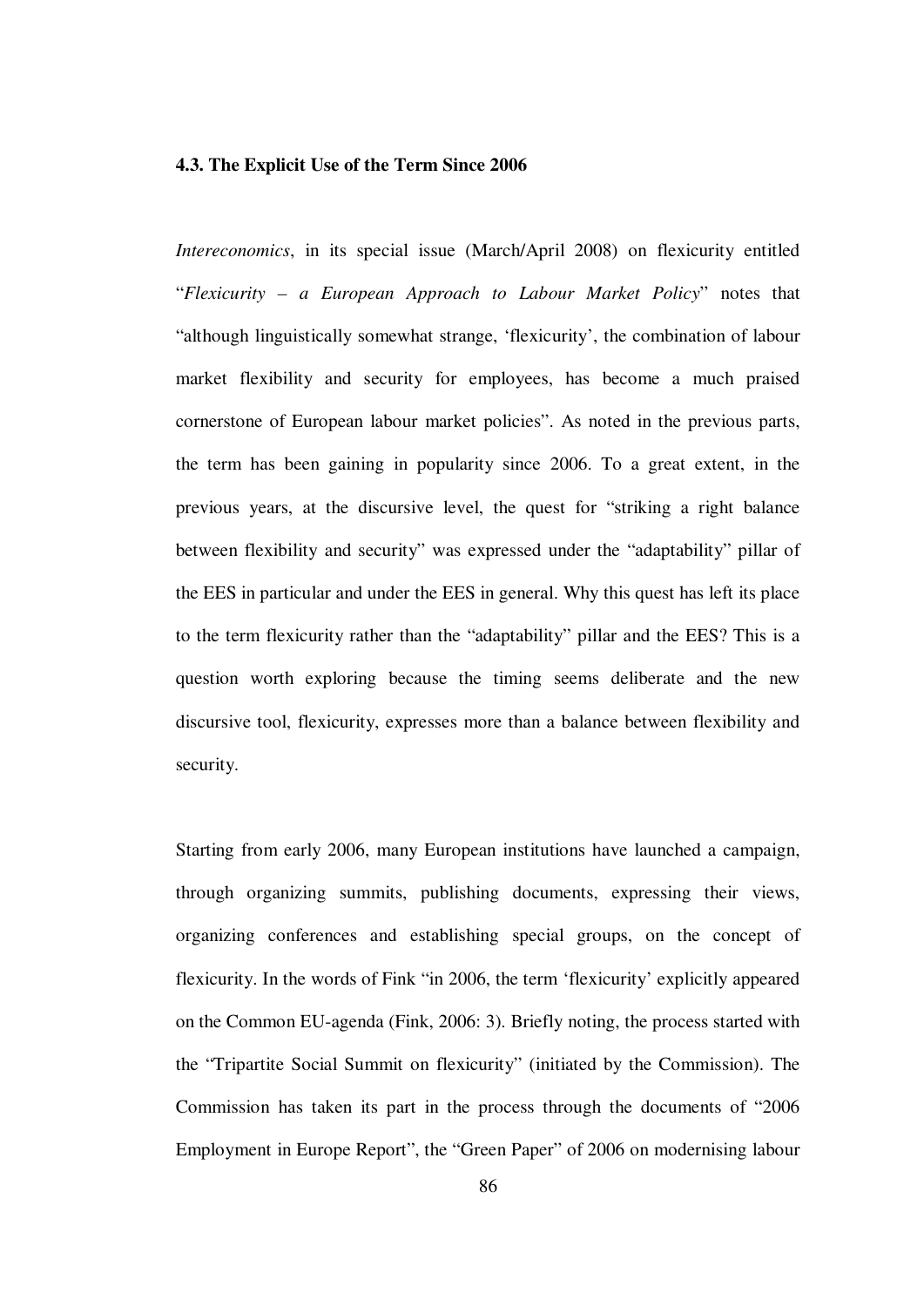law to meet the challenges of  $21<sup>st</sup>$  century and its 2007 "Communication" towards common principles of flexicurity. At the level of European Council, under the term presidency of Austria<sup>68</sup> and Finland, respectively in January and July 2006, we have clearly witnessed the increasing popularity of the term flexicurity. The European Parliament, also, through the expression of then EP President Josep Borrell $^{69}$ , has been included in this process. In addition to these efforts, the Commission has set up a "European Expert Group on flexicurity" in June 2006.

After noting the process, one can conclude that the Commission, as of early 2006, started to follow "an extremely comprehensive and multifaceted strategy to advocate flexicurity" (Keune and Jepsen, 2007: 8). To give a full-fledged analysis to the question of the timing of this process, at this stage, seems impossible. But, in the following section, this thesis attempts to note some important developments and tries to come up with a partial explanation to the above mentioned questions.

As noted in previous parts, the references to the flexicurity-type of a model, at least in the discursive level, has been present for a long time at the EU-level. Thus, "the

<sup>&</sup>lt;sup>68</sup> Fink (2006) stated that "on the informal meeting of Employment and Social Affairs Ministers in Villach in January 2006, the Austrian Presidency pushed the concept as an instrument to further develop what is called the 'European Social Model' (ESM)" (emphasis in original). It's worth noting at this point, at the above mentioned meeting, Vladimír Špidla (Commissioner responsible for Employment, Social Affairs and Equal Opportunities) in adressing the meeting expressed his views on the concept and underlined the importance of "protection of people" (in other words the importance of employability) rather than "protection of jobs"). By way of illustrating, he stated that "when a ship sinks, the most important thing is not to save the ship but to save the people on board".Available at:

http://europa.eu/rapid/pressReleasesAction.do?reference=SPEECH/06/20&format=HTML&aged=0 &language=EN&guiLanguage=en (retrieved on May 11, 2008).

 $69$  Keune and Jepsen (2007) notes that "in early 2006, the president of the EP, Josep Borrell stated that "there is growing agreement on the benefits of the 'flexicurity' model" (emphasis in original). Needless to say, this observation was very vague and general due to the fact that it does not give details on the beneficiary aspects of the term, or any further instructive details.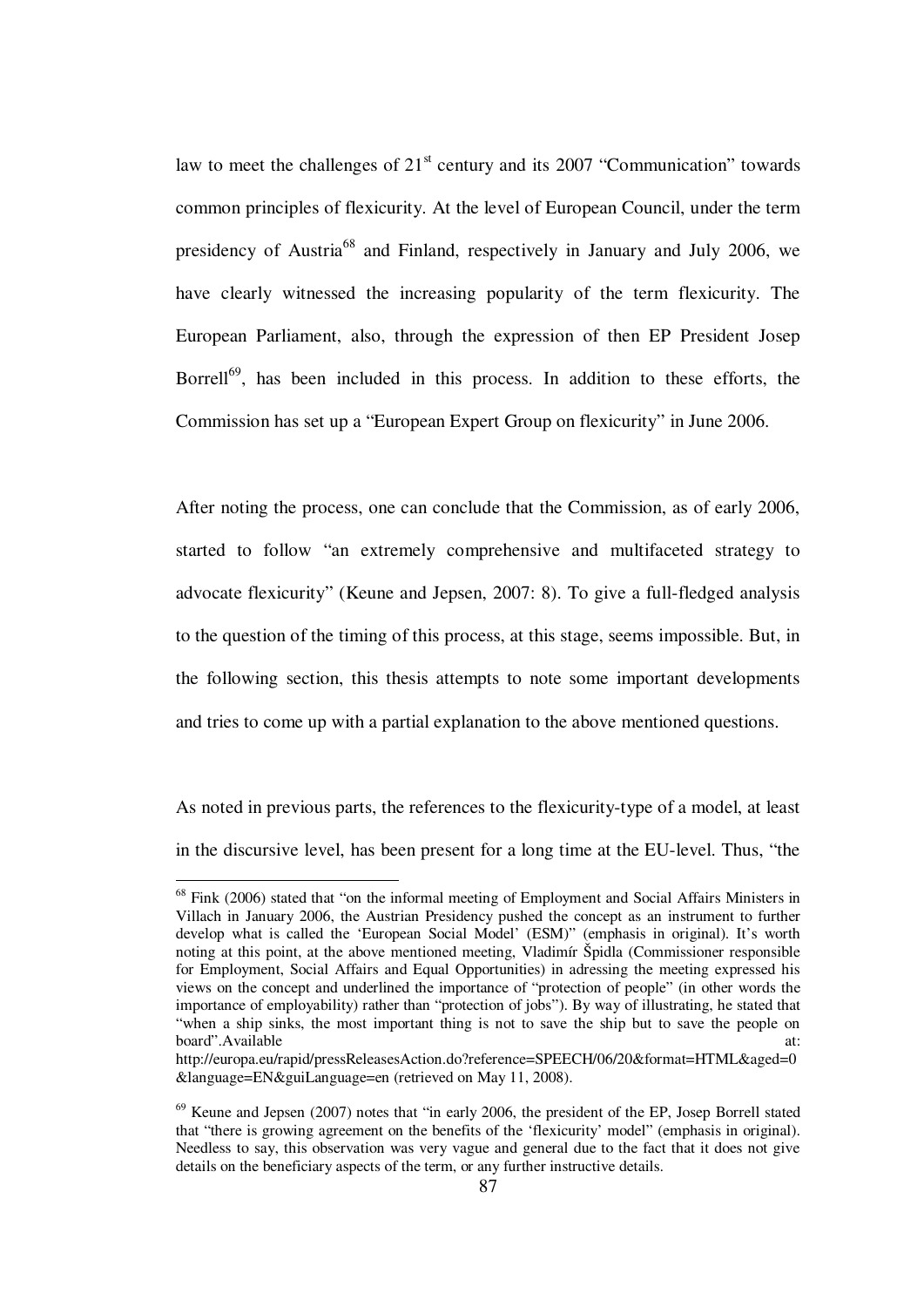history of the new interest for this balance (between flexibility and securityauthor's note) in the last years remains to be told" (Barbier, 2007: 179) and, one can claim that this is not coincidental. The factors for this growing interest should be noted. In the following part, this thesis will try to touch upon some important factors that are considered as playing a crucial role for the explicit use of the term since 2006.

The following observation deserves to be quoted at length:

*The French and Dutch 'no' to the Constitutional Treaty in 2005* further shocked the EU institutions. A new semantic magnet is perhaps missing? The EU truly needs more than new words and *communication strategies*: it needs policies that work and which can *reinstall trust in the European institutions* and *foster a common identity*. This calls for policies able of bridging European and national interests, economic and social interests, and employer and employee interests at the same time. Flexicurity might be the answer? The EU Commission as disseminator of knowledge, policy broker and political communicator…has a natural role to play in this respect. As a creator of norms it is in a pivotal position (Jørgensen and Madsen, 2007: 19 – emphasis added).

According to many<sup>70</sup>, the rejection of the *Treaty Establishing a Constitution for Europe* by the French and Dutch electorates was a clear manifestation of the concerns about "social Europe"<sup>71</sup>. Needless to note, this was an important crisis to be dealt with for the EU. French citizens who gave a 'no' vote to the EU Constitution, according to Eurobarometer (2005), listed "*loss of jobs*" (31 percent),

 $70$  See especially Keune 2007 and 2008, Barbier (2007), Bertola (2006) on the role of the failure of the *Treaty Establishing a Constitution for Europe* in 2005.

 $71$  In the words of Keune, The French "non" and Dutch "nee" to the European Constitution "was the most vivid manifestation of the contuined dominance of negative integration which led to a growing alienation and contestation corcerning Europe" (Keune, 2008: 96).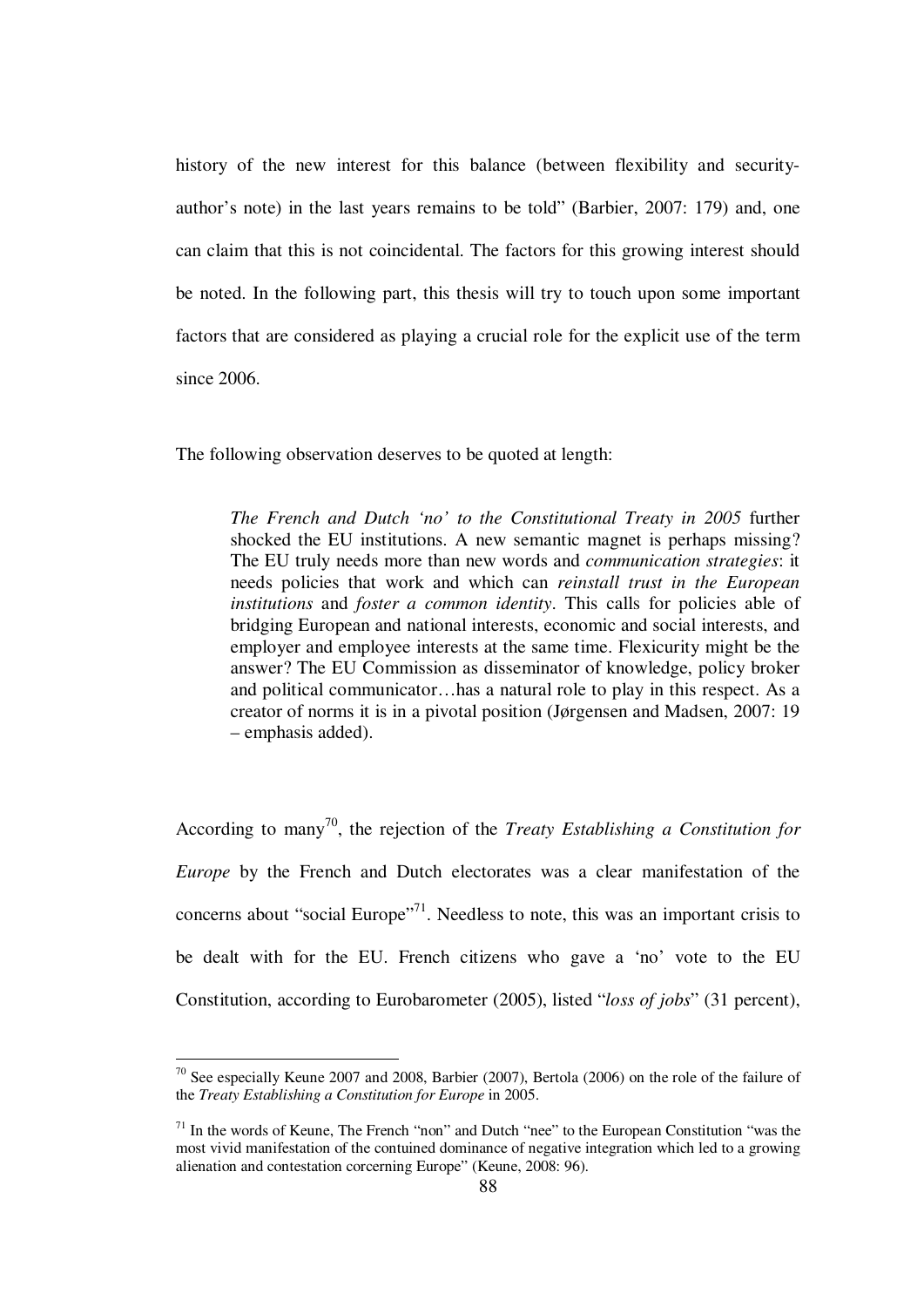"*too much unemployment*" (26 percent), "*economically too liberal*" – meaning the Constitution - (19 percent) and "*not enough social Europe*" (16 percent) among the top five reasons. Similarly, "*joblessness and other economic problems*" were also cited by Dutch voters as a reason for rejecting the treaty<sup>72</sup> (quoted in Bertola, 2006: 192). Keune notes the message underlining the fact that "*look Europe, you are not social enough*" which paved the way for the Commission to start to feel that "*we*  have to show a social face to public<sup>"73</sup>. This message was interpreted by the Commission as the need to step up its communication strategy (Barbier, 2007: 180). Within this framework, one should conclude that the term flexicurity, to a certain extent, has started to be pushed to the top of the agenda considering European labour market reforms in order to give the message that the social concerns of the citizens are taken into consideration<sup>74</sup>. This is not to argue that the failure of the Constitutional Treaty was the main reason, but nevertheless it played an important role and accelerated the process. In short, the double rejection of the EU Constitution led to a change in the policies and discourses of the Union. Now, the need for a new strategy or a framework is clear. Still, the main problem is

 $72$  Interestingly, "first step towards a social Europe" was cited as a reason by 7 percent of those who voted "yes" (Bertola, 2006: 192).

<sup>73</sup> Interview with Maarten Keune (senior researcher at ETUI-REHS) on January 17, 2008 at the conference on "Flexicurity and the Lisbon Strategy", Lessius University College, Antwerp/Belgium.

<sup>&</sup>lt;sup>74</sup> Maria Jepsen (The head of ETUI-REHS Research department and associate professor at Université Libre de Bruxelles), in reply to the question of the link between the failure of the Constitutional treaty and the explicit use of the term flexicurity, stated that "there might be (a link) but it is a misunderstood way of dealing with treaty issues. Because, I have difficulties in understanding how flexicurity, as it has been put forward on the table today, promotes social Europe". Instead, she gives more weight to the incorporation of the Employment guidelines to the Broad Economic Policy Guidelines in 2005, at the revision of the Lisbon Strategy. She concluded that "flexicurity is the new way to bring employment strategy back on the table after the revision of the Lisbon strategy". Interview with Maria Jepsen on January 22, 2008 at ETUI-REHS, Brussels/Belgium.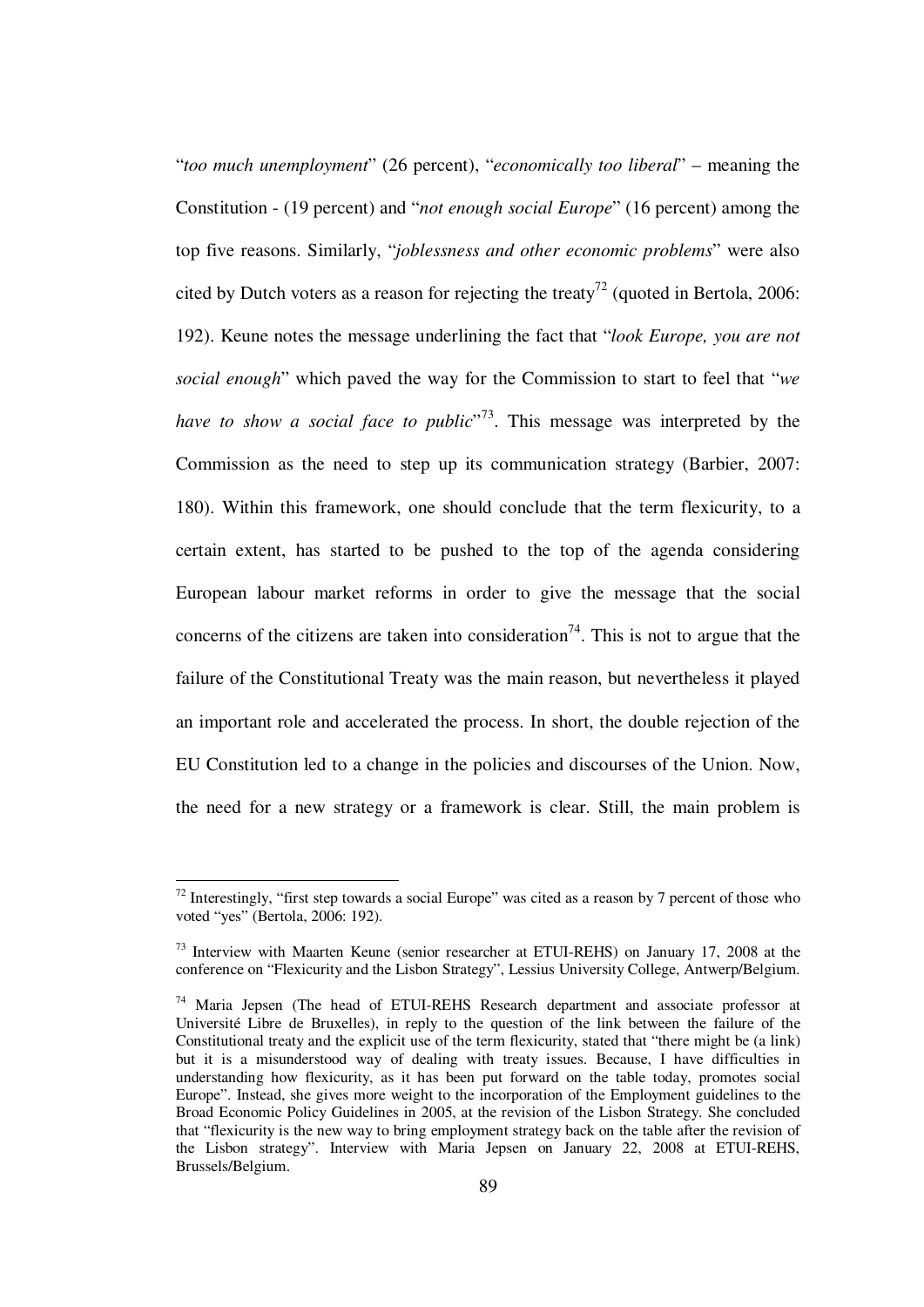whether the new strategy or framework was really new or was it only a change in the discursive tool rather than in the discourse.

The year 2005 was the year of the merger of the EES employment guidelines and the Broad Economic Policy Guidelines into Integrated Economic and Employment Guidelines. Jørgensen and Madsen note that:

The mid-term revision of the strategy in  $2005^{75}$  could also be seen as a kind of mid-way crisis, as the economic elements was strengthened to the disadvantage of the social elements. Rhetoric is intact, but in reality 'security' and welfare was supposed to be placed on the back burner (Jørgensen and Madsen, 2007: 21).

Maria Jepsen<sup>76</sup> considers flexicurity, as a new way to bring the employment strategy back on the table after the revision of the Lisbon strategy in 2005. It seems that the term flexicurity is a logical bulwark to hide the increasing affiliation of the Commission to the neoliberal agenda.

Having argued for the ambiguous nature of the concept and having investigated the possible reasons for the concept to have been explicitly pushed to the top of the debate at the EU and national levels despite the existence of such ambitions since the middle of 1990s, it is now time to address the questions: "Is there something new with flexicurity" or "is it an old wine in a new fashionable bottle"? (Keune and

 $75$  Jorgensen and Madsen also notes that the EU Commission President Barroso, in presenting the result of the Mid-term review in 2005, referred to the economic pillar of the Lisbon strategy as the 'sick son' requiring special care.

 $76$  Interview with Maria Jepsen on January 22, 2008 at ETUI-REHS, Brussels/Belgium.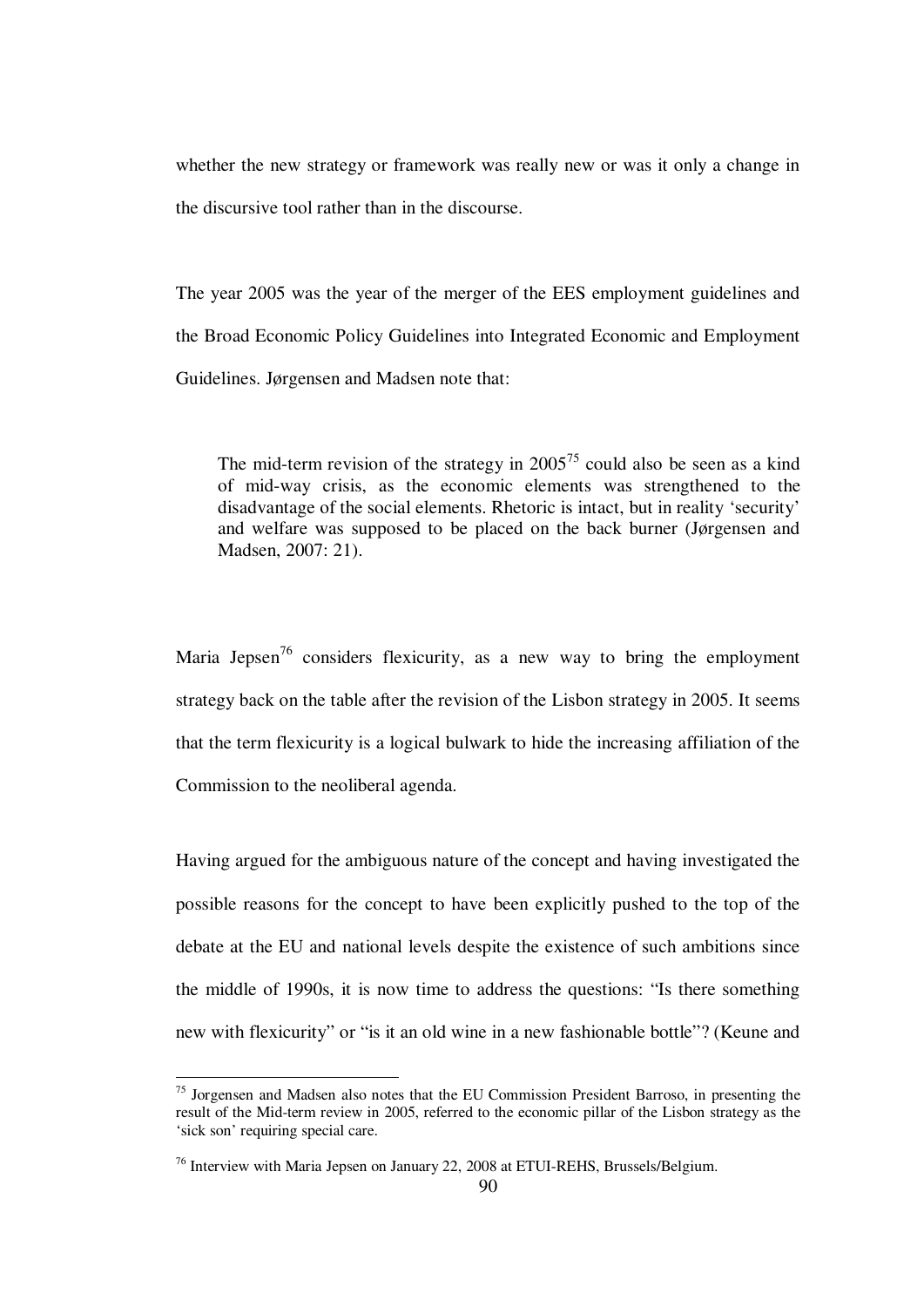Jepsen, 2007). Asking such a question is very fruitful because it sheds some useful light on the issue, and should also be seen as an attempt to deal with the future of the concept.

Wilthagen, in reply to the critics arguing that "it is the current formulation of capital-labour nexus" (quoted in Wilthagen and Tros, 2004: 168) towards the concept, argues that flexibility should not be thought only in the interest of the employer since employees can also win from flexibility in order to combine work and private responsibilities (Ibid: 168-9).

Keune and Jepsen in their article<sup>77</sup> present their views at the very first statement. They argue that the discourse surrounding the debate on flexicurity has also been the case with the EES for a long time. What is more, they consider a narrowing down of the EES with the use of flexicurity due to the fact that flexicurity is very much related with the adaptability pillar of the EES, and, now the other pillars (employability, equal opportunities and entrepreneurship) are devalued (Keune and Jepsen, 2007).

 According to some authors, especially Ralf Rogowski (2007) and Wilthagen (2008), the concept is very much in line with the reflexive law, governance policies and soft law mechanisms. The reflexive policies such as open method of coordination, mutual learning, benchmarking procedures seem closely related to the debate on flexicurity.

<sup>77</sup> The article was entitled *Not balanced and hardly new.*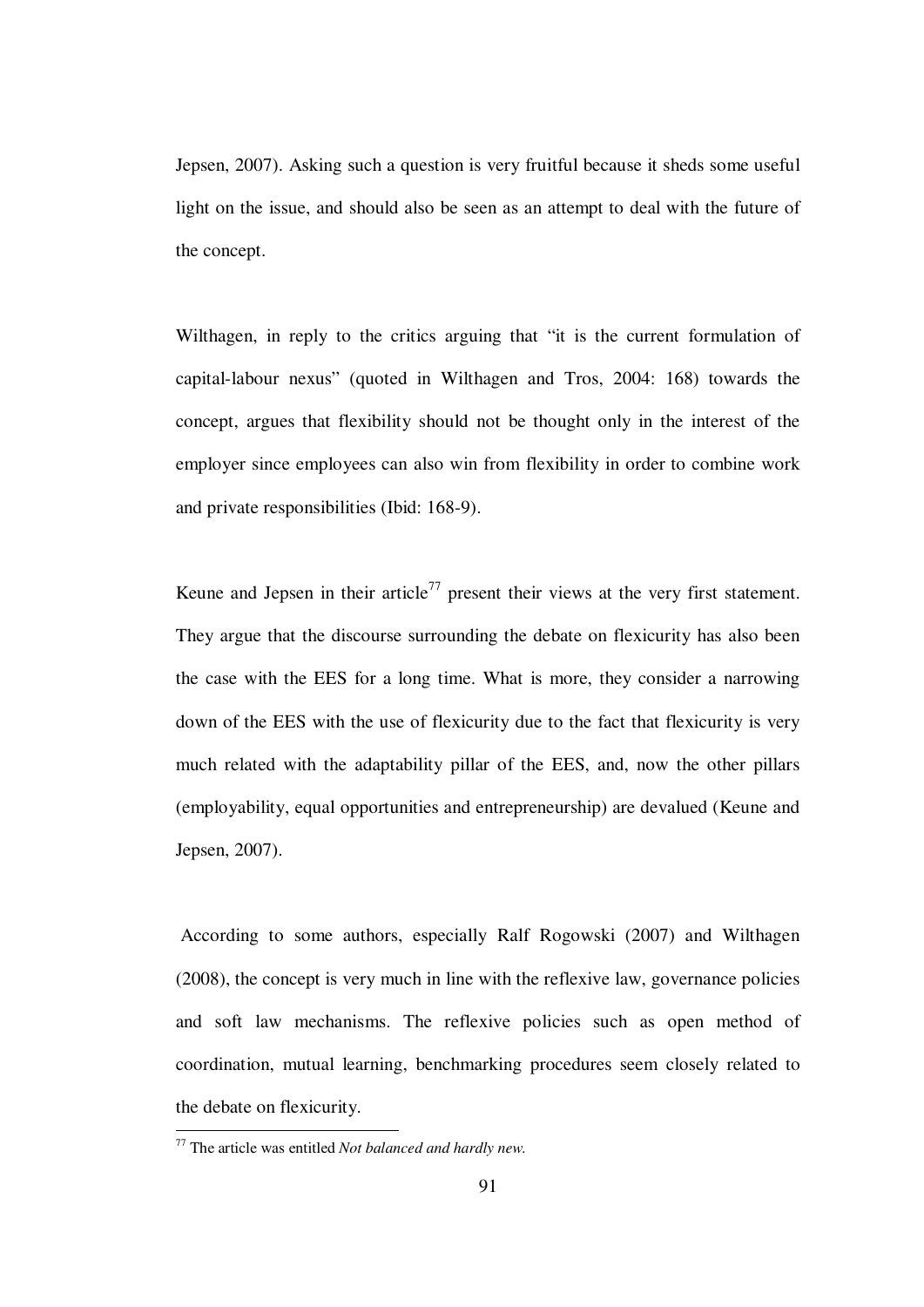Ronald Jannsen considers flexicurity "as a continuation of the attack of the OECD on the EPL<sup>78</sup> and Maria Jepsen "as the continuation of the activation"<sup>79</sup>.

#### **4.4. Flexicurity in the Turkish Context**

1

In line with the aim of this thesis, the concept of flexicurity has been evaluated mainly at the EU level. But, there is no doubt that the idea of combining labour market flexibility and security has clear reflections on a member-state level, as well as outside the borders of the EU. Thus, the term flexicurity is and must not be "locked in" only in European politics concerning labour market developments.

In addition, there is an emerging literature (Ilsøe 2007 for a comparison of Denmark and the U.S.; Bredgaard and Larsen 2007 for Denmark and Japan and van den Berg 2008 for Canada) on the transferability of flexicurity to other countries, mainly outside Europe.

As Pennings and Süral (2006: 1) notes Turkish accession to the EU means implementation of *acquis communautaire*, requiring Turkey, to amongst other things "increase the adaptability of workforce", to "reorient social security instruments", to "promote increasing employment" and so on. The implementation

<sup>&</sup>lt;sup>78"</sup>It has all happened in the early 1990s. OECD came along with "*EPL*" reduction. It did not work. They invent this term, "*flexicurity*". It sounds social...friendly to workers. But, this time, it is more accepted. *The attack is not frontal attack*. They are creating the impression that in the end, this is still social policy rather than employment policy". Interview with Ronald Jannsen on January 22, 2008 at Brussels/Belgium.

<sup>79</sup> In her words, "it started with *activation*, *life long learning* then *the European Social Model* and now we came to *flexicurity*. Interview with Maria Jepsen.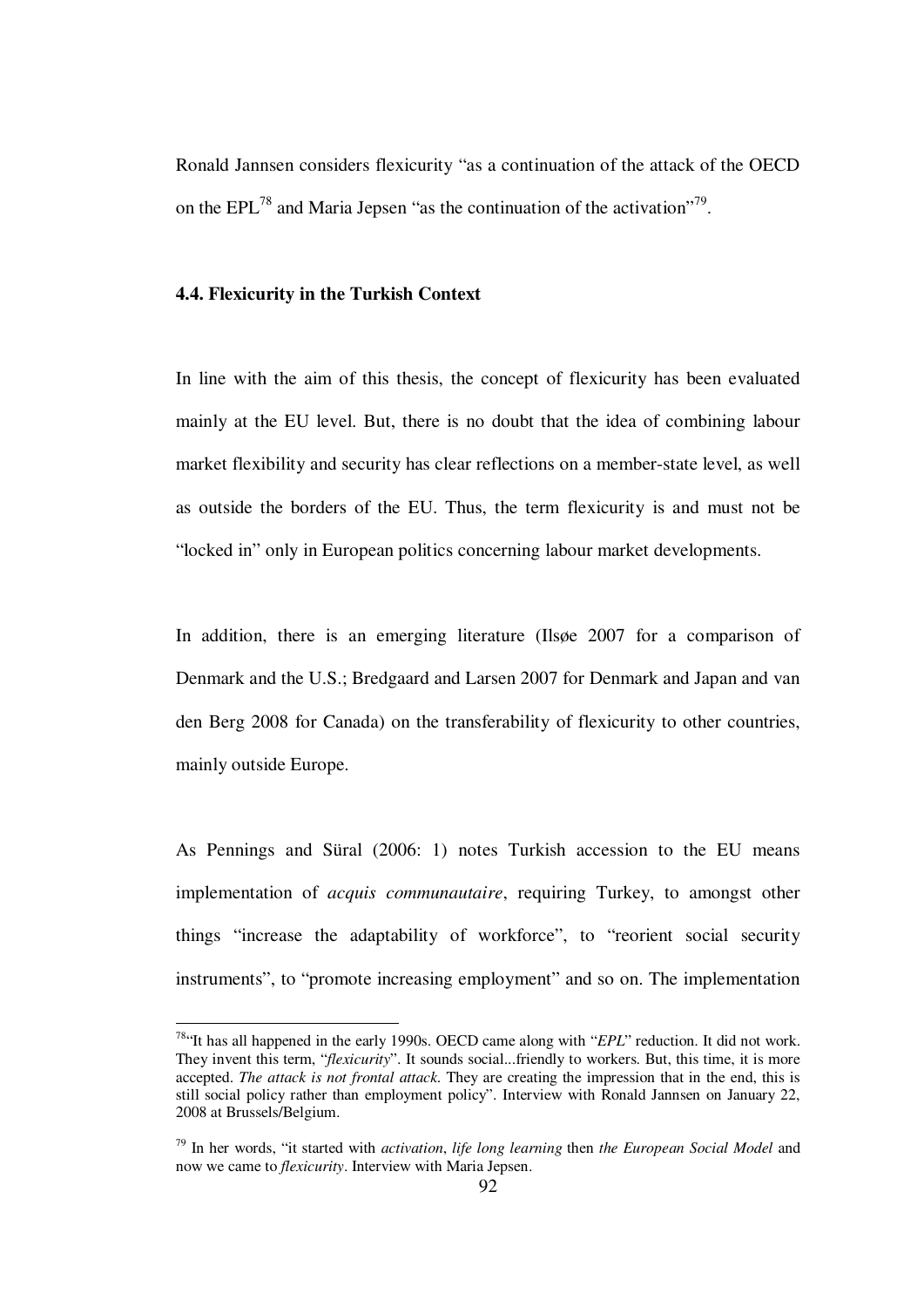of the *acquis communautaire* is an important dimension of the flexibility discourse in the Turkish context.

Regarding the overall debate on flexicurity, it is fair to argue that the debate has also been taken into account in Turkey over the last few years. In general, the debate seems to be imported in the Turkish context mainly by the efforts of the Turkish Confederation of Employers' Association (TISK).

The aim of this part is to look at the current flexicurity debate through the lenses of the Turkish social partners. Within this framework, some early comments will be noted on the following issues -specifically considering the appropriate time of launching a flexicurity-type of labour market reform; the possible role of the Turkish government and related to this, the possible regulatory tool; and as being a candidate country for EU membership, the possibility of using the EU as a pretext in order to increase the flexibilisation of labour markets, in other words, avoiding the blames of the public and resisting trade unions<sup>80</sup>. It should be noted that flexicurity is a recent entry in the Turkish debate, and a full-fledged analysis of it is, at the present time, a rather formidable task. Moreover, flexicurity in Turkey necessitates a more comprehensive study than the current one. Nevertheless, this part will try to capture the ongoing debate among the Turkish Social Partners on the issue and offer some vital clues as to its instrumentalization.

<sup>80</sup> It is considered that "the attempts by Turkey to implement the EU *acquis* were the driving forces behind the evolution of labour issues in the 1990s and early 2000s". Within this framework, "the Labour Act of 2003 constituted a drive towards flexibility in line with the Community *acquis*" (Pennings and Süral, 2006: 6-7).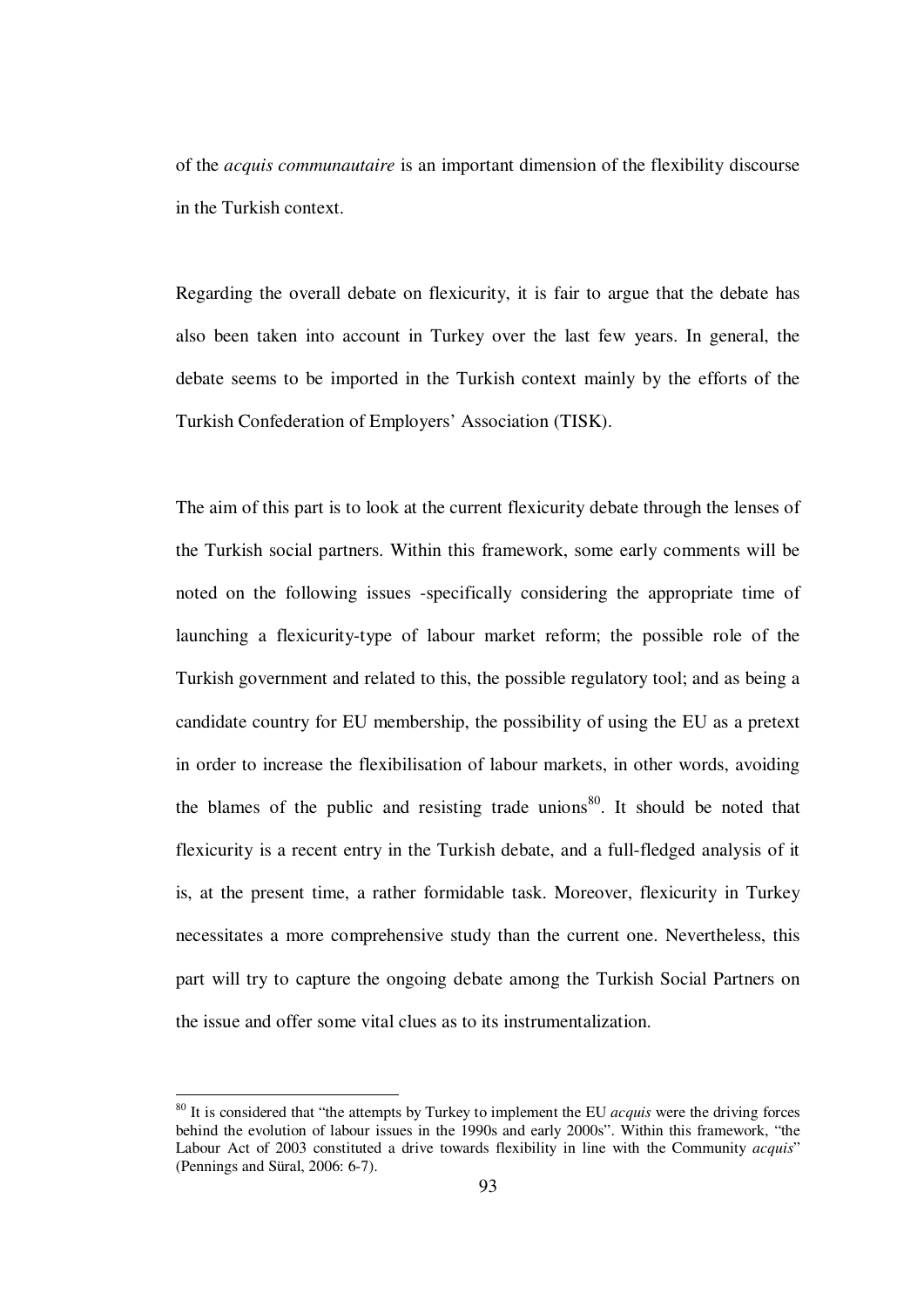## **4.4.1. The Turkish Social Partners**

It is generally accepted that *there is an asymmetry* in Turkish labour relations due to the fact that there is only one confederation of employer organisations, while the unions are organized into three confederations (der Valk and Süral, 2006: 41). TISK (Turkish Confederation of Employers' Associations) is the employers' confederation comprising 21 employers' associations and around 1.200.000 employees. Of the trade unions, TURK-IŞ (Confederation of Trade Unions of Turkey) is the largest confederation and is perceived as reflecting the centre left of the political spectrum (It is noteworthy that, since the last few months, TURK-IŞ has been criticized as having similar concerns to that of the ruling party). DISK (Confederation of Progressive Trade Unions of Turkey) has more left wing attitudes, while HAK-IŞ (the Confederation of Righteous Trade Unions) is generally perceived as having an Islamist stance.

# **4.4.2. Major Characteristics of Labour Relations in Turkey**

Before dealing with the issue at hand, an overall picture of the Turkish reality regarding industrial relation is in order. The major characteristics of labour relations in Turkey can be summarized in the following way:

There is an asymmetry in Turkish labour relations due to the fact that there is only one confederation of employer organisations, while the unions are organized into three confederations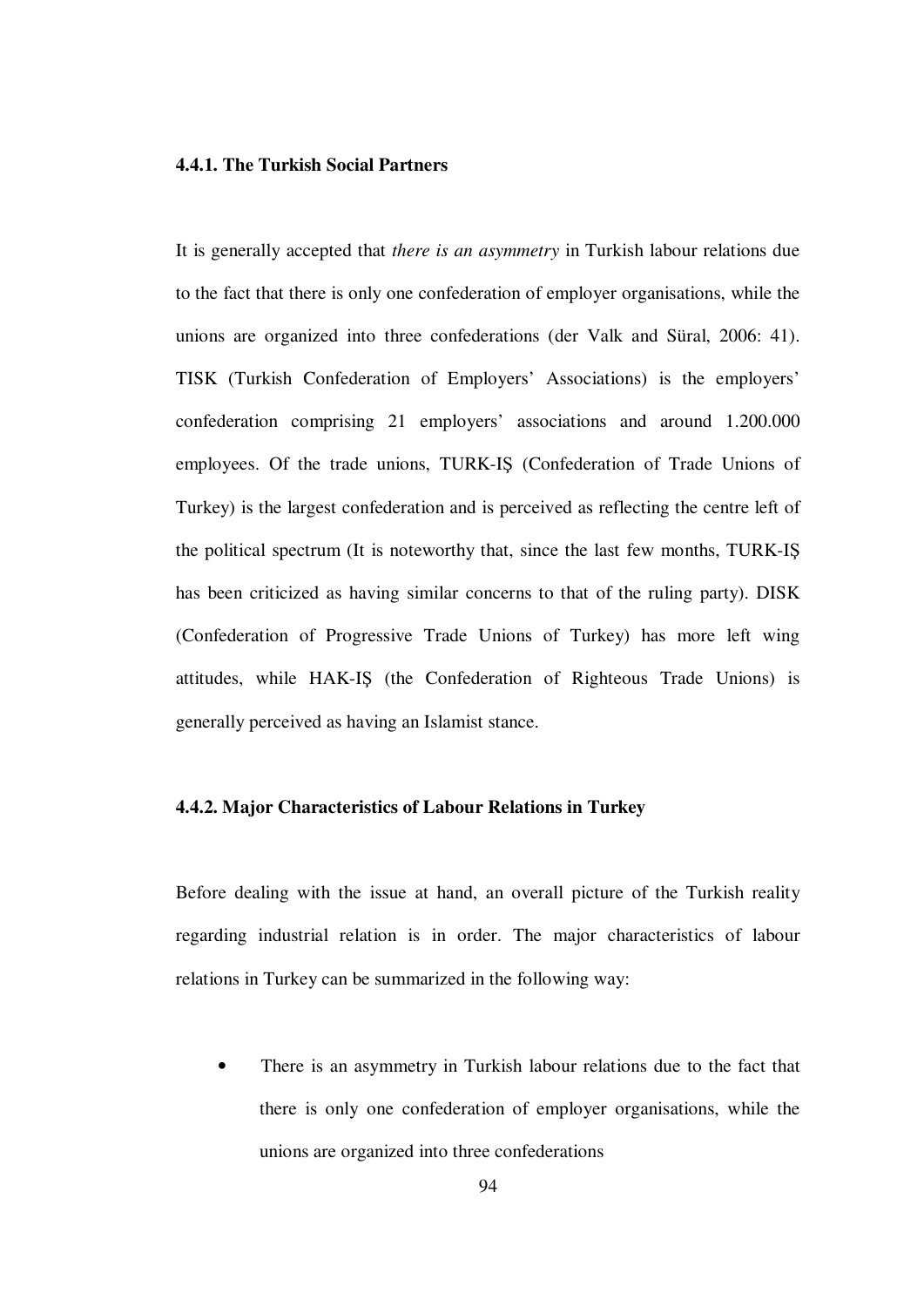- Workers' unions represent less than 10% of the employed in Turkey (Ercan, 2006: 2).
- The currently applicable Trade Union and Collective Bargaining, Strike and Lockout Laws are not in line with the ILO and EU standards<sup>81</sup>
- The emphasis is placed on differences and conflicts and not on common interests and consensus.
- Unions are focused more on government and labour legislation than on the employers and other unions, or on consultation or negotiation.
- Labour legislation has always been the major means of establishing labour standards.
- Collective bargaining as the most widespread form of social dialogue in Turkey- is characterised as *distributive bargaining* (one side loses while the others win) rather than *integrative bargaining* (win-win approach).
- The social partners describe the role of Turkish government within the social dialogue as problematic, insufficient, unproductive and too dominant (der Valk and Süral, 2006: 45-61).

These characteristics, as argued before, are not appropriate to reach a consensus that the main message of flexicurity reveals: *Win-win approach*. Now it should be functional to look into the details of the social partners' view on the issue of flexicurity.

<sup>&</sup>lt;sup>81</sup> Commission of the European Communities (2007b), "Turkey 2007 Progress Report", Communication from the Commission to the European Parliament and the Council, SEC (2007) 1436, Brussels, 6 November 2007.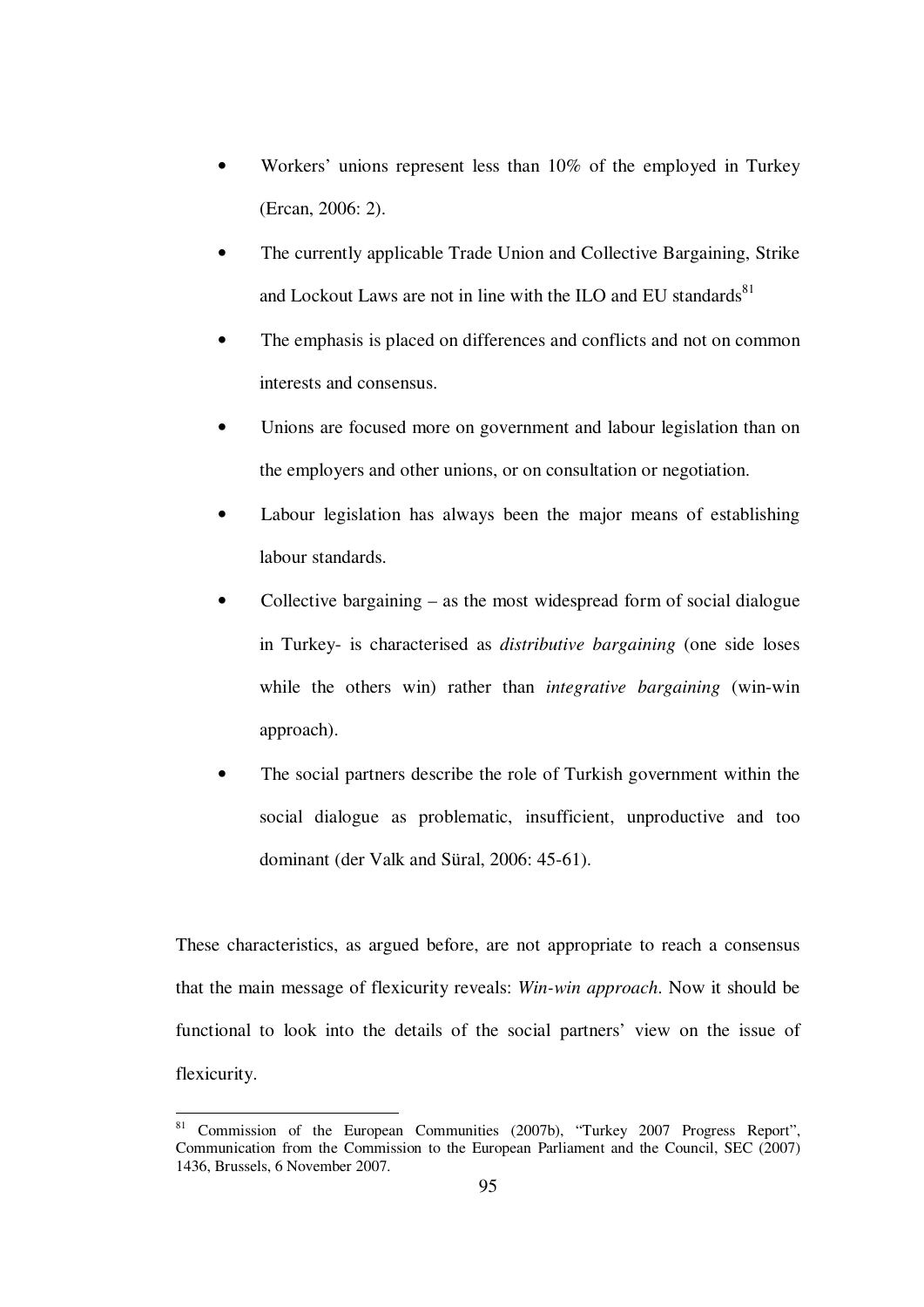#### **4.4.3. Turkish Social Partners and Flexicurity**

The flexibilisation of Turkish labour markets has undergone an important transformation with the Labour Act of 2003 which introduced flexibilities on parttime work, fixed-term contracts, on-call work and flexitime. However, it is difficult to argue that, it has brought foreseen outcomes, despite the steadily increasing rates of economic growth. The unemployment rate is still very high and increasing, the overall employment rate is very low, and the share of the black market/informal economy has not been decreased to negligible levels (see Table 4.3)

| Table 4. 3. Household Labour Force Survey for the Period of February 2008 |  |  |  |  |  |  |
|---------------------------------------------------------------------------|--|--|--|--|--|--|
| (February, March and April 2008) Compared to the Same Period of the       |  |  |  |  |  |  |
| <b>Previous Year</b>                                                      |  |  |  |  |  |  |

|                                      | 2007 | 2008 |
|--------------------------------------|------|------|
| Employment rate $(\% )$              | 42.1 | 41.7 |
| Unemployment rate $(\%)$             | 10.4 | 10.7 |
| Youth employment $(\%)$              | 19.5 | 19.5 |
| Black market/informal economy $(\%)$ | 46.2 | 43.4 |
|                                      |      |      |

Source: Turkish Statistical Institute (TurkStat), June 16, 2008.

The term flexicurity has recently gained popularity despite the fact that the term has been discussed since 1998 among academicians. Since 2006, under the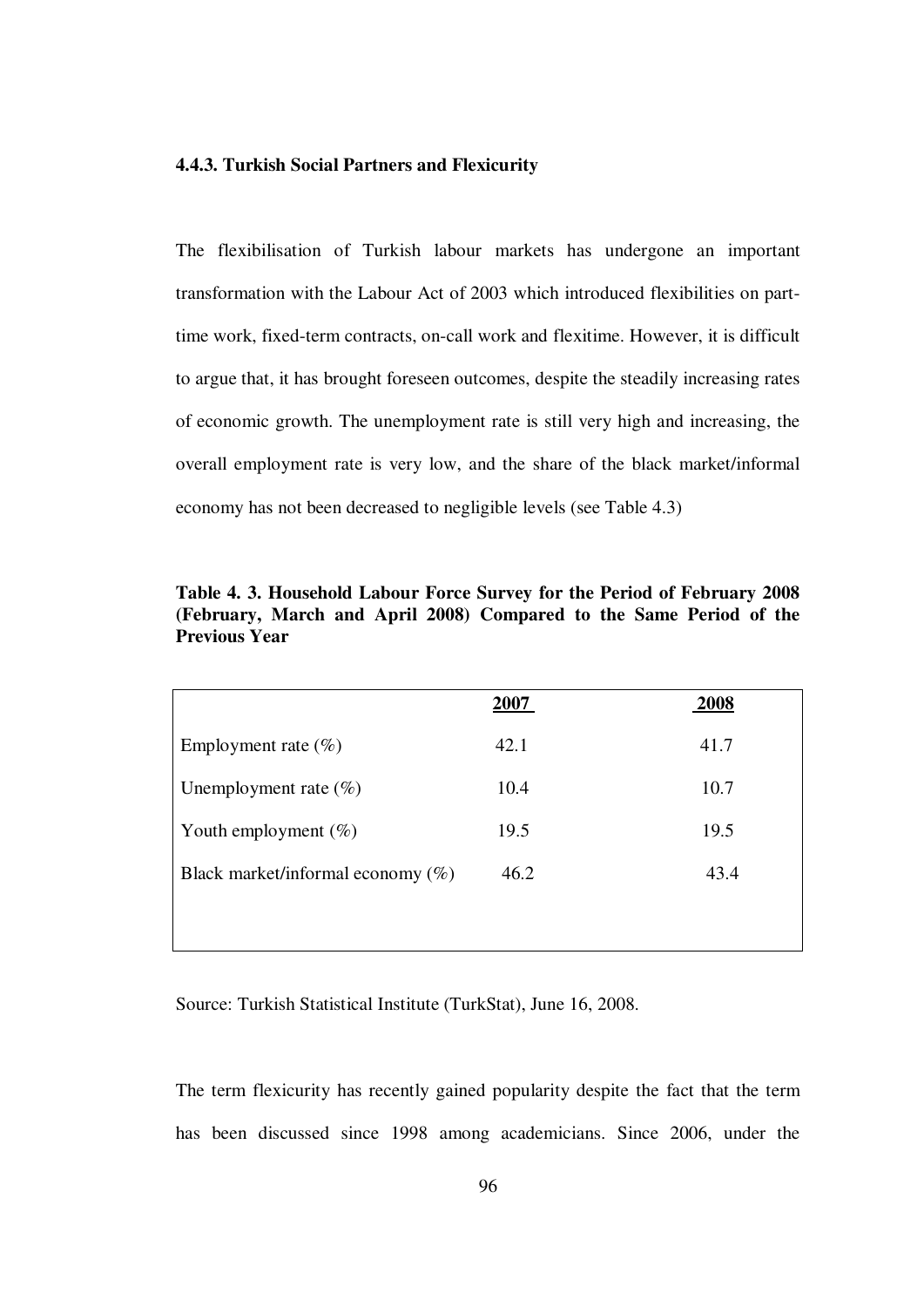leadership of the EU and its institutions, the term has been widely used all over the world by politicians, academicians and by the social partners. This debate has also been brought to Turkey under the aegis of the efforts of TISK since 2006. TISK's monthly magazine İş*veren* (Employer) published an information article on flexicurity in June  $2006^{82}$  (Ercan, 2006: 2). After that date, TISK has intensified its pressure on the issue of flexibility in general and flexicurity in particular. TISK has stated the need for a flexicurity type of labour market relations in Turkey on the basis of the competitiveness discourse with which it is concerned. TISK stated its concerns while referring to the OECD indicators claiming that Turkey has one of the most rigid labour markets in the OECD, and also referring to World Economic Forum's Global Competitiveness Index 2006-2007 that ranks Turkey at the bottom of all the OECD members in terms of competitiveness. TISK claims that introducing new measures in order to increase flexibility in terms of work contracts is necessary to tackle the unemployment problem in Turkey and to enhance competitiveness (*Hürriyet*, 10.01.2007).

The issue of flexicurity is another point of discussion among the social partners. Their stance on this issue should be articulated in the way outlined in Figure 4.1. DISK is at the top demanding more security, and bases its arguments on the fact that "*full-time work is the basic type of work. The nature of part-time work and temporary work has to be identified in accordance with the workers and production needs and should not affect full-timers' position and rights*" (der Valk and Süral, 2006: 64). Considering the positions of TURK-IŞ and HAK-IŞ, one can

 $82$  Ercan argues that the information article on flexicurity presents the Wilthagen Matrix without referencing the source (Ercan, 2006: 2).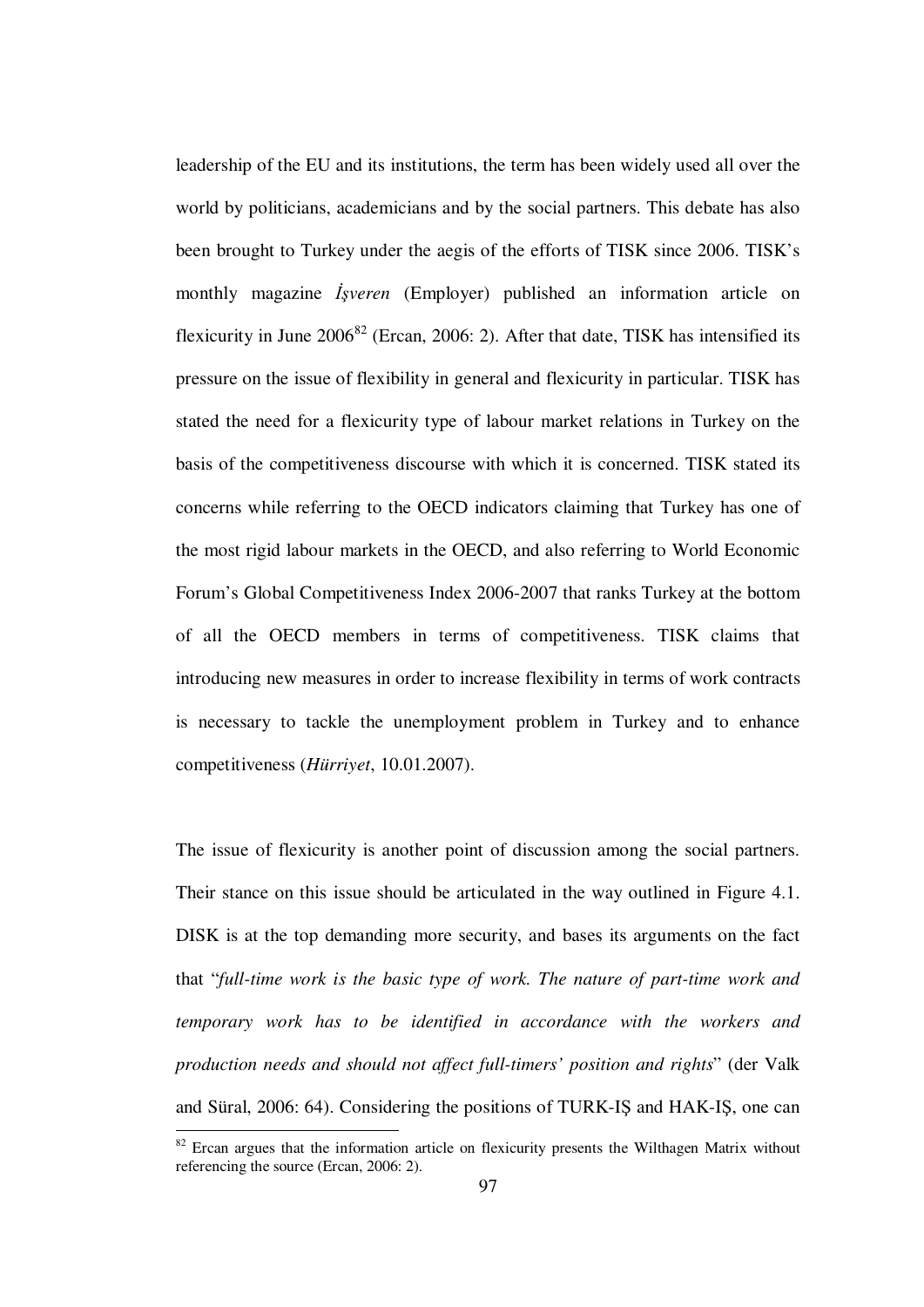rank HAK-IŞ's position nearer to TISK based on its views on the issue of *temporary work agencies* and *vocational training* (see Table 4.4 for the answers of social partners on this issue).

Regarding the Justice and Development Party's (AKP) stance on flexicurity, their "Election Manifesto" for "22 July 2007 Elections" made references to the issue without using the concept of flexicurity. Under the employment heading of the manifesto, the three pillars of the party's employment strategy were noted. Those are "to decrease the burden on labour force and provide the flexibilization of labour markets"; "to strengthen the relations between the vocational training and labour market" and "to strengthen Active Labour Market Policies". Within this perspective, the manifesto noted that "types of flexible employment will be encouraged; the *flexibility-security relation will be preserved*" (AKP Seçim Manifestosu, 2007: 119-120, emphasis added). It is fair to argue, depending on the above notes, that the understanding of AKP, a balance between flexibility and security has already been achieved. Even increasing the types of flexible employment is related with the preservation of the flexibility-security balance in their eyes. Flexicurity or the balance between flexibility and security is largely considered as a matter of increasing the flexible types of employment by the AKP.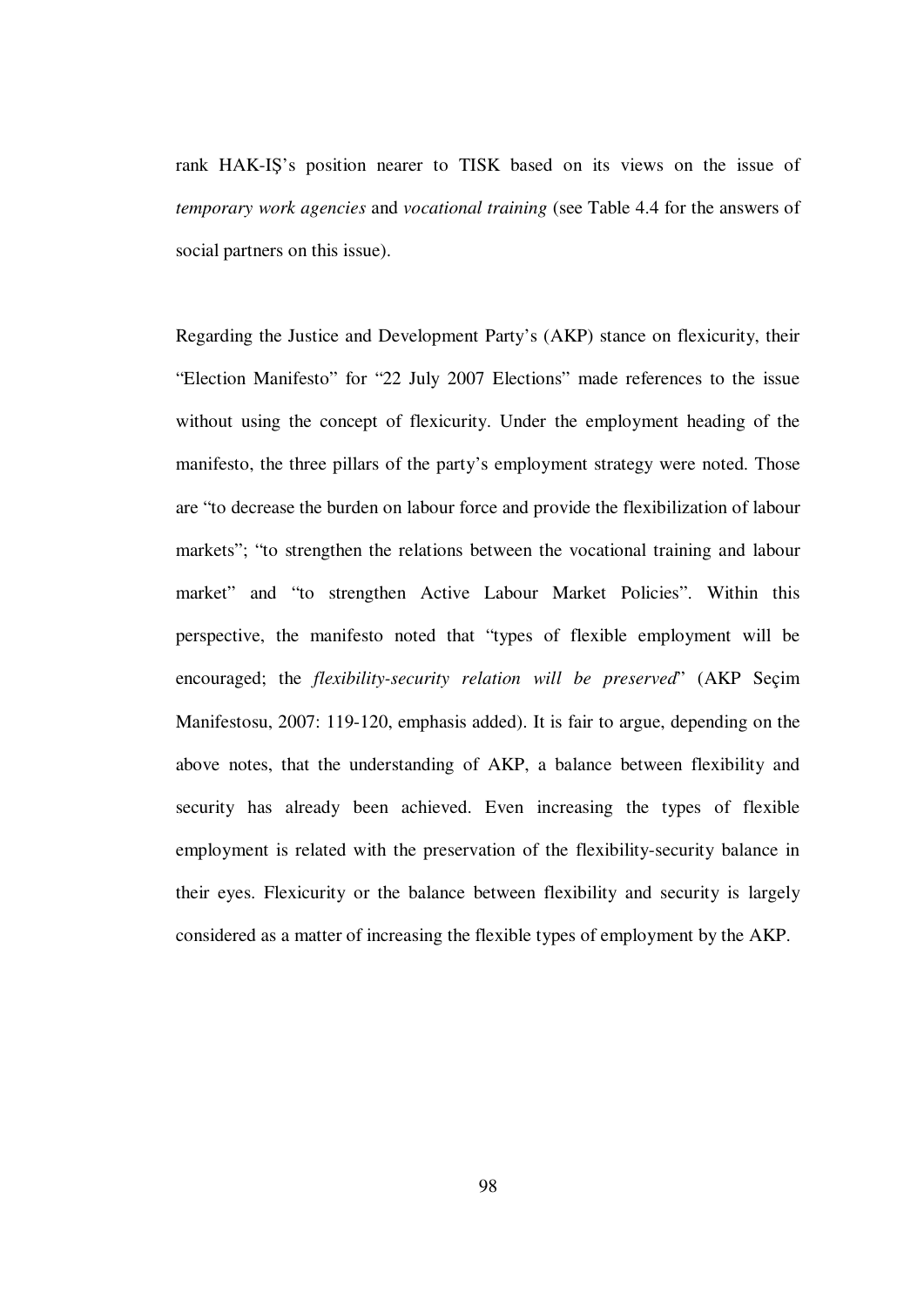

# **Figure 4. 1. Security and Flexibility and the Position of the Turkish Social Partners**

Source: der Valk and Süral, 2006: 65.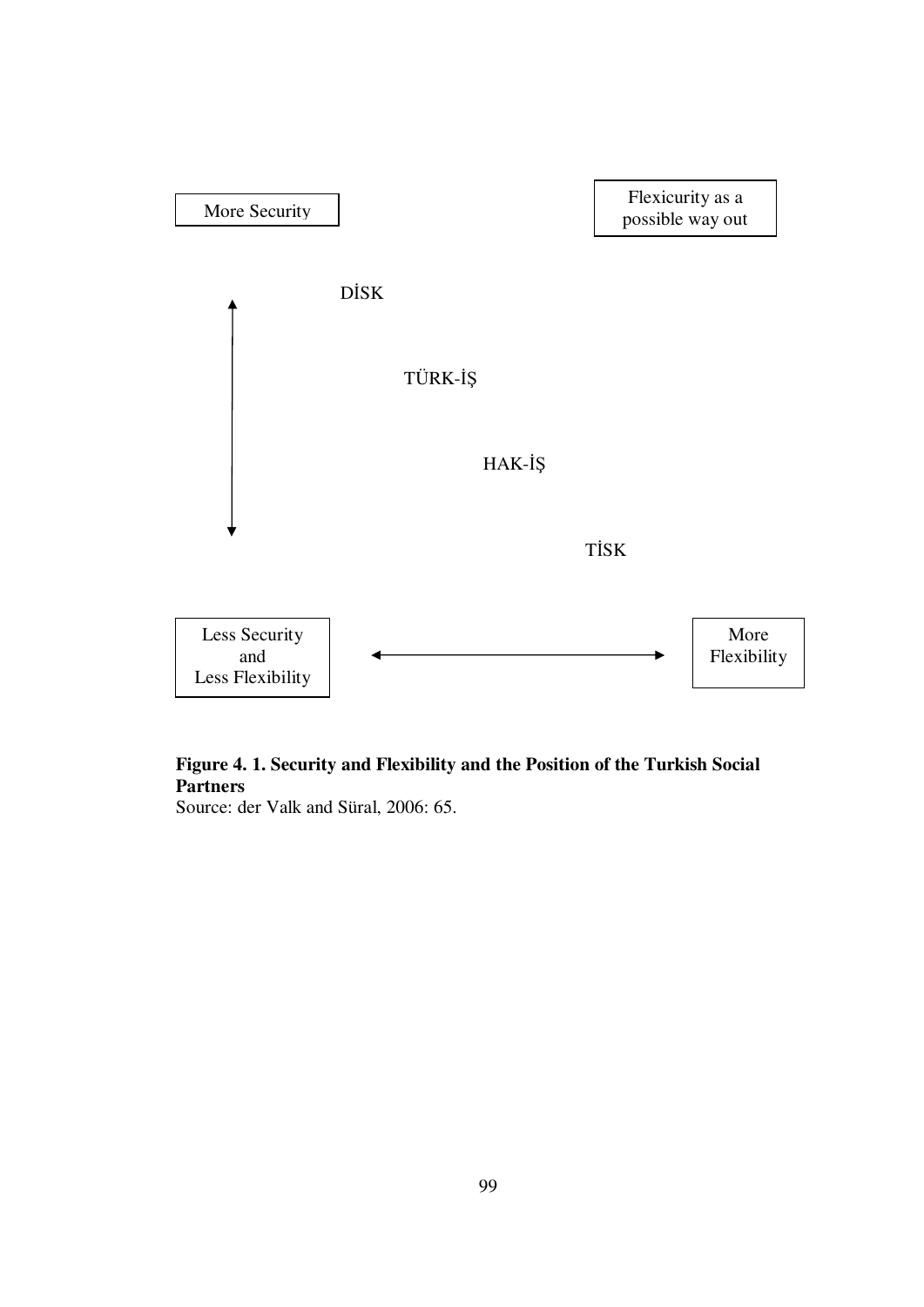|                                                 | <b>OPINIONS AND URGENCY</b>   |                |     |           |
|-------------------------------------------------|-------------------------------|----------------|-----|-----------|
|                                                 | $(Yes, Maybe or No)$ $(+,++)$ |                |     |           |
| FLEXIBILITY AND FLEXICURITY                     | <b>TISK</b>                   | <b>DISK</b>    | TÜR | <b>HA</b> |
| <b>MEASURES: EMPLOYMENT GUIDELINES</b>          |                               |                | KİS | K-İŞ      |
| 1/3                                             |                               |                |     |           |
|                                                 |                               |                |     |           |
| m) Create entrance opportunities to the formal  | $Yes++$                       | N <sub>0</sub> | May | Yes       |
| labour via temporary work agencies              |                               |                | be  | $\div$    |
|                                                 |                               |                |     |           |
|                                                 |                               |                |     |           |
|                                                 |                               |                |     |           |
| n) Improve the legal position of temporary      | $Yes++$                       | No             |     |           |
| work agencies. The government could consider    |                               |                | Yes | Yes       |
| changing the Labour Act, introducing a          |                               |                |     | $^{++}$   |
| licensing system for temporary work agencies    |                               |                |     |           |
| and allowing vocational training programs to be |                               |                |     |           |
| created for employees working for temporary     |                               |                |     |           |
| work agencies.                                  |                               |                |     |           |
|                                                 |                               |                |     |           |

### **Table 4. 4. Main Results Questionnaire Turkish Social Dialogue 2005**

Source: der Valk and Süral, 2006: 79.

Also, the need for comprehensive studies on the timing of flexicurity-type reforms – whether it is appropriate to be implemented in times of economic boom or vulnerabilities; the possibility of using the EU as a pretext, thus avoiding the blames for the resistance within the Turkish context is of paramount importance.

For the time being, however, it seems unlikely to reach a flexicurity-type of a compromise in the Turkish context. As a conclusion, it will be clear that there is a disagreement among the social parties and reaching a consensus among them without external pressure (mainly of government, as it was the case in France, by a top-down regulation) seems to be very difficult at the time being.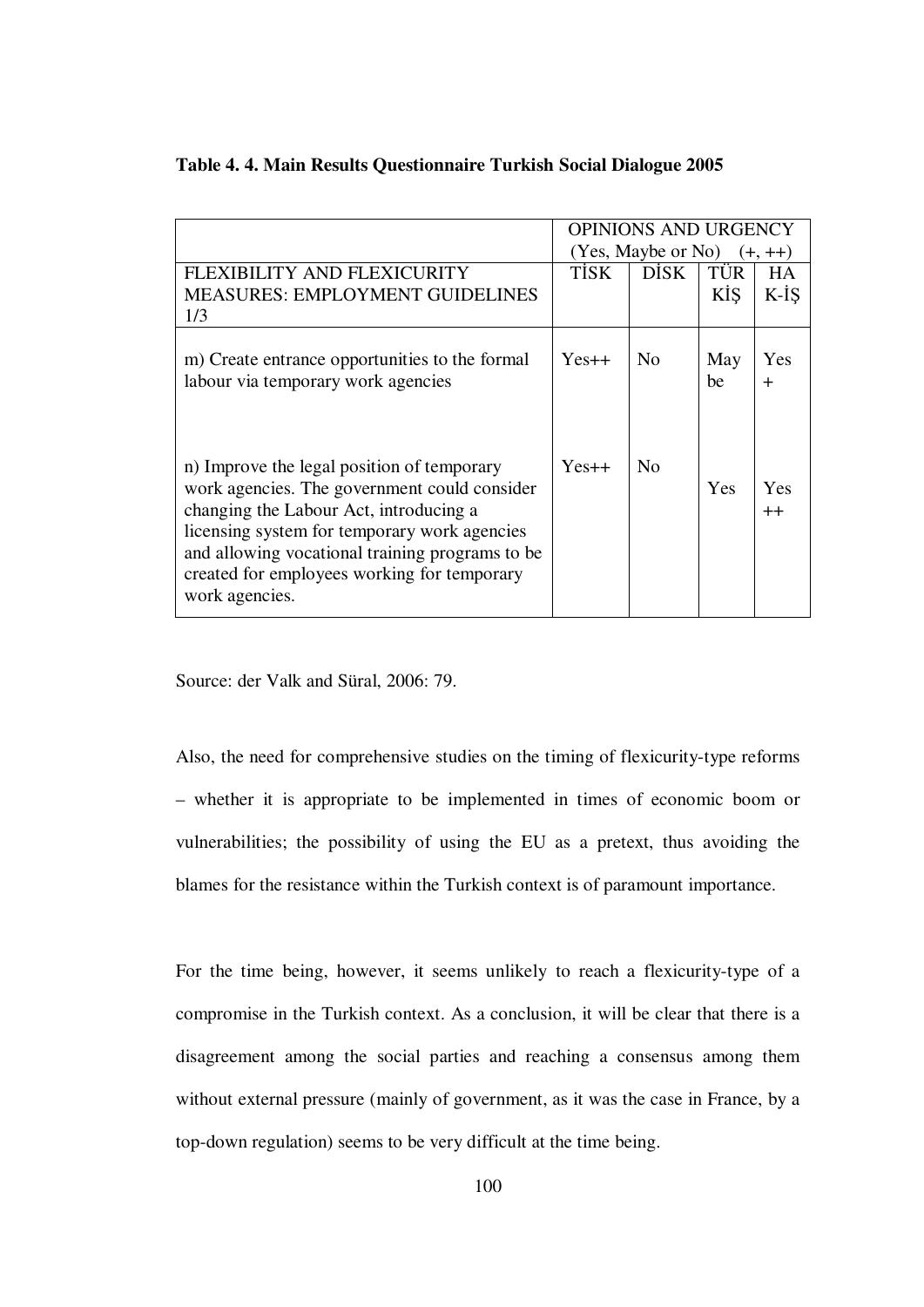## **CHAPTER V**

# **CONCLUSION**

In this thesis, one of the most famous concepts of the last few years, flexicurity, has been explored with particular reference to the role the Commission of the European Communities played in the debate within the European Union.

Since the end of the Golden Years of Capitalism, there have been important changes in economic, social and employment policy areas. In particular, the quest for increasing the flexibility of labour markets has been a challenge for European countries. The U.S. labour market model, considered as more flexible and adaptive to the changes in the market, had been successful in terms of unemployment rates during the 1990s unlike the European countries, which have been labelled as possessing "rigid" labour markets.

Regarding the definitions of the concept, one point needs special attention. The arguments on the lack of a general theory or a framework for the concept which makes flexicurity attractive for everybody deserves to be explored. This is also largely reflected in the debate over the definitions of the concept. There are many definitions used for the concept, and the definitions remain ambiguous.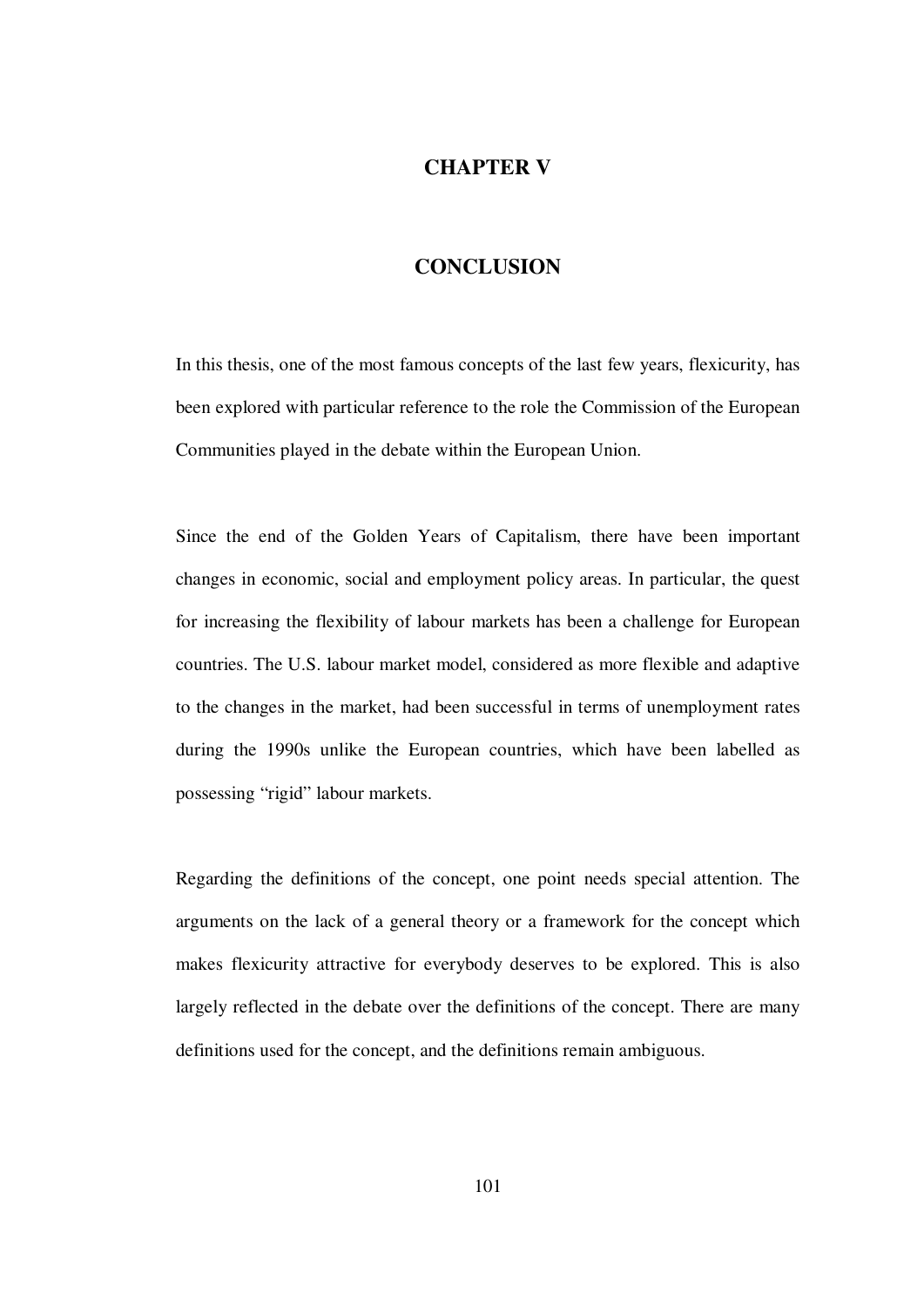It is crucial to note that the discovery of the Danish labour market model which is different from the Dutch one, has paved the way for attempts to provide definitions capable of comprising both labour market models. In other words, this led to the freeing up of the concept of flexicurity from its Dutch origins. Very much related to the above observation, the attempts of providing definitions for the concept through focusing on the country examples of the Danish and Dutch model indicate that the method of induction has been privileged in this debate. Another noteworthy finding of this thesis is that operational purposes aiming to measure the concept through some indicators has been the central focus. This kind of efforts, which seem very beneficial to make comparisons between countries, started to be applied in order to label different countries under specific flexibility/security combinations. Through this way, some states have been put forward as paradigm cases or ideal models.

With regard to the debate at the EU level, the Commission, due to its preponderance in decision-making and giving a direction to the overall debates, has been very active in pushing the concept to the top of the European agenda. But, for the time being, to speak about a European consensus on the concept is not realistic. The other main European institutions have some reservations towards the Commission's reasoning but they are not negative about flexicurity. Nevertheless, the Commission seems to be victorious in terms of getting other sides to accept the basic tenets of the debates it has been advocating. Having argued for the ambiguous nature of flexicurity and the role the Commission has been playing in the debate at the EU level, this thesis has also argued that the ambiguity associated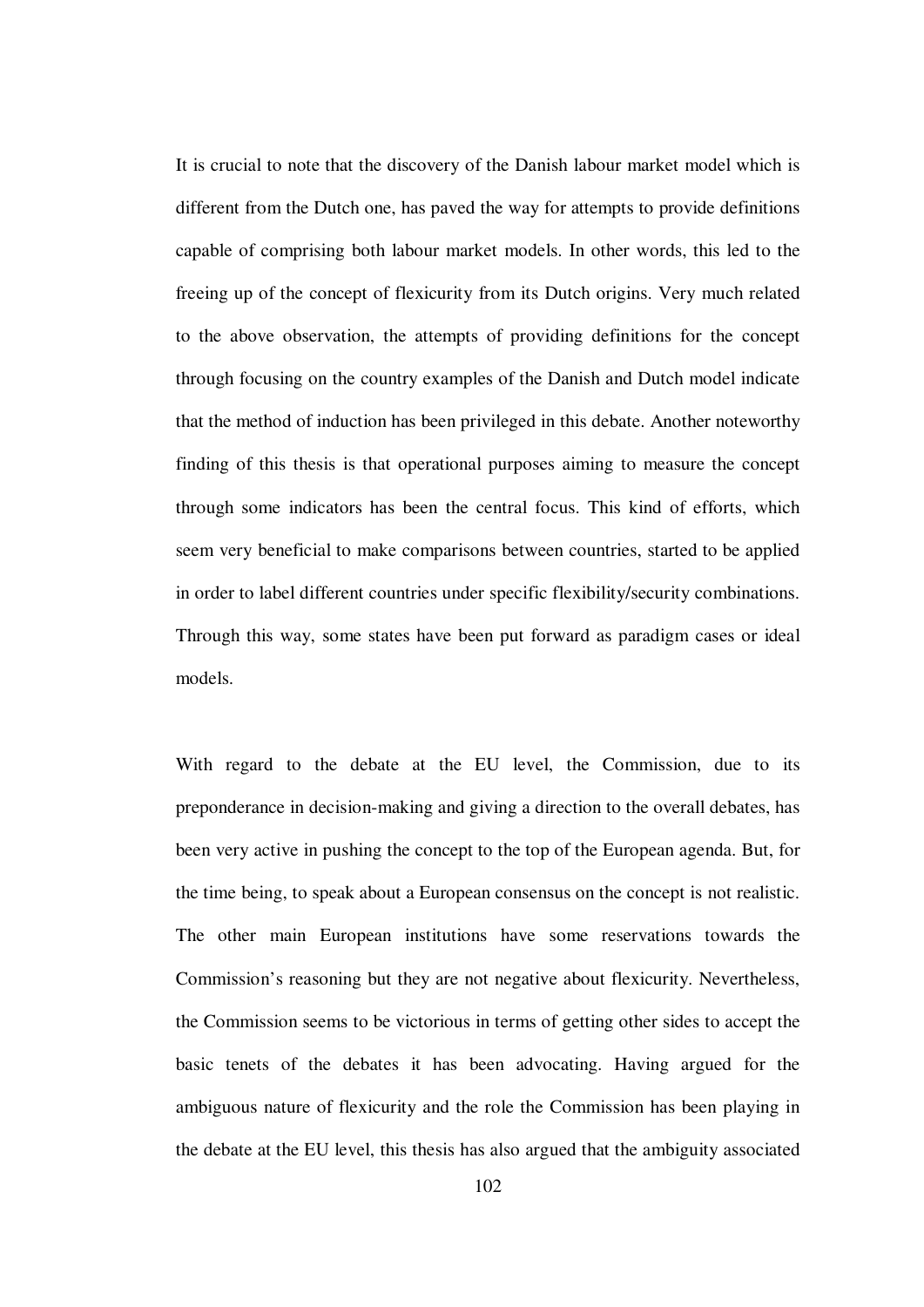with the concept, at the EU level, is not an ordinary ambiguity, but a deliberate ambiguity.

Since 2006, we have been witnessing increasing efforts at the EU level (especially by the Commission) to push the concept to the top of the political/economic agenda. In the previous periods, the need for a fine balance between flexibility and security in the labour markets had been considered within the confines of the European Employment Strategy, and in particular falling under the adaptability pillar. According to this thesis, this timing is not accidental. The failure of the Constitutional Treaty in France and the Netherlands in 2005 was a clear manifestation of the decreasing legitimacy of the integration project and of its supranational bodies, namely the Commission. The mid-term revision of the Lisbon Strategy in which the Employment Guidelines together with the Broad Economic Policy Guidelines were incorporated to the Integrated Guidelines was considered as prioritizing the flexibility needs over security. They have led the Commission to show a social face, by using the concept of flexicurity, in order to neutralise the present antagonisms directed against it by its opponents. This observation necessitates a clear investigation in order to argue whether the term flexicurity has transformed the overall debate on the issue of Social Europe. The conclusion reached after the investigation is that flexicurity seems a new discursive tool rather than a change in the discourse that has existed for many for years. Thus, this thesis believes that "the song is again that song; the string in the musical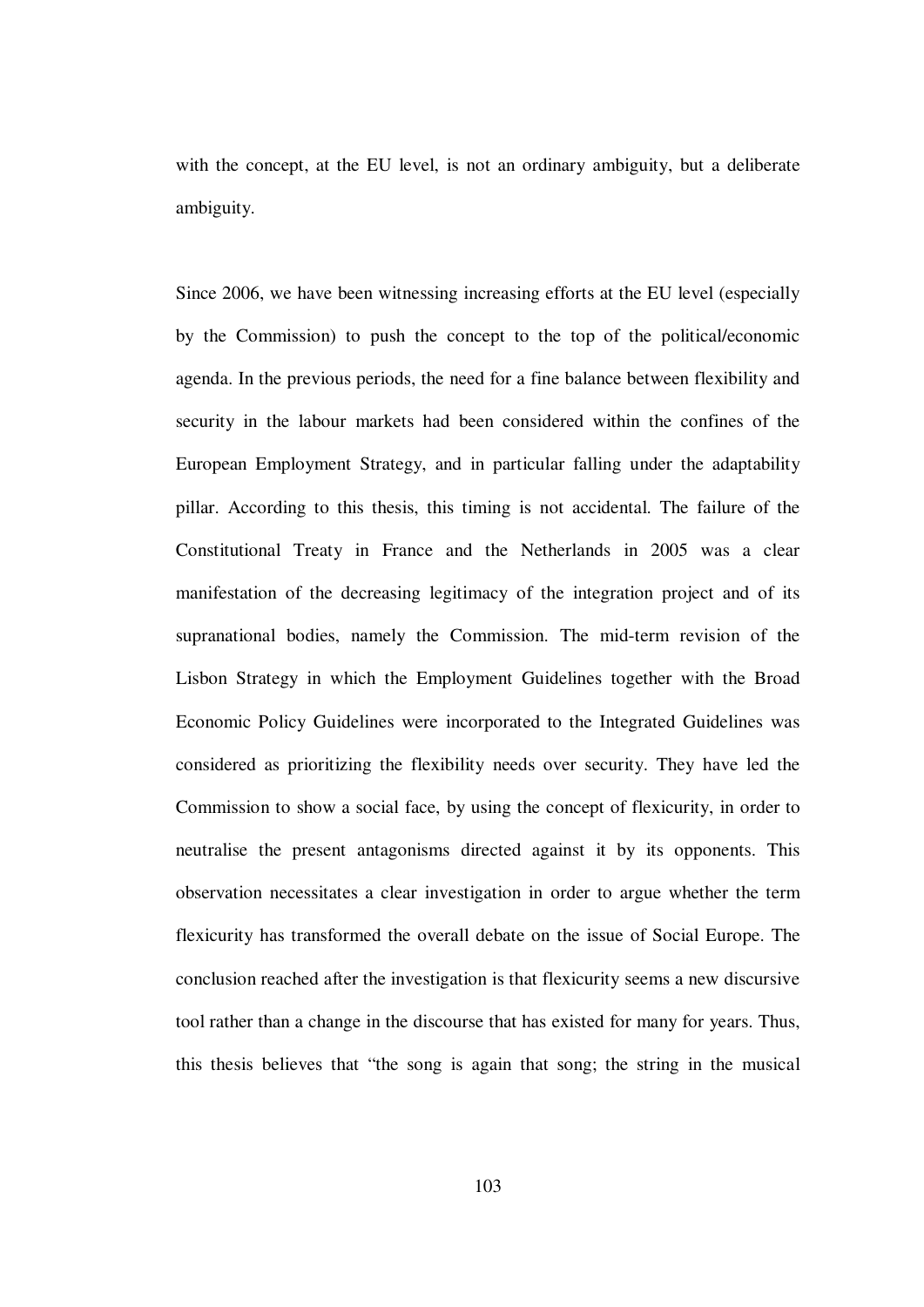instruments has changed"<sup>83</sup>. The "song" in these expressions can be considered as the "discourse" and the string in the musical instruments as the "discursive tool". The *song* is the attempt to provide reconciliation between capital and labour, or between economic and social policies, or between flexibility and security since the end of Golden Years of Capitalism; and *changing string in the musical instruments* is the concept of flexicurity replacing older concepts such as activation, transitional labour markets and the European Employment Strategy. Consequently, the discourse remains intact but the tool to reach the aims expressed in the overall discourse has changed.

In addition, it is a discursive tool propagated by policy entrepreneurs in the Commission eager to impose the broad terms of their agenda on other EU institutions and the non-complying social partners.

Few words should be noted for the possible future of the concept. The concept contains the danger of disappearing due to the ambiguity of its nature. In the words of Jørgensen and Madsen;

Perhaps it is the present lack of a precise and concrete concept of flexicurity used by the EU institutions that has secured the European success and status as a celebrity. A non-precise meaning can make flexicurity politically harmless. But if the concept and the strategy is defined too broad and all encompassing it will soon be scraped again – and then you could talk of a pyrrhic victory for flexicurity (Jørgensen and Madsen, 2007: 31).

1

 $83$  This passage is translated from a famous Turkish poem of Neyzen Tevfik: "Türkü yine o türkü, sazlarda tel değişti; yumruk yine o yumruk, bir varsa el değişti".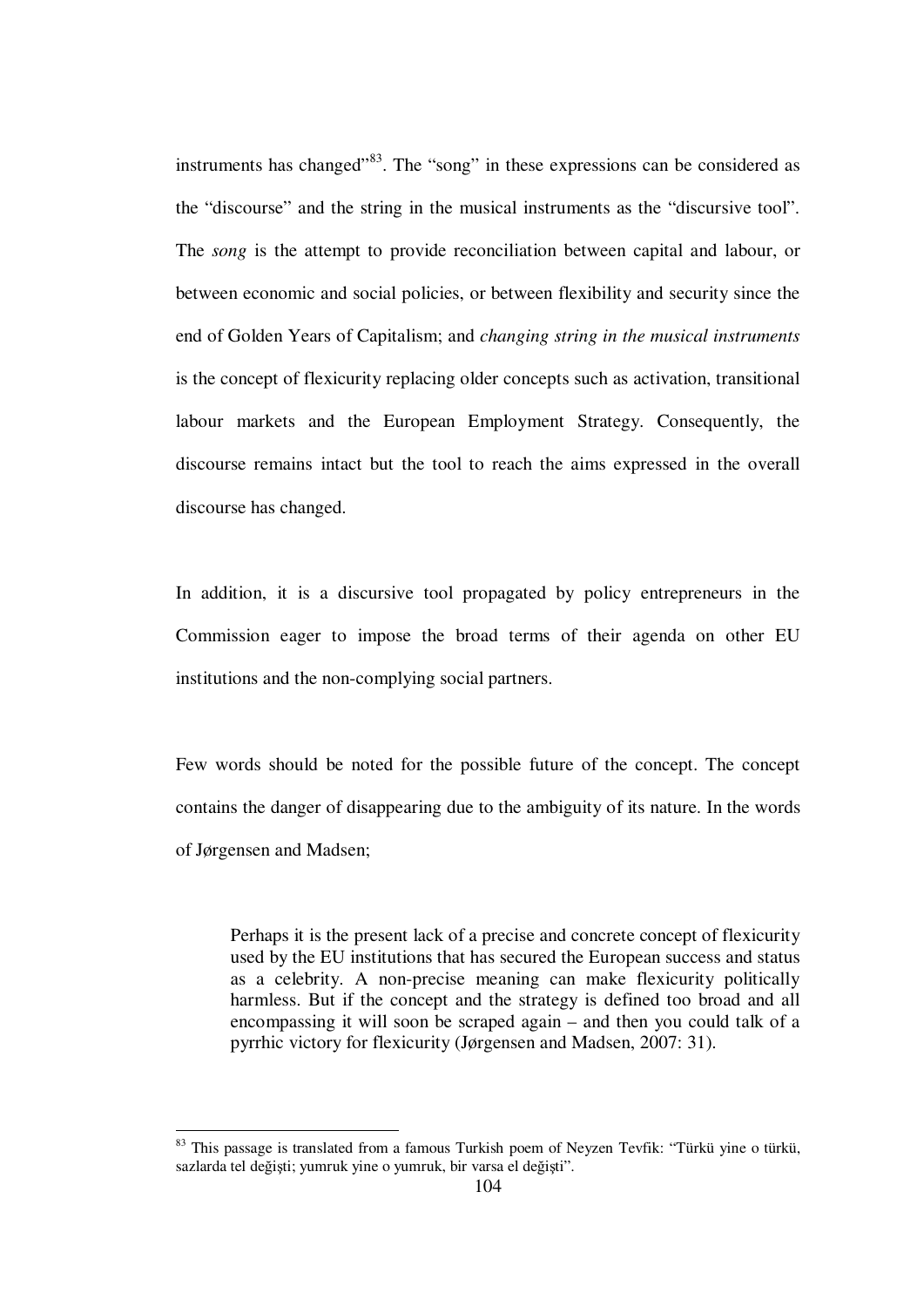It is fair to argue that if the debate on the concept is not strengthened considering the overall shortcomings, i.e. the gender dimension (the income gap between sexes, the absence of the necessary conditions for combining work and family life remain a central problem for European workers<sup>84</sup>); its relation with macroeconomic policies (the relation between supportive macroeconomic conditions and launching flexicurity type reforms remain unclear), an understanding of security that is limited to employability and so on, then this buzzword will not escape from the decreasing popularity of previous famous words such as "activation" and the "European Social Model".

1

<sup>&</sup>lt;sup>84</sup> See European Parliament, 2007.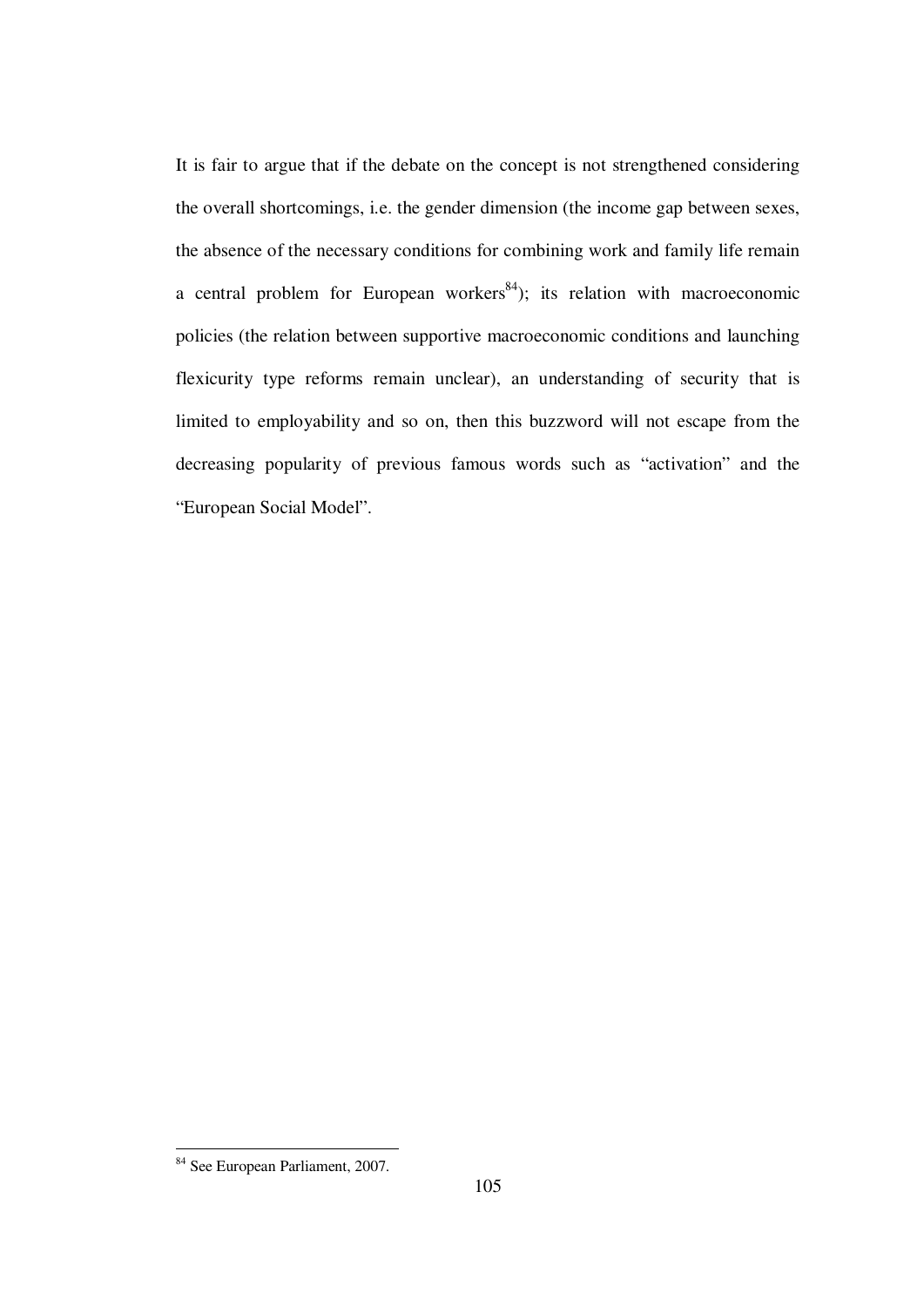## **BIBLIOGRAPHY**

Adalet ve Kalkınma Partisi (2007) *AKP Seçim Beyannamesi*, http://www.akparti.org.tr (retrieved on May 20, 2008).

Apeldoorn, B. V. (2003) "European unemployment and transnational capitalist class strategy: the rise of neo-liberal competitiveness discourse", in Overbeek, H. (ed.) *The Political Economy of European Employment*, Routledge, London, p. 113- 134.

Ashiaghbor, D. (2005) *The European Employment Strategy*, Oxford University Press, New York.

Auer, P. (2002) "Flexibility and security: labour market policy in Austria, Denmark, Ireland and the Netherlands" in Schmid, G. and Gazier, B. (eds.) *The Dynamics of Full Employment*, Edward Elgar Publishing, Cheltenham, UK, p. 81- 105.

Babbie, E. (2001) *The Practice of Social Research*, Wadsworth Publishing Company, Belmont, CA, 9<sup>th</sup> Edition.

Barbier, J., C. (2007) "From political strategy to analytical research and back to politics, a sociological approach of 'flexicurity'" in Jørgensen, H. And Madsen, P., K. (eds.) *Flexicurity and Beyond: Finding a new agenda for the European Social Model*, DJØF Publishing, Copenhagen, Denmark, p. 155-189.

Bekker, S. (2007) "Flexibility and security in the adaptability of the EES: A study of Commission guidelines and recommendations and countries' responses", paper for the 5<sup>th</sup> International Research Conference on Social Security: *Social security and the labour market: A mismatch?* International Social Security Association, Warsaw, 5 – 7 March 2007, p. 1-29.

Bekker, S. and Wilthagen, T. (2008) "Europe's Pathways to Flexicurity: Lessons Presented from and to the Netherlands", *Intereconomics*, March/April 2008, p. 68- 73.

Bercusson, B. (ed.) (2007) "Manifesto for a Social Constitution: 8 options for the European Union", *European Trade Union Institute for Research, Education and*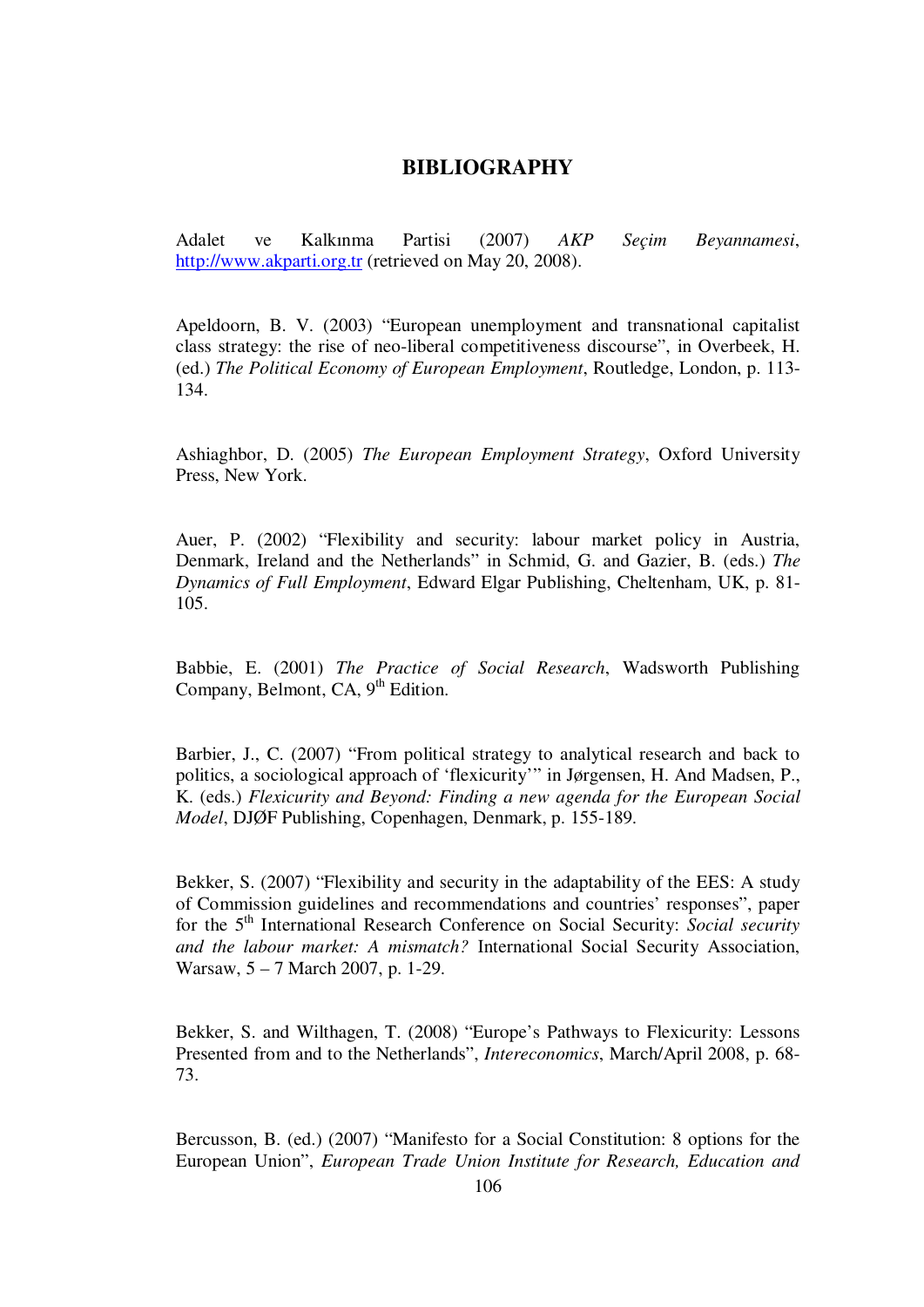*Health and Safety (ETUI-REHS)*, Brussels, p. 1-133, http://www.etuirehs.org/en/content/search?SearchText=manifesto+social+constitution (retrieved on July 10, 2008).

Bertola, G. (2006) "Social and labour market policies in a growing EU", *Swedish Economic Policy Review*, Vol. 13, p. 189-231.

Bieling, H.-J. (2003) "European employment policy between neo-liberal rationalism and communitarianism" in in Overbeek, H. (ed.) *The Political Economy of European Employment*, Routledge, London, p. 51-74.

Bredgaard, T. and Larsen, F. (2007) "Comparing Flexicurity in Denmark and Japan", *Tokyo: Japan Instıtute for Labour Policy and Training (JILPT)*, JILPT Research Report, http://www.samf.aau.dk/~thomas/JILPT%20reportfinal%5b1%5d.pdf (retrieved on March 12, 2008).

Bredgaard, T., Larsen, F. and Madsen, P. K. (2007) "The challenges of identifying flexicurity in action – A case study on Denmark" in Jørgensen, H. and Madsen, P., K. (eds.) *Flexicurity and Beyond: Finding a new agenda for the European Social Model*, DJØF Publishing, Copenhagen, Denmark, p. 365-390.

Bruce, S. (2006) "Jobless, the Danish Way", *National Journal*, Vol. 38, Issue 9, 2006.

*BusinessEurope* (2007a) "Philippe de Buck on flexicurity", http://www.businesseurope.eu/content/default.asp?Pageid=526 (retrieved on February 23, 2008).

*BusinessEurope* (2007b) "6 November 2007 Position Paper: Commission Communication towards Common Principles of Flexicurity", http://www.businesseurope.eu/content/default.asp?pageid=426 (retrieved on July 10, 2008).

*BusinessEurope* (2007c) "European Parliament vote shows support to flexicurity", November 29, 2007, http://www.businesseurope.eu/content/default.asp?pageid=426 (retrieved on February 23, 2008).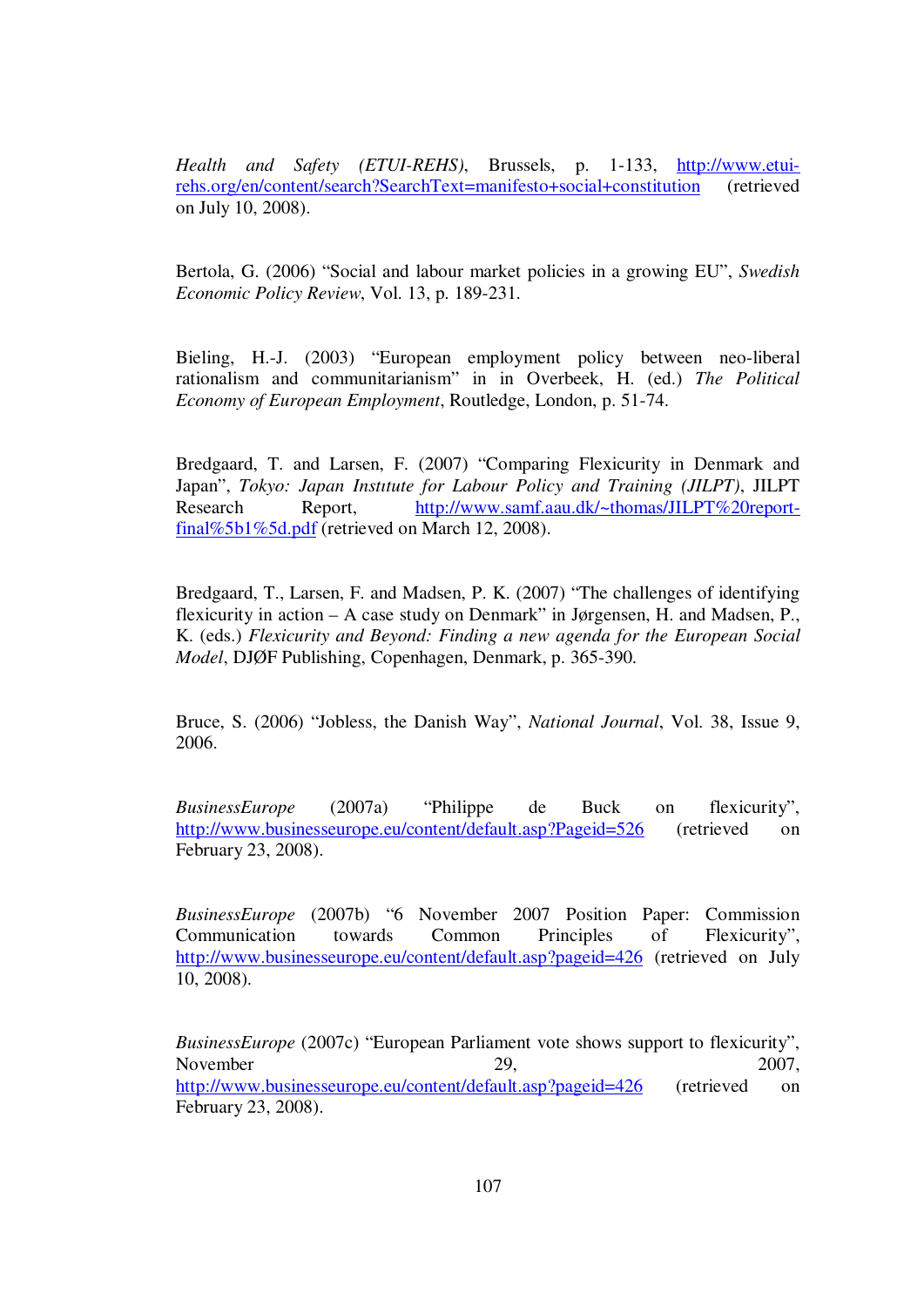Büchs, M. (2007) *New Governance in European Social Policy: The Open Method of Coordination*, New York: Palgrave Macmillan.

Cammack, P. (2004) "Gidden's way with Words", in Hale, S. (ed.) *Third Way and Beyond: Criticisms, Futures and Alternatives*, Manchester University Press, Manchester: GBR, p. 151-166.

Cohen, M. (2006) "French Crisis, Left Crisis: Report by a Compromised Social Democrat", *Dissent*, Summer 2006.

Commission of the European Communities (CEC) (2006a) *Employment in Europe*  2006, Luxembourg: Office for Official Publications of the European Communities.

CEC (2006b), "*Modernizing the Labour Law to Meet the Challenges of the 21st Century*", Green Paper, COM (2006) 708 final, Brussels.

CEC (2007a), "*Towards Common Principles of Flexicurity: More and better jobs through flexibility and security*", Communication from the Commission to the European Parliament, The Council, The European Economic and Social Committee and The Committee of the Regions, COM (2007) 357 final, Brussels, 27 June 2007.

CEC (2007b) "*Turkey 2007 Progress Report*", Communication from the Commission to the European Parliament and Council, SEC (2007) 1436, Brussels, 6 November 2007.

Council of the European Union (2007) "*Council Conclusions: Towards Common Principles of Flexicurity*", adopted on 5/6 December 2007.

Cox, R. (2004) "The Path-dependency of an idea: Why Scandinavian Welfare States Remain Distinct", *Social Policy and Administration*, Vol. 38, No. 2, April 2004, p. 204- 219.

Daguerre, A. (2007) *Active labour Market Policies and Welfare reform: Europe and the US in Comparative Perspective*, New York: Palgrave Macmillan.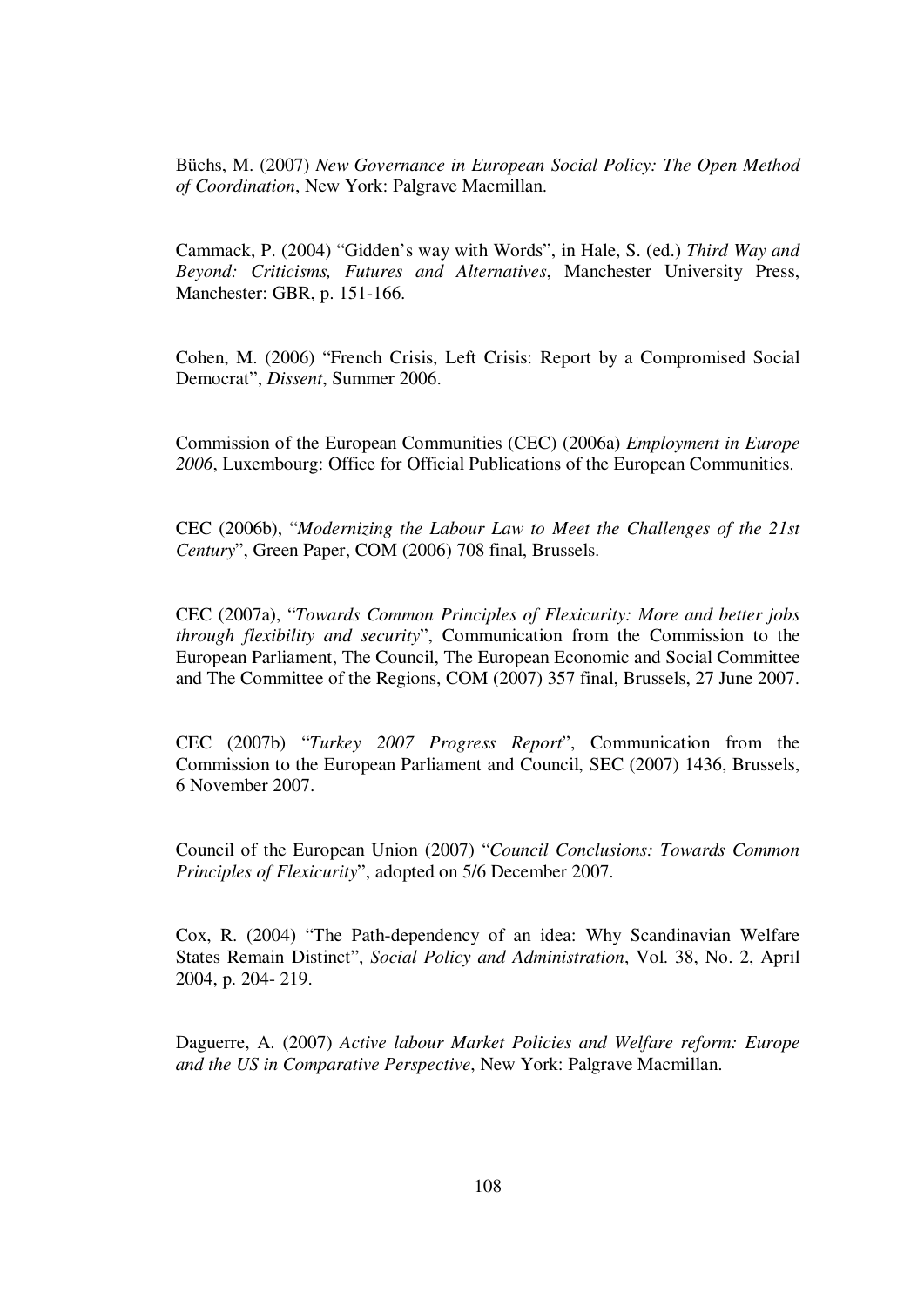De Gier, E. and van den Berg, A. (2005) "Managing Social Risks Through Transitional Labour Markets: Towards An Enriched European Employment Strategy", *Het Spinhuis Publishers*, Antwerp, The Netherlands, p. 1-10.

Der Valk, P. & Süral, N. (2006) "Turkish Social Dialogue: Structure, Practice and Attitudes", in Blanpain, R (ed.) *Flexibilisation and Modernisation of the Turkish Labour Market*, Kluwer Law International, the Netherlands, p. 41-80.

Economist (2006) "*Flexicurity*", Vol. 380, Issue 8494, 09 September 2006.

Economist (2007) "*In the shadow of prosperity*", Vol. 382, Issue 8512, 20 January 2007.

Ercan, H. (2006) "Flexicurity", *European Employment Observatory*, Autumn Review 2006, November 2006, p. 1-11.

Esping-Andersen, G. (1990) *The Three Worlds of Welfare Capitalism*, Princeton, NJ: Princeton University Press.

Esping-Andersen, G. (1996) *Welfare States in Transition: national adaptations in global economies*, London: Sage Publications.

Esping-Andersen, G. (1999) *Social Foundations of Postindustrial Economies*, Oxford: Oxford University Press.

Etherington, D. & Jones, M. (2004) "Welfare-through-work and the re-regulation of labour markets in Denmark, *Capital & Class*, Summer 2004, Issue 83, pp. 19- 45.

*ETUC* (2007a) "Stakeholder conference on flexicurity", http://www.etuc.org/a/3593 (retrieved on August 26, 2007).

*ETUC* (2007b) "The Flexicurity debate and the Challenges for the Trade Union Movement", http://www.etuc.org/a/3588 (retrieved on August 26, 2007).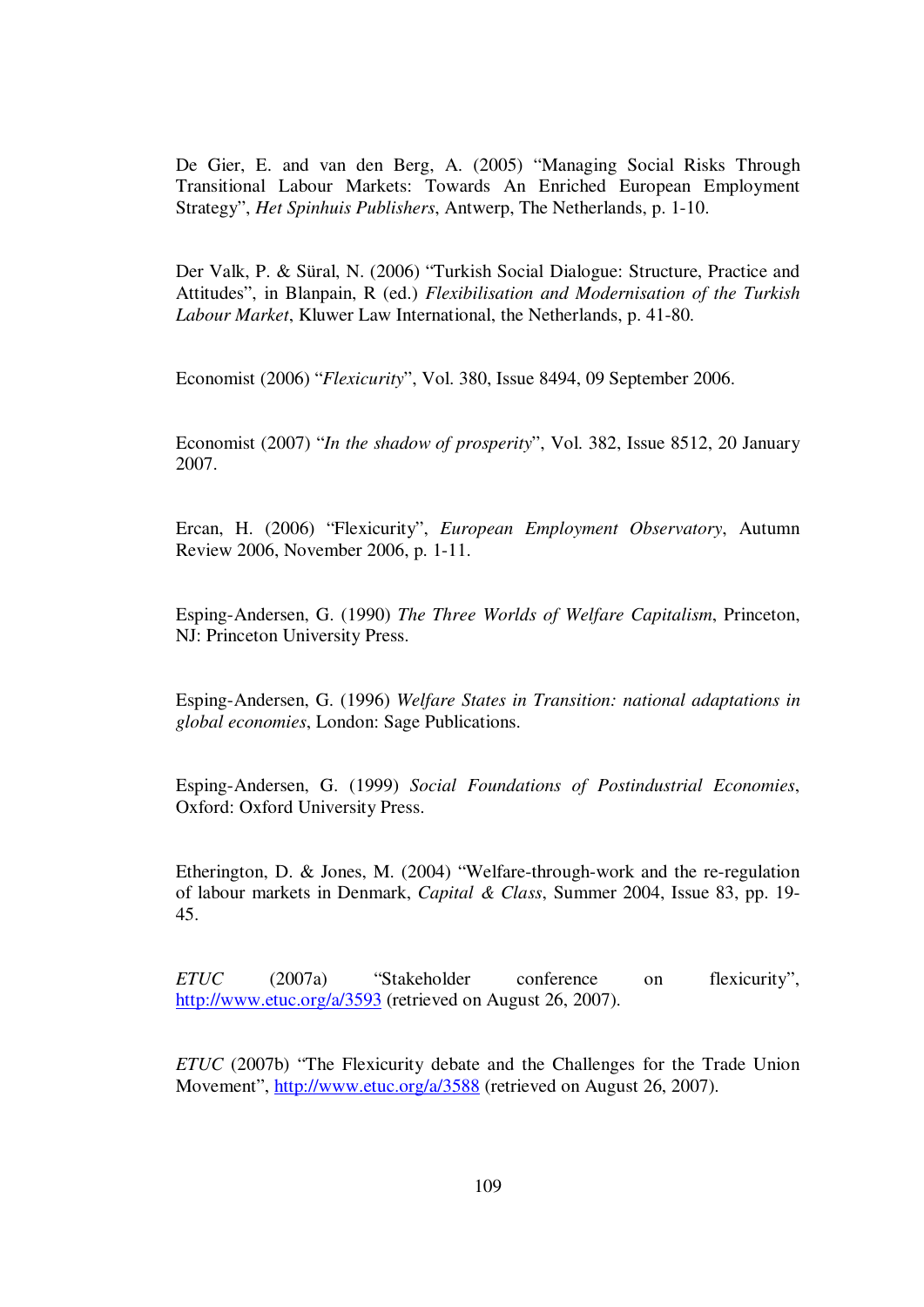*ETUC* (2007c) "ETUC's position adopted by the ETUC Executive Committee of 17-18 October 2007", http://www.etuc.org/a/4233 (retrieved on January 17, 2008).

*ETUC* (2007d) "Key Challenges Facing European Labour Markets: A Joint Analysis of European Social Partners", http://www.etuc.org/IMG/pdf\_Broch\_key\_challenge2007.pdf (retrieved on January 17, 2008).

*EurActiv* (2007a) "Social Partners on flexicurity and labour market reforms", http://www.euractiv.com/en/socialeurope/social-partners-flexicurity-labourmarket-reforms/article-164260 (retrieved on August 26, 2007).

*EurActiv* (2007b) "Trade Unions and employers clinch deal on flexicurity", http://www.euractiv.com/en/socialeurope/trade-unions-employers-clinch-dealflexicurity/article-167750 (retrieved on December 20, 2007).

*EurActiv* (2008) "French Unions reach agreement over 'flexicurity'", January 17, 2007, http://euractiv.com/en/socialeurope/french-unions-reach-agreementflexicurity/article-169602 (retrieved on June 20, 2008).

European Expert Group on Flexicurity (2007) "*Flexicurity Pathways: Turning hurdles into stepping stones*", Report by the European Expert Group on Flexicurity, June 2007, p. 1-41, http://ec.europa.eu/employment\_social/employment\_strategy/pdf/flexi\_pathways\_e n.pdf (retrieved on July 10, 2008).

European Industrial Relations Review (2006) "*Flexicurity in the spotlight*", Issue 395, December 2006, p. 27-32.

European Parliament (2007) "*European Parliament resolution of 29 November 2007 on Common Principles of Flexicurity*", 2007/2209(INI), Brussels.

*Eurostat* (2006) News Release: Labour Force Survey 2005, available at http://ec.europa.eu/eurostat (retrieved on July 10, 2008).

Fink, M. (2006) "'Flexicurity' as a Concept for Welfare State Reform? Findings from an Examination of Different Welfare State Systems: Austria, Denmark and the UK Compared", paper prepared for presentation at the Conference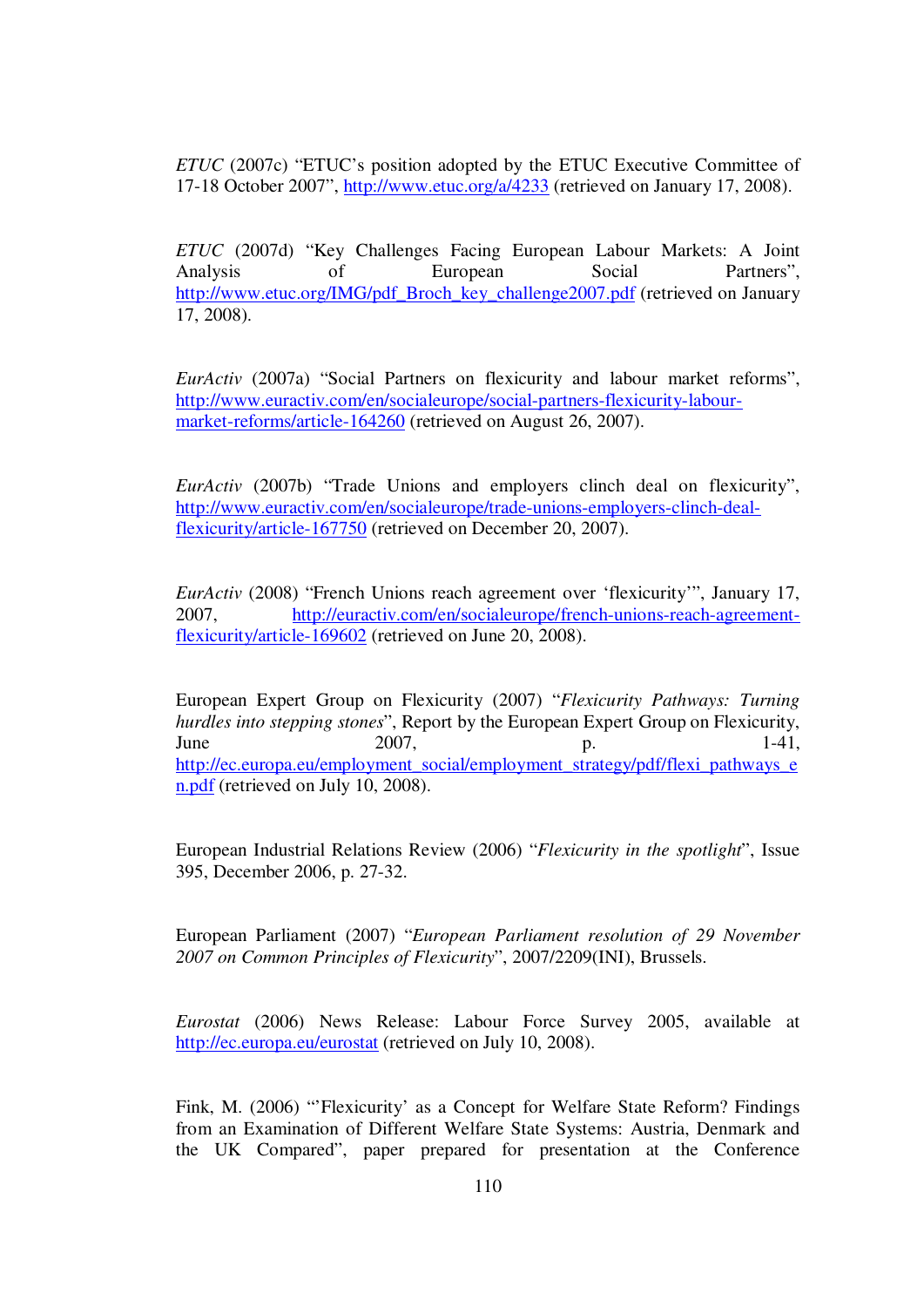"*Transformation of Social Policy in Europe: Patterns, Issues and Challenges for the EU-25 and Candidate Countries*" organised by the Department of Political Science and Public Administration – METU, 13 – 15 April 2006, Ankara, Turkey.

Fitch, S. (2007) "Copenhagen Capitalism", *Forbes*, Vol. 179, Issue 5, 12 March 2007.

Frederiksen, C. H. (2007) "Flexicurity", Speech of the Danish Minister for Employment at a conference organized by European Commission on "*Pathways towards a better combination of flexibility and security*", April 20, 2007, Brussels, http://www.bm.dk/sw19898.asp (retrieved on September 20, 2007).

Gazier, B. (2007) "Making *transitions* pay: the transitional labour markets approach to flexicurity" in in Jørgensen, H. and Madsen, P., K. (eds.) *Flexicurity and Beyond: Finding a new agenda for the European Social Model*, DJØF Publishing, Copenhagen, Denmark, p. 99-130.

Giddens, A. (1998) *The Third Way: The Renewal of Social Democracy*, Cambridge, UK: Polity Press.

Giddens, A. (2000) *The Third Way and Its Critics*, Cambridge, UK: Polity Press

Giddens, A. (2006) *Europe in the Global Age*, Polity Press, Cambridge, UK.

Gray, A. (1998), "New Labour – new labour discipline", *Capital & Class*, Vol. 65, p. 1-8.

Gündoğan, H. (2006) "İşgücü Piyasasında Esneklik - Güvence Dengesi: Danimarka Modeli", *Çimento* İş*veren*, Mayıs 2006, p. 22-37.

*Hürriyet* (2007) "Türkiye'nin rekabet gücü baltalanıyor", January 10, 2007.

Ilsøe, A. (2007) "The Danish Flexicurity Model – a lesson for the US?", *Employment Relation Research Centre Department of Sociology University of Copenhagen*, FAOS Nr. 81, June 2007, p. 1-45, http://www.faos.sociology.ku.dk/dokum/fnotat81.pdf (retrieved on January 25, 2008).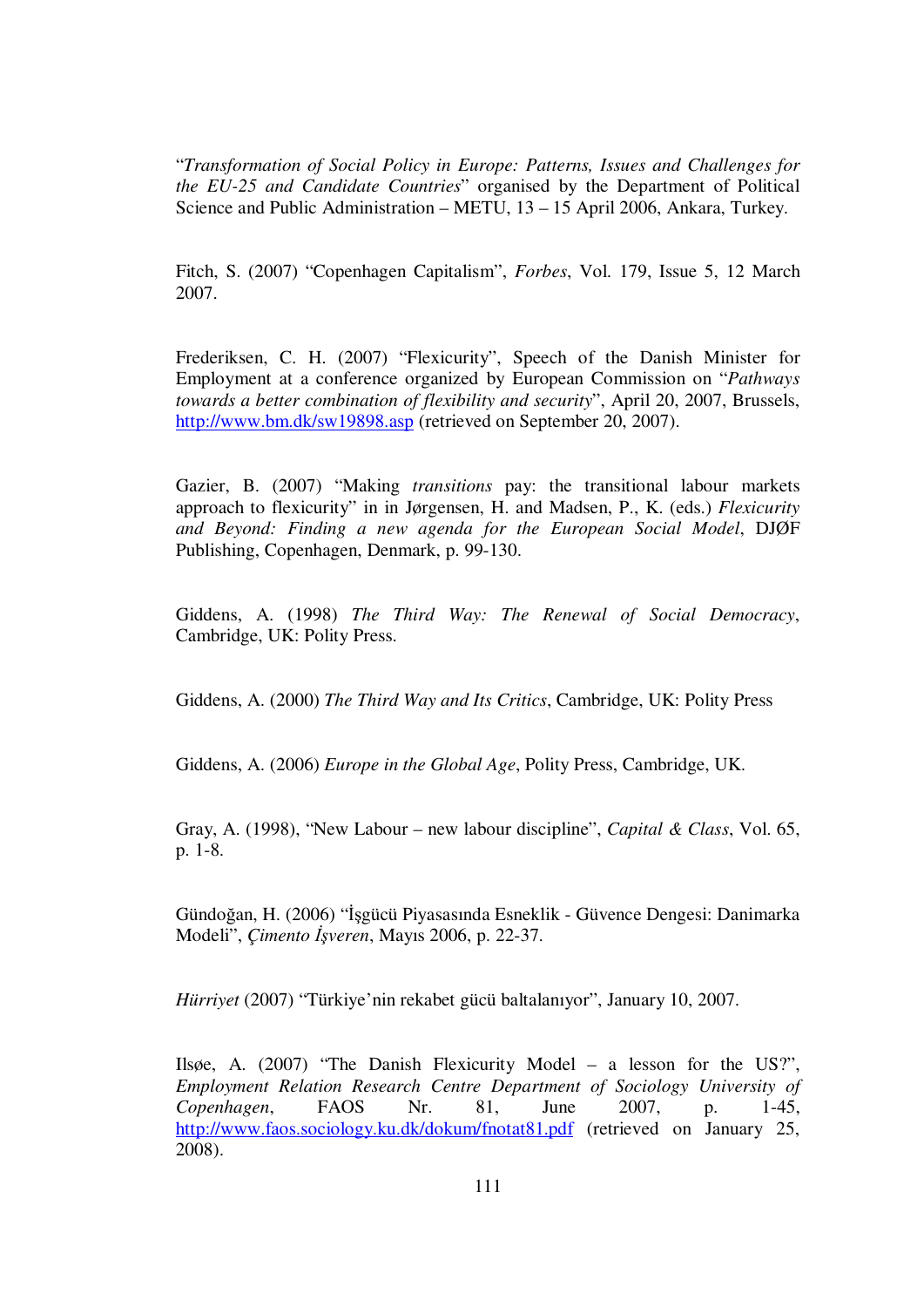Jepsen, M. and Serrano Pascual, A. (2005) "The European Social Model: an exercise in deconstruction", *Journal of European Social Policy*, Vol. 15 (3), p. 231- 245, http://esp.sagepub.com (retrieved on May 11, 2007)

Jessop, B. (2003a) "Changes in welfare regimes and the search for flexibility and employability", in Overbeek, H. (ed.) *The Political Economy of European Employment*, Routledge, London, p. 29-50.

Jessop, B. (2003b) "From Thatcherism to New Labour. neo-liberalism, workfarism and labour-market regulation", in Overbeek, H. (ed.) *The Political Economy of European Employment*, Routledge, London, p. 137-153.

Jørgensen, H. and Madsen, P.; K. (2007) Flexicurity and Beyond – Reflections on the Nature and Future of a Political Celebrity in Jørgensen, H. And Madsen, P., K. (eds.) *Flexicurity and Beyond: Finding a new agenda for the European Social Model*, DJØF Publishing, Copenhagen, Denmark, p. 7-35.

Karlgaard, R. (2006) "The Scandinavian Model", *Forbes*, Vol. 178, Issue 2, 2006.

Keune, M. (2007) "Flexicurity as the new labour market model for the European Union?", paper presented at the conference '*Are flexibility and security compatible in the labour market?*', Future of Work Conference Series, Caixa Sabadell's Obra Social and Sabadell City Council, Sabadell, Spain, 12 November 2007.

Keune, M. (2008) "Flexicurity: A Contested Concept at the Core of the European Labour Market Debate", *Intereconomics*, March/April 2008, p. 92-98.

Keune, M. & Jepsen, M. (2007) "Not balanced and hardly new: the European Commission's quest for flexibility", *European Trade Union Institute for Research, Education and Health and Safety (ETUI-REHS)*, Brussels, p. 1-24, http://www.etui-rehs.org/research/activities/Employment-and-socialpolicies/Reports-and-discussion-papers/WP-2007.01 (retrieved on December 17, 2007).

Madsen, P., K. (2005) "How Can It Possibly Fly? The Paradox Of A Dynamic Labour Market In A Scandinavian Welfare State", *Centre for Labour Market Research (CARMA)*, CARMA Research Paper 2005: 2, Aalborg University, Denmark, p. 1-38, http://www.socsci.aau.dk/carma/carma-2.pdf (retrieved on December 17 2007).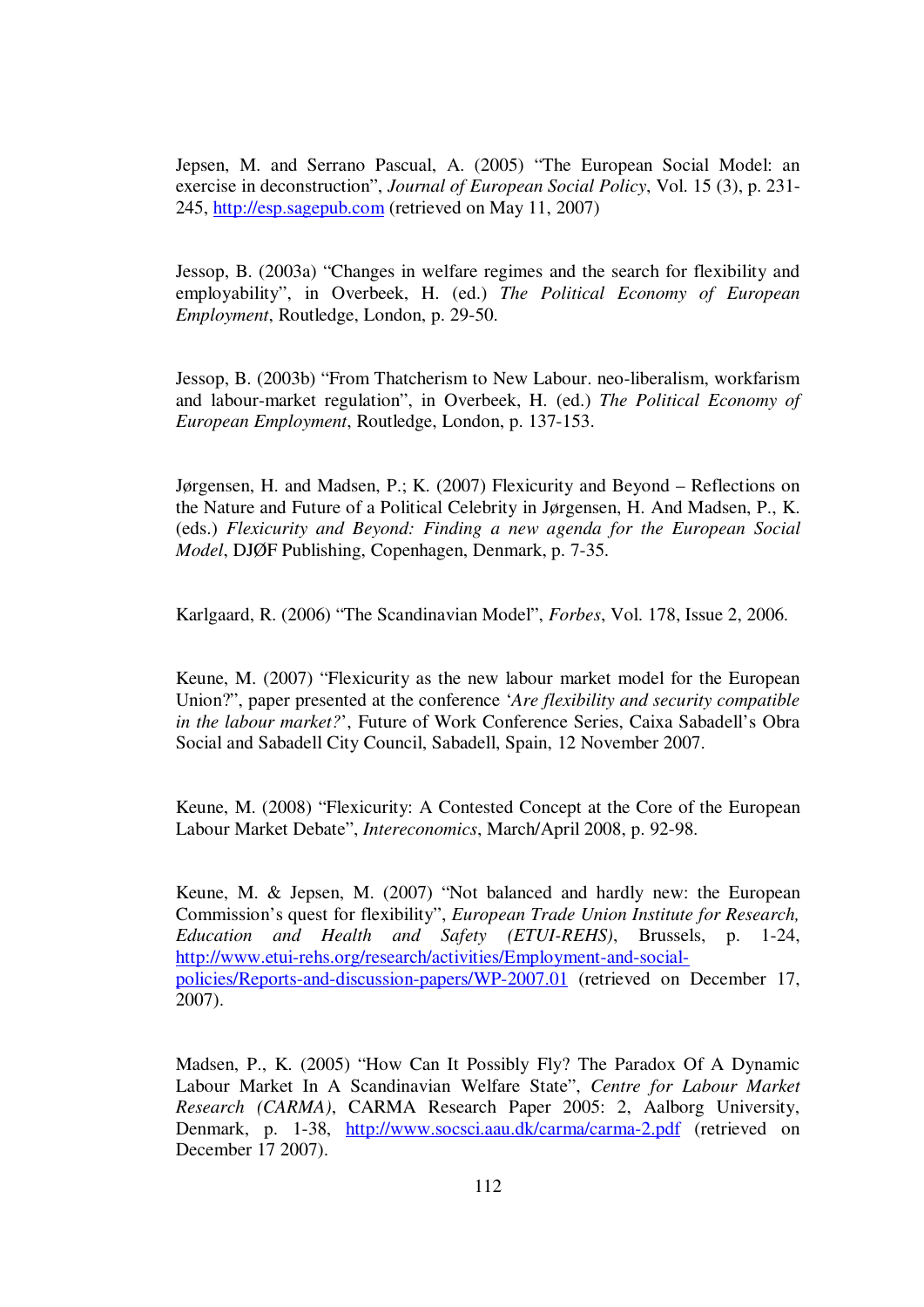Madsen, P., K. (2007) "Flexicurity – Towards a Set of Common Principles?", *The International Journal of Comparative Labour Law and Industrial Relations*, Vol. 23, Issue 4, The Netherlands: Kluwer Law International BV, p. 525-542.

Mullard, M. and Spicker, P. (1998) "Conservatism and New Right" in Mullard, M. and Spicker, P. (eds.) *Social Policy in a Changing Society*, Routledge, p. 64-77.

Muntigl, P., Weiss, G. and Wodak, R. (2000) *European Union Discourses on Unemployment*, Amsterdam: John Benjamins Publishing Company.

OECD (2006) *Employment Outlook 2006: Boosting Jobs and Income*, Washington

Overbeek, H. (2003) "Globalization, neo-liberalism and the employment question" in Overbeek, H. (ed.) *The Political Economy of European Employment*, Routledge, London, p. 13-28.

Pennings, F. and Süral, N. (2006) "Introduction" in Blanpain, R (ed.) *Flexibilisation and Modernisation of the Turkish Labour Market*, Kluwer Law International, the Netherlands, p. 1-11.

Prior, P. M. and Sykes, R. (2001) "Globalization and the European Welfare States: Evaluating the Theories and the Evidence" in Sykes, R., Palier, B. and Prior, P. M. (eds.) *Globalization and European Welfare States: Challenges and Changes*, London: Palgrave, p. 195-210.

Polanyi, K. (2001) *The Great Transformation: The political and economic origins of our time*, Boston, MA: Beacon Press.

Pontusson, J. (1992) *The Limits of Social Democracy*, Ithaca: Cornell University Press.

Rogowski, R. (2007) "Governance of EU Social and Employment Policies as Reflexive Coordination", paper presented at the Workshop on Multi-level Governance, *Centre for the Study of Globalisation and Regionalisation*, May 17-19 2007, p. 1-23.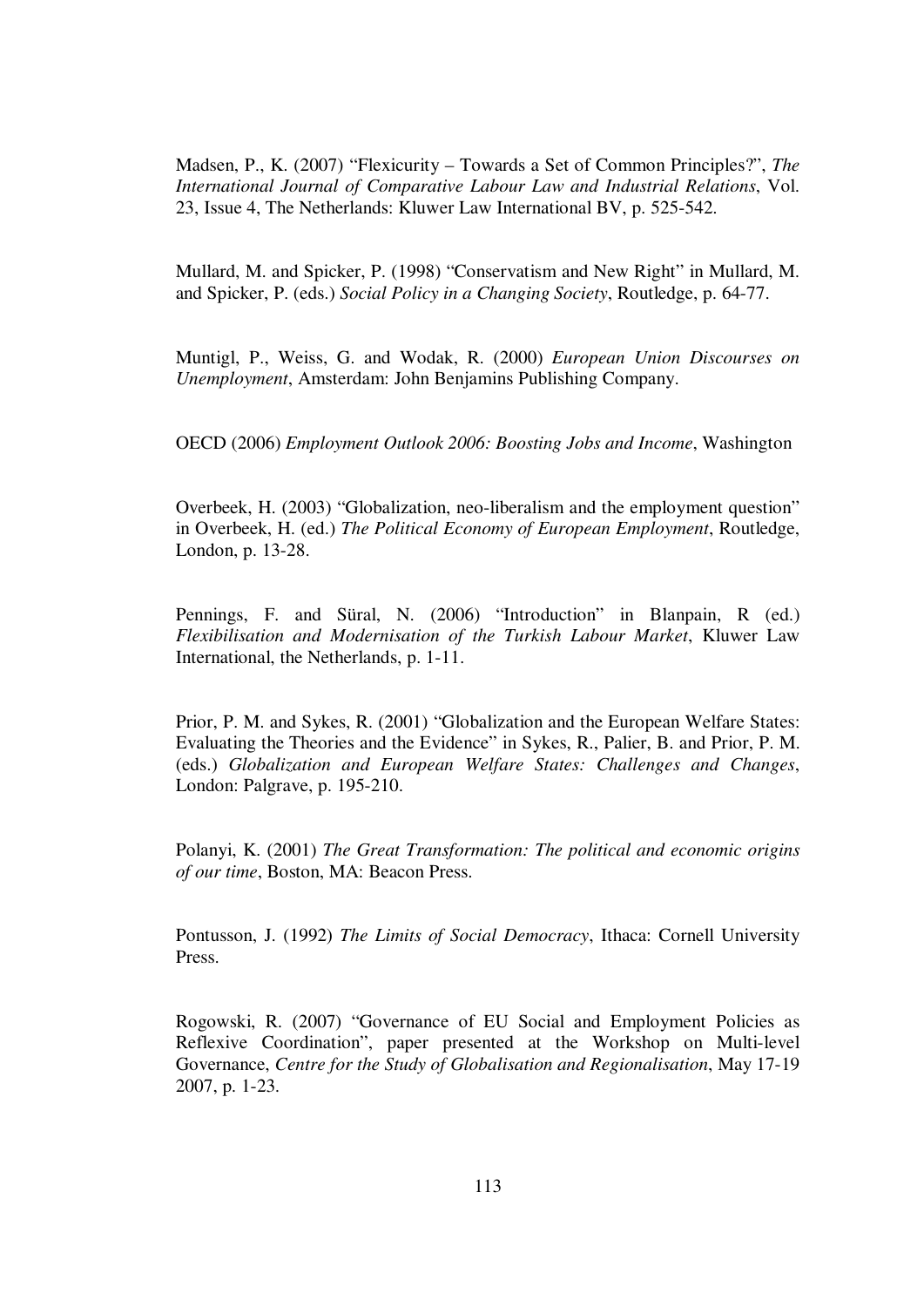Rogowski, R. (2008) "Governance of the European Social Model: The Case of Flexicurity", *Intereconomics*, March/April 2008, p. 82-91.

Schäfer, A. (2006) "A new form of Governance? Comparing the open method of co- ordination to multilateral surveillance by the IMF and the OECD", *Journal of European Public Policy* 13(1), p. 70-88.

Schmid, G. and Gazier, B. (2002) *The Dynamics of Full Employment: Social Integration Through Transitional Labour Markets*, Edward Elgar Publishing, Cheltenham, UK.

Seifert, H. and Tangian, A.S. (2007) "Flexibility and Precariousness of Work in Europe – Empirical Findings", WSI Diskussionpapier Nr. 154, *Hans Böckler Stiftung*, Düsseldorf, July 2007, p. 1-34.

Seifert, H. (2008) "Flexicurity: between theory and empirical evidence", paper presented at the conference '*Flexicurity and the Lisbon Strategy*', Lessius University College, Antwerpen, Belgium, 17 January 2008.

Serrano Pascual, A. (2007) "Reshaping Welfare States: Activation Regimes in Europe" in Serrano Pascual, A. and Magnusson, L. (eds.) *Reshaping Welfare states and Activation in Europe*, Peter Lang Publishing, Brussels, p. 11-34.

Serrano Pascual, A. and Crespo Suárez, E. (2007) "The government of activation policies by EU institutions", *International Journal of Sociology and Social Policy*, Vol. 27, No. 9/10, 2007, p. 376-386.

Silverman, B. (1998) "The Rise and Fall of the Swedish Model", *Challenge* 41, 1, p. 69-90.

Tangian, A. S. (2004a) "Defining the flexicurity index in application to European countries", WSI Diskussionpapier Nr. 122, *Hans Böckler Stiftung*, Düsseldorf, April 2004, p. 1-71.

Tangian, A. S. (2004b) "Liberal and trade-unionist concepts of flexicurity: Modelling in application to 16 European countries", WSI Diskussionpapier Nr. 131, *Hans Böckler Stiftung*, Düsseldorf, October 2004, p. 1-56.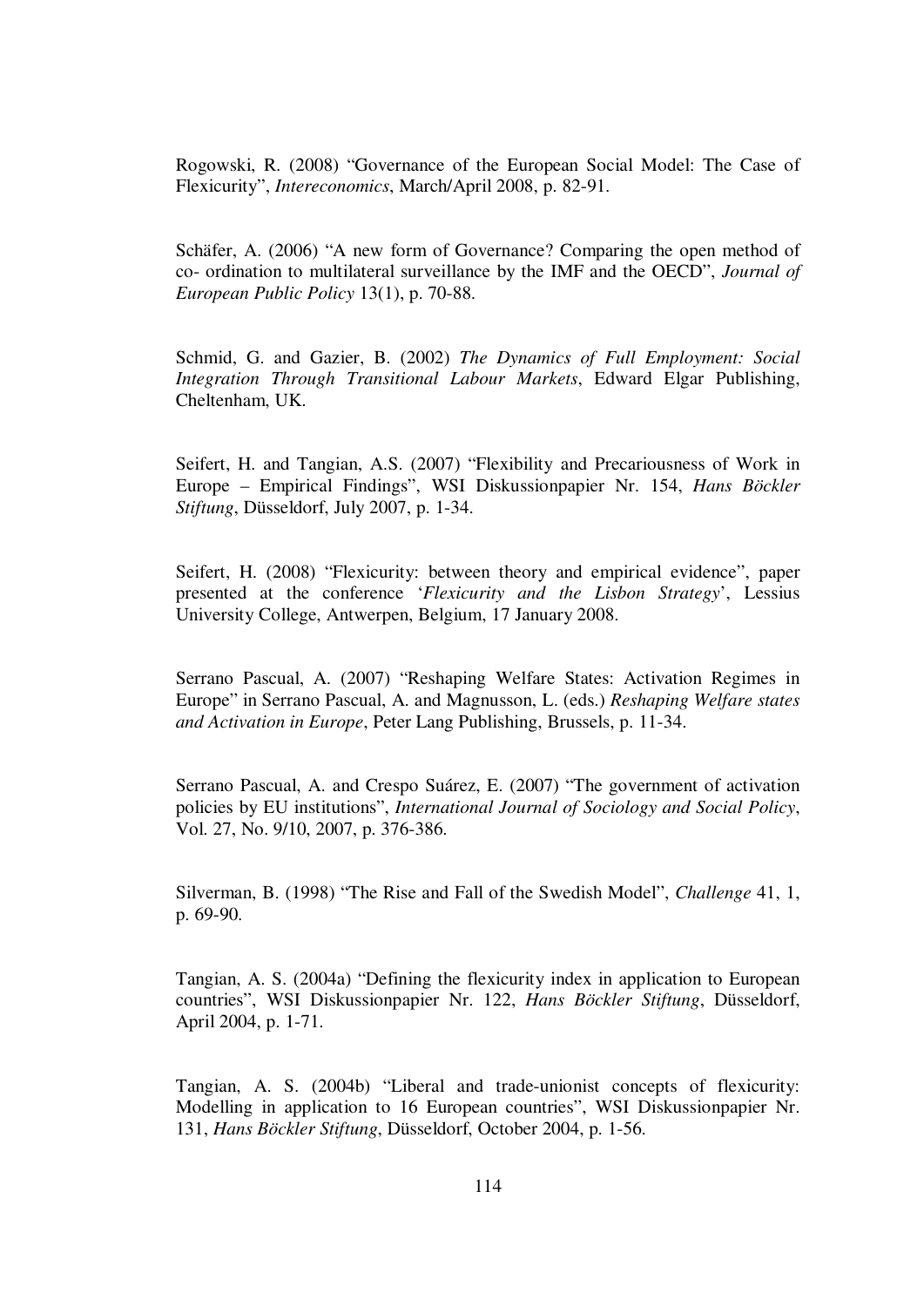Tangian, A. S. (2007) "Flexibility-Flexicurity-Flexinsurance: Response to the European Commission's Green Paper 'Modernising Labour Law to Meet the Challenges of the 21<sup>st</sup> Century", WSI Diskussionpapier Nr. 149, *Hans Böckler Stiftung*, Düsseldorf, Germany, January 2007, p. 1-38.

Tidow, S. (2003) "The emergence of European employment policy as a transnational political arena" in Overbeek, H. (ed.) *The Political Economy of European Employment*, Routledge, London, p. 77-98.

Tsarouhas, D. (2008) "Social Partnership in Greece: Is there an Europeanization effect?", *European Journal of Industrial Relations*, Vol. 14, Issue 3, p. 347-365.

*Turkish Statistical Institute* (2008) "Press Release: Household Labour Force Survey for the Period of February (February, March and April 2008)", No. 99, June 16, 2008, http://www.turkstat.gov.tr/PreHaberBultenleri.do?id=1989 (retrieved on July 10, 2008).

Turmann, A. (2006) "Getting Europe to Work: The Role of Flexibility in Tapping the Unused Potential in European Labour Markets", *CEPS Working Document No. 250, September 2006*, p.1-34, http://www.ceps.be (retrieved on July 10, 2008).

*USA Today* (2007) "Denmark's flexicurity blends welfare state, economic growth", March 07, 2007.

Van den Berg, A. (2008) "Flexicurity: The Theory (Sweden), The Practice (Denmark), The Rhetoric (EU) and…The Alternative (Canada)?", paper presented at '*Jean Monnet Centre of Excellence Lecture Series*', Centre for European Studies, Middle East Technical University, Ankara, Turkey, 29 February 2008

Weiss, G. and Wodak, R. (2000) "Discussion: The EU Committee Regime and the Problem of Public Space" in Muntigl, P., Weiss, G and Wodak, R. (eds.) *European Union Discourses on Un/employment: An interdisciplinary approach to employment policy-making and organizational change*, John Benjamin Publishing Company, Amsterdam/The Netherlands, p. 185-207.

Wilthagen, T. (1998) "Flexicurity: A New Paradigm for Labour Market Policy Reform?", Berlin: *WZB Discussion Paper* FS I, 98-202.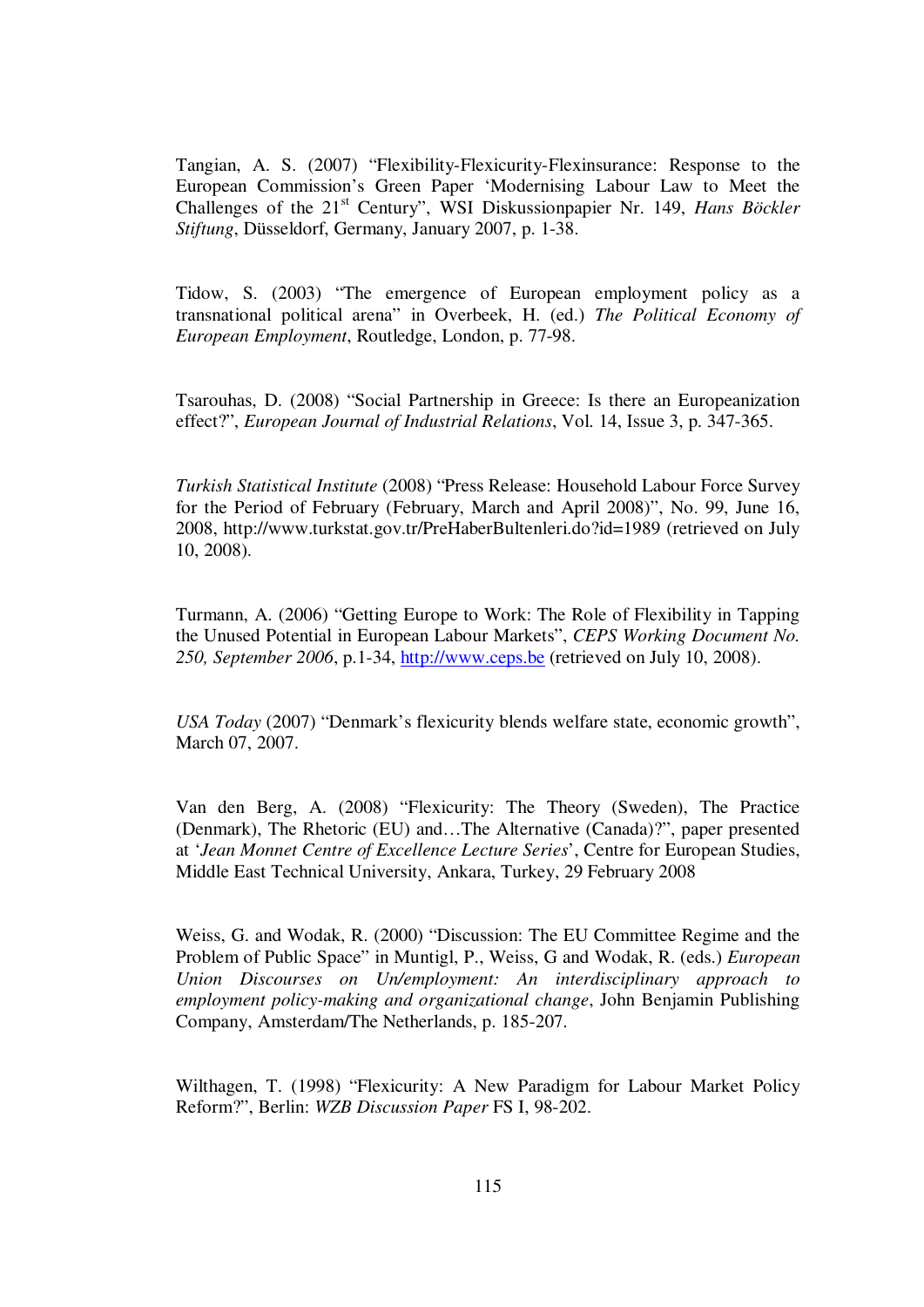Wilthagen, T. (2008) "Flexicurity: concepts, principles and pathways", Paper presented at the conference '*Flexicurity and the Lisbon Strategy*', Lessius University College, Antwerpen, Belgium, 17 January 2008.

Wilthagen, T. & Tros, F. (2004) "The concept of 'flexicurity': a new approach to regulating employment and labour markets", *Transfer* 10 (2), p. 166-186.

Wilthagen, T. & Velzen, M. V. (2004) "The road towards adaptability, flexibility and security", *Discussion Paper – Tilburg University*, the Netherlands, http://pdf.mutual-learningemployment.net/pdf/thematic%20review%2004/The%20road%20towards%20wilth agen\_en.pdf (retrieved on July 10, 2008).